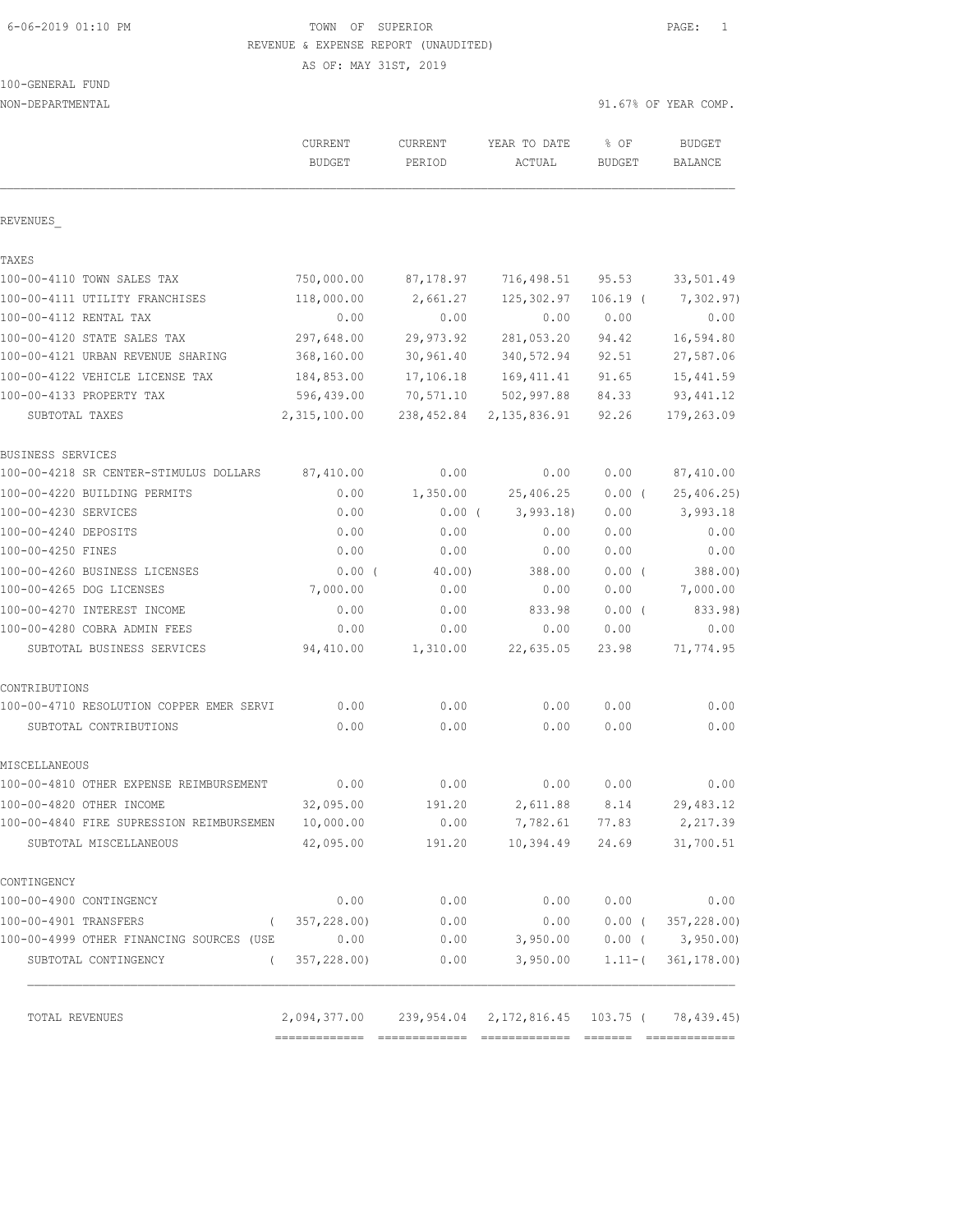## 6-06-2019 01:10 PM TOWN OF SUPERIOR PAGE: 2 REVENUE & EXPENSE REPORT (UNAUDITED)

AS OF: MAY 31ST, 2019

100-GENERAL FUND

|                                    | <b>CURRENT</b><br><b>BUDGET</b>                      | CURRENT<br>PERIOD | YEAR TO DATE % OF<br>ACTUAL     | BUDGET    | <b>BUDGET</b><br><b>BALANCE</b> |
|------------------------------------|------------------------------------------------------|-------------------|---------------------------------|-----------|---------------------------------|
| EXPENDITURES                       |                                                      |                   |                                 |           |                                 |
| GENERAL BUSINESS EXPENSE           |                                                      |                   |                                 |           |                                 |
| 100-00-5492 BAD DEBT EXPENSE       | 0.00                                                 | 0.00              | 0.00                            | 0.00      | 0.00                            |
| 100-00-5495 PENALTY                | 0.00                                                 | 0.00              | 0.00                            | 0.00      | 0.00                            |
| SUBTOTAL GENERAL BUSINESS EXPENSE  | 0.00                                                 | 0.00              | 0.00                            | 0.00      | 0.00                            |
| NON-OPERATING                      |                                                      |                   |                                 |           |                                 |
| 100-00-5800 DEPRECIATION           | 0.00                                                 | 0.00              |                                 | 0.00 0.00 | 0.00                            |
| SUBTOTAL NON-OPERATING             | 0.00                                                 | 0.00              | 0.00                            | 0.00      | 0.00                            |
| DEBT SERVICE                       |                                                      |                   |                                 |           |                                 |
| 100-00-5990 URGENT NEEDS           | 0.00                                                 | 0.00              | 0.0000000                       |           | 0.00                            |
| 100-00-5999 CONTINGENCY            | 107,559.00                                           |                   | $0.00$ 7,276.34 6.76 100,282.66 |           |                                 |
| SUBTOTAL DEBT SERVICE              | 107,559.00                                           | 0.00              | 7,276.34                        | 6.76      | 100,282.66                      |
| TOTAL EXPENDITURES                 | 107,559.00                                           | 0.00              | 7,276.34 6.76                   |           | 100,282.66                      |
|                                    | =============                                        | essessessesse     | =======================         |           |                                 |
| REVENUES OVER/(UNDER) EXPENDITURES | 1,986,818.00  239,954.04  2,165,540.11  (178,722.11) |                   |                                 |           |                                 |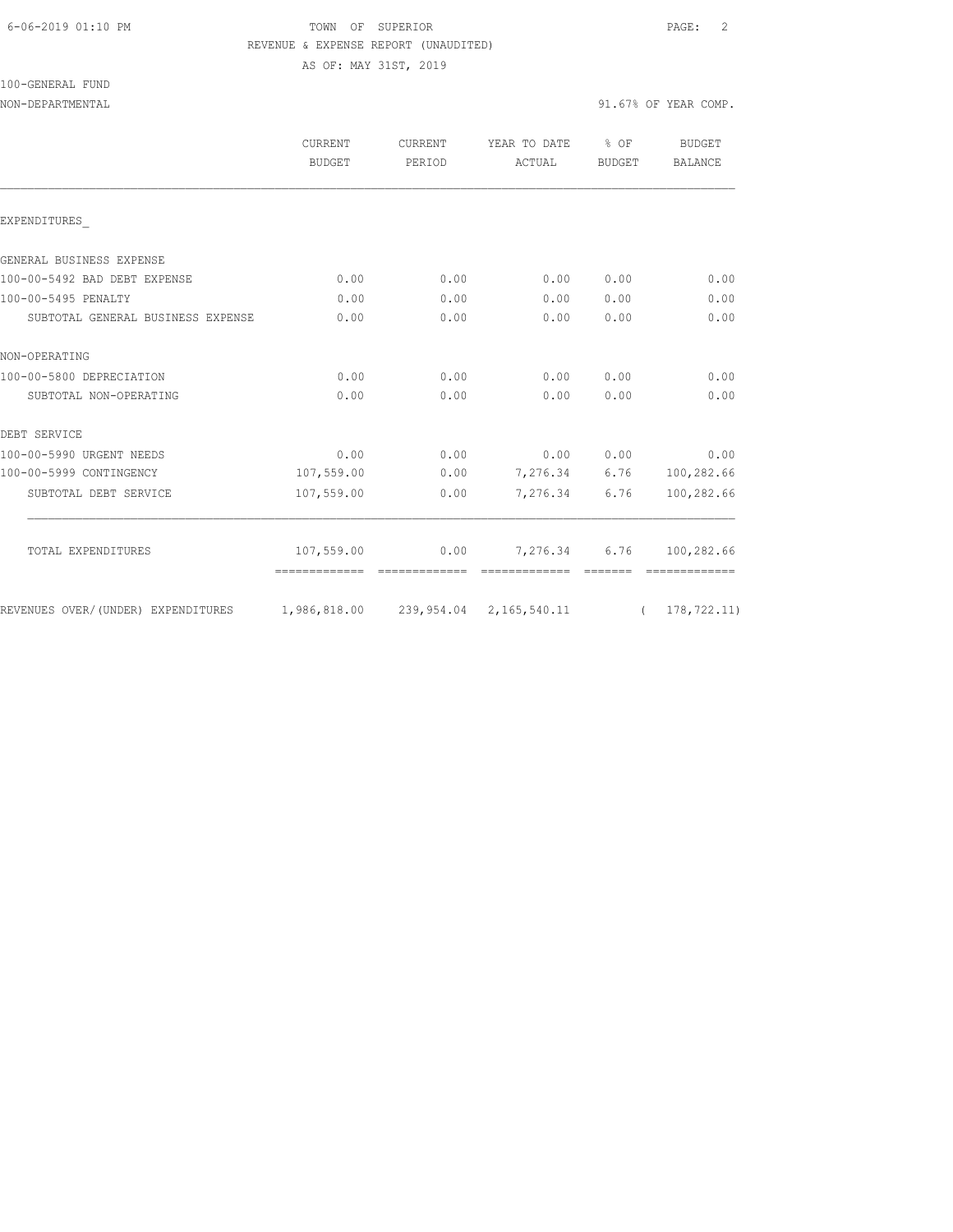# TOWN OF SUPERIOR **Example 2019** PAGE: 3 REVENUE & EXPENSE REPORT (UNAUDITED)

AS OF: MAY 31ST, 2019

| 100-GENERAL FUND |  |
|------------------|--|
|                  |  |

MAYOR AND COUNCIL SERVICES AND COUNCIL SERVICES OF YEAR COMP.

|                                                                                  | CURRENT<br><b>BUDGET</b> | CURRENT<br>PERIOD | YEAR TO DATE<br>ACTUAL                                    | % OF<br>BUDGET | <b>BUDGET</b><br>BALANCE |
|----------------------------------------------------------------------------------|--------------------------|-------------------|-----------------------------------------------------------|----------------|--------------------------|
| EXPENDITURES                                                                     |                          |                   |                                                           |                |                          |
|                                                                                  |                          |                   |                                                           |                |                          |
| PERSONEL                                                                         |                          |                   |                                                           |                |                          |
| 100-01-5100 SALARIES                                                             | 0.00                     | 0.00              | 0.00                                                      | 0.00           | 0.00                     |
| 100-01-5101 OVERTIME                                                             | 0.00                     | 0.00              | 0.00                                                      | 0.00           | 0.00                     |
| 100-01-5151 FICA                                                                 | 0.00                     | 0.00              | 0.00                                                      | 0.00           | 0.00                     |
| 100-01-5152 MEDICARE                                                             | 0.00                     | 0.00              | 0.00                                                      | 0.00           | 0.00                     |
| 100-01-5153 STATE UNEMPLOYMENT                                                   | 0.00                     | 0.00              | 0.00                                                      | 0.00           | 0.00                     |
| 100-01-5154 WORKERS COMP INSURANCE                                               | 0.00                     | 0.00              | 0.00                                                      | 0.00           | 0.00                     |
| 100-01-5161 ARIZONA STATE RETIREMENT                                             | 0.00                     | 0.00              | 0.00                                                      | 0.00           | 0.00                     |
| 100-01-5162 LIFE INSURANCE                                                       | 0.00                     | 0.00              | 0.00                                                      | 0.00           | 0.00                     |
| 100-01-5163 HEALTH INSURANCE<br>100-01-5164 DENTAL INSURANCE                     | 0.00                     | 0.00              | 0.00                                                      | 0.00           | 0.00                     |
|                                                                                  | 0.00                     | 0.00              | 0.00                                                      | 0.00           | 0.00                     |
| SUBTOTAL PERSONEL                                                                | 0.00                     | 0.00              | 0.00                                                      | 0.00           | 0.00                     |
| SUPPLIES                                                                         |                          |                   |                                                           |                |                          |
| 100-01-5210 OFFICE SUPPLIES                                                      | 0.00                     | 0.00              | 0.00                                                      | 0.00           | 0.00                     |
| 100-01-5220 MEDICAL SUPPLIES                                                     | 0.00                     | 0.00              | 0.00                                                      | 0.00           | 0.00                     |
| 100-01-5225 SAFETY SUPPLIES/EQUIPMENT                                            | 0.00                     | 0.00              | 0.00                                                      | 0.00           | 0.00                     |
| 100-01-5230 SANITATION SUPPLIES                                                  | 0.00                     | 0.00              | 0.00                                                      | 0.00           | 0.00                     |
| 100-01-5299 OPERATING SUPPLIES                                                   | 0.00                     | 0.00              | 85.56                                                     | $0.00$ (       | 85.56)                   |
| SUBTOTAL SUPPLIES                                                                | 0.00                     | 0.00              | 85.56                                                     | 0.00(          | 85.56)                   |
| UTILITIES                                                                        |                          |                   |                                                           |                |                          |
| 100-01-5350 TELEPHONE                                                            | 4,500.00                 | 288.60            | 3,614.90                                                  | 80.33          | 885.10                   |
| SUBTOTAL UTILITIES                                                               | 4,500.00                 | 288.60            | 3,614.90                                                  | 80.33          | 885.10                   |
| GENERAL BUSINESS EXPENSE                                                         |                          |                   |                                                           |                |                          |
| 100-01-5410 ADVERTISING                                                          | 10,000.00                | 1,090.68          | 8,749.17 87.49                                            |                | 1,250.83                 |
| 100-01-5420 DUES & SUBSCRIPTIONS                                                 | 6,500.00                 | 0.00              | $6,802.27$ 104.65 (                                       |                | 302.27                   |
| 100-01-5425 CONFERENCES & TRAINING                                               | 7,000.00                 | 50.00             | 12,247.88 174.97 (                                        |                | 5,247.88)                |
| 100-01-5430 PRINTING                                                             | 0.00                     | 0.00              | 57.68                                                     | $0.00$ (       | 57.68)                   |
| 100-01-5450 UNIFORMS                                                             | 0.00                     | 0.00              | 0.00                                                      | 0.00           | 0.00                     |
| 100-01-5460 POSTAGE                                                              | 0.00                     | 0.00              | 0.00                                                      | 0.00           | 0.00                     |
| 100-01-5470 TRAVEL                                                               | 0.00                     |                   | $0.00$ 1,529.59                                           |                | $0.00$ ( $1,529.59$ )    |
| 100-01-5471 HOST/MEALS                                                           | 0.00                     | 0.00              | 0.00                                                      | 0.00           | 0.00                     |
| 100-01-5480 GENERAL INSURANCE                                                    | 0.00                     | 0.00              | 0.00                                                      | 0.00           | 0.00                     |
| 100-01-5481 VEHICLE INSURANCE                                                    | 0.00                     | 0.00              | 0.00                                                      | 0.00           | 0.00                     |
| 100-01-5482 LIABILITY INSURANCE                                                  | 0.00                     |                   | 0.00<br>0.00                                              | 0.00           | 0.00                     |
| SUBTOTAL GENERAL BUSINESS EXPENSE 23,500.00 1,140.68 29,386.59 125.05 (5,886.59) |                          |                   |                                                           |                |                          |
| PROFESSIONAL SERVICES                                                            |                          |                   |                                                           |                |                          |
| 100-01-5550 OTHER PROFESSIONAL SERVICES                                          | 0.00                     |                   | $0.00$ $3,700.15$ $0.00$ ( $3,700.15$ )                   |                |                          |
| SUBTOTAL PROFESSIONAL SERVICES                                                   | 0.00                     |                   | $0.00$ 3,700.15 0.00 ( 3,700.15)                          |                |                          |
| TOTAL EXPENDITURES                                                               |                          |                   | 28,000.00   1,429.28   36,787.20   131.38   (   8,787.20) |                |                          |
|                                                                                  |                          |                   |                                                           |                |                          |
| REVENUES OVER/(UNDER) EXPENDITURES (28,000.00)( 1,429.28)( 36,787.20)            |                          |                   |                                                           |                | 8,787.20                 |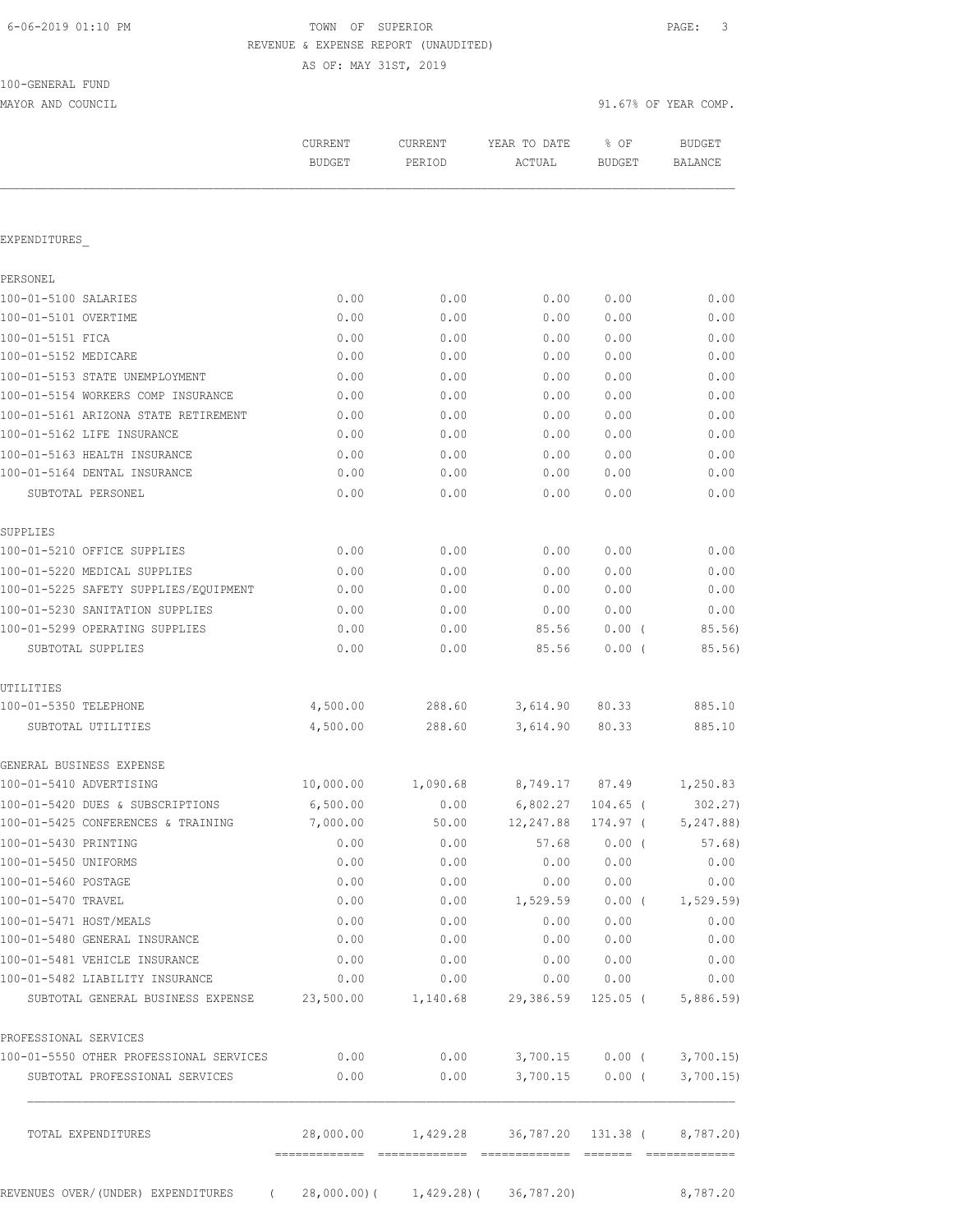# 6-06-2019 01:10 PM TOWN OF SUPERIOR PAGE: 4 REVENUE & EXPENSE REPORT (UNAUDITED)

AS OF: MAY 31ST, 2019

100-GENERAL FUND

TOWN MANAGER 91.67% OF YEAR COMP.

|                                       | <b>CURRENT</b><br><b>BUDGET</b> | <b>CURRENT</b><br>PERIOD | YEAR TO DATE<br>ACTUAL                 | $8$ OF<br><b>BUDGET</b> | <b>BUDGET</b><br><b>BALANCE</b> |
|---------------------------------------|---------------------------------|--------------------------|----------------------------------------|-------------------------|---------------------------------|
|                                       |                                 |                          |                                        |                         |                                 |
| EXPENDITURES                          |                                 |                          |                                        |                         |                                 |
| PERSONEL                              |                                 |                          |                                        |                         |                                 |
| 100-02-5100 SALARIES                  | 71,482.00                       | 0.00                     | 54,228.90                              | 75.86                   | 17,253.10                       |
| 100-02-5101 OVERTIME                  | 0.00                            | 0.00                     | 0.00                                   | 0.00                    | 0.00                            |
| 100-02-5151 FICA                      | 4,432.00                        | 0.00                     | 3,362.26                               | 75.86                   | 1,069.74                        |
| 100-02-5152 MEDICARE                  | 1,036.00                        | 0.00                     | 786.28                                 | 75.90                   | 249.72                          |
| 100-02-5153 STATE UNEMPLOYMENT        | 119.00                          | 0.00                     | 50.19                                  | 42.18                   | 68.81                           |
| 100-02-5154 WORKERS COMP INSURANCE    | 205.00                          | 0.00                     | 0.00                                   | 0.00                    | 205.00                          |
| 100-02-5161 ARIZONA STATE RETIREMENT  | 8,435.00                        | 0.00                     | 6,398.92 75.86                         |                         | 2,036.08                        |
| 100-02-5162 LIFE INSURANCE            | 64.00                           | 6.70                     | 80.40                                  | $125.63$ (              | 16.40)                          |
| 100-02-5163 HEALTH INSURANCE          | 13,032.00                       | 1,346.15                 | 14,807.65                              | $113.63$ (              | 1,775.65                        |
| 100-02-5164 DENTAL INSURANCE          | 296.00                          | 30.81                    | 369.72                                 | $124.91$ (              | 73.72)                          |
| SUBTOTAL PERSONEL                     | 99,101.00                       | 1,383.66                 | 80,084.32                              | 80.81                   | 19,016.68                       |
| SUPPLIES                              |                                 |                          |                                        |                         |                                 |
| 100-02-5210 OFFICE SUPPLIES           | 0.00                            | 0.00                     | 0.00                                   | 0.00                    | 0.00                            |
| 100-02-5220 MEDICAL SUPPLIES          | 0.00                            | 0.00                     | 0.00                                   | 0.00                    | 0.00                            |
| 100-02-5225 SAFETY SUPPLIES/EQUIPMENT | 0.00                            | 0.00                     | 0.00                                   | 0.00                    | 0.00                            |
| 100-02-5230 SANITATION SUPPLIES       | 0.00                            | 0.00                     | 0.00                                   | 0.00                    | 0.00                            |
| 100-02-5299 OPERATING SUPPLIES        | 0.00                            | 0.00                     | 289.81                                 | $0.00$ (                | 289.81)                         |
| SUBTOTAL SUPPLIES                     | 0.00                            | 0.00                     | 289.81                                 | 0.00(                   | 289.81)                         |
| UTILITIES                             |                                 |                          |                                        |                         |                                 |
| 100-02-5350 TELEPHONE                 | 0.00                            | 55.72                    | 638.00                                 | $0.00$ (                | 638.00)                         |
| SUBTOTAL UTILITIES                    | 0.00                            | 55.72                    | 638.00                                 | $0.00$ (                | 638.00)                         |
| GENERAL BUSINESS EXPENSE              |                                 |                          |                                        |                         |                                 |
| 100-02-5420 DUES & SUBSCRIPTIONS      | 0.00                            | 0.00                     | 225.00                                 | $0.00$ (                | 225.00)                         |
| 100-02-5425 CONFERENCE & TRAINING     | 2,000.00                        | 20.00                    | 1,183.09                               | 59.15                   | 816.91                          |
| 100-02-5430 PRINTING                  | 0.00                            | 0.00                     | 45.10                                  | $0.00$ (                | 45.10)                          |
| 100-02-5450 UNIFORMS/SHIRTS           | 0.00                            | 0.00                     | 0.00                                   | 0.00                    | 0.00                            |
| 100-02-5470 TRAVEL                    | 1,000.00                        | 0.00                     | 0.00                                   | 0.00                    | 1,000.00                        |
| 100-02-5471 HOST/MEALS                | 0.00                            | 0.00                     |                                        | 0.00 0.00               | 0.00                            |
| SUBTOTAL GENERAL BUSINESS EXPENSE     | 3,000.00                        |                          | 20.00 1,453.19                         | 48.44                   | 1,546.81                        |
| REPAIR/MAINTENANCE                    |                                 |                          |                                        |                         |                                 |
| 100-02-5640 VEHICLE REPAIRS           | 0.00                            | 0.00                     | 0.00                                   | 0.00                    | 0.00                            |
| 100-02-5641 VEHICLE FUEL              | 0.00                            | 0.00                     | 112.86                                 | $0.00$ (                | 112.86)                         |
| SUBTOTAL REPAIR/MAINTENANCE           | 0.00                            | 0.00                     | 112.86                                 | $0.00$ (                | 112.86)                         |
| DEBT SERVICE                          |                                 |                          |                                        |                         |                                 |
| 100-02-5999 CONTINGENCY FUND          | 0.00                            | 0.00                     | 158.88                                 | $0.00$ (                | 158.88)                         |
| SUBTOTAL DEBT SERVICE                 | 0.00                            | 0.00                     | 158.88                                 |                         | $0.00$ (<br>158.88)             |
| TOTAL EXPENDITURES                    |                                 |                          | 102,101.00  1,459.38  82,737.06  81.03 |                         | 19,363.94                       |
|                                       |                                 |                          |                                        |                         |                                 |

REVENUES OVER/(UNDER) EXPENDITURES ( 102,101.00)( 1,459.38)( 82,737.06) ( 19,363.94)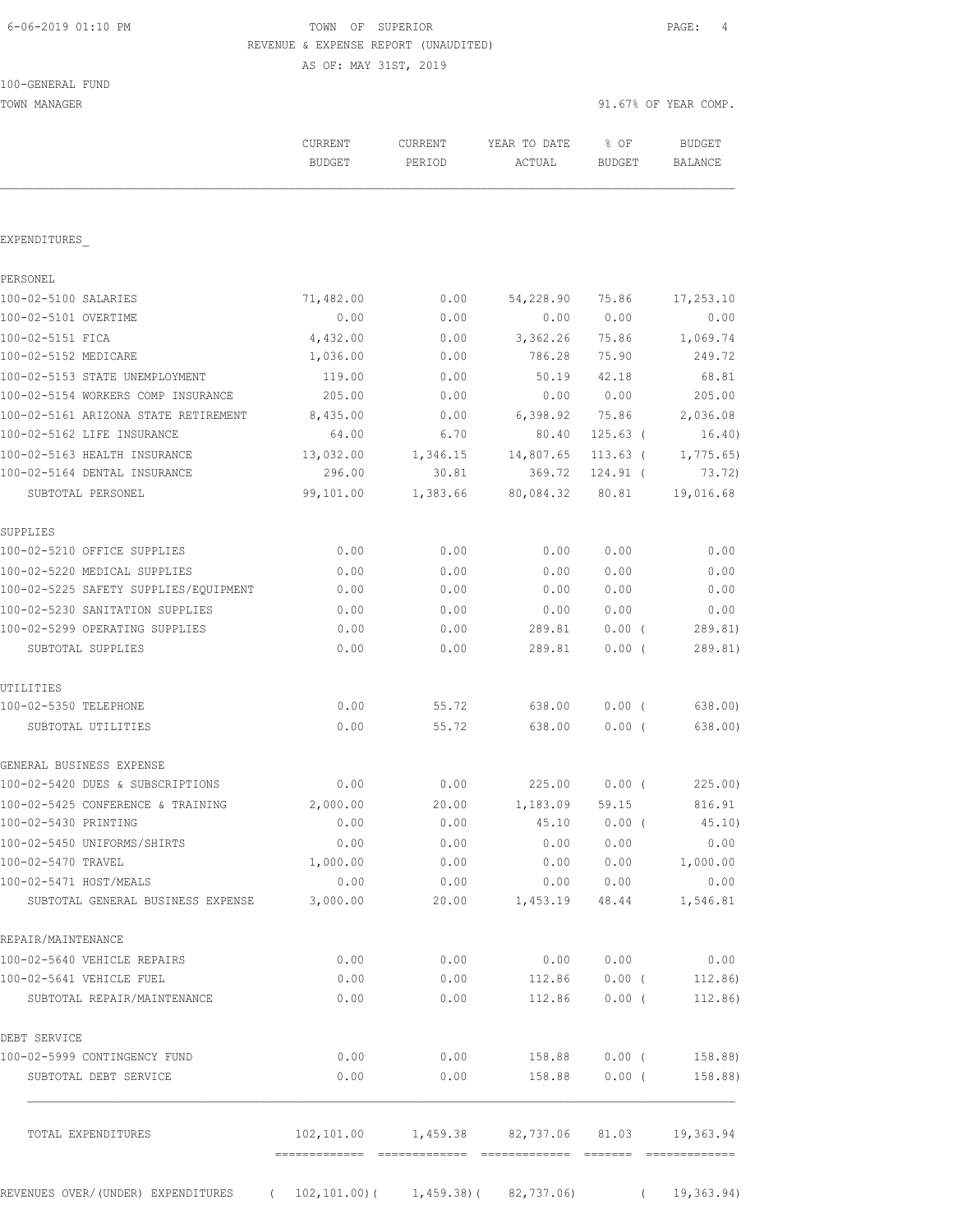## 6-06-2019 01:10 PM TOWN OF SUPERIOR PAGE: 5 REVENUE & EXPENSE REPORT (UNAUDITED)

AS OF: MAY 31ST, 2019

| 100-GENERAL FUND |  |
|------------------|--|
|------------------|--|

|                                         | CURRENT<br><b>BUDGET</b>                     | CURRENT<br>PERIOD | YEAR TO DATE % OF<br>ACTUAL                   | BUDGET    | <b>BUDGET</b><br>BALANCE |
|-----------------------------------------|----------------------------------------------|-------------------|-----------------------------------------------|-----------|--------------------------|
|                                         |                                              |                   |                                               |           |                          |
| EXPENDITURES                            |                                              |                   |                                               |           |                          |
| PERSONEL                                |                                              |                   |                                               |           |                          |
| 100-03-5100 SALARIES                    | 0.00                                         | 0.00              | 0.00                                          | 0.00      | 0.00                     |
| SUBTOTAL PERSONEL                       | 0.00                                         | 0.00              | 0.00                                          | 0.00      | 0.00                     |
| SUPPLIES                                |                                              |                   |                                               |           |                          |
| 100-03-5210 OFFICE SUPPLIES             | 0.00                                         | 0.00              | 0.00                                          | 0.00      | 0.00                     |
| 100-03-5220 MEDICAL SUPPLIES            | 0.00                                         | 0.00              | 0.00                                          | 0.00      | 0.00                     |
| 100-03-5225 SAFETY SUPPLIES/EOUIPMENT   | 0.00                                         | 0.00              | 0.00                                          | 0.00      | 0.00                     |
| 100-03-5230 SANITATION SUPPLIES         | 0.00                                         | 0.00              | 0.00                                          | 0.00      | 0.00                     |
| 100-03-5299 OPERATING SUPPLIES          | 0.00                                         | 0.00              | 0.00                                          | 0.00      | 0.00                     |
| SUBTOTAL SUPPLIES                       | 0.00                                         | 0.00              | 0.00                                          | 0.00      | 0.00                     |
| PROFESSIONAL SERVICES                   |                                              |                   |                                               |           |                          |
| 100-03-5540 LEGAL SERVICES              | 63,000.00 5,330.70 63,657.92 101.04 (657.92) |                   |                                               |           |                          |
| 100-03-5550 OTHER PROFESSIONAL SERVICES | 0.00                                         | 0.00              |                                               | 0.00 0.00 | 0.00                     |
| SUBTOTAL PROFESSIONAL SERVICES          | 63,000.00                                    |                   | 5,330.70 63,657.92 101.04 (                   |           | 657.92)                  |
| TOTAL EXPENDITURES                      |                                              |                   | $63,000.00$ $5,330.70$ $63,657.92$ $101.04$ ( |           | 657.92)                  |
|                                         |                                              |                   |                                               |           |                          |
| REVENUES OVER/(UNDER) EXPENDITURES      | $(63,000.00)$ $(5,330.70)$ $(63,657.92)$     |                   |                                               |           | 657.92                   |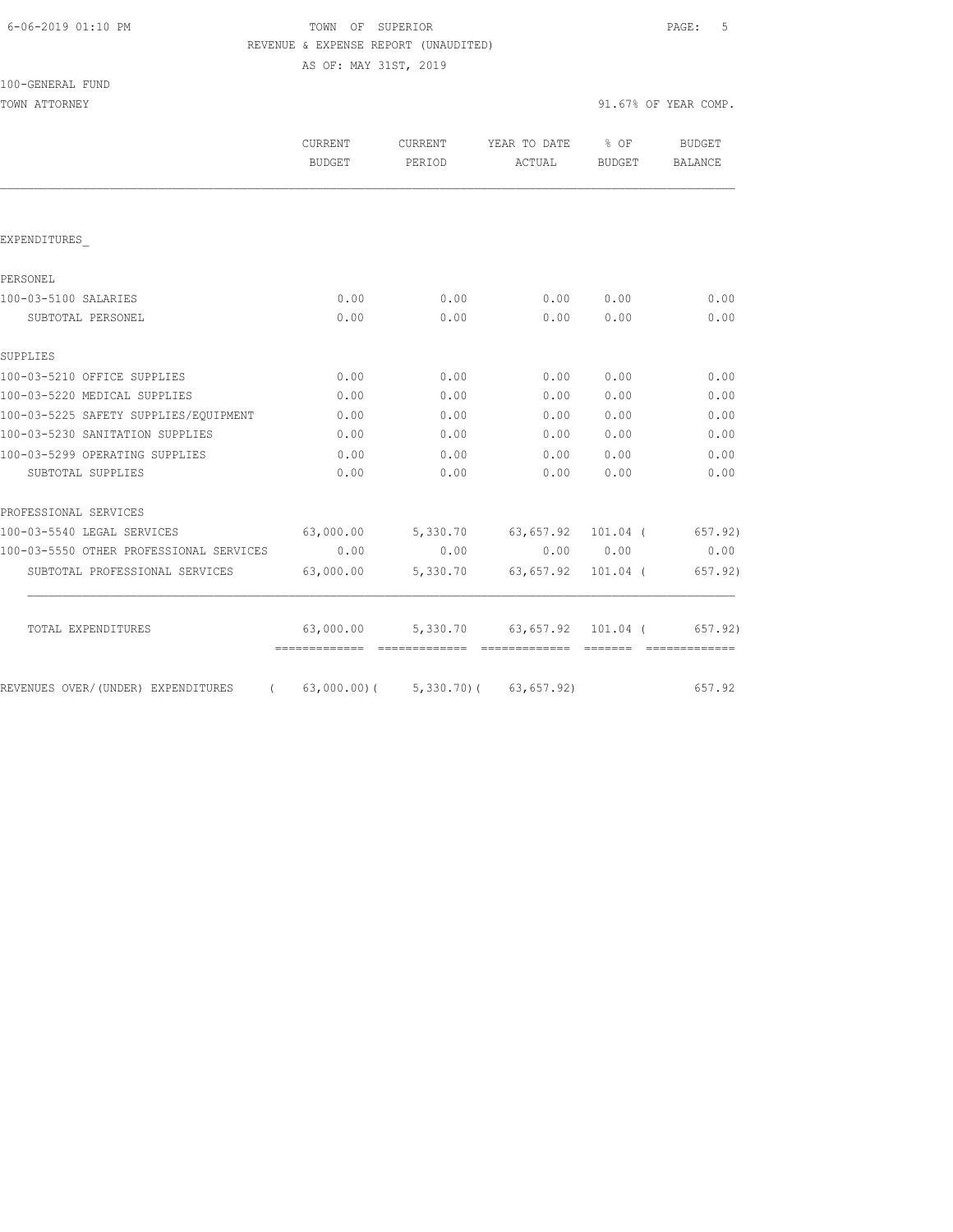## 6-06-2019 01:10 PM TOWN OF SUPERIOR PAGE: 6 REVENUE & EXPENSE REPORT (UNAUDITED)

AS OF: MAY 31ST, 2019

| MAGISTRATE                            |                                 |                        |                                                                                                                                                                                                                                                                                                                                                                                                                                                                                                  |                       | 91.67% OF YEAR COMP.     |
|---------------------------------------|---------------------------------|------------------------|--------------------------------------------------------------------------------------------------------------------------------------------------------------------------------------------------------------------------------------------------------------------------------------------------------------------------------------------------------------------------------------------------------------------------------------------------------------------------------------------------|-----------------------|--------------------------|
|                                       | <b>CURRENT</b><br><b>BUDGET</b> | CURRENT<br>PERIOD      | YEAR TO DATE<br>ACTUAL                                                                                                                                                                                                                                                                                                                                                                                                                                                                           | % OF<br><b>BUDGET</b> | <b>BUDGET</b><br>BALANCE |
| REVENUES                              |                                 |                        |                                                                                                                                                                                                                                                                                                                                                                                                                                                                                                  |                       |                          |
| BUSINESS SERVICES                     |                                 |                        |                                                                                                                                                                                                                                                                                                                                                                                                                                                                                                  |                       |                          |
| 100-04-4250 FINES                     | 0.00                            | 20.86                  | 97.00                                                                                                                                                                                                                                                                                                                                                                                                                                                                                            | $0.00$ (              | 97.00)                   |
| 100-04-4251 MFTG - MAGISTRATE COURT   | 0.00                            | 0.00                   | 327.23                                                                                                                                                                                                                                                                                                                                                                                                                                                                                           | 0.00(                 | 327.23)                  |
| SUBTOTAL BUSINESS SERVICES            | 0.00                            | 20.86                  | 424.23                                                                                                                                                                                                                                                                                                                                                                                                                                                                                           | 0.00(                 | 424.23)                  |
| TOTAL REVENUES                        | 0.00<br>=============           | 20.86<br>------------- | 424.23<br>$\begin{array}{cccccccccccccc} \multicolumn{2}{c}{} & \multicolumn{2}{c}{} & \multicolumn{2}{c}{} & \multicolumn{2}{c}{} & \multicolumn{2}{c}{} & \multicolumn{2}{c}{} & \multicolumn{2}{c}{} & \multicolumn{2}{c}{} & \multicolumn{2}{c}{} & \multicolumn{2}{c}{} & \multicolumn{2}{c}{} & \multicolumn{2}{c}{} & \multicolumn{2}{c}{} & \multicolumn{2}{c}{} & \multicolumn{2}{c}{} & \multicolumn{2}{c}{} & \multicolumn{2}{c}{} & \multicolumn{2}{c}{} & \multicolumn{2}{c}{} & \$ | $0.00$ (              | 424.23)                  |
| EXPENDITURES                          |                                 |                        |                                                                                                                                                                                                                                                                                                                                                                                                                                                                                                  |                       |                          |
| PERSONEL                              |                                 |                        |                                                                                                                                                                                                                                                                                                                                                                                                                                                                                                  |                       |                          |
| 100-04-5100 SALARIES                  | 13,240.00                       | 0.00                   | 10,737.60                                                                                                                                                                                                                                                                                                                                                                                                                                                                                        | 81.10                 | 2,502.40                 |
| 100-04-5101 OVERTIME                  | 0.00                            | 0.00                   | 0.00                                                                                                                                                                                                                                                                                                                                                                                                                                                                                             | 0.00                  | 0.00                     |
| 100-04-5151 FICA                      | 821.00                          | 0.00                   | 665.73                                                                                                                                                                                                                                                                                                                                                                                                                                                                                           | 81.09                 | 155.27                   |
| 100-04-5152 MEDICARE                  | 192.00                          | 0.00                   | 155.74                                                                                                                                                                                                                                                                                                                                                                                                                                                                                           | 81.11                 | 36.26                    |
| 100-04-5153 STATE UNEMPLOYMENT        | 447.00                          | 0.00                   | 146.55                                                                                                                                                                                                                                                                                                                                                                                                                                                                                           | 32.79                 | 300.45                   |
| 100-04-5154 WORKERS COMP INSURANCE    | 192.00                          | 0.00                   | 301.71                                                                                                                                                                                                                                                                                                                                                                                                                                                                                           | $157.14$ (            | 109.71)                  |
| 100-04-5161 ARIZONA STATE RETIREMENT  | 1,562.00                        | 0.00                   | 916.39                                                                                                                                                                                                                                                                                                                                                                                                                                                                                           | 58.67                 | 645.61                   |
| 100-04-5162 LIFE INSURANCE            | 0.00                            | 0.00                   | 0.00                                                                                                                                                                                                                                                                                                                                                                                                                                                                                             | 0.00                  | 0.00                     |
| 100-04-5163 HEALTH INSURANCE          | 0.00                            | 0.00                   | 0.00                                                                                                                                                                                                                                                                                                                                                                                                                                                                                             | 0.00                  | 0.00                     |
| 100-04-5164 DENTAL INSURANCE          | 0.00                            | 0.00                   | 0.00                                                                                                                                                                                                                                                                                                                                                                                                                                                                                             | 0.00                  | 0.00                     |
| SUBTOTAL PERSONEL                     | 16,454.00                       | 0.00                   | 12,923.72                                                                                                                                                                                                                                                                                                                                                                                                                                                                                        | 78.54                 | 3,530.28                 |
| SUPPLIES                              |                                 |                        |                                                                                                                                                                                                                                                                                                                                                                                                                                                                                                  |                       |                          |
| 100-04-5210 OFFICE SUPPLIES           | 886.00                          | 0.00                   | 0.00                                                                                                                                                                                                                                                                                                                                                                                                                                                                                             | 0.00                  | 886.00                   |
| 100-04-5220 MEDICAL SUPPLIES          | 0.00                            | 0.00                   | 0.00                                                                                                                                                                                                                                                                                                                                                                                                                                                                                             | 0.00                  | 0.00                     |
| 100-04-5225 SAFETY SUPPLIES/EQUIPMENT | 0.00                            | 0.00                   | 0.00                                                                                                                                                                                                                                                                                                                                                                                                                                                                                             | 0.00                  | 0.00                     |
| 100-04-5230 SANITATION SUPPLIES       | 0.00                            | 0.00                   | 0.00                                                                                                                                                                                                                                                                                                                                                                                                                                                                                             | 0.00                  | 0.00                     |
| 100-04-5299 OPERATING SUPPLIES        | 4,000.00                        | 0.00                   | 0.00                                                                                                                                                                                                                                                                                                                                                                                                                                                                                             | 0.00                  | 4,000.00                 |
| SUBTOTAL SUPPLIES                     | 4,886.00                        | 0.00                   | 0.00                                                                                                                                                                                                                                                                                                                                                                                                                                                                                             | 0.00                  | 4,886.00                 |
| GENERAL BUSINESS EXPENSE              |                                 |                        |                                                                                                                                                                                                                                                                                                                                                                                                                                                                                                  |                       |                          |
| 100-04-5460 POSTAGE                   | 0.00                            | 0.00                   | 0.00                                                                                                                                                                                                                                                                                                                                                                                                                                                                                             | 0.00                  | 0.00                     |
| 100-04-5470 TRAVEL                    | 0.00                            | 0.00                   | 0.00                                                                                                                                                                                                                                                                                                                                                                                                                                                                                             | 0.00                  | 0.00                     |
| 100-04-5471 AUDIT & ACCOUNTING        | 1,500.00                        | 0.00                   | 1,536.37                                                                                                                                                                                                                                                                                                                                                                                                                                                                                         | $102.42$ (            | 36.37)                   |
| SUBTOTAL GENERAL BUSINESS EXPENSE     | 1,500.00                        | 0.00                   | 1,536.37                                                                                                                                                                                                                                                                                                                                                                                                                                                                                         | $102.42$ (            | 36.37)                   |
| PROFESSIONAL SERVICES                 |                                 |                        |                                                                                                                                                                                                                                                                                                                                                                                                                                                                                                  |                       |                          |
| 100-04-5550 OTHER PROFESSIONAL SVC    | 0.00                            | 0.00                   | 0.00                                                                                                                                                                                                                                                                                                                                                                                                                                                                                             | 0.00                  | 0.00                     |

SUBTOTAL PROFESSIONAL SERVICES 0.00 0.00 0.00 0.00 0.00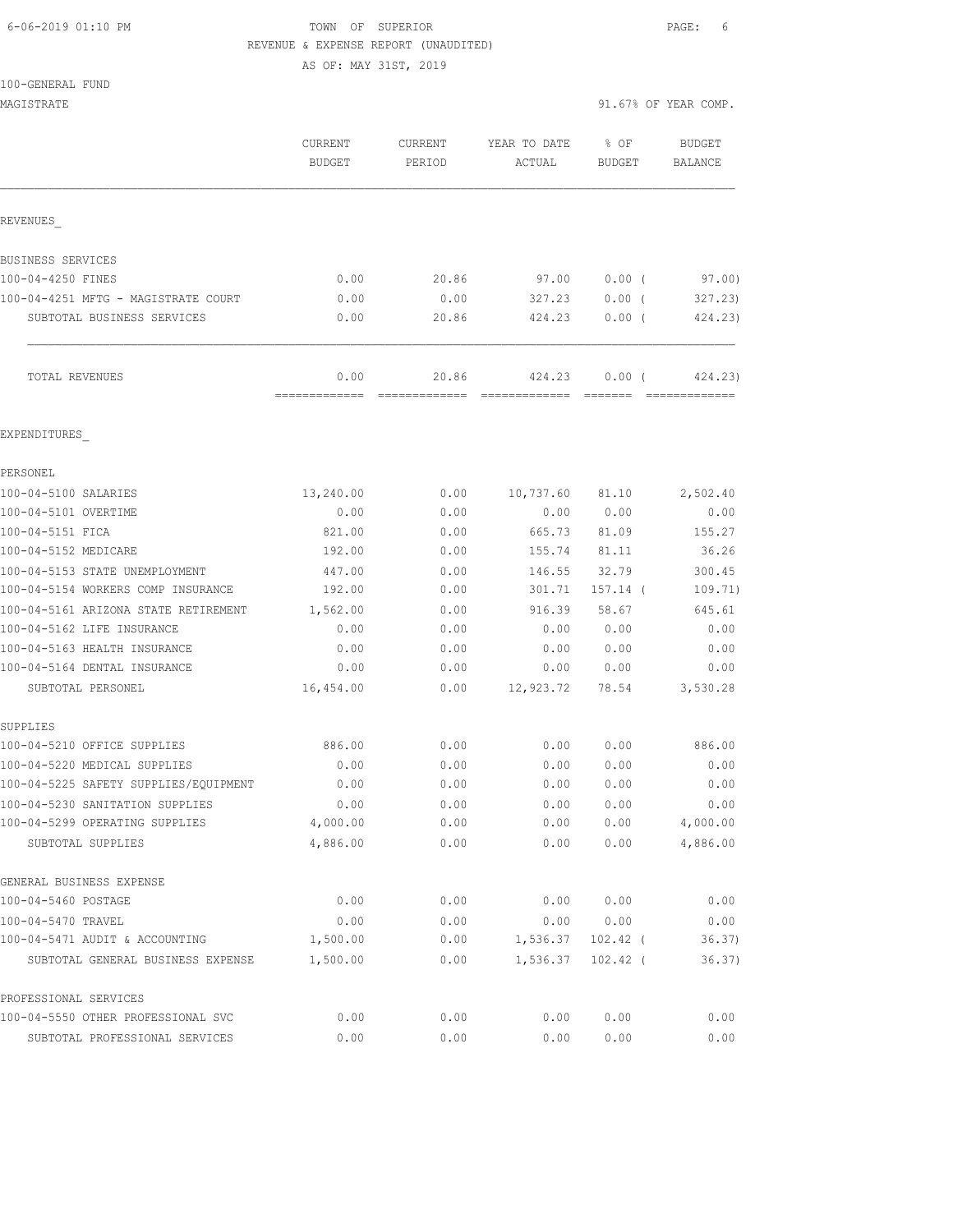| 6-06-2019 01:10 PM |  |
|--------------------|--|
|                    |  |

## fown of SUPERIOR and the Superior PAGE: 7 REVENUE & EXPENSE REPORT (UNAUDITED) AS OF: MAY 31ST, 2019

100-GENERAL FUND

MAGISTRATE 91.67% OF YEAR COMP.

|                                    | <b>CURRENT</b><br><b>BUDGET</b> | <b>CURRENT</b><br>PERIOD | YEAR TO DATE<br>ACTUAL | % OF<br><b>BUDGET</b> | <b>BUDGET</b><br><b>BALANCE</b> |
|------------------------------------|---------------------------------|--------------------------|------------------------|-----------------------|---------------------------------|
| CAPITAL OUTLAY                     |                                 |                          |                        |                       |                                 |
| 100-04-5720 OFFICE EQUIPMENT       | 1,000.00                        | 0.00                     | 750.00                 | 75.00                 | 250.00                          |
| SUBTOTAL CAPITAL OUTLAY            | 1,000.00                        | 0.00                     | 750.00                 | 75.00                 | 250.00                          |
| TOTAL EXPENDITURES                 | 23,840.00                       | 0.00                     | 15,210.09              | 63.80                 | 8,629.91                        |
| REVENUES OVER/(UNDER) EXPENDITURES | 23,840.00)                      | $20.86$ (                | 14,785.86)             |                       | 9,054.14)                       |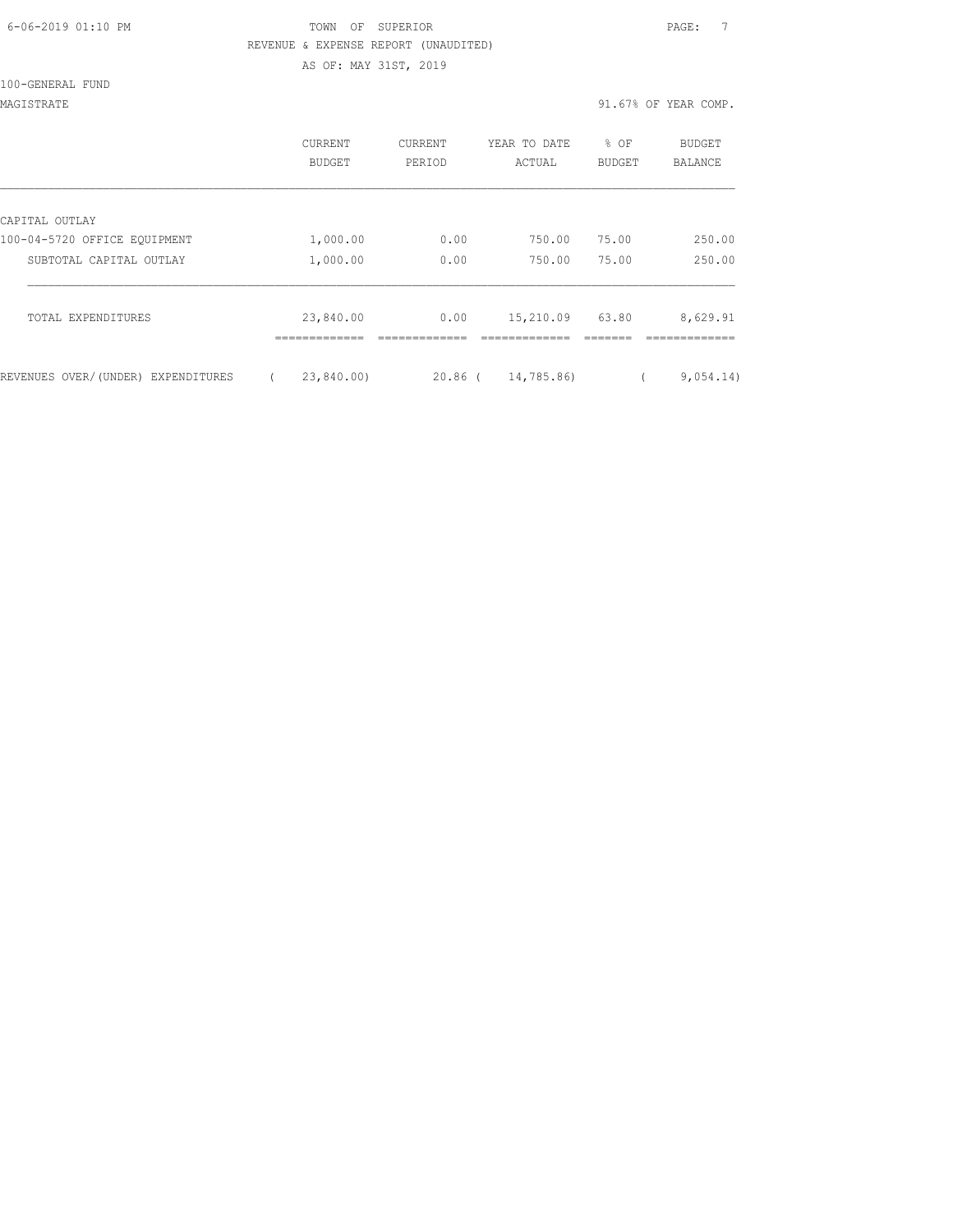#### 6-06-2019 01:10 PM TOWN OF SUPERIOR PAGE: 8 REVENUE & EXPENSE REPORT (UNAUDITED)

AS OF: MAY 31ST, 2019

100-GENERAL FUND

|                                                     | CURRENT<br><b>BUDGET</b> | CURRENT<br>PERIOD    | YEAR TO DATE<br>ACTUAL             | % OF<br>BUDGET       | <b>BUDGET</b><br>BALANCE |
|-----------------------------------------------------|--------------------------|----------------------|------------------------------------|----------------------|--------------------------|
| REVENUES                                            |                          |                      |                                    |                      |                          |
| BUSINESS SERVICES                                   |                          |                      |                                    |                      |                          |
| 100-05-4240 ADMIN FEES (FAX/COPY/NOTARY)            | 0.00                     | 10.00                | 322.00                             | $0.00$ (             | 322.00                   |
| SUBTOTAL BUSINESS SERVICES                          | 0.00                     | 10.00                | 322.00                             | 0.00(                | 322.00                   |
| GRANTS                                              |                          |                      |                                    |                      |                          |
| 100-05-4601 CC CONVENIENCE FEE                      | 0.00                     |                      | 86.43 1,132.67                     |                      | $0.00$ ( $1,132.67$ )    |
| SUBTOTAL GRANTS                                     | 0.00                     | 86.43                | 1,132.67                           |                      | $0.00$ ( $1,132.67$ )    |
| TOTAL REVENUES                                      | 0.00                     | 96.43                | 1,454.67                           |                      | $0.00$ ( 1,454.67)       |
| EXPENDITURES                                        |                          |                      |                                    |                      |                          |
| PERSONEL                                            |                          |                      |                                    |                      |                          |
| 100-05-5100 SALARIES                                | 98,567.00                | 0.00                 |                                    |                      | 92,264.04 93.61 6,302.96 |
| 100-05-5101 OVERTIME                                | 0.00                     | 0.00                 | 1,525.71                           | $0.00$ (             | 1,525.71)                |
| 100-05-5151 FICA                                    | 6,111.00                 | 0.00                 | 5,634.64                           | 92.20                | 476.36                   |
| 100-05-5152 MEDICARE                                | 1,429.00                 | 0.00                 | 1,317.79 92.22                     |                      | 111.21                   |
| 100-05-5153 STATE UNEMPLOYMENT                      | 358.00                   | 0.00                 | 269.71                             | 75.34                | 88.29                    |
| 100-05-5154 WORKERS COMP INSURANCE                  | 283.00                   | 0.00                 | 306.73                             | $108.39$ (           | 23.73)                   |
| 100-05-5161 ARIZONA STATE RETIREMENT                | 11,631.00                | 0.00                 | 9,737.81                           | 83.72                | 1,893.19                 |
| 100-05-5162 LIFE INSURANCE                          | 193.00                   | 20.10                | 290.85                             | $150.70$ (           | 97.85)                   |
| 100-05-5163 HEALTH INSURANCE                        | 17,296.00                | 1,272.10             | 16,552.30                          | 95.70                | 743.70                   |
| 100-05-5164 DENTAL INSURANCE                        | 887.00                   | 92.43                | 1,263.21                           | 142.41 (             | 376.21                   |
| SUBTOTAL PERSONEL                                   | 136,755.00               | 1,384.63             | 129,162.79                         | 94.45                | 7,592.21                 |
| SUPPLIES                                            |                          |                      |                                    |                      |                          |
| 100-05-5210 OFFICE SUPPLIES                         | 10,000.00                |                      | 184.75 14,866.36 148.66 (4,866.36) |                      |                          |
| 100-05-5220 MEDICAL SUPPLIES                        | 0.00                     | 0.00                 | 0.00                               | 0.00                 | 0.00                     |
| 100-05-5225 SAFETY SUPPLIES/EQUIPMENT               | 0.00                     | 0.00                 | 0.00                               | 0.00                 | 0.00                     |
| 100-05-5230 SANITATION SUPPLIES                     | 0.00                     | 0.00                 | 0.00                               | 0.00                 | 0.00                     |
| 100-05-5299 OPERATING SUPPLIES<br>SUBTOTAL SUPPLIES | 5,000.00<br>15,000.00    | 2,536.00<br>2,720.75 | 13,692.98<br>28,559.34             | 273.86 (<br>190.40 ( | 8,692.98)<br>13, 559.34) |
|                                                     |                          |                      |                                    |                      |                          |
| UTILITIES                                           |                          |                      |                                    |                      |                          |
| 100-05-5310 ELECTRICITY                             | 18,910.00                | 0.00                 | 19,227.25                          | $101.68$ (           | 317.25)                  |
| 100-05-5320 GAS                                     | 1,200.00                 | 66.66                | 1,100.10                           | 91.68                | 99.90                    |
| 100-05-5330 REFUSE                                  | 0.00                     | 0.00                 | 0.00                               | 0.00                 | 0.00                     |
| 100-05-5340 SEWER                                   | 0.00                     | 0.00                 | 0.00                               | 0.00                 | 0.00                     |
| 100-05-5350 TELEPHONE                               | 4,000.00                 | 228.24               | 2,928.84                           | 73.22                | 1,071.16                 |
| 100-05-5360 WATER                                   | 2,300.00                 | 110.04               | 1,935.40                           | 84.15                | 364.60                   |
| 100-05-5380 SECURITY                                | 1,230.00                 | 0.00                 | 0.00                               | 0.00                 | 1,230.00                 |
| SUBTOTAL UTILITIES                                  | 27,640.00                | 404.94               | 25, 191.59                         | 91.14                | 2,448.41                 |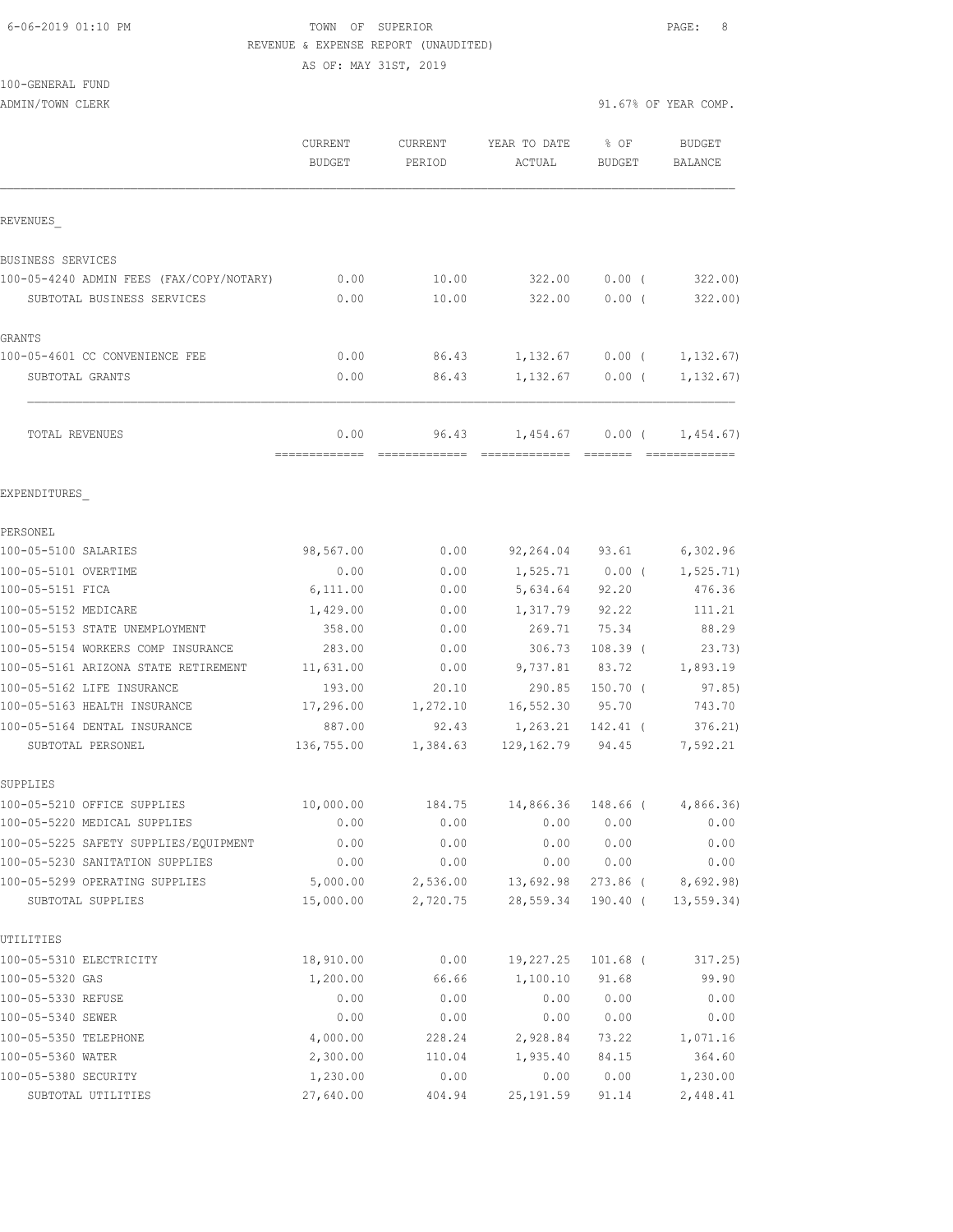#### 6-06-2019 01:10 PM TOWN OF SUPERIOR PAGE: 9 REVENUE & EXPENSE REPORT (UNAUDITED)

AS OF: MAY 31ST, 2019

# 100-GENERAL FUND

ADMIN/TOWN CLERK 31.67% OF YEAR COMP.

|                                                                          | CURRENT<br><b>BUDGET</b> | CURRENT<br>PERIOD | YEAR TO DATE<br>ACTUAL                                 | % OF<br>BUDGET  | <b>BUDGET</b><br>BALANCE |
|--------------------------------------------------------------------------|--------------------------|-------------------|--------------------------------------------------------|-----------------|--------------------------|
|                                                                          |                          |                   |                                                        |                 |                          |
| GENERAL BUSINESS EXPENSE                                                 |                          |                   |                                                        |                 |                          |
| 100-05-5410 ADVERTISING                                                  | 6,000.00                 | 955.14            | 6,603.55                                               | 110.06 (        | $603.55$ )               |
| 100-05-5420 DUES & SUBSCRIPTIONS                                         | 9,000.00                 | 317.46            | 6, 567.51                                              | 72.97           | 2,432.49                 |
| 100-05-5425 CONFERENCES & TRAINING                                       | 0.00                     | 0.00              | 3,080.41                                               | 0.00(           | 3,080.41)                |
| 100-05-5430 PRINTING                                                     | 5,120.00                 | 200.32            | 5,876.27                                               | $114.77$ (      | 756.27                   |
| 100-05-5440 ELECTIONS                                                    | 5,000.00                 | 0.00              | 1,240.50                                               | 24.81           | 3,759.50                 |
| 100-05-5450 UNIFORMS                                                     | 0.00                     | 0.00              | 0.00                                                   | 0.00            | 0.00                     |
| 100-05-5460 POSTAGE                                                      | 6,000.00                 | 208.62            | 2,577.32                                               | 42.96           | 3,422.68                 |
| 100-05-5470 TRAVEL                                                       | 0.00                     | 0.00              | 0.00                                                   | 0.00            | 0.00                     |
| 100-05-5471 AUDIT & ACCOUNTING                                           | 0.00                     | 0.00              | 1,536.37                                               | $0.00$ (        | 1, 536.37)               |
| 100-05-5480 GENERAL INSURANCE                                            | 12,820.00                | 0.00              | 12,923.69                                              | $100.81$ (      | 103.69)                  |
| 100-05-5481 VEHICLE INSURANCE                                            | 0.00                     | 0.00              | 0.00                                                   | 0.00            | 0.00                     |
| 100-05-5482 LIABILITY INSURANCE                                          | 0.00                     | 0.00              | 0.00                                                   | 0.00            | 0.00                     |
| 100-05-5491 FINANCE/BANK FEES                                            | $3,000.00$ (             | 25.00             | 4,549.81                                               | 151.66 (        | 1, 549.81)               |
| 100-05-5495 PENALTY                                                      | 0.00                     | 0.00              | 0.00                                                   | 0.00            | 0.00                     |
| SUBTOTAL GENERAL BUSINESS EXPENSE                                        | 46,940.00                | 1,656.54          | 44,955.43                                              | 95.77           | 1,984.57                 |
| PROFESSIONAL SERVICES                                                    |                          |                   |                                                        |                 |                          |
| 100-05-5520 CONTRACT                                                     | 0.00                     | 800.00            | 9,956.35                                               | 0.00(           | 9,956.35)                |
| 100-05-5550 OTHER PROFESSIONAL SERVICES                                  | 80,000.00                | 7,610.61          | 132,008.42                                             | $165.01$ (      | 52,008.42)               |
| 100-05-5590 AUDIT & ACCOUNTING                                           | 1,545.00                 | 0.00              | 0.00                                                   | 0.00            | 1,545.00                 |
| SUBTOTAL PROFESSIONAL SERVICES                                           | 81,545.00                | 8,410.61          | 141,964.77                                             | 174.09 (        | 60, 419.77)              |
| REPAIR/MAINTENANCE                                                       |                          |                   |                                                        |                 |                          |
| 100-05-5610 PARK & BLDG IMPROVEMENTS                                     | 0.00                     | 0.00              | 0.00                                                   | 0.00            | 0.00                     |
| 100-05-5640 AUTO & TRUCK REPAIRS                                         | 0.00                     | 0.00              | 375.54                                                 | 0.00(           | 375.54)                  |
| 100-05-5641 GAS & OIL                                                    | 500.00                   | 47.55             | 490.09                                                 | 98.02           | 9.91                     |
| 100-05-5642 TIRES & TUBES                                                | 0.00                     | 0.00              | 0.00                                                   | 0.00            | 0.00                     |
| 100-05-5650 OTHER EOUIPMENT REPAIRS                                      | 4,000.00                 | 0.00              | 0.00                                                   | 0.00            | 4,000.00                 |
| SUBTOTAL REPAIR/MAINTENANCE                                              | 4,500.00                 | 47.55             | 865.63                                                 | 19.24           | 3,634.37                 |
| CAPITAL OUTLAY                                                           |                          |                   |                                                        |                 |                          |
| 100-05-5710 BUILDING                                                     | 9,000.00                 | 333.33            |                                                        |                 | 3,999.96 44.44 5,000.04  |
| 100-05-5720 OFFICE EQUIPMENT                                             | 5,000.00                 | 0.00              | 8,860.11 177.20 (                                      |                 | 3,860.11)                |
| 100-05-5750 OTHER EQUIP/SMALL TOOLS                                      | 0.00                     | 0.00              | 51.84                                                  | $0.00$ (        | 51.84)                   |
| 100-05-5780 COMPUTER/INCODE SOFTWARE                                     | 32,539.00                |                   | $0.00$ 9,755.41 29.98                                  |                 | 22,783.59                |
| SUBTOTAL CAPITAL OUTLAY                                                  | 46,539.00                | 333.33            |                                                        | 22,667.32 48.71 | 23,871.68                |
| DEBT SERVICE                                                             |                          |                   |                                                        |                 |                          |
| 100-05-5900 DEBT SERVICE: PRINCIPAL                                      | 0.00                     |                   |                                                        |                 |                          |
| 100-05-5901 DEBT SERVCE INTEREST                                         | 0.00                     | 57.46             | 768.35                                                 | $0.00$ (        | 768.35)                  |
| SUBTOTAL DEBT SERVICE                                                    | 0.00                     | 241.65            |                                                        | 2,421.06 0.00 ( | 2,421.06                 |
| TOTAL EXPENDITURES                                                       |                          |                   | 358,919.00  15,200.00  395,787.93  110.27  (36,868.93) |                 |                          |
| REVENUES OVER/(UNDER) EXPENDITURES (358,919.00) (15,103.57) (394,333.26) |                          |                   |                                                        |                 | 35, 414.26               |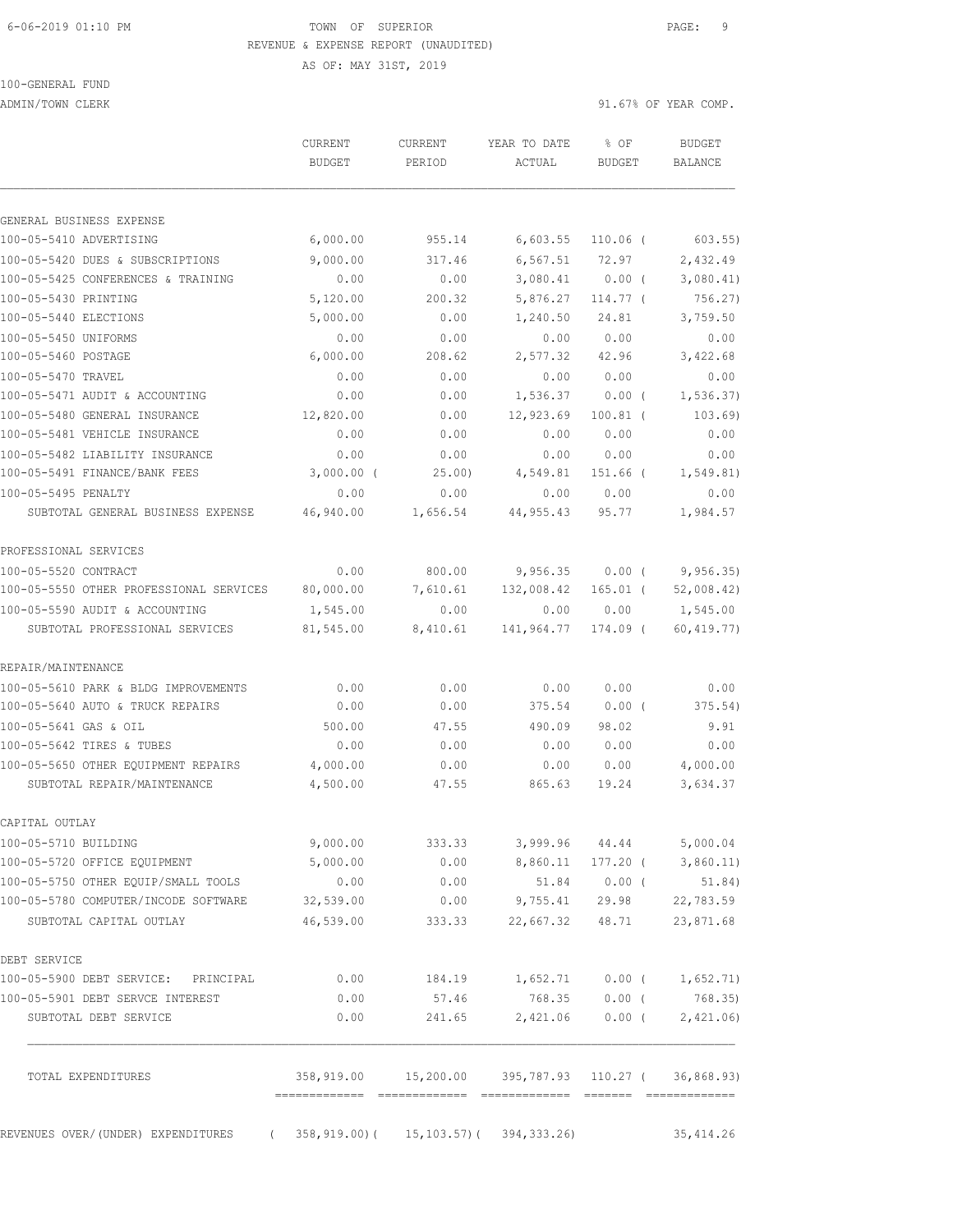### 6-06-2019 01:10 PM TOWN OF SUPERIOR PAGE: 10 REVENUE & EXPENSE REPORT (UNAUDITED)

AS OF: MAY 31ST, 2019

| 100-GENERAL FUND |  |
|------------------|--|
|                  |  |

FINANCE 91.67% OF YEAR COMP.

|                                                     | CURRENT<br><b>BUDGET</b> | CURRENT<br>PERIOD | YEAR TO DATE<br>ACTUAL | % OF<br><b>BUDGET</b> | <b>BUDGET</b><br>BALANCE |
|-----------------------------------------------------|--------------------------|-------------------|------------------------|-----------------------|--------------------------|
| REVENUES                                            |                          |                   |                        |                       |                          |
| GRANTS                                              |                          |                   |                        |                       |                          |
| 100-06-4601 CC CONVENIENCE FEE                      | 0.00                     | 0.00              | 0.00                   | 0.00                  | 0.00                     |
| SUBTOTAL GRANTS                                     | 0.00                     | 0.00              | 0.00                   | 0.00                  | 0.00                     |
| TOTAL REVENUES                                      | 0.00<br>=============    | 0.00              | 0.00                   | 0.00<br>=======       | 0.00                     |
| EXPENDITURES                                        |                          |                   |                        |                       |                          |
| PERSONEL                                            |                          |                   |                        |                       |                          |
| 100-06-5100 SALARIES                                | 0.00                     | 0.00              | 0.00                   | 0.00                  | 0.00                     |
| 100-06-5101 OVERTIME                                | 0.00                     | 0.00              | 0.00                   | 0.00                  | 0.00                     |
| 100-06-5151 FICA                                    | 0.00                     | 0.00              | 0.00                   | 0.00                  | 0.00                     |
| 100-06-5152 MEDICARE                                | 0.00                     | 0.00              | 0.00                   | 0.00                  | 0.00                     |
| 100-06-5153 STATE UNEMPLOYMENT                      | 0.00                     | 0.00              | 0.00                   | 0.00                  | 0.00                     |
| 100-06-5154 WORKERS COMP INSURANCE                  | 0.00                     | 0.00              | 0.00                   | 0.00                  | 0.00                     |
| 100-06-5161 ARIZONA STATE RETIREMENT                | 0.00                     | 0.00              | 0.00                   | 0.00                  | 0.00                     |
| 100-06-5162 LIFE INSURANCE                          | 0.00                     | 0.00              | 0.00                   | 0.00                  | 0.00                     |
| 100-06-5163 HEALTH INSURANCE                        | 0.00                     | 0.00              | 0.00                   | 0.00                  | 0.00                     |
| 100-06-5164 DENTAL INSURANCE                        | 0.00                     | 0.00              | 0.00                   | 0.00                  | 0.00                     |
| SUBTOTAL PERSONEL                                   | 0.00                     | 0.00              | 0.00                   | 0.00                  | 0.00                     |
| SUPPLIES                                            |                          |                   |                        |                       |                          |
| 100-06-5210 OFFICE SUPPLIES                         | 0.00                     | 0.00              | 0.00                   | 0.00                  | 0.00                     |
| 100-06-5220 MEDICAL SUPPLIES                        | 0.00                     | 0.00              | 0.00                   | 0.00                  | 0.00                     |
| 100-06-5225 SAFETY SUPPLIES/EQUIPMENT               | 0.00                     | 0.00              | 0.00                   | 0.00                  | 0.00                     |
| 100-06-5230 SANITATION SUPPLIES                     | 0.00                     | 0.00              | 0.00                   | 0.00                  | 0.00                     |
| 100-06-5299 OPERATING SUPPLIES<br>SUBTOTAL SUPPLIES | 0.00<br>0.00             | 0.00<br>0.00      | 2,561.49<br>2,561.49   | $0.00$ (<br>$0.00$ (  | 2, 561.49<br>2,561.49)   |
| UTILITIES                                           |                          |                   |                        |                       |                          |
| 100-06-5310 ELECTRICITY                             | 0.00                     | 0.00              | 0.00                   | 0.00                  | 0.00                     |
| 100-06-5320 GAS                                     | 0.00                     | 0.00              | 0.00                   | 0.00                  | 0.00                     |
| 100-06-5330 REFUSE                                  | 0.00                     | 0.00              | 0.00                   | 0.00                  | 0.00                     |
| 100-06-5340 SEWER                                   | 0.00                     | 0.00              | 0.00                   | 0.00                  | 0.00                     |
| 100-06-5350 TELEPHONE                               | 0.00                     | 0.00              | 0.00                   | 0.00                  | 0.00                     |
| 100-06-5360 WATER                                   | 0.00                     | 0.00              | 0.00                   | 0.00                  | 0.00                     |
| SUBTOTAL UTILITIES                                  | 0.00                     | 0.00              | 0.00                   | 0.00                  | 0.00                     |
| GENERAL BUSINESS EXPENSE                            |                          |                   |                        |                       |                          |
| 100-06-5410 ADVERTISING                             | 0.00                     | 0.00              | 0.00                   | 0.00                  | 0.00                     |
| 100-06-5420 DUES & SUBSCRIPTIONS                    | 0.00                     | 0.00              | 0.00                   | 0.00                  | 0.00                     |
| 100-06-5425 CONFERENCES & TRAINING                  | 0.00                     | 0.00              | 0.00                   | 0.00                  | 0.00                     |
| 100-06-5430 PRINTING                                | 0.00                     | 0.00              | 0.00                   | 0.00                  | 0.00                     |

100-06-5450 UNIFORMS 0.00 0.00 0.00 0.00 0.00 100-06-5460 POSTAGE 0.00 0.00 0.00 0.00 0.00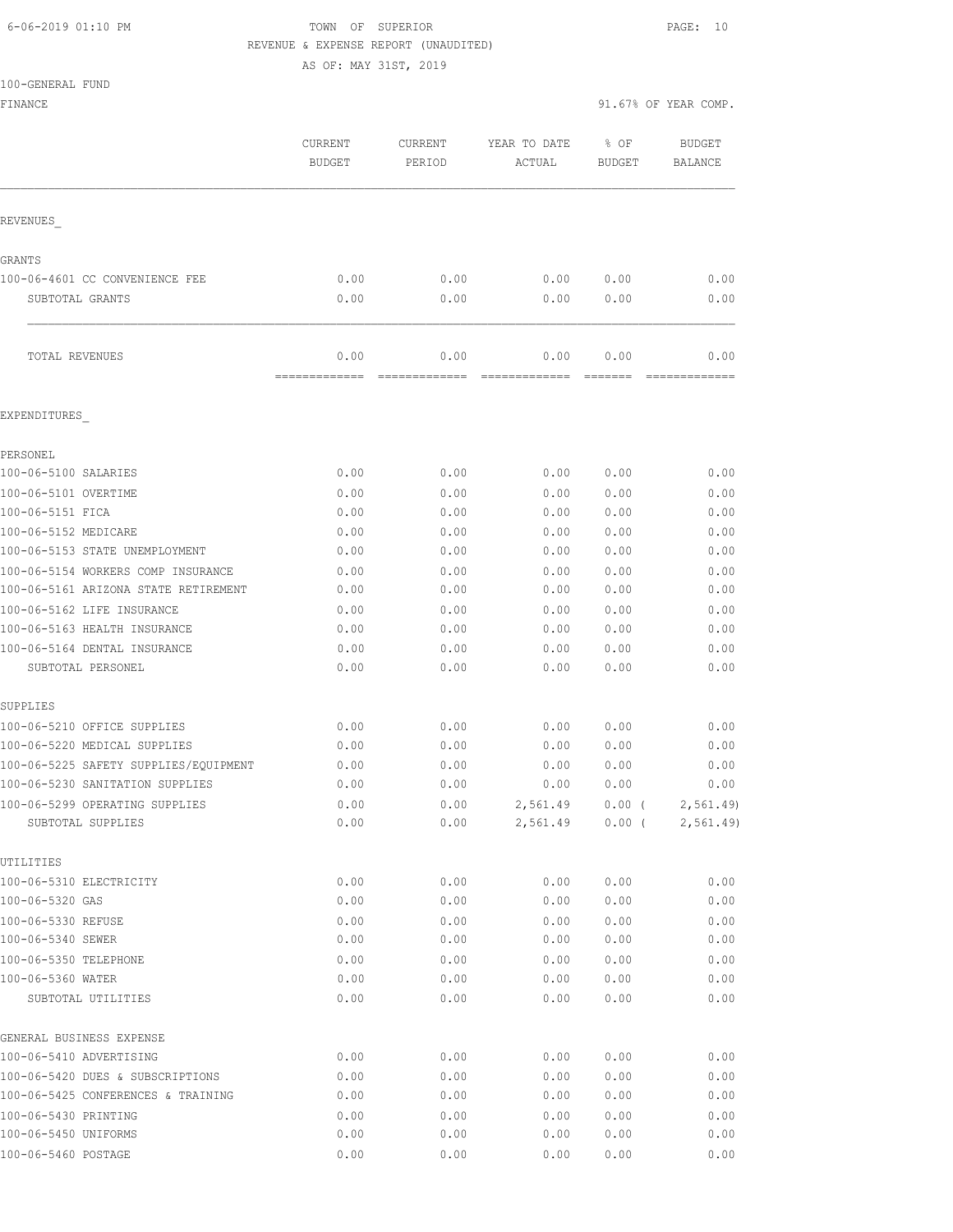#### 6-06-2019 01:10 PM TOWN OF SUPERIOR PAGE: 11 REVENUE & EXPENSE REPORT (UNAUDITED)

AS OF: MAY 31ST, 2019

100-GENERAL FUND

FINANCE 91.67% OF YEAR COMP.

|                                                | CURRENT         | <b>CURRENT</b><br>PERIOD | YEAR TO DATE        | % OF<br><b>BUDGET</b> | <b>BUDGET</b><br><b>BALANCE</b> |
|------------------------------------------------|-----------------|--------------------------|---------------------|-----------------------|---------------------------------|
|                                                | <b>BUDGET</b>   |                          | ACTUAL              |                       |                                 |
| 100-06-5470 TRAVEL                             | 0.00            | 0.00                     | 0.00                | 0.00                  | 0.00                            |
| 100-06-5471 AUDIT & ACCOUNTING                 | 0.00            | 0.00                     | 1,536.37            | $0.00$ (              | 1,536.37)                       |
| 100-06-5480 GENERAL INSURANCE                  | 12,820.00       | 0.00                     | 0.00                | 0.00                  | 12,820.00                       |
| 100-06-5481 VEHICLE INSURANCE                  | 0.00            | 0.00                     | 0.00                | 0.00                  | 0.00                            |
| 100-06-5482 LIABILITY INSURANCE                | 0.00            | 0.00                     | 0.00                | 0.00                  | 0.00                            |
| 100-06-5491 FINANCE/BANK FEES                  | 0.00            | 273.70                   | 8,027.36            | $0.00$ (              | 8,027.36)                       |
| SUBTOTAL GENERAL BUSINESS EXPENSE              | 12,820.00       | 273.70                   | 9,563.73            | 74.60                 | 3,256.27                        |
| PROFESSIONAL SERVICES                          |                 |                          |                     |                       |                                 |
| 100-06-5550 OTHER PROFESSIONAL SERVICES        | 46,000.00       | 0.00                     | 36,023.75           | 78.31                 | 9,976.25                        |
| 100-06-5590 AUDIT & ACCOUNTING                 | 1,545.00        | 0.00                     | 0.00                | 0.00                  | 1,545.00                        |
| SUBTOTAL PROFESSIONAL SERVICES                 | 47,545.00       | 0.00                     | 36,023.75           | 75.77                 | 11,521.25                       |
| CAPITAL OUTLAY                                 |                 |                          |                     |                       |                                 |
| 100-06-5720 OFFICE EQUIPMENT                   | 0.00            | 0.00                     | 0.00                | 0.00                  | 0.00                            |
| SUBTOTAL CAPITAL OUTLAY                        | 0.00            | 0.00                     | 0.00                | 0.00                  | 0.00                            |
| TOTAL EXPENDITURES                             |                 |                          |                     |                       |                                 |
|                                                | 60,365.00       | 273.70                   | 48,148.97           | 79.76                 | 12,216.03                       |
| REVENUES OVER/(UNDER) EXPENDITURES<br>$\left($ | $60, 365, 00$ ( |                          | 273.70) (48,148.97) | $\sqrt{2}$            | 12, 216.03)                     |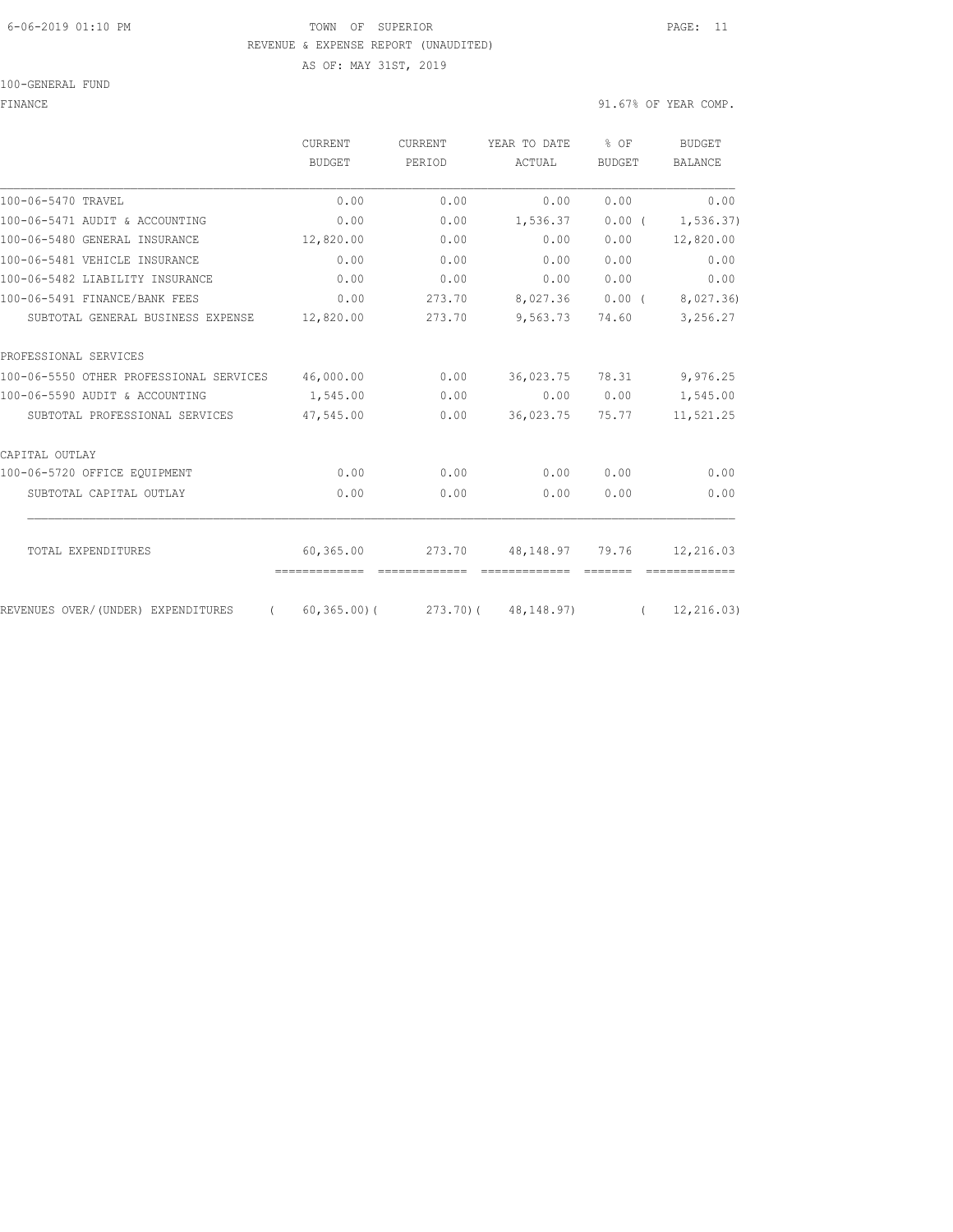### 6-06-2019 01:10 PM TOWN OF SUPERIOR PAGE: 12 REVENUE & EXPENSE REPORT (UNAUDITED)

AS OF: MAY 31ST, 2019

| POLICE                                   |                          |                   |                        |                       | 91.67% OF YEAR COMP.     |
|------------------------------------------|--------------------------|-------------------|------------------------|-----------------------|--------------------------|
|                                          | CURRENT<br><b>BUDGET</b> | CURRENT<br>PERIOD | YEAR TO DATE<br>ACTUAL | % OF<br><b>BUDGET</b> | <b>BUDGET</b><br>BALANCE |
| REVENUES                                 |                          |                   |                        |                       |                          |
| BUSINESS SERVICES                        |                          |                   |                        |                       |                          |
| 100-07-4230 PD SERVICES-IMPOUND/FING PRI | 10,000.00                | 5.80              | 4,562.89               | 45.63                 | 5,437.11                 |
| 100-07-4231 K-9 REVENUE                  | 0.00                     | 0.00              | 20.00                  | $0.00$ (              | 20.00                    |
| 100-07-4240 FEES                         | 0.00                     | 0.00              | 0.00                   | 0.00                  | 0.00                     |
| 100-07-4250 TRAFFIC FINES                | 14,000.00                | 2,433.29          | 16,063.74              | 114.74 (              | 2,063.74                 |
| SUBTOTAL BUSINESS SERVICES               | 24,000.00                | 2,439.09          | 20,646.63              | 86.03                 | 3,353.37                 |
| CONTRIBUTIONS                            |                          |                   |                        |                       |                          |
| 100-07-4780 OFF DUTY SALARIES            | 0.00                     | 0.00              | 0.00                   | 0.00                  | 0.00                     |
| 100-07-4781 OFF DUTY VEHICLE USE         | 0.00                     | 0.00              | 0.00                   | 0.00                  | 0.00                     |
| SUBTOTAL CONTRIBUTIONS                   | 0.00                     | 0.00              | 0.00                   | 0.00                  | 0.00                     |
| TOTAL REVENUES                           | 24,000.00                | 2,439.09          | 20,646.63              | 86.03                 | 3,353.37                 |
|                                          |                          |                   |                        |                       |                          |
| EXPENDITURES<br>PERSONEL                 |                          |                   |                        |                       |                          |
| 100-07-5100 SALARIES                     | 417,491.00               | 0.00              | 342, 212.85            | 81.97                 | 75, 278.15               |
| 100-07-5101 OVERTIME                     | 30,000.00                | 0.00              | 18,795.98              | 62.65                 | 11,204.02                |
| 100-07-5102 TAXABLE AUTO ALLOWANCE       | 0.00                     | 0.00              | 0.00                   | 0.00                  | 0.00                     |
| 100-07-5151 FICA                         | 2,431.00                 | 0.00              | 3,481.58               | 143.22 (              | 1,050.58                 |
| 100-07-5152 MEDICARE                     | 5,879.00                 | 0.00              | 4,976.85               | 84.65                 | 902.15                   |
| 100-07-5153 STATE UNEMPLOYMENT           | 1,267.00                 | 0.00              | 769.46                 | 60.73                 | 497.54                   |
| 100-07-5154 WORKERS COMP INSURANCE       | 25,849.00                | 0.00              | 28,602.73              | $110.65$ (            | 2,753.73)                |
| 100-07-5160 PUBLIC SAFETY RETIREMENT     | 88,398.00                | 11,710.15         | 102, 142.82            | $115.55$ (            | 13,744.82)               |
| 100-07-5161 ARIZONA STATE RETIREMENT     | 10,063.00                | 0.00              | 4,824.89               | 47.95                 | 5,238.11                 |
| 100-07-5162 LIFE INSURANCE               | 683.00                   | 60.30             | 734.70                 | $107.57$ (            | 51.70)                   |
| 100-07-5163 HEALTH INSURANCE             | 61,280.00                | 6,909.38          | 65,737.95              | 107.27 (              | 4,457.95)                |
| 100-07-5164 DENTAL INSURANCE             | 3,143.00                 | 246.48            | 2,957.76               | 94.11                 | 185.24                   |
| 100-07-5180 RESOLUTION SALARIES          | 0.00                     | 0.00              | 0.00                   | 0.00                  | 0.00                     |
| 100-07-5181 DALMOLIN EXCAVATING SALARIES | 0.00                     | 0.00              | 0.00                   | 0.00                  | 0.00                     |
| SUBTOTAL PERSONEL                        | 646,484.00               | 18,926.31         | 575, 237.57            | 88.98                 | 71,246.43                |
| SUPPLIES                                 |                          |                   |                        |                       |                          |
| 100-07-5210 OFFICE SUPPLIES              | 3,500.00                 | 0.00              | 78.27                  | 2.24                  | 3,421.73                 |
| 100-07-5220 MEDICAL SUPPLIES             | 0.00                     | 0.00              | 0.00                   | 0.00                  | 0.00                     |
| 100-07-5225 SAFETY SUPPLIES/EQUIPMENT    | 0.00                     | 0.00              | 0.00                   | 0.00                  | 0.00                     |
| 100-07-5227 K9 FOOD & MEDICAL SUPPLIES   | 2,000.00                 | 0.00              | 873.99                 | 43.70                 | 1,126.01                 |
| 100-07-5230 SANITATION SUPPLIES          | 0.00                     | 0.00              | 0.00                   | 0.00                  | 0.00                     |
| 100-07-5299 OPERATING SUPPLIES           | 0.00                     | 473.64            | 1,146.01               | $0.00$ (              | 1, 146.01)               |
| SUBTOTAL SUPPLIES                        | 5,500.00                 | 473.64            | 2,098.27               | 38.15                 | 3,401.73                 |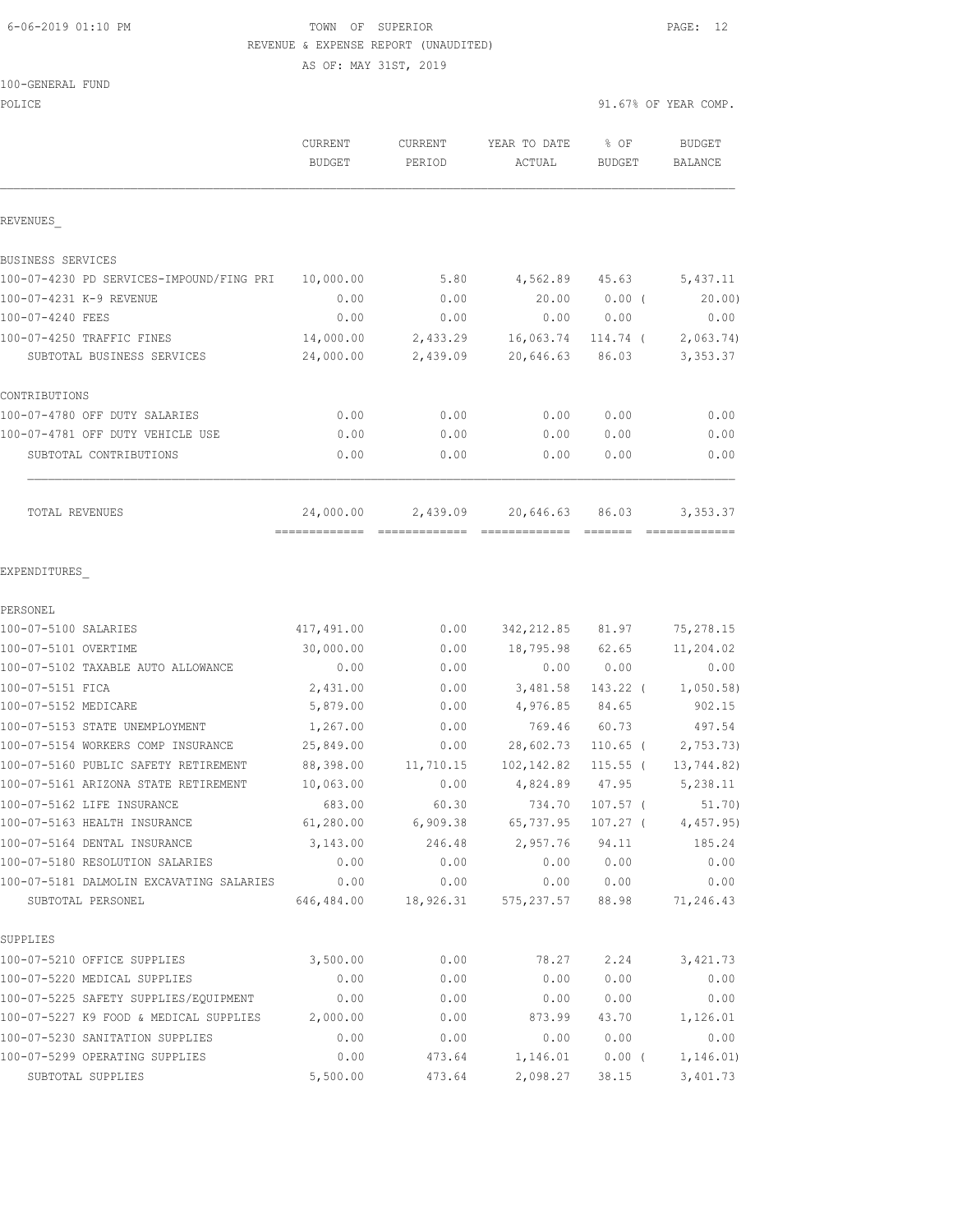## 6-06-2019 01:10 PM TOWN OF SUPERIOR PAGE: 13 REVENUE & EXPENSE REPORT (UNAUDITED)

AS OF: MAY 31ST, 2019

100-GENERAL FUND

POLICE 91.67% OF YEAR COMP.

|                                                                      | CURRENT<br><b>BUDGET</b> | <b>CURRENT</b><br>PERIOD | YEAR TO DATE<br>ACTUAL | % OF<br><b>BUDGET</b> | <b>BUDGET</b><br>BALANCE |
|----------------------------------------------------------------------|--------------------------|--------------------------|------------------------|-----------------------|--------------------------|
|                                                                      |                          |                          |                        |                       |                          |
| UTILITIES                                                            |                          |                          |                        |                       |                          |
| 100-07-5310 ELECTRICITY                                              | 4,900.00                 | 0.00                     | 1,839.77               | 37.55                 | 3,060.23                 |
| 100-07-5320 GAS                                                      | 200.00                   | 0.00                     | 1,148.60               | $574.30$ (            | 948.60)                  |
| 100-07-5330 REFUSE                                                   | 0.00                     | 0.00                     | 0.00                   | 0.00                  | 0.00                     |
| 100-07-5340 SEWER                                                    | 0.00                     | 0.00                     | 0.00                   | 0.00                  | 0.00                     |
| 100-07-5350 TELEPHONE                                                | 14,000.00                | 1,264.01                 | 18,946.76              | $135.33$ (            | 4,946.76)                |
| 100-07-5360 WATER                                                    | 1,000.00                 | 110.04                   | 979.61                 | 97.96                 | 20.39                    |
| 100-07-5380 SECURITY                                                 | 0.00                     | 0.00                     | 0.00                   | 0.00                  | 0.00                     |
| SUBTOTAL UTILITIES                                                   | 20,100.00                | 1,374.05                 | 22, 914.74             | $114.00$ (            | 2,814.74)                |
| GENERAL BUSINESS EXPENSE                                             |                          |                          |                        |                       |                          |
| 100-07-5410 ADVERTISING                                              | 500.00                   | 0.00                     | 264.26                 | 52.85                 | 235.74                   |
| 100-07-5420 DUES & SUBSCRIPTIONS                                     | 500.00                   | 0.00                     | 900.00                 | $180.00$ $($          | 400.00)                  |
| 100-07-5425 CONFERENCES & TRAINING                                   | 0.00                     | 0.00                     | 0.00                   | 0.00                  | 0.00                     |
| 100-07-5430 PRINTING                                                 | 0.00                     | 0.00                     | 562.43                 | $0.00$ (              | 562.43)                  |
| 100-07-5450 UNIFORMS                                                 | 0.00                     | 0.00                     | 0.00                   | 0.00                  | 0.00                     |
| 100-07-5460 POSTAGE                                                  | 500.00                   | 40.12                    | 477.02                 | 95.40                 | 22.98                    |
| 100-07-5470 TRAVEL                                                   | 0.00                     | 0.00                     | 0.00                   | 0.00                  | 0.00                     |
| 100-07-5471 AUDIT & ACCOUNTING                                       | 1,545.00                 | 0.00                     | 1,536.37               | 99.44                 | 8.63                     |
| 100-07-5480 GENERAL INSURANCE                                        | 12,820.00                | 0.00                     | 10,252.49              | 79.97                 | 2,567.51                 |
| 100-07-5481 VEHICLE INSURANCE                                        | 0.00                     | 0.00                     | 0.00                   | 0.00                  | 0.00                     |
| 100-07-5482 LIABILITY INSURANCE                                      | 0.00                     | 0.00                     | 0.00                   | 0.00                  | 0.00                     |
| 100-07-5492 BAD DEBT EXPENSE                                         | 0.00                     | 0.00                     | 0.00                   | 0.00                  | 0.00                     |
| SUBTOTAL GENERAL BUSINESS EXPENSE                                    | 15,865.00                | 40.12                    | 13,992.57              | 88.20                 | 1,872.43                 |
| PROFESSIONAL SERVICES                                                |                          |                          |                        |                       |                          |
| 100-07-5520 CONTRACTUAL SERVICES                                     | 75,000.00                | 18,750.00                | 75,850.32              | $101.13$ (            | 850.32)                  |
| 100-07-5530 Animal Control                                           | 17, 112.00               | 0.00                     | 7,453.09               | 43.55                 | 9,658.91                 |
| 100-07-5550 OTHER PROFESSIONAL SERVICES                              | 2,000.00                 | 100.00                   | 7,268.35               | $363.42$ (            | 5, 268, 35               |
| SUBTOTAL PROFESSIONAL SERVICES                                       | 94,112.00                | 18,850.00                | 90,571.76              | 96.24                 | 3,540.24                 |
| REPAIR/MAINTENANCE                                                   |                          |                          |                        |                       |                          |
| 100-07-5610 PARK & BLDG IMPROVEMENTS                                 | 0.00                     | 0.00                     | 0.00                   | 0.00                  | 0.00                     |
| 100-07-5640 AUTO & TRUCK REPAIRS                                     | 0.00                     | 0.00                     | 25.00                  | $0.00$ (              | 25.00)                   |
| 100-07-5641 GAS & OIL                                                | 12,000.00                | 1,929.82                 | 19,551.08              | $162.93$ (            | 7,551.08)                |
| 100-07-5642 TIRES & TUBES                                            | 0.00                     | 0.00                     | 0.00                   | 0.00                  | 0.00                     |
| 100-07-5650 OTHER EQUIPMENT REPAIRS<br>SUBTOTAL REPAIR/MAINTENANCE   | 0.00<br>12,000.00        | 0.00<br>1,929.82         | 0.00<br>19,576.08      | 0.00<br>$163.13$ (    | 0.00<br>7,576.08)        |
|                                                                      |                          |                          |                        |                       |                          |
| CAPITAL OUTLAY                                                       |                          |                          |                        |                       |                          |
| 100-07-5710 BUILDING                                                 | 0.00                     | 0.00                     | 0.00                   | 0.00                  | 0.00                     |
| 100-07-5715 VEHICLE                                                  | 0.00                     | 0.00                     | 0.00                   | 0.00                  | 0.00                     |
| 100-07-5720 OFFICE EQUIPMENT                                         | 0.00                     | 0.00                     | 0.00                   | 0.00                  | 0.00                     |
| 100-07-5730 RADIO EQUIPMENT                                          | 0.00                     | 0.00                     | 0.00                   | 0.00                  | 0.00                     |
| 100-07-5740 MEDICAL EQUIPMENT<br>100-07-5750 OTHER EQUIP/SMALL TOOLS | 0.00                     | 0.00                     | 0.00                   | 0.00                  | 0.00                     |
| SUBTOTAL CAPITAL OUTLAY                                              | 0.00<br>0.00             | 0.00<br>0.00             | 0.00<br>0.00           | 0.00<br>0.00          | 0.00<br>0.00             |
|                                                                      |                          |                          |                        |                       |                          |
| TOTAL EXPENDITURES                                                   | 794,061.00               | 41,593.94                | 724,390.99             | 91.23                 | 69,670.01                |

REVENUES OVER/(UNDER) EXPENDITURES ( 770,061.00)( 39,154.85)( 703,744.36) ( 66,316.64)

============= ============= ============= ======= =============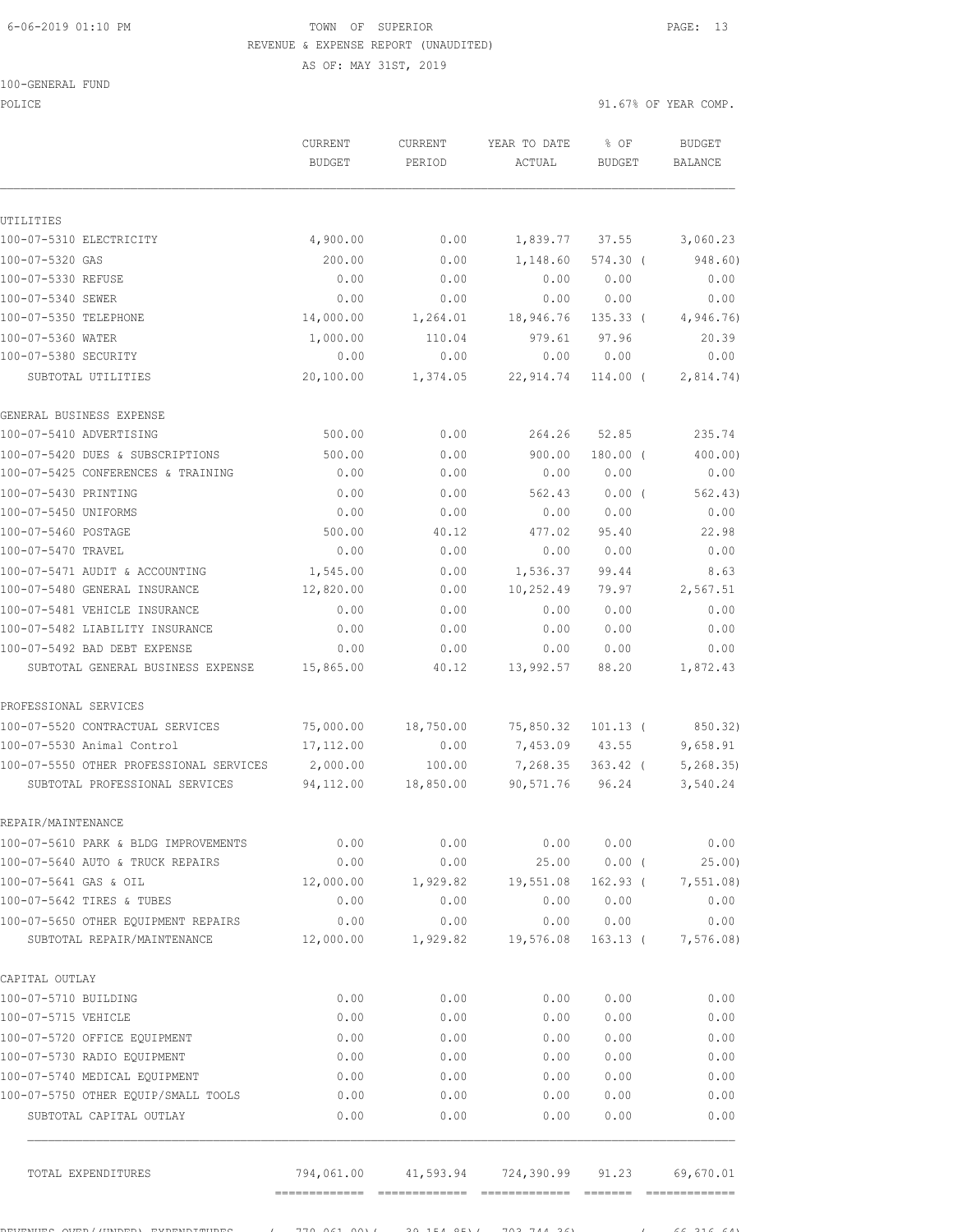## 6-06-2019 01:10 PM TOWN OF SUPERIOR PAGE: 14 REVENUE & EXPENSE REPORT (UNAUDITED)

AS OF: MAY 31ST, 2019

100-GENERAL

| 100-GENERAL FUND                      |                          |                   |                          |                       |                          |
|---------------------------------------|--------------------------|-------------------|--------------------------|-----------------------|--------------------------|
| FIRE                                  |                          |                   |                          |                       | 91.67% OF YEAR COMP.     |
|                                       | CURRENT<br><b>BUDGET</b> | CURRENT<br>PERIOD | YEAR TO DATE<br>ACTUAL   | % OF<br><b>BUDGET</b> | <b>BUDGET</b><br>BALANCE |
| REVENUES                              |                          |                   |                          |                       |                          |
| BUSINESS SERVICES                     |                          |                   |                          |                       |                          |
| 100-08-4240 FEES                      | 0.00                     | 0.00              | 0.00                     | 0.00                  | 0.00                     |
| 100-08-4250 FINES                     | 0.00                     | 0.00              | 0.00                     | 0.00                  | 0.00                     |
| 100-08-4270 INTEREST INCOME           | 0.00                     | 0.00              | 0.00                     | 0.00                  | 0.00                     |
| SUBTOTAL BUSINESS SERVICES            | 0.00                     | 0.00              | 0.00                     | 0.00                  | 0.00                     |
| GRANTS                                |                          |                   |                          |                       |                          |
| 100-08-4600 FIRE DEPT REVENUE         | 0.00                     | 0.00              | 0.25                     | $0.00$ (              | 0.25)                    |
| 100-08-4601 PUBLIC EDUCATION          | 0.00                     | 0.00              | 50.00                    | $0.00$ (              | 50.00                    |
| SUBTOTAL GRANTS                       | 0.00                     | 0.00              | 50.25                    | $0.00$ (              | 50.25)                   |
| CONTRIBUTIONS                         |                          |                   |                          |                       |                          |
| 100-08-4780 RESOLUTION SALARIES       | 0.00                     | 0.00              | 0.00                     | 0.00                  | 0.00                     |
| SUBTOTAL CONTRIBUTIONS                | 0.00                     | 0.00              | 0.00                     | 0.00                  | 0.00                     |
| TOTAL REVENUES                        | 0.00                     | 0.00              | 50.25                    | 0.00(                 | 50, 25)                  |
| EXPENDITURES                          |                          |                   |                          |                       |                          |
| PERSONEL                              |                          |                   |                          |                       |                          |
| 100-08-5100 SALARIES                  | 59,655.00                | 0.00              | 52,330.78                | 87.72                 | 7,324.22                 |
| 100-08-5101 OVERTIME                  | 4,500.00                 | 0.00              | 4,275.04                 | 95.00                 | 224.96                   |
| 100-08-5151 FICA                      | 3,757.00                 | 0.00              | 3,065.68                 | 81.60                 | 691.32                   |
| 100-08-5152 MEDICARE                  | 879.00                   | 0.00              | 716.99                   | 81.57                 | 162.01                   |
| 100-08-5153 STATE UNEMPLOYMENT        | 403.00                   | 0.00              | 273.79                   | 67.94                 | 129.21                   |
| 100-08-5154 WORKERS COMP INSURANCE    | 2,839.00                 | 0.00              | 0.00                     | 0.00                  | 2,839.00                 |
| 100-08-5160 PUBLIC SAFETY RETIREMENT  | 7,350.00                 | 726.32            |                          | 5,467.93 74.39        | 1,882.07                 |
| 100-08-5161 ARIZONA STATE RETIREMENT  | 0.00                     | 0.00              | 0.00                     | 0.00                  | 0.00                     |
| 100-08-5162 LIFE INSURANCE            | 105.00                   | 9.38              | 128.71                   | $122.58$ (            | 23.71)                   |
| 100-08-5163 HEALTH INSURANCE          | 5,045.00                 | 636.05            | 6,306.82                 |                       | 125.01 ( 1,261.82)       |
| 100-08-5164 DENTAL INSURANCE          | 481.00                   | 43.15             | 794.93                   | $165.27$ (            | 313.93)                  |
| 100-08-5180 RESOLUTION SALARIES       | 0.00                     | 0.00              | 0.00                     | 0.00                  | 0.00                     |
| SUBTOTAL PERSONEL                     | 85,014.00                |                   | 1,414.90 73,360.67 86.29 |                       | 11,653.33                |
| SUPPLIES                              |                          |                   |                          |                       |                          |
| 100-08-5210 OFFICE SUPPLIES           | 250.00                   | 0.00              | 35.88                    | 14.35                 | 214.12                   |
| 100-08-5215 PUBLIC EDUCATION          | 0.00                     | 0.00              | 1,112.39                 | $0.00$ (              | 1, 112.39)               |
| 100-08-5220 MEDICAL SUPPLIES          | 0.00                     | 0.00              | 0.00                     | 0.00                  | 0.00                     |
| 100-08-5225 SAFETY SUPPLIES/EQUIPMENT | 0.00                     | 0.00              | 1,325.42                 | $0.00$ (              | 1, 325.42)               |

100-08-5230 SANITATION SUPPLIES 0.00 0.00 0.00 0.00 0.00 100-08-5299 OPERATING SUPPLIES 3,000.00 17.95 2,839.97 94.67 160.03 SUBTOTAL SUPPLIES 3,250.00 17.95 5,313.66 163.50 ( 2,063.66)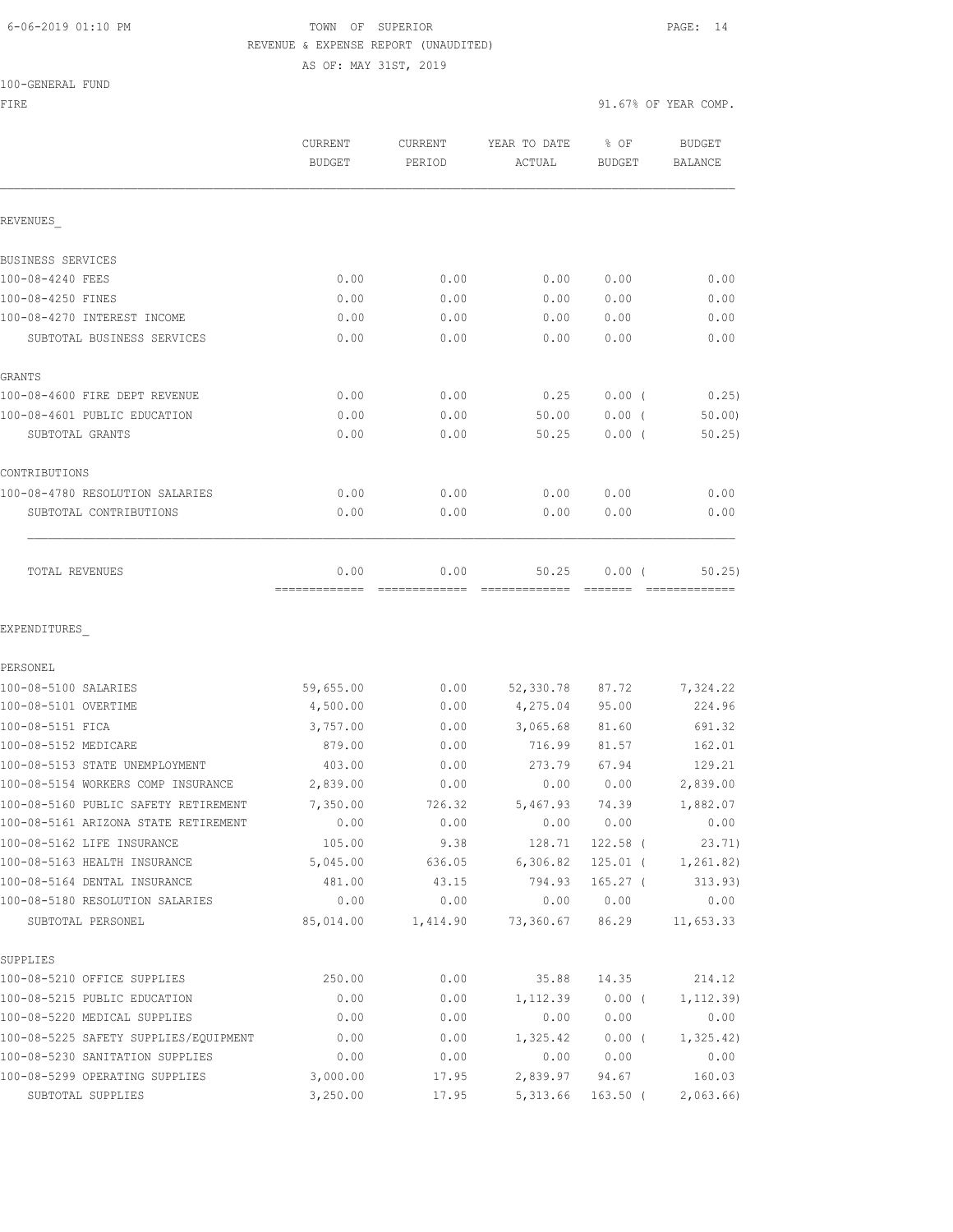## 6-06-2019 01:10 PM TOWN OF SUPERIOR PAGE: 15 REVENUE & EXPENSE REPORT (UNAUDITED)

100-GENERAL FUND

AS OF: MAY 31ST, 2019

FIRE  $91.67$ % OF YEAR COMP.

|                                         | CURRENT<br><b>BUDGET</b> | CURRENT<br>PERIOD | YEAR TO DATE<br>ACTUAL | % OF<br><b>BUDGET</b> | <b>BUDGET</b><br><b>BALANCE</b> |
|-----------------------------------------|--------------------------|-------------------|------------------------|-----------------------|---------------------------------|
| UTILITIES                               |                          |                   |                        |                       |                                 |
| 100-08-5310 ELECTRICITY                 | 2,783.00                 | 0.00              | 2,234.30               | 80.28                 | 548.70                          |
| 100-08-5320 GAS                         | 0.00                     | 0.00              | 0.00                   | 0.00                  | 0.00                            |
| 100-08-5330 REFUSE                      | 0.00                     | 0.00              | 0.00                   | 0.00                  | 0.00                            |
| 100-08-5340 SEWER                       | 0.00                     | 0.00              | 0.00                   | 0.00                  | 0.00                            |
| 100-08-5350 TELEPHONE                   | 1,163.00                 | 91.89             | 1,176.48               | $101.16$ (            | 13.48)                          |
| 100-08-5360 WATER                       | 811.00                   | 72.56             | 813.11                 | $100.26$ (            | 2.11)                           |
| SUBTOTAL UTILITIES                      | 4,757.00                 | 164.45            | 4,223.89               | 88.79                 | 533.11                          |
| GENERAL BUSINESS EXPENSE                |                          |                   |                        |                       |                                 |
| 100-08-5410 ADVERTISING                 | 1,200.00                 | 0.00              | 62.50                  | 5.21                  | 1,137.50                        |
| 100-08-5420 DUES & SUBSCRIPTIONS        | 600.00                   | 0.00              | 250.00                 | 41.67                 | 350.00                          |
| 100-08-5425 CONFERENCES & TRAINING      | 0.00                     | 0.00              | 0.00                   | 0.00                  | 0.00                            |
| 100-08-5430 PRINTING                    | 700.00                   | 0.00              | 0.00                   | 0.00                  | 700.00                          |
| 100-08-5450 UNIFORMS                    | 0.00                     | 0.00              | 0.00                   | 0.00                  | 0.00                            |
| 100-08-5460 POSTAGE                     | 400.00                   | 40.12             | 477.02                 | $119.26$ (            | 77.02)                          |
| 100-08-5470 TRAVEL                      | 0.00                     | 0.00              | 0.00                   | 0.00                  | 0.00                            |
| 100-08-5471 AUDIT                       | 1,545.00                 | 0.00              | 1,536.37               | 99.44                 | 8.63                            |
| 100-08-5480 GENERAL INSURANCE           | 6,410.00                 | 0.00              | 5,126.27               | 79.97                 | 1,283.73                        |
| 100-08-5481 VEHICLE INSURANCE           | 0.00                     | 0.00              | 0.00                   | 0.00                  | 0.00                            |
| 100-08-5482 LIABILITY INSURANCE         | 0.00                     | 0.00              | 0.00                   | 0.00                  | 0.00                            |
| 100-08-5492 BAD DEBT EXPENSE            | 0.00                     | 0.00              | 0.00                   | 0.00                  | 0.00                            |
| SUBTOTAL GENERAL BUSINESS EXPENSE       | 10,855.00                | 40.12             | 7,452.16               | 68.65                 | 3,402.84                        |
| PROFESSIONAL SERVICES                   |                          |                   |                        |                       |                                 |
| 100-08-5520 CONTRACTUAL SERVICES        | 0.00                     | 0.00              | 0.00                   | 0.00                  | 0.00                            |
| 100-08-5550 OTHER PROFESSIONAL SERVICES | 3,000.00                 | 0.00              | 9,662.99               | $322.10$ (            | 6,662.99)                       |
| 100-08-5555 HEALTH AND SAFETY           | 0.00                     | 0.00              | 0.00                   | 0.00                  | 0.00                            |
| SUBTOTAL PROFESSIONAL SERVICES          | 3,000.00                 | 0.00              | 9,662.99               | $322.10$ (            | 6,662.99)                       |
| REPAIR/MAINTENANCE                      |                          |                   |                        |                       |                                 |
| 100-08-5610 PARK & BLDG IMPROVEMENTS    | 0.00                     | 0.00              | 0.00                   | 0.00                  | 0.00                            |
| 100-08-5630 FIRE APPARATUS MAINT        | 0.00                     | 0.00              | 0.00                   | 0.00                  | 0.00                            |
| 100-08-5640 AUTO & TRUCK REPAIRS        | 0.00                     | 0.00              | 0.00                   | 0.00                  | 0.00                            |
| 100-08-5641 GAS & OIL                   | 2,125.00                 | 281.65            | 2,743.85               | $129.12$ (            | 618.85)                         |
| 100-08-5642 TIRES & TUBES               | 0.00                     | 0.00              | 0.00                   | 0.00                  | 0.00                            |
| 100-08-5650 OTHER EQUIPMENT REPAIRS     | 0.00                     | 0.00              | 0.00                   | 0.00                  | 0.00                            |
| SUBTOTAL REPAIR/MAINTENANCE             | 2,125.00                 | 281.65            | 2,743.85               | $129.12$ (            | 618.85)                         |
| CAPITAL OUTLAY                          |                          |                   |                        |                       |                                 |
| 100-08-5710 BUILDING                    | 0.00                     | 0.00              | 3,479.65               | 0.00(                 | 3,479.65                        |
| 100-08-5720 OFFICE EQUIPMENT            | 0.00                     | 0.00              | 0.00                   | 0.00                  | 0.00                            |
| 100-08-5730 RADIO EQUIPMENT             | 0.00                     | 0.00              | 0.00                   | 0.00                  | 0.00                            |
| 100-08-5740 MEDICAL EQUIPMENT           | 0.00                     | 0.00              | 0.00                   | 0.00                  | 0.00                            |
| 100-08-5750 FIRE/PPE                    | 0.00                     | 0.00              | 0.00                   | 0.00                  | 0.00                            |
| SUBTOTAL CAPITAL OUTLAY                 | 0.00                     | 0.00              | 3,479.65               | 0.00(                 | 3,479.65                        |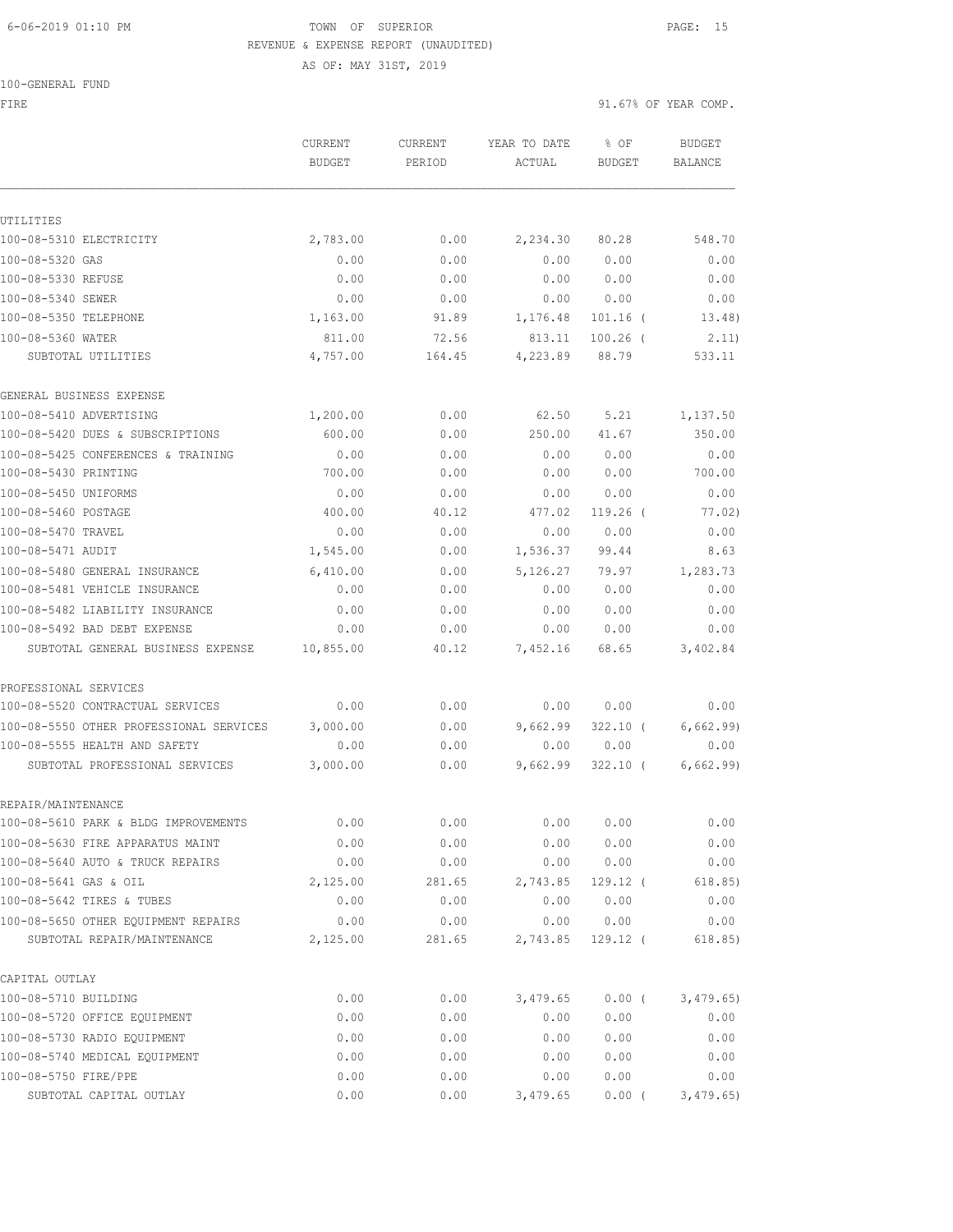## 6-06-2019 01:10 PM TOWN OF SUPERIOR PAGE: 16 REVENUE & EXPENSE REPORT (UNAUDITED)

AS OF: MAY 31ST, 2019

| 100-GENERAL FUND |  |
|------------------|--|
|------------------|--|

FIRE 91.67% OF YEAR COMP.

|                                    | CURRENT<br>BUDGET                      | CURRENT<br>PERIOD | YEAR TO DATE<br>ACTUAL | % OF<br>BUDGET | <b>BUDGET</b><br>BALANCE |
|------------------------------------|----------------------------------------|-------------------|------------------------|----------------|--------------------------|
| DEBT SERVICE                       |                                        |                   |                        |                |                          |
| 100-08-5900 DEBT SVC- PRINCIPAL    | 0.00                                   | 91.26             | 787.99                 | $0.00$ (       | 787.99)                  |
| 100-08-5901 DEBT SVC INTEREST      | 0.00                                   | 24.04             | 356.32                 | $0.00$ (       | 356.32)                  |
| SUBTOTAL DEBT SERVICE              | 0.00                                   | 115.30            | 1,144.31               | $0.00$ (       | 1, 144.31)               |
| TOTAL EXPENDITURES                 | 109,001.00                             | 2,034.37          | 107,381.18             | 98.51          | 1,619.82                 |
| REVENUES OVER/(UNDER) EXPENDITURES | $109,001,00$ ( 2,034.37) ( 107,330.93) |                   |                        |                | 1,670.07)                |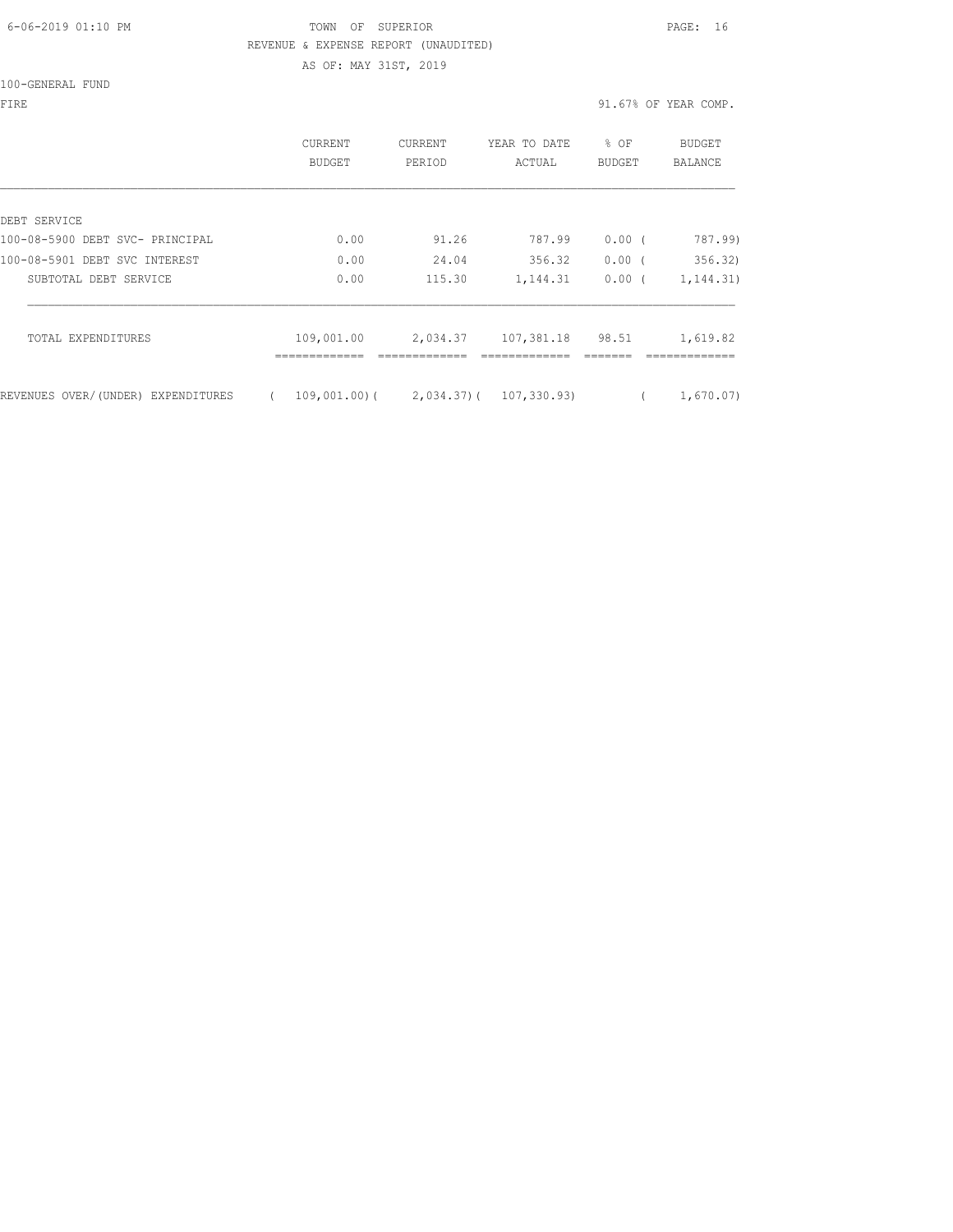## 6-06-2019 01:10 PM TOWN OF SUPERIOR PAGE: 17 REVENUE & EXPENSE REPORT (UNAUDITED) AS OF: MAY 31ST, 2019

## 100-GENERAL FUND

PW-STREETS/BLDG MAINT 31.67% OF YEAR COMP.

|                                                                 | CURRENT<br><b>BUDGET</b> | CURRENT<br>PERIOD | YEAR TO DATE<br>ACTUAL | % OF<br><b>BUDGET</b> | <b>BUDGET</b><br>BALANCE |
|-----------------------------------------------------------------|--------------------------|-------------------|------------------------|-----------------------|--------------------------|
| REVENUES                                                        |                          |                   |                        |                       |                          |
| GRANTS                                                          |                          |                   |                        |                       |                          |
| 100-09-4601 GRANT REIMBURSEMENTS                                | 0.00                     | 0.00              | 13,238.86              | $0.00$ (              | 13,238.86)               |
| SUBTOTAL GRANTS                                                 | 0.00                     | 0.00              | 13,238.86              | $0.00$ (              | 13, 238.86               |
| MISCELLANEOUS                                                   |                          |                   |                        |                       |                          |
| 100-09-4820 OTHER INCOME                                        | 0.00                     | 0.00              | 4,000.00               | $0.00$ (              | 4,000.00)                |
| 100-09-4821 RESIDENT DECAL                                      | 0.00                     | 0.00              | 0.00                   | 0.00                  | 0.00                     |
| 100-09-4822 TIPPING FEES                                        | 0.00                     | 0.00              | 0.00                   | 0.00                  | 0.00                     |
| SUBTOTAL MISCELLANEOUS                                          | 0.00                     | 0.00              | 4,000.00               | $0.00$ (              | 4,000.00)                |
| TOTAL REVENUES                                                  | 0.00                     | 0.00              | 17,238.86              | $0.00$ (              | 17,238.86)               |
| EXPENDITURES                                                    |                          |                   |                        |                       |                          |
| PERSONEL                                                        |                          |                   |                        |                       |                          |
| 100-09-5100 SALARIES                                            | 52,692.00                | 0.00              | 47,503.66              | 90.15                 | 5,188.34                 |
| 100-09-5101 OVERTIME                                            | 2,000.00                 | 0.00              | 1,276.79               | 63.84                 | 723.21                   |
| 100-09-5120 INMATE LABOR                                        | 3,000.00                 | 432.50            | 4,874.00               | 162.47 (              | 1,874.00)                |
| 100-09-5151 FICA                                                | 3,267.00                 | 0.00              | 2,980.47               | 91.23                 | 286.53                   |
| 100-09-5152 MEDICARE                                            | 764.00                   | 0.00              | 697.05                 | 91.24                 | 66.95                    |
| 100-09-5153 STATE UNEMPLOYMENT                                  | 335.00                   | 0.00              | 149.44                 | 44.61                 | 185.56                   |
| 100-09-5154 WORKERS COMP INSURANCE                              | 1,565.00                 | 0.00              | 2,062.73               | 131.80 (              | 497.73)                  |
| 100-09-5161 ARIZONA STATE RETIREMENT                            | 4,103.00                 | 0.00              | 6,869.37               | 167.42 (              | 2,766.37)                |
| 100-09-5162 LIFE INSURANCE                                      | 60.00                    | 26.80             | 411.45                 | 685.75 (              | 351.45)                  |
| 100-09-5163 HEALTH INSURANCE                                    | 4,324.00                 | 636.05            | 7,396.55               | $171.06$ (            | 3,072.55                 |
| 100-09-5164 DENTAL INSURANCE                                    | 462.00                   | 61.62             | 739.44                 | $160.05$ (            | 277.44)                  |
| SUBTOTAL PERSONEL                                               | 72,572.00                | 1,156.97          | 74,960.95              | $103.29$ (            | 2,388.95                 |
| SUPPLIES                                                        |                          |                   |                        |                       |                          |
| 100-09-5210 OFFICE SUPPLIES                                     | 0.00                     | 0.00              | 0.00                   | 0.00                  | 0.00                     |
| 100-09-5220 MEDICAL SUPPLIES                                    | 0.00                     | 0.00              | 67.73                  | 0.00(                 | 67.73)                   |
| 100-09-5225 SAFETY SUPPLIES/EOUIPMENT                           | 200.00                   | 0.00              | 1,319.20               | $659.60$ (            | 1, 119.20)               |
| 100-09-5227 K9 FOOD & MEDICAL SUPPLIES                          | 0.00                     | 0.00              | 0.00                   | 0.00                  | 0.00                     |
| 100-09-5230 SANITATION SUPPLIES                                 | 14,000.00                | 823.64            | 10,766.35              | 76.90                 | 3,233.65                 |
| 100-09-5240 CHEMICAL SUPPLIES<br>100-09-5299 OPERATING SUPPLIES | 0.00                     | 0.00              | 354.68                 | $0.00$ (              | 354.68)                  |
| SUBTOTAL SUPPLIES                                               | 8,000.00<br>22,200.00    | 50.58<br>874.22   | 9,363.51<br>21,871.47  | 117.04 (<br>98.52     | 1, 363.51<br>328.53      |
| UTILITIES                                                       |                          |                   |                        |                       |                          |
| 100-09-5310 ELECTRICITY                                         | 5,390.00                 | 0.00              | 5,501.00               | $102.06$ (            | 111.00)                  |
| 100-09-5315 APS CONTRACT                                        | 0.00                     | 0.00              | 0.00                   | 0.00                  | 0.00                     |
| 100-09-5320 GAS                                                 | 0.00                     | 49.88             | 49.88                  | $0.00$ (              | 49.88)                   |
| 100-09-5330 REFUSE                                              | 0.00                     | 60.02             | 5,011.14               | $0.00$ (              | 5,011.14)                |
| 100-09-5340 SEWER                                               | 0.00                     | 0.00              | 0.00                   | 0.00                  | 0.00                     |
| 100-09-5350 TELEPHONE                                           | 450.00                   | 50.00             | 600.00                 | 133.33(               | 150.00)                  |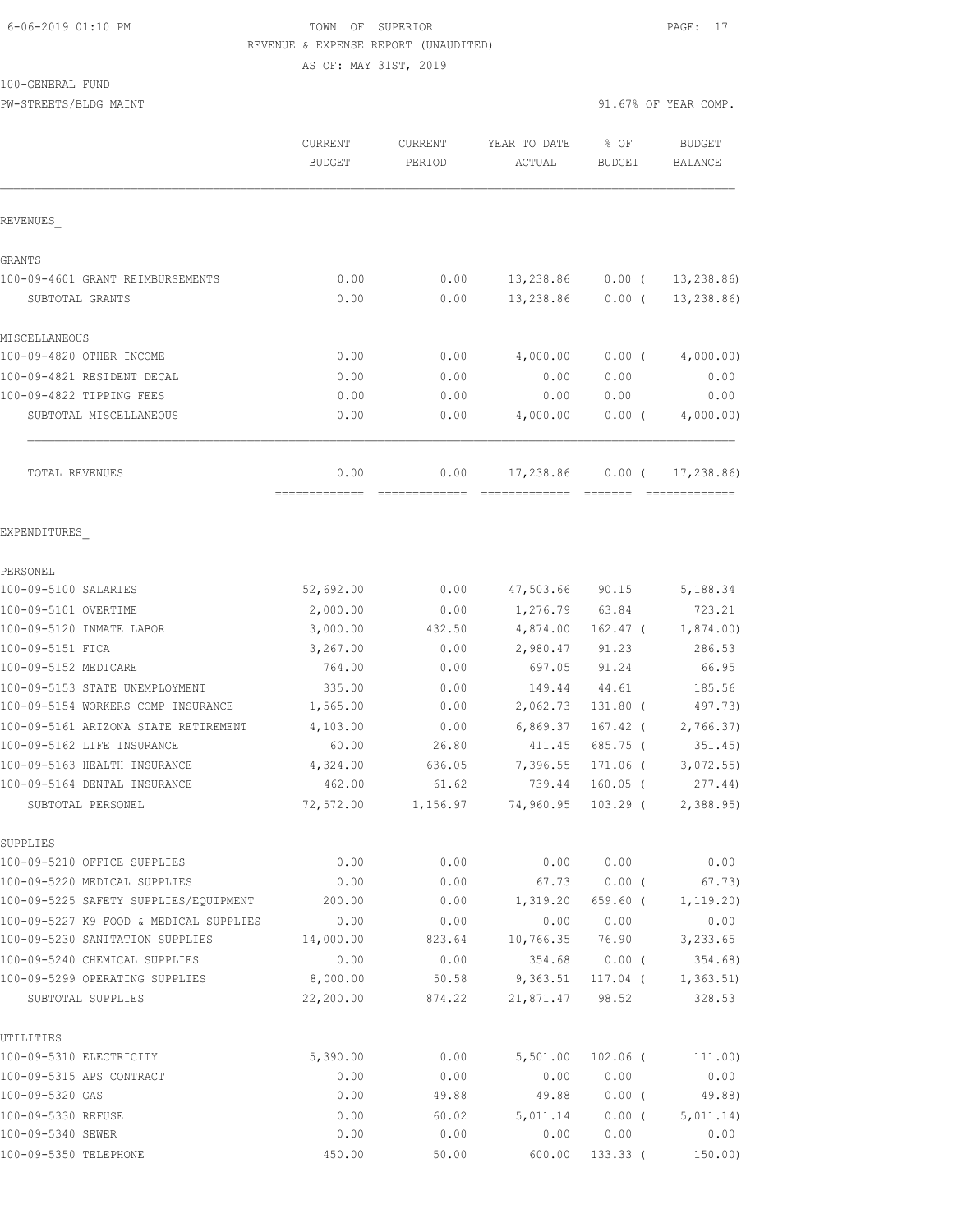## 6-06-2019 01:10 PM TOWN OF SUPERIOR PAGE: 18 REVENUE & EXPENSE REPORT (UNAUDITED) AS OF: MAY 31ST, 2019

#### 100-GENERAL FUND

PW-STREETS/BLDG MAINT 31.67% OF YEAR COMP.

|                                                                        | <b>CURRENT</b><br><b>BUDGET</b> | <b>CURRENT</b><br>PERIOD | YEAR TO DATE<br>ACTUAL                                        | % OF<br><b>BUDGET</b> | <b>BUDGET</b><br>BALANCE |
|------------------------------------------------------------------------|---------------------------------|--------------------------|---------------------------------------------------------------|-----------------------|--------------------------|
|                                                                        |                                 |                          |                                                               |                       |                          |
| 100-09-5360 WATER                                                      | 4,870.00                        | 382.64                   | 2,872.83                                                      | 58.99                 | 1,997.17                 |
| 100-09-5380 SECURITY                                                   | 825.00                          | 0.00                     | 0.00                                                          | 0.00                  | 825.00                   |
| SUBTOTAL UTILITIES                                                     | 11,535.00                       | 542.54                   | 14,034.85                                                     | $121.67$ (            | 2,499.85                 |
| GENERAL BUSINESS EXPENSE                                               |                                 |                          |                                                               |                       |                          |
| 100-09-5410 ADVERTISING                                                | 955.00                          | 195.12                   | 195.12                                                        | 20.43                 | 759.88                   |
| 100-09-5420 DUES & SUBSCRIPTIONS                                       | 0.00                            | 0.00                     | 0.00                                                          | 0.00                  | 0.00                     |
| 100-09-5425 CONFERENCES & TRAINING                                     | 2,000.00                        | 0.00                     | 0.00                                                          | 0.00                  | 2,000.00                 |
| 100-09-5430 PRINTING                                                   | 0.00                            | 0.00                     | 0.00                                                          | 0.00                  | 0.00                     |
| 100-09-5450 UNIFORMS                                                   | 2,000.00                        | 737.68                   | 6, 290.27                                                     | $314.51$ (            | 4, 290.27                |
| 100-09-5460 POSTAGE                                                    | 100.00                          | 0.00                     | 0.00                                                          | 0.00                  | 100.00                   |
| 100-09-5470 TRAVEL                                                     | 0.00                            | 0.00                     | 0.00                                                          | 0.00                  | 0.00                     |
| 100-09-5471 AUDIT & ACCOUNTING                                         | 1,545.00                        | 0.00                     | 1,536.37                                                      | 99.44                 | 8.63                     |
| 100-09-5480 GENERAL INSURANCE                                          | 12,820.00                       | 0.00                     | 10,252.49                                                     | 79.97                 | 2,567.51                 |
| 100-09-5481 VEHICLE INSURANCE                                          | 0.00                            | 0.00                     | 0.00                                                          | 0.00                  | 0.00                     |
| 100-09-5482 LIABILITY INSURANCE                                        | 0.00                            | 0.00                     | 0.00                                                          | 0.00                  | 0.00                     |
| SUBTOTAL GENERAL BUSINESS EXPENSE                                      | 19,420.00                       | 932.80                   | 18,274.25                                                     | 94.10                 | 1,145.75                 |
| PROFESSIONAL SERVICES                                                  |                                 |                          |                                                               |                       |                          |
| 100-09-5520 CONTRACTUAL SERVICESL                                      | 0.00                            | 992.51                   | 13,820.90                                                     | $0.00$ (              | 13,820.90)               |
| 100-09-5550 OTHER PROFESSIONAL SERVICES 6,000.00                       |                                 | 786.16                   | 5,852.07                                                      | 97.53                 | 147.93                   |
| SUBTOTAL PROFESSIONAL SERVICES                                         | 6,000.00                        | 1,778.67                 | 19,672.97                                                     | 327.88 (              | 13,672.97)               |
| REPAIR/MAINTENANCE                                                     |                                 |                          |                                                               |                       |                          |
| 100-09-5610 PARK & BLDG IMPROVEMENTS                                   | 2,980.00                        | 1,523.79                 | 27,662.22                                                     | $928.26$ (            | 24,682.22)               |
| 100-09-5640 AUTO & TRUCK REPAIRS                                       | 5,000.00                        | 849.70                   | 9,592.80                                                      | 191.86 (              | 4,592.80)                |
| 100-09-5641 GAS & OIL                                                  | 1,000.00                        | 0.00                     | 275.97                                                        | 27.60                 | 724.03                   |
| 100-09-5642 TIRES & TUBES                                              | 0.00                            | 0.00                     | 541.29                                                        | $0.00$ (              | 541.29)                  |
| 100-09-5643 INMATE FUEL                                                | 500.00                          | 921.15                   | 1,254.66                                                      | $250.93$ (            | 754.66)                  |
| 100-09-5650 OTHER EOUIPMENT REPAIRS                                    | 8,000.00                        | 0.00                     | 5,962.71                                                      | 74.53                 | 2,037.29                 |
| 100-09-5670 STREET & SIDEWALK REPAIR                                   | 0.00                            | 0.00                     | 1,750.00                                                      | $0.00$ (              | 1,750.00)                |
| SUBTOTAL REPAIR/MAINTENANCE                                            | 17,480.00                       | 3,294.64                 | 47,039.65                                                     | $269.11$ (            | 29, 559.65               |
| CAPITAL OUTLAY                                                         |                                 |                          |                                                               |                       |                          |
| 100-09-5710 BUILDING                                                   |                                 |                          | $0.00$ 4,760.00 15,056.45                                     |                       | $0.00$ ( 15,056.45)      |
| 100-09-5711 MAGMA BUILDING                                             | 2,000.00                        | 0.00                     | 0.00                                                          |                       | 0.00 2,000.00            |
| 100-09-5712 ROOSEVELT BUILDING                                         | 5,000.00                        | 0.00                     | 0.00                                                          |                       | $0.00$ 5,000.00          |
| 100-09-5720 OFFICE EQUIPMENT                                           | 0.00                            | 0.00                     | 0.00                                                          | 0.00                  | 0.00                     |
| 100-09-5750 OTHER EQUIP/SMALL TOOLS                                    | 5,000.00                        | 0.00                     | 10,176.13                                                     | $203.52$ (            | 5, 176.13)               |
| 100-09-5770 TRAFFIC SIGNS                                              | 0.00                            | 0.00                     | 0.00                                                          | 0.00                  | 0.00                     |
| SUBTOTAL CAPITAL OUTLAY                                                |                                 | 12,000.00 4,760.00       | 25, 232.58                                                    | 210.27 (              | 13, 232.58               |
| DEBT SERVICE                                                           |                                 |                          |                                                               |                       |                          |
| 100-09-5900 DEBT SVC - PRINCIPAL                                       | 0.00                            |                          | 163.71 2,085.86 0.00 ( 2,085.86)                              |                       |                          |
| 100-09-5901 DEBT SVC - INTEREST                                        | 0.00                            | 51.58                    |                                                               |                       | 538.59 0.00 (538.59)     |
| 100-09-5999 CONTINGENCY                                                | 0.00                            | 0.00                     | 0.00                                                          | 0.00                  | 0.00                     |
| SUBTOTAL DEBT SERVICE                                                  | 0.00                            | 215.29                   | 2,624.45                                                      |                       | $0.00$ ( 2,624.45)       |
| TOTAL EXPENDITURES                                                     |                                 |                          | 161, 207.00   13, 555.13   223, 711.17   138.77   62, 504.17) |                       |                          |
| REVENUES OVER/(UNDER) EXPENDITURES (161,207.00)(13,555.13)(206,472.31) |                                 |                          |                                                               |                       | 45,265.31                |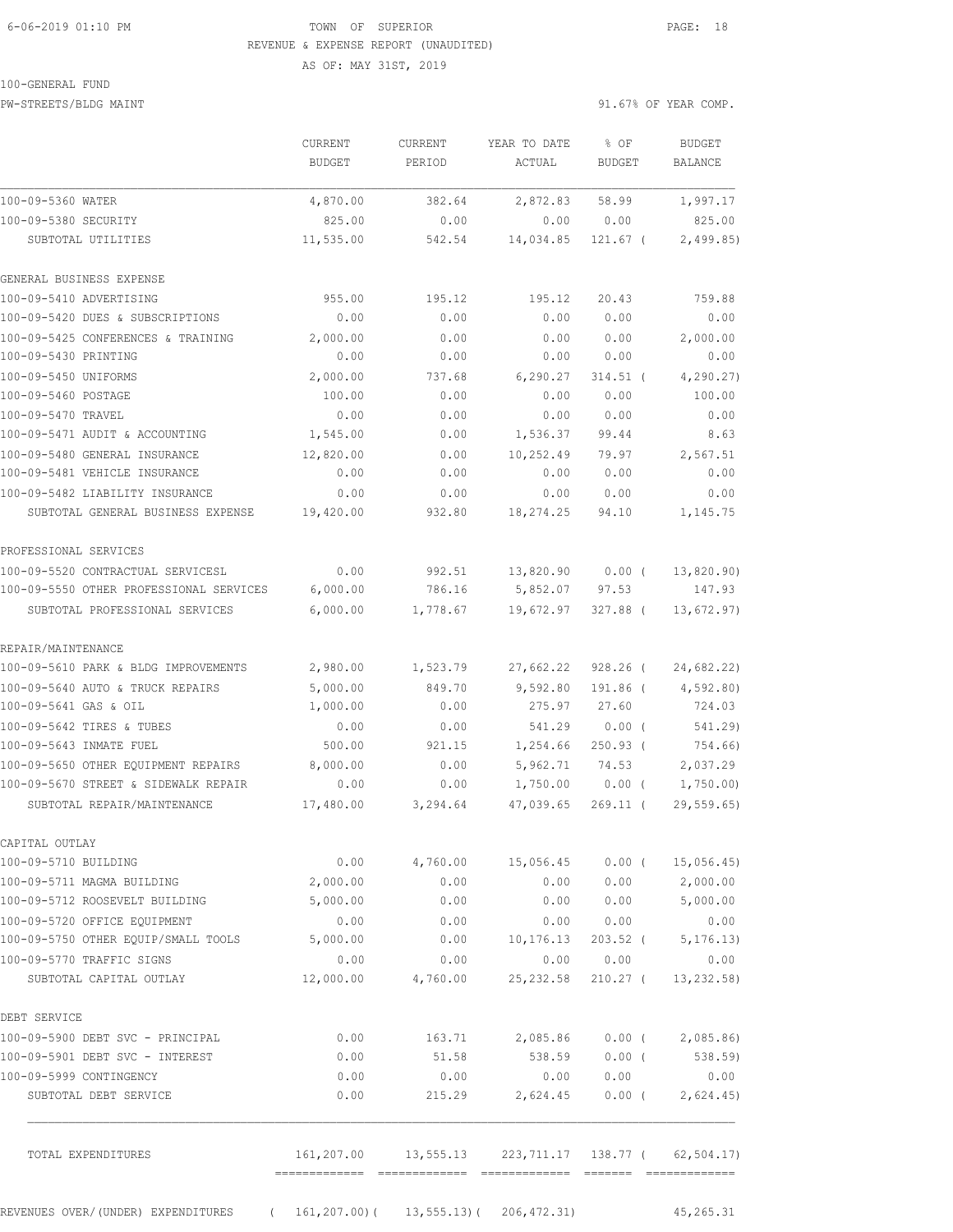#### 6-06-2019 01:10 PM TOWN OF SUPERIOR PAGE: 19 REVENUE & EXPENSE REPORT (UNAUDITED)

AS OF: MAY 31ST, 2019

100-GENERAL FUND

PW-BLDG REGS/ZONING 91.67% OF YEAR COMP.

|                                       | CURRENT<br><b>BUDGET</b>  | CURRENT<br>PERIOD     | YEAR TO DATE<br>ACTUAL | % OF<br><b>BUDGET</b>                                                           | <b>BUDGET</b><br>BALANCE   |
|---------------------------------------|---------------------------|-----------------------|------------------------|---------------------------------------------------------------------------------|----------------------------|
| REVENUES                              |                           |                       |                        |                                                                                 |                            |
| BUSINESS SERVICES                     |                           |                       |                        |                                                                                 |                            |
| 100-10-4240 FEES                      | 10,000.00                 | 0.00                  | 0.00                   | 0.00                                                                            | 10,000.00                  |
| 100-10-4250 FINES                     | 0.00                      | 0.00                  | 0.00                   | 0.00                                                                            | 0.00                       |
| SUBTOTAL BUSINESS SERVICES            | 10,000.00                 | 0.00                  | 0.00                   | 0.00                                                                            | 10,000.00                  |
| TOTAL REVENUES                        | 10,000.00<br>============ | 0.00<br>============= | 0.00<br>=============  | 0.00<br>$\begin{array}{cccccccccc} = & = & = & = & = & = & = & = & \end{array}$ | 10,000.00<br>============= |
| EXPENDITURES                          |                           |                       |                        |                                                                                 |                            |
| PERSONEL                              |                           |                       |                        |                                                                                 |                            |
| 100-10-5100 SALARIES                  | 0.00                      | 0.00                  | 2,346.00               | $0.00$ (                                                                        | 2,346.00                   |
| 100-10-5101 OVERTIME                  | 0.00                      | 0.00                  | 0.00                   | 0.00                                                                            | 0.00                       |
| 100-10-5151 FICA                      | 0.00                      | 0.00                  | 145.45                 | 0.00(                                                                           | 145.45)                    |
| 100-10-5152 MEDICARE                  | 0.00                      | 0.00                  | 34.02                  | $0.00$ (                                                                        | 34.02)                     |
| 100-10-5153 STATE UNEMPLOYMENT        | 0.00                      | 0.00                  | 20.41                  | $0.00$ (                                                                        | 20.41)                     |
| 100-10-5154 WORKERS COMP INSURANCE    | 0.00                      | 0.00                  | 0.00                   | 0.00                                                                            | 0.00                       |
| 100-10-5161 ARIZONA STATE RETIREMENT  | 0.00                      | 0.00                  | 279.17                 | $0.00$ (                                                                        | 279.17)                    |
| 100-10-5162 LIFE INSURANCE            | 0.00                      | 6.70                  | 6.70                   | 0.00(                                                                           | 6.70)                      |
| 100-10-5163 HEALTH INSURANCE          | 0.00                      | 0.00                  | 0.00                   | 0.00                                                                            | 0.00                       |
| 100-10-5164 DENTAL INSURANCE          | 0.00                      | 0.00                  | 0.00                   | 0.00                                                                            | 0.00                       |
| SUBTOTAL PERSONEL                     | 0.00                      | 6.70                  | 2,831.75               | $0.00$ (                                                                        | 2,831.75                   |
| SUPPLIES                              |                           |                       |                        |                                                                                 |                            |
| 100-10-5210 OFFICE SUPPLIES           | 0.00                      | 0.00                  | 0.00                   | 0.00                                                                            | 0.00                       |
| 100-10-5220 MEDICAL SUPPLIES          | 0.00                      | 0.00                  | 0.00                   | 0.00                                                                            | 0.00                       |
| 100-10-5225 SAFETY SUPPLIES/EQUIPMENT | 0.00                      | 0.00                  | 0.00                   | 0.00                                                                            | 0.00                       |
| 100-10-5230 SANITATION SUPPLIES       | 0.00                      | 0.00                  | 0.00                   | 0.00                                                                            | 0.00                       |
| 100-10-5299 OPERATING SUPPLIES        | 0.00                      | 0.00                  | 0.00                   | 0.00                                                                            | 0.00                       |
| SUBTOTAL SUPPLIES                     | 0.00                      | 0.00                  | 0.00                   | 0.00                                                                            | 0.00                       |
| UTILITIES<br>100-10-5310 ELECTRICITY  | 0.00                      | 0.00                  | 0.00                   | 0.00                                                                            | 0.00                       |
|                                       |                           |                       |                        |                                                                                 |                            |
| 100-10-5320 GAS<br>100-10-5330 REFUSE | 0.00<br>0.00              | 0.00<br>0.00          | 0.00<br>0.00           | 0.00<br>0.00                                                                    | 0.00<br>0.00               |
| 100-10-5340 SEWER                     | 0.00                      | 0.00                  | 0.00                   | 0.00                                                                            | 0.00                       |
| 100-10-5350 TELEPHONE                 | 0.00                      | 50.00                 | 100.00                 | 0.00(                                                                           | 100.00)                    |
| 100-10-5360 WATER                     | 0.00                      | 0.00                  | 0.00                   | 0.00                                                                            | 0.00                       |
| SUBTOTAL UTILITIES                    | 0.00                      | 50.00                 | 100.00                 | 0.00(                                                                           | 100.00)                    |
| GENERAL BUSINESS EXPENSE              |                           |                       |                        |                                                                                 |                            |
| 100-10-5410 ADVERTISING               | 0.00                      | 0.00                  | 0.00                   | 0.00                                                                            | 0.00                       |
| 100-10-5420 DUES & SUBSCRIPTIONS      | 0.00                      | 0.00                  | 0.00                   | 0.00                                                                            | 0.00                       |
| 100-10-5425 CONFERENCES & TRAINING    | 0.00                      | 0.00                  | 0.00                   | 0.00                                                                            | 0.00                       |
| 100-10-5430 PRINTING                  | 0.00                      | 0.00                  | 45.11                  | 0.00(                                                                           | 45.11)                     |

100-10-5450 UNIFORMS 0.00 0.00 0.00 0.00 0.00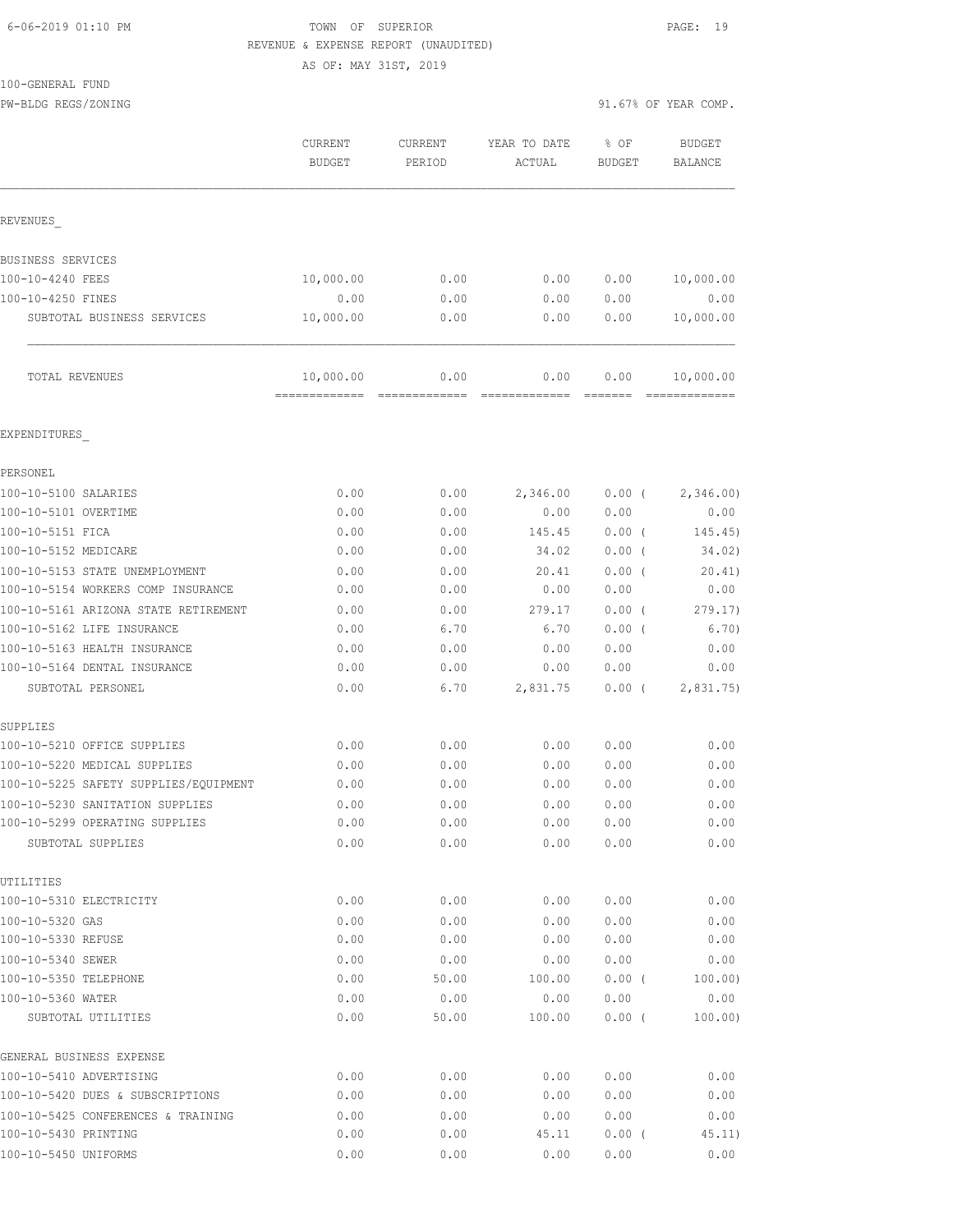#### 6-06-2019 01:10 PM TOWN OF SUPERIOR PAGE: 20 REVENUE & EXPENSE REPORT (UNAUDITED)

AS OF: MAY 31ST, 2019

#### 100-GENERAL FUND

PW-BLDG REGS/ZONING 91.67% OF YEAR COMP.

|                                         | CURRENT<br><b>BUDGET</b> | <b>CURRENT</b><br>PERIOD | YEAR TO DATE | % OF<br><b>BUDGET</b> | <b>BUDGET</b>  |
|-----------------------------------------|--------------------------|--------------------------|--------------|-----------------------|----------------|
|                                         |                          |                          | ACTUAL       |                       | <b>BALANCE</b> |
| 100-10-5460 POSTAGE                     | 0.00                     | 0.00                     | 0.00         | 0.00                  | 0.00           |
| 100-10-5470 TRAVEL                      | 0.00                     | 0.00                     | 0.00         | 0.00                  | 0.00           |
| 100-10-5471 HOST/MEALS                  | 0.00                     | 0.00                     | 0.00         | 0.00                  | 0.00           |
| 100-10-5480 GENERAL INSURANCE           | 0.00                     | 0.00                     | 0.00         | 0.00                  | 0.00           |
| 100-10-5481 VEHICLE INSURANCE           | 0.00                     | 0.00                     | 0.00         | 0.00                  | 0.00           |
| 100-10-5482 LIABILITY INSURANCE         | 0.00                     | 0.00                     | 0.00         | 0.00                  | 0.00           |
| SUBTOTAL GENERAL BUSINESS EXPENSE       | 0.00                     | 0.00                     | 45.11        | 0.00(                 | 45.11)         |
| PROFESSIONAL SERVICES                   |                          |                          |              |                       |                |
| 100-10-5510 CODE ENFORCEMENT/ABATEMENTS | 0.00                     | 0.00                     | 0.00         | 0.00                  | 0.00           |
| 100-10-5530 ENGINEERING                 | 0.00                     | 0.00                     | 0.00         | 0.00                  | 0.00           |
| 100-10-5550 OTHER PROFESSIONAL SERVICES | 0.00                     | 0.00                     | 9,987.20     | 0.00(                 | 9,987.20       |
| SUBTOTAL PROFESSIONAL SERVICES          | 0.00                     | 0.00                     | 9,987.20     | 0.00(                 | 9,987.20       |
| REPAIR/MAINTENANCE                      |                          |                          |              |                       |                |
| 100-10-5610 PARK & BLDG IMPROVEMENTS    | 0.00                     | 0.00                     | 0.00         | 0.00                  | 0.00           |
| 100-10-5640 AUTO & TRUCK REPAIRS        | 0.00                     | 0.00                     | 0.00         | 0.00                  | 0.00           |
| 100-10-5641 GAS & OIL                   | 0.00                     | 0.00                     | 0.00         | 0.00                  | 0.00           |
| 100-10-5642 TIRES & TUBES               | 0.00                     | 0.00                     | 0.00         | 0.00                  | 0.00           |
| 100-10-5650 OTHER EQUIPMENT REPAIRS     | 0.00                     | 0.00                     | 0.00         | 0.00                  | 0.00           |
| SUBTOTAL REPAIR/MAINTENANCE             | 0.00                     | 0.00                     | 0.00         | 0.00                  | 0.00           |
| CAPITAL OUTLAY                          |                          |                          |              |                       |                |
| 100-10-5710 BUILDING                    | 0.00                     | 0.00                     | 0.00         | 0.00                  | 0.00           |
| 100-10-5750 OTHER EQUIP/SMALL TOOLS     | 0.00                     | 0.00                     | 0.00         | 0.00                  | 0.00           |
| 100-10-5780 COMPUTER/INCODE SOFTWARE    | 0.00                     | 0.00                     | 3,118.05     | $0.00$ (              | 3, 118.05      |
| SUBTOTAL CAPITAL OUTLAY                 | 0.00                     | 0.00                     | 3,118.05     | 0.00(                 | 3, 118.05)     |
| TOTAL EXPENDITURES                      | 0.00                     | 56.70                    | 16,082.11    | 0.00(                 | 16,082.11)     |
| REVENUES OVER/(UNDER) EXPENDITURES      | $10,000.00$ (            | 56.70(                   | 16,082.11)   |                       | 26,082.11      |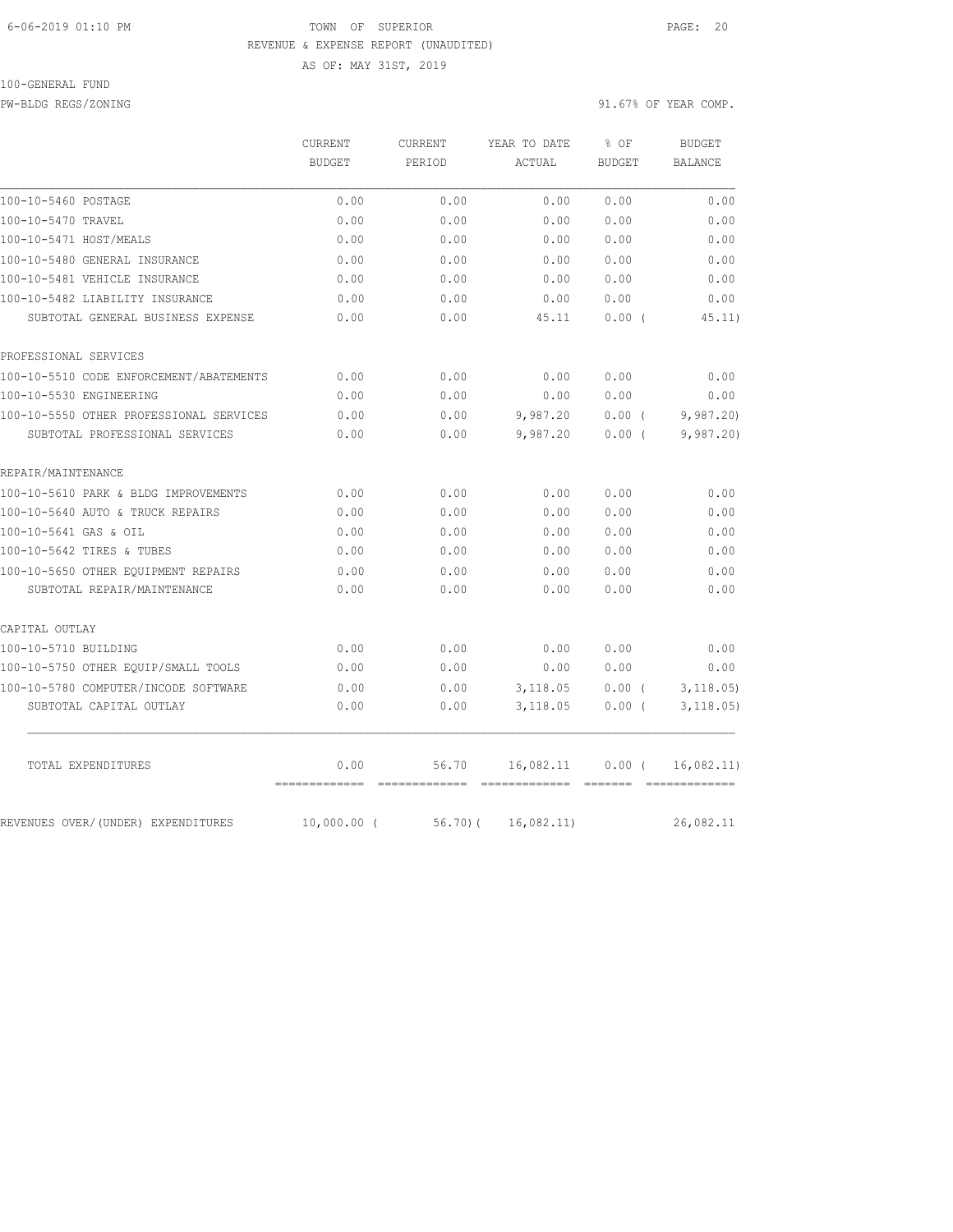| 6-06-2019 01:10 PM |  |
|--------------------|--|

100-GENERAL FUND

TOWN OF SUPERIOR **Example 21** PAGE: 21 REVENUE & EXPENSE REPORT (UNAUDITED)

AS OF: MAY 31ST, 2019

| SWIMMING POOL                                     |                          |                          |                        |                       | 91.67% OF YEAR COMP.            |
|---------------------------------------------------|--------------------------|--------------------------|------------------------|-----------------------|---------------------------------|
|                                                   | CURRENT<br><b>BUDGET</b> | <b>CURRENT</b><br>PERIOD | YEAR TO DATE<br>ACTUAL | % OF<br><b>BUDGET</b> | <b>BUDGET</b><br><b>BALANCE</b> |
| REVENUES                                          |                          |                          |                        |                       |                                 |
| BUSINESS SERVICES                                 |                          |                          |                        |                       |                                 |
| 100-11-4240 POOL SWIM/POOL RENTAL                 | 2,000.00                 | 408.00                   | 1,142.00               | 57.10                 | 858.00                          |
| SUBTOTAL BUSINESS SERVICES                        | 2,000.00                 | 408.00                   | 1,142.00               | 57.10                 | 858.00                          |
| TOTAL REVENUES                                    | 2,000.00                 | 408.00                   | 1,142.00               | 57.10                 | 858.00                          |
| EXPENDITURES                                      |                          |                          |                        |                       |                                 |
| PERSONEL                                          |                          |                          |                        |                       |                                 |
| 100-11-5100 SALARIES                              | 19,200.00                | 0.00                     | 15,957.00              | 83.11                 | 3,243.00                        |
| 100-11-5101 OVERTIME                              | 0.00                     | 0.00                     | 0.00                   | 0.00                  | 0.00                            |
| 100-11-5151 FICA                                  | 1,250.00                 | 0.00                     | 989.33                 | 79.15                 | 260.67                          |
| 100-11-5152 MEDICARE                              | 292.00                   | 0.00                     | 231.37                 | 79.24                 | 60.63                           |
| 100-11-5153 STATE UNEMPLOYMENT                    | 149.00                   | 0.00                     | 339.88                 | $228.11$ (            | 190.88)                         |
| 100-11-5154 WORKERS COMP INSURANCE                | 413.00                   | 0.00                     | 492.73                 | $119.31$ (            | 79.73)                          |
| 100-11-5161 ARIZONA STATE RETIREMENT              | 0.00                     | 0.00                     | 0.00                   | 0.00                  | 0.00                            |
| 100-11-5162 LIFE INSURANCE                        | 0.00                     | 0.00                     | 0.00                   | 0.00                  | 0.00                            |
| 100-11-5163 HEALTH INSURANCE                      | 0.00                     | 0.00                     | 0.00                   | 0.00                  | 0.00                            |
| 100-11-5164 DENTAL INSURANCE<br>SUBTOTAL PERSONEL | 0.00<br>21,304.00        | 0.00<br>0.00             | 0.00<br>18,010.31      | 0.00<br>84.54         | 0.00<br>3,293.69                |
| SUPPLIES                                          |                          |                          |                        |                       |                                 |
| 100-11-5210 OFFICE SUPPLIES                       | 0.00                     | 0.00                     | 0.00                   | 0.00                  | 0.00                            |
| 100-11-5220 MEDICAL SUPPLIES                      | 0.00                     | 0.00                     | 0.00                   | 0.00                  | 0.00                            |
| 100-11-5225 SAFETY SUPPLIES/EQUIPMENT             | 0.00                     | 0.00                     | 0.00                   | 0.00                  | 0.00                            |
| 100-11-5230 SANITATION SUPPLIES                   | 0.00                     | 0.00                     | 0.00                   | 0.00                  | 0.00                            |
| 100-11-5240 CHEMICAL SUPPLIES                     | 1,900.00                 | 711.01                   |                        | 1,790.34 94.23        | 109.66                          |
| 100-11-5299 OPERATING SUPPLIES                    | 2,000.00                 | 537.99                   |                        | 2,021.48 101.07 (     | 21.48)                          |
| SUBTOTAL SUPPLIES                                 | 3,900.00                 | 1,249.00                 |                        | 3,811.82 97.74        | 88.18                           |
| UTILITIES<br>100-11-5310 ELECTRICITY              | 6,860.00                 | 0.00                     | 7,399.93               | 107.87 (              | 539.93)                         |
| 100-11-5320 GAS                                   | 0.00                     | 0.00                     | 0.00                   | 0.00                  | 0.00                            |
| 100-11-5330 REFUSE                                | 0.00                     | 0.00                     | 0.00                   | 0.00                  | 0.00                            |
| 100-11-5340 SEWER                                 | 0.00                     | 0.00                     | 0.00                   | 0.00                  | 0.00                            |
| 100-11-5350 TELEPHONE                             | 453.00                   | 0.00                     | 0.00                   | 0.00                  | 453.00                          |
| 100-11-5360 WATER                                 | 5,666.00                 | 278.23                   | 3,027.56 53.43         |                       | 2,638.44                        |
| SUBTOTAL UTILITIES                                | 12,979.00                | 278.23                   | 10,427.49              | 80.34                 | 2,551.51                        |
| GENERAL BUSINESS EXPENSE                          |                          |                          |                        |                       |                                 |
| 100-11-5410 ADVERTISING                           | 100.00                   | 0.00                     |                        | 1,045.26 1,045.26 (   | 945.26)                         |
| 100-11-5420 DUES & SUBSCRIPTIONS                  | 200.00                   | 0.00                     |                        | 192.00 96.00          | 8.00                            |
| 100-11-5425 CONFERENCES & TRAINING                | 500.00                   | 1,488.00                 |                        | $1,488.00$ 297.60 (   | 988.00)                         |
| 100-11-5430 PRINTING                              | 0.00                     | 0.00                     | 0.00                   | 0.00                  | 0.00                            |
| 100-11-5450 UNIFORMS                              | 250.00                   | 0.00                     | 0.00                   | 0.00                  | 250.00                          |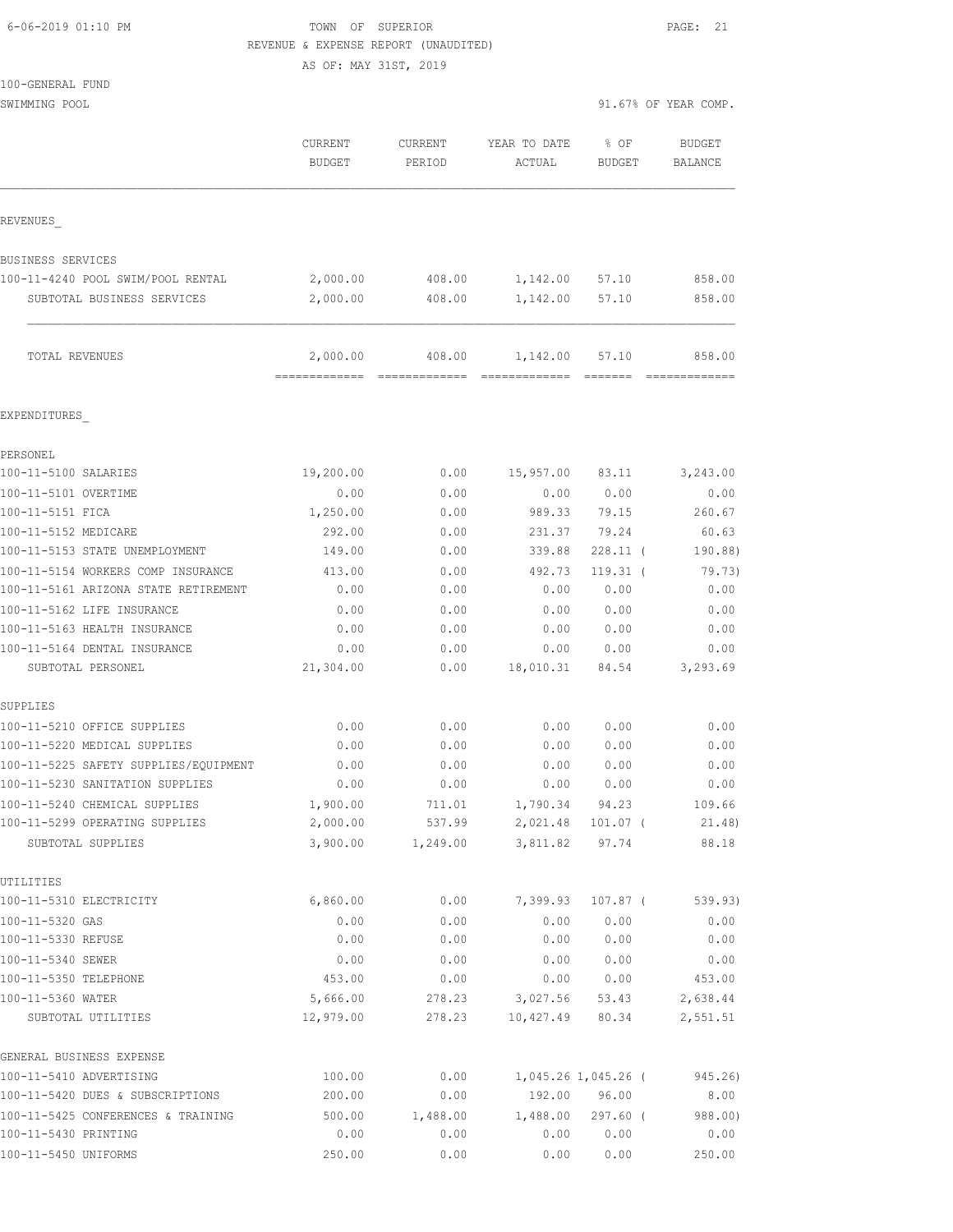#### 6-06-2019 01:10 PM TOWN OF SUPERIOR PAGE: 22 REVENUE & EXPENSE REPORT (UNAUDITED) AS OF: MAY 31ST, 2019

100-GENERAL FUND

|                                                | <b>CURRENT</b><br><b>BUDGET</b> | <b>CURRENT</b><br>PERIOD | YEAR TO DATE                 | $8$ OF<br><b>BUDGET</b> | <b>BUDGET</b><br><b>BALANCE</b> |
|------------------------------------------------|---------------------------------|--------------------------|------------------------------|-------------------------|---------------------------------|
|                                                |                                 |                          | ACTUAL                       |                         |                                 |
| 100-11-5460 POSTAGE                            | 0.00                            | 0.00                     | 0.00                         | 0.00                    | 0.00                            |
| 100-11-5470 TRAVEL                             | 0.00                            | 0.00                     | 0.00                         | 0.00                    | 0.00                            |
| 100-11-5471 HOST/MEALS                         | 0.00                            | 0.00                     | 0.00                         | 0.00                    | 0.00                            |
| 100-11-5480 GENERAL INSURANCE                  | 0.00                            | 0.00                     | 0.00                         | 0.00                    | 0.00                            |
| 100-11-5481 VEHICLE INSURANCE                  | 0.00                            | 0.00                     | 0.00                         | 0.00                    | 0.00                            |
| 100-11-5482 LIABILITY INSURANCE                | 0.00                            | 0.00                     | 0.00                         | 0.00                    | 0.00                            |
| SUBTOTAL GENERAL BUSINESS EXPENSE              | 1,050.00                        | 1,488.00                 | 2,725.26                     | $259.55$ (              | 1,675.26                        |
| PROFESSIONAL SERVICES                          |                                 |                          |                              |                         |                                 |
| 100-11-5550 OTHER PROFESSIONAL SERVICES        | 6,000.00                        | 550.00                   | 6,050.00                     | $100.83$ (              | 50.00                           |
| SUBTOTAL PROFESSIONAL SERVICES                 | 6,000.00                        | 550.00                   | 6,050.00                     | $100.83$ (              | 50.00                           |
| REPAIR/MAINTENANCE                             |                                 |                          |                              |                         |                                 |
| 100-11-5610 PARK & BLDG IMPROVEMENTS           | 0.00                            | $0.00$ (                 | 938.04)                      | 0.00                    | 938.04                          |
| 100-11-5650 OTHER EOUIPMENT REPAIRS            | 8,000.00                        | 0.00                     | 0.00                         | 0.00                    | 8,000.00                        |
| SUBTOTAL REPAIR/MAINTENANCE                    | 8,000.00                        | 0.00(                    | 938.04)                      | $11.73-$                | 8,938.04                        |
| TOTAL EXPENDITURES                             | 53,233.00                       | 3,565.23                 | 40,086.84                    | 75.30                   | 13, 146. 16                     |
|                                                | =============                   |                          |                              |                         |                                 |
| REVENUES OVER/(UNDER) EXPENDITURES<br>$\left($ | 51,233.00)(                     |                          | $3, 157.23$ ( $38, 944.84$ ) | $\left($                | 12, 288, 16)                    |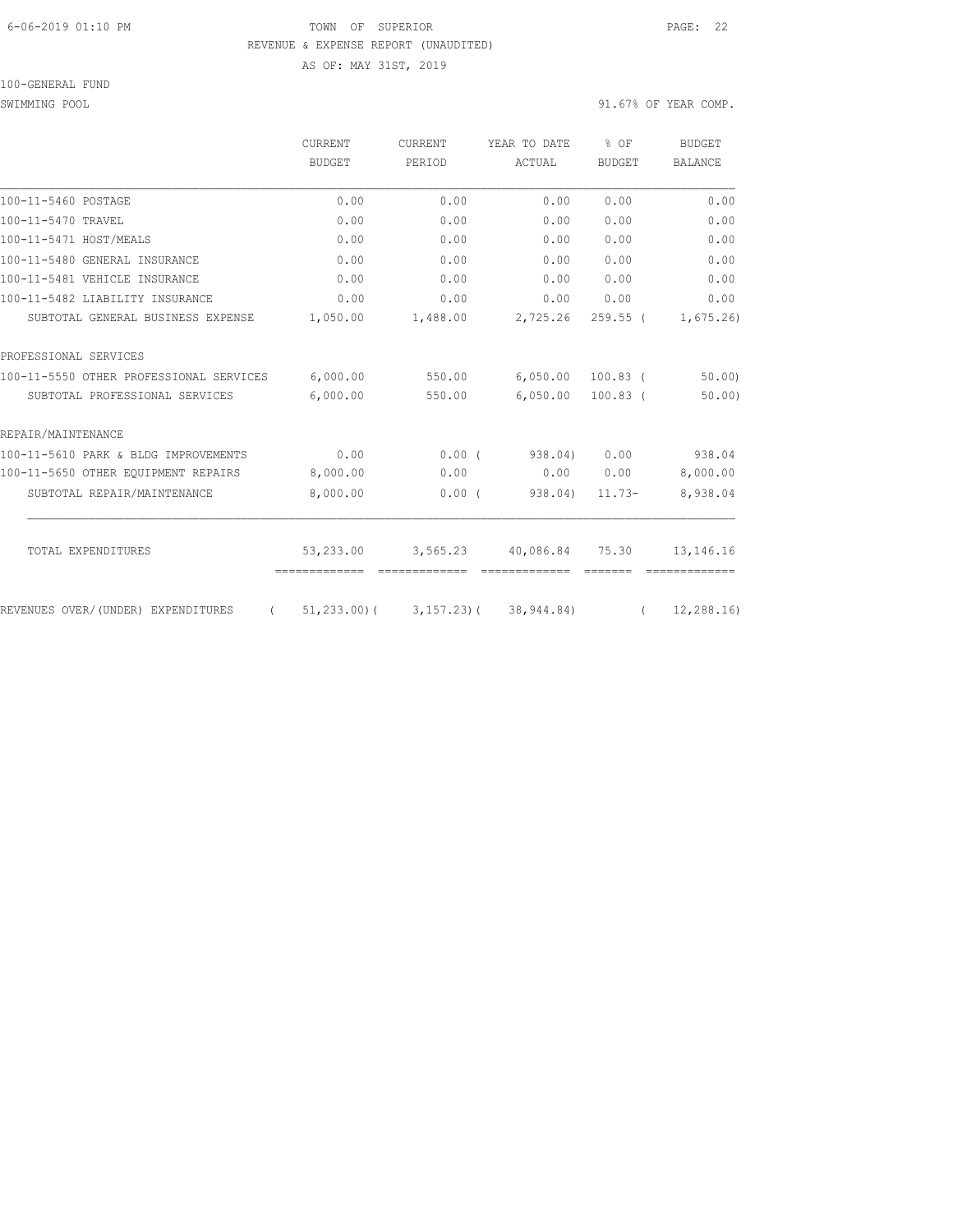#### 6-06-2019 01:10 PM TOWN OF SUPERIOR PAGE: 23 REVENUE & EXPENSE REPORT (UNAUDITED)

AS OF: MAY 31ST, 2019

100-GENERAL FUND

RECREATION 91.67% OF YEAR COMP.

|                                                       | <b>CURRENT</b><br><b>BUDGET</b> | <b>CURRENT</b><br>PERIOD | YEAR TO DATE<br>ACTUAL | % OF<br>BUDGET | <b>BUDGET</b><br><b>BALANCE</b> |
|-------------------------------------------------------|---------------------------------|--------------------------|------------------------|----------------|---------------------------------|
| REVENUES                                              |                                 |                          |                        |                |                                 |
| BUSINESS SERVICES                                     |                                 |                          |                        |                |                                 |
| 100-12-4220 PARK RENTAL                               | 0.00                            | 100.00                   | 970.00                 | 0.00(          | 970.00)                         |
| 100-12-4240 RECREATION ACTIVITY FEES                  | 0.00                            | 0.00                     | 370.00                 | $0.00$ (       | 370.00)                         |
| SUBTOTAL BUSINESS SERVICES                            | 0.00                            | 100.00                   | 1,340.00               | 0.00(          | 1,340.00                        |
| MISCELLANEOUS                                         |                                 |                          |                        |                |                                 |
| 100-12-4820 OTHER INCOME                              | 0.00                            | 0.00                     | 180.00                 | 0.00(          | 180.00                          |
| SUBTOTAL MISCELLANEOUS                                | 0.00                            | 0.00                     | 180.00                 | 0.00(          | 180.00)                         |
| <b>TOTAL REVENUES</b>                                 | 0.00                            | 100.00                   | 1,520.00               | 0.00(          | 1,520.00)                       |
| EXPENDITURES                                          |                                 |                          |                        |                |                                 |
| PERSONEL                                              |                                 |                          |                        |                |                                 |
| 100-12-5100 SALARIES                                  | 0.00                            | 0.00                     | 0.00                   | 0.00           | 0.00                            |
| 100-12-5101 OVERTIME                                  | 0.00                            | 0.00                     | 0.00                   | 0.00           | 0.00                            |
| 100-12-5151 FICA                                      | 0.00                            | 0.00                     | 0.00                   | 0.00           | 0.00                            |
| 100-12-5152 MEDICARE                                  | 0.00                            | 0.00                     | 0.00                   | 0.00           | 0.00                            |
| 100-12-5153 STATE UNEMPLOYMENT                        | 0.00                            | 0.00                     | 0.00                   | 0.00           | 0.00                            |
| 100-12-5154 WORKERS COMP INSURANCE                    | 0.00                            | 0.00                     | 0.00                   | 0.00           | 0.00                            |
| 100-12-5161 ARIZONA STATE RETIREMENT                  | 0.00                            | 0.00                     | 0.00                   | 0.00           | 0.00                            |
| 100-12-5162 LIFE INSURANCE                            | 0.00                            | 0.00                     | 0.00                   | 0.00           | 0.00                            |
| 100-12-5163 HEALTH INSURANCE                          | 0.00                            | 0.00                     | 0.00                   | 0.00           | 0.00                            |
| 100-12-5164 DENTAL INSURANCE                          | 0.00                            | 0.00                     | 0.00                   | 0.00           | 0.00                            |
| SUBTOTAL PERSONEL                                     | 0.00                            | 0.00                     | 0.00                   | 0.00           | 0.00                            |
| SUPPLIES                                              |                                 |                          |                        |                |                                 |
| 100-12-5210 OFFICE SUPPLIES                           | 0.00                            | 0.00                     | 0.00                   | 0.00           | 0.00                            |
| 100-12-5220 MEDICAL SUPPLIES                          | 0.00                            | 0.00                     | 0.00                   | 0.00           | 0.00                            |
| 100-12-5225 SAFETY SUPPLIES/EQUIPMENT                 | 0.00                            | 0.00                     | 0.00                   | 0.00           | 0.00                            |
| 100-12-5230 SANITATION SUPPLIES                       | 0.00                            | 0.00                     | 0.00                   | 0.00           | 0.00                            |
| 100-12-5299 OPERATING SUPPLIES                        | 12,500.00                       | 39.49                    | 5,315.44               | 42.52          | 7,184.56                        |
| SUBTOTAL SUPPLIES                                     | 12,500.00                       | 39.49                    | 5, 315.44              | 42.52          | 7,184.56                        |
| UTILITIES                                             |                                 |                          |                        |                |                                 |
| 100-12-5310 LITTLE LEAGUE ELECTRICITY                 | 0.00                            | 0.00                     | 0.00                   | 0.00           | 0.00                            |
| 100-12-5360 LITTLE LEAGUE WATER<br>SUBTOTAL UTILITIES | 0.00<br>0.00                    | 0.00<br>0.00             | 0.00<br>0.00           | 0.00<br>0.00   | 0.00<br>0.00                    |
| GENERAL BUSINESS EXPENSE                              |                                 |                          |                        |                |                                 |
| 100-12-5410 ADVERTISING                               | 0.00                            | 0.00                     | 0.00                   | 0.00           | 0.00                            |
| 100-12-5420 DUES & SUBSCRIPTIONS                      | 0.00                            | 0.00                     | 0.00                   | 0.00           | 0.00                            |
| 100-12-5425 CONFERENCES & TRAINING                    | 0.00                            | 0.00                     | 455.00                 | $0.00$ (       | $455.00$ )                      |
| 100-12-5430 PRINTING                                  | 0.00                            | 0.00                     | 0.00                   | 0.00           | 0.00                            |
| 100-12-5450 UNIFORMS                                  | 0.00                            | 0.00                     | 250.07                 | $0.00$ (       | 250.07                          |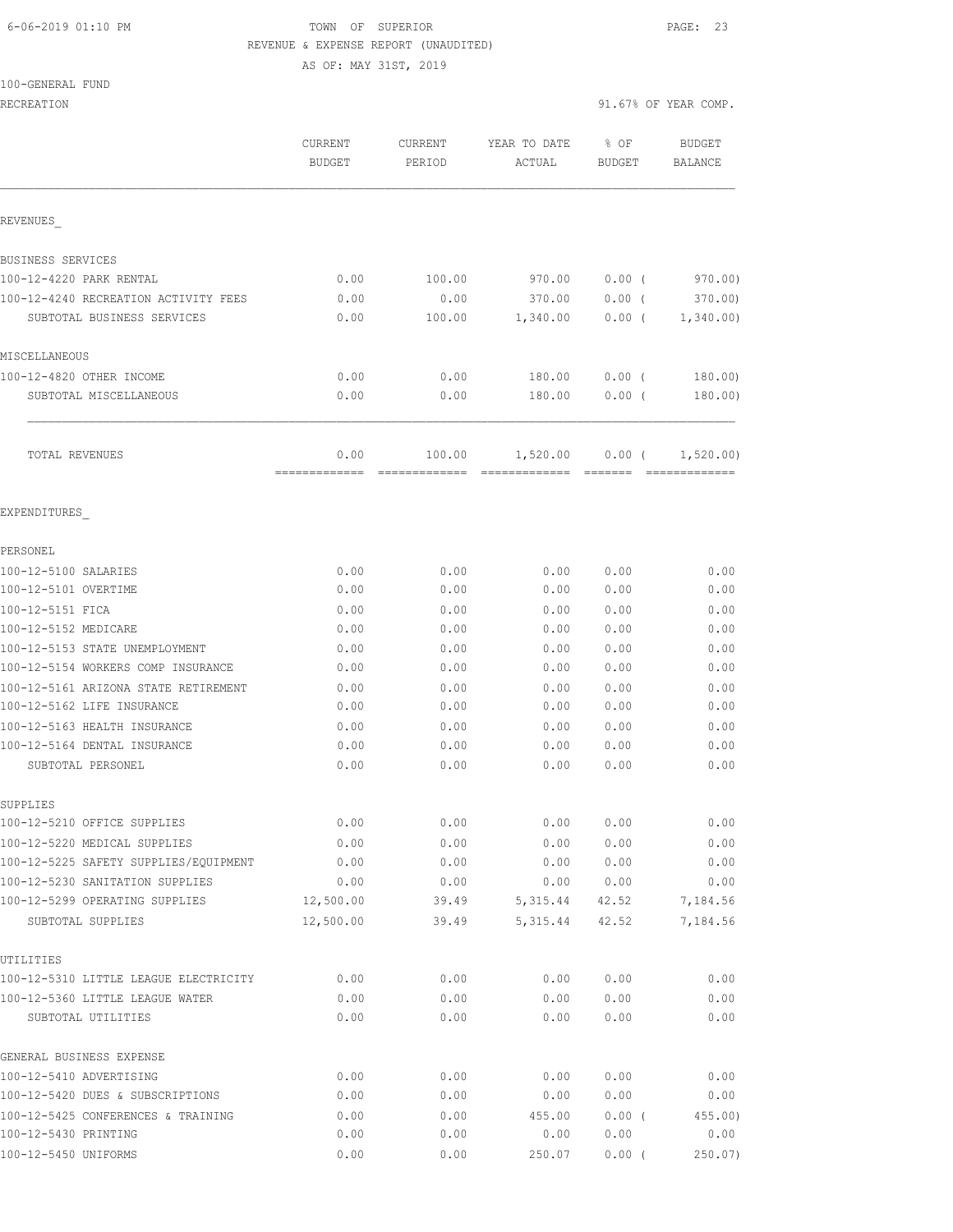## 6-06-2019 01:10 PM TOWN OF SUPERIOR PAGE: 24 REVENUE & EXPENSE REPORT (UNAUDITED)

AS OF: MAY 31ST, 2019

#### 100-GENERAL FUND

RECREATION 91.67% OF YEAR COMP.

|                                         | <b>CURRENT</b><br><b>BUDGET</b> | CURRENT<br>PERIOD | YEAR TO DATE   | % OF<br><b>BUDGET</b> | <b>BUDGET</b><br><b>BALANCE</b> |
|-----------------------------------------|---------------------------------|-------------------|----------------|-----------------------|---------------------------------|
|                                         |                                 |                   | ACTUAL         |                       |                                 |
| 100-12-5460 POSTAGE                     | 0.00                            | 0.00              | 0.00           | 0.00                  | 0.00                            |
| 100-12-5470 TRAVEL                      | 0.00                            | 0.00              | 0.00           | 0.00                  | 0.00                            |
| 100-12-5471 HOST/MEALS                  | 0.00                            | 0.00              | 0.00           | 0.00                  | 0.00                            |
| 100-12-5480 GENERAL INSURANCE           | 0.00                            | 0.00              | 0.00           | 0.00                  | 0.00                            |
| 100-12-5481 VEHICLE INSURANCE           | 0.00                            | 0.00              | 0.00           | 0.00                  | 0.00                            |
| 100-12-5482 LIABILITY INSURANCE         | 0.00                            | 0.00              | 0.00           | 0.00                  | 0.00                            |
| 100-12-5492 BAD DEBT EXPENSE            | 0.00                            | 0.00              | 0.00           | 0.00                  | 0.00                            |
| SUBTOTAL GENERAL BUSINESS EXPENSE       | 0.00                            | 0.00              | 705.07         | 0.00(                 | 705.07)                         |
| PROFESSIONAL SERVICES                   |                                 |                   |                |                       |                                 |
| 100-12-5520 CONTRACTUAL SERVICES        | 0.00                            | 0.00              | 2,500.00       | $0.00$ (              | 2,500.00)                       |
| 100-12-5550 OTHER PROFESSIONAL SERVICES | 0.00                            | 0.00              | 300.00         | 0.00(                 | 300.00                          |
| SUBTOTAL PROFESSIONAL SERVICES          | 0.00                            | 0.00              | 2,800.00       | $0.00$ (              | 2,800.00)                       |
|                                         |                                 |                   |                |                       |                                 |
| TOTAL EXPENDITURES                      | 12,500.00                       | 39.49             | 8,820.51 70.56 |                       | 3,679.49                        |
| REVENUES OVER/(UNDER) EXPENDITURES      | 12,500.00)                      | 60.51 (           | 7,300.51)      |                       | 5, 199, 49)                     |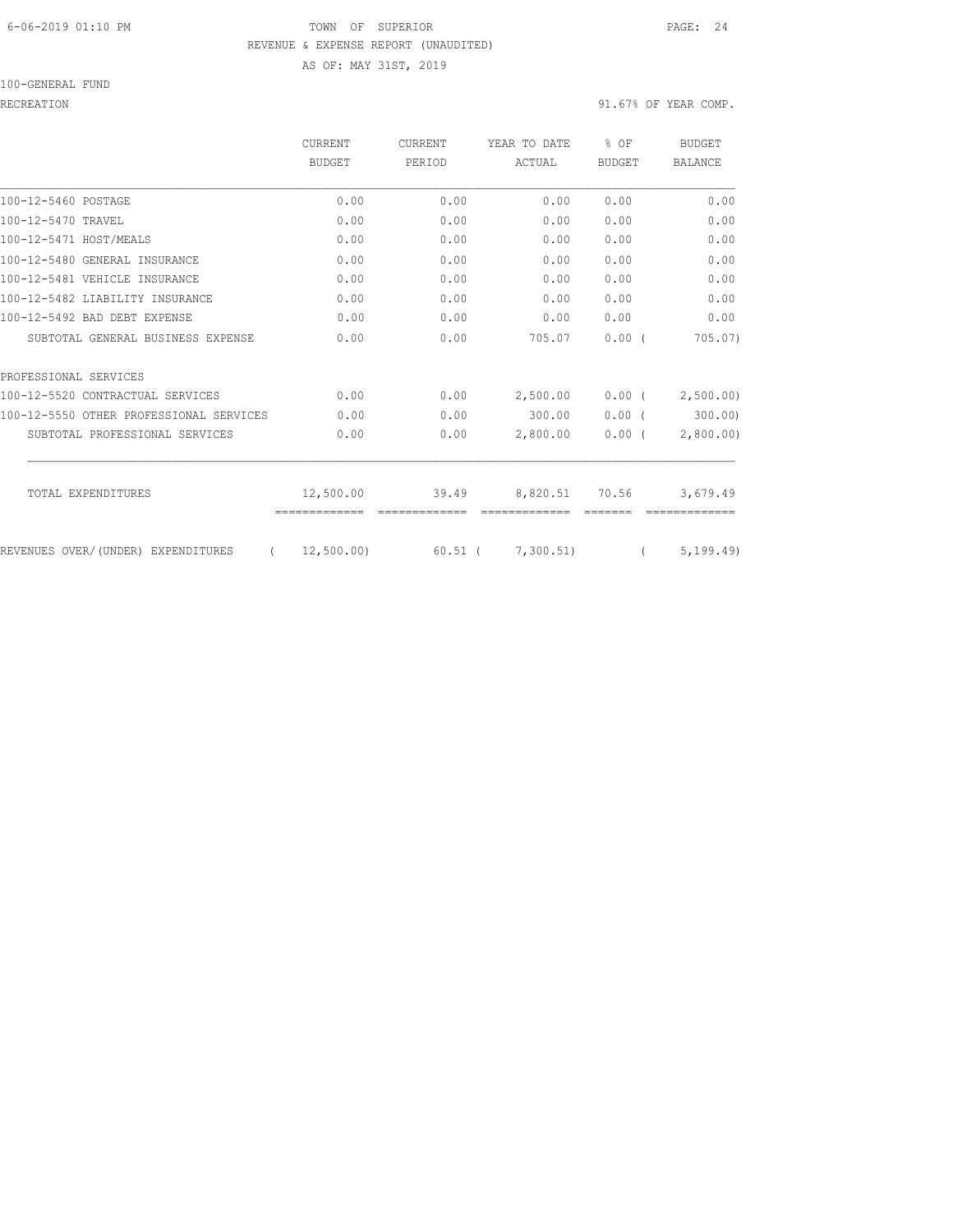## 6-06-2019 01:10 PM TOWN OF SUPERIOR PAGE: 25 REVENUE & EXPENSE REPORT (UNAUDITED)

AS OF: MAY 31ST, 2019

| LIBRARY                                 |                                            |                   |                              |                       | 91.67% OF YEAR COMP.     |
|-----------------------------------------|--------------------------------------------|-------------------|------------------------------|-----------------------|--------------------------|
|                                         | CURRENT<br><b>BUDGET</b>                   | CURRENT<br>PERIOD | YEAR TO DATE<br>ACTUAL       | % OF<br><b>BUDGET</b> | <b>BUDGET</b><br>BALANCE |
| REVENUES                                |                                            |                   |                              |                       |                          |
| BUSINESS SERVICES                       |                                            |                   |                              |                       |                          |
| 100-13-4240 FEES                        | 0.00                                       | 0.00              | 0.00                         | 0.00                  | 0.00                     |
| 100-13-4250 INTERNET/LATE FEES          | 2,000.00                                   | 148.65            | 1,781.62                     | 89.08                 | 218.38                   |
| SUBTOTAL BUSINESS SERVICES              | 2,000.00                                   | 148.65            | 1,781.62                     | 89.08                 | 218.38                   |
| TOTAL REVENUES                          | 2,000.00<br>============================== | 148.65            | 1,781.62<br>- ============== | 89.08<br>eessess      | 218.38<br>=============  |
| EXPENDITURES                            |                                            |                   |                              |                       |                          |
| PERSONEL                                |                                            |                   |                              |                       |                          |
| 100-13-5100 SALARIES                    | 35,082.00                                  | 0.00              | 32,773.32                    | 93.42                 | 2,308.68                 |
| 100-13-5101 OVERTIME                    | 0.00                                       | 0.00              | 0.00                         | 0.00                  | 0.00                     |
| 100-13-5151 FICA                        | 2,175.00                                   | 0.00              | 2,025.11                     | 93.11                 | 149.89                   |
| 100-13-5152 MEDICARE                    | 509.00                                     | 0.00              | 473.58                       | 93.04                 | 35.42                    |
| 100-13-5153 STATE UNEMPLOYMENT          | 298.00                                     | 0.00              | 161.61                       | 54.23                 | 136.39                   |
| 100-13-5154 WORKERS COMP INSURANCE      | 126.00                                     | 0.00              | 112.73                       | 89.47                 | 13.27                    |
| 100-13-5161 ARIZONA STATE RETIREMENT    | 4,140.00                                   | 0.00              | 3,507.56                     | 84.72                 | 632.44                   |
| 100-13-5162 LIFE INSURANCE              | 80.00                                      | 6.70              | 73.70                        | 92.13                 | 6.30                     |
| 100-13-5163 HEALTH INSURANCE            | 7,207.00                                   | 636.05            | 6,996.55                     | 97.08                 | 210.45                   |
| 100-13-5164 DENTAL INSURANCE            | 370.00                                     | 30.81             | 338.91                       | 91.60                 | 31.09                    |
| SUBTOTAL PERSONEL                       | 49,987.00                                  | 673.56            | 46, 463.07                   | 92.95                 | 3,523.93                 |
| SUPPLIES<br>100-13-5210 OFFICE SUPPLIES | 0.00                                       | 0.00              | 0.00                         | 0.00                  | 0.00                     |
| 100-13-5220 MEDICAL SUPPLIES            | 0.00                                       | 0.00              | 0.00                         | 0.00                  | 0.00                     |
| 100-13-5225 SAFETY SUPPLIES/EQUIPMENT   | 0.00                                       | 0.00              | 0.00                         | 0.00                  | 0.00                     |
| 100-13-5230 SANITATION SUPPLIES         | 0.00                                       | 0.00              | 0.00                         | 0.00                  | 0.00                     |
| 100-13-5270 LIBRARY BOOKS               | 2,000.00                                   | 0.00              | 0.00                         | 0.00                  | 2,000.00                 |
| 100-13-5299 OPERATING SUPPLIES          | 0.00                                       | 0.00              | 0.00                         | 0.00                  | 0.00                     |
| SUBTOTAL SUPPLIES                       | 2,000.00                                   | 0.00              | 0.00                         | 0.00                  | 2,000.00                 |
| UTILITIES                               |                                            |                   |                              |                       |                          |
| 100-13-5310 ELECTRICITY                 | 6,174.00                                   | 0.00              | 4,556.02                     | 73.79                 | 1,617.98                 |
| 100-13-5320 GAS                         | 1,100.00                                   | 31.53             | 821.93                       | 74.72                 | 278.07                   |
| 100-13-5330 REFUSE                      | 0.00                                       | 0.00              | 0.00                         | 0.00                  | 0.00                     |
| 100-13-5340 SEWER                       | 0.00                                       | 0.00              | 0.00                         | 0.00                  | 0.00                     |
| 100-13-5350 TELEPHONE                   | 1,009.00                                   | 168.92            | 1,709.10                     | 169.39 (              | 700.10)                  |
| 100-13-5360 WATER                       | 400.00                                     | 31.17             | 326.38                       | 81.60                 | 73.62                    |
| 100-13-5380 SECURITY                    | 200.00                                     | 25.00             | 275.00                       | $137.50$ (            | 75.00                    |
| SUBTOTAL UTILITIES                      | 8,883.00                                   | 256.62            | 7,688.43                     | 86.55                 | 1,194.57                 |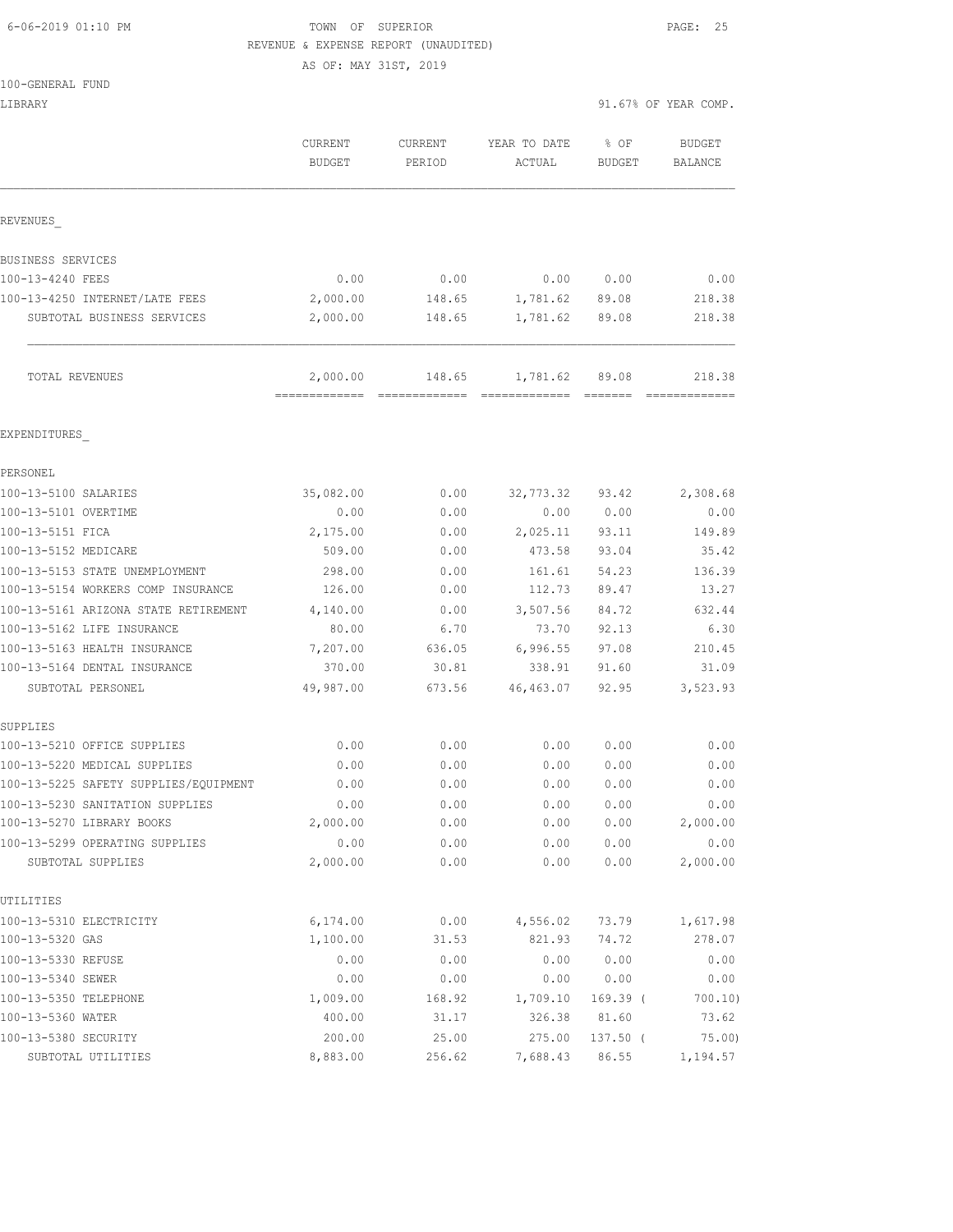#### 6-06-2019 01:10 PM TOWN OF SUPERIOR PAGE: 26 REVENUE & EXPENSE REPORT (UNAUDITED)

|                                    | AS OF: MAY 31ST, 2019 |         |              |        |                      |
|------------------------------------|-----------------------|---------|--------------|--------|----------------------|
| 100-GENERAL FUND                   |                       |         |              |        |                      |
| LIBRARY                            |                       |         |              |        | 91.67% OF YEAR COMP. |
|                                    | CURRENT               | CURRENT | YEAR TO DATE | % OF   | <b>BUDGET</b>        |
|                                    | BUDGET                | PERIOD  | ACTUAL       | BUDGET | BALANCE              |
|                                    |                       |         |              |        |                      |
| GENERAL BUSINESS EXPENSE           |                       |         |              |        |                      |
| 100-13-5410 ADVERTISING            | 100.00                | 0.00    | 0.00         | 0.00   | 100.00               |
| 100-13-5420 DUES & SUBSCRIPTIONS   | 1,000.00              | 0.00    | 529.14       | 52.91  | 470.86               |
| 100-13-5425 CONFERENCES & TRAINING | 0.00                  | 0.00    | 0.00         | 0.00   | 0.00                 |
| 100-13-5430 PRINTING               | 900.00                | 0.00    | 0.00         | 0.00   | 900.00               |
| 100-13-5450 UNIFORMS               | 0.00                  | 0.00    | 0.00         | 0.00   | 0.00                 |

| TOTAL EXPENDITURES                      | 82,235.00 | 1,010.42 | 71,597.73 87.06 |          | 10,637.27<br>$\begin{array}{cccccccccccccc} \multicolumn{2}{c}{} & \multicolumn{2}{c}{} & \multicolumn{2}{c}{} & \multicolumn{2}{c}{} & \multicolumn{2}{c}{} & \multicolumn{2}{c}{} & \multicolumn{2}{c}{} & \multicolumn{2}{c}{} & \multicolumn{2}{c}{} & \multicolumn{2}{c}{} & \multicolumn{2}{c}{} & \multicolumn{2}{c}{} & \multicolumn{2}{c}{} & \multicolumn{2}{c}{} & \multicolumn{2}{c}{} & \multicolumn{2}{c}{} & \multicolumn{2}{c}{} & \multicolumn{2}{c}{} & \multicolumn{2}{c}{} & \$ |
|-----------------------------------------|-----------|----------|-----------------|----------|-----------------------------------------------------------------------------------------------------------------------------------------------------------------------------------------------------------------------------------------------------------------------------------------------------------------------------------------------------------------------------------------------------------------------------------------------------------------------------------------------------|
| SUBTOTAL REPAIR/MAINTENANCE             | 5,000.00  | 0.00     | 4,035.00        | 80.70    | 965.00                                                                                                                                                                                                                                                                                                                                                                                                                                                                                              |
| 100-13-5650 OTHER EQUIPMENT REPAIRS     | 5,000.00  | 0.00     | 4,035.00        | 80.70    | 965.00                                                                                                                                                                                                                                                                                                                                                                                                                                                                                              |
| REPAIR/MAINTENANCE                      |           |          |                 |          |                                                                                                                                                                                                                                                                                                                                                                                                                                                                                                     |
| SUBTOTAL PROFESSIONAL SERVICES          | 0.00      | 0.00     | 139.19          | $0.00$ ( | 139.19                                                                                                                                                                                                                                                                                                                                                                                                                                                                                              |
| 100-13-5550 OTHER PROFESSIONAL SERVICES | 0.00      | 0.00     | 139.19          | $0.00$ ( | 139.19                                                                                                                                                                                                                                                                                                                                                                                                                                                                                              |
| 100-13-5520 CONTRACTUAL SERVICES        | 0.00      | 0.00     | 0.00            | 0.00     | 0.00                                                                                                                                                                                                                                                                                                                                                                                                                                                                                                |
| PROFESSIONAL SERVICES                   |           |          |                 |          |                                                                                                                                                                                                                                                                                                                                                                                                                                                                                                     |
| SUBTOTAL GENERAL BUSINESS EXPENSE       | 16,365.00 | 80.24    | 13,272.04       | 81.10    | 3,092.96                                                                                                                                                                                                                                                                                                                                                                                                                                                                                            |
| 100-13-5492 BAD DEBT EXPENSE            | 0.00      | 0.00     | 0.00            | 0.00     | 0.00                                                                                                                                                                                                                                                                                                                                                                                                                                                                                                |
| 100-13-5482 LIABILITY INSURANCE         | 0.00      | 0.00     | 0.00            | 0.00     | 0.00                                                                                                                                                                                                                                                                                                                                                                                                                                                                                                |
| 100-13-5481 VEHICLE INSURANCE           | 0.00      | 0.00     | 0.00            | 0.00     | 0.00                                                                                                                                                                                                                                                                                                                                                                                                                                                                                                |
| 100-13-5480 GENERAL INSURANCE           | 12,820.00 | 0.00     | 10,252.49       | 79.97    | 2,567.51                                                                                                                                                                                                                                                                                                                                                                                                                                                                                            |
| 100-13-5471 AUDIT                       | 1,545.00  | 0.00     | 1,536.36        | 99.44    | 8.64                                                                                                                                                                                                                                                                                                                                                                                                                                                                                                |
| 100-13-5470 TRAVEL                      | 0.00      | 0.00     | 0.00            | 0.00     | 0.00                                                                                                                                                                                                                                                                                                                                                                                                                                                                                                |
| 100-13-5460 POSTAGE                     | 0.00      | 80.24    | 954.05          | $0.00$ ( | 954.05)                                                                                                                                                                                                                                                                                                                                                                                                                                                                                             |
| 100-13-5450 UNIFORMS                    | 0.00      | 0.00     | 0.00            | 0.00     | 0.00                                                                                                                                                                                                                                                                                                                                                                                                                                                                                                |
| 100-13-5430 PRINTING                    | 900.00    | 0.00     | 0.00            | 0.00     | 900.00                                                                                                                                                                                                                                                                                                                                                                                                                                                                                              |
| 100-13-5425 CONFERENCES & TRAINING      | 0.00      | 0.00     | 0.00            | 0.00     | 0.00                                                                                                                                                                                                                                                                                                                                                                                                                                                                                                |
| 100-13-5420 DUES & SUBSCRIPTIONS        | 1,000.00  | 0.00     | 529.14          | 52.91    | 470.86                                                                                                                                                                                                                                                                                                                                                                                                                                                                                              |
|                                         |           |          |                 |          |                                                                                                                                                                                                                                                                                                                                                                                                                                                                                                     |

REVENUES OVER/(UNDER) EXPENDITURES (80,235.00)(861.77)(69,816.11) (10,418.89)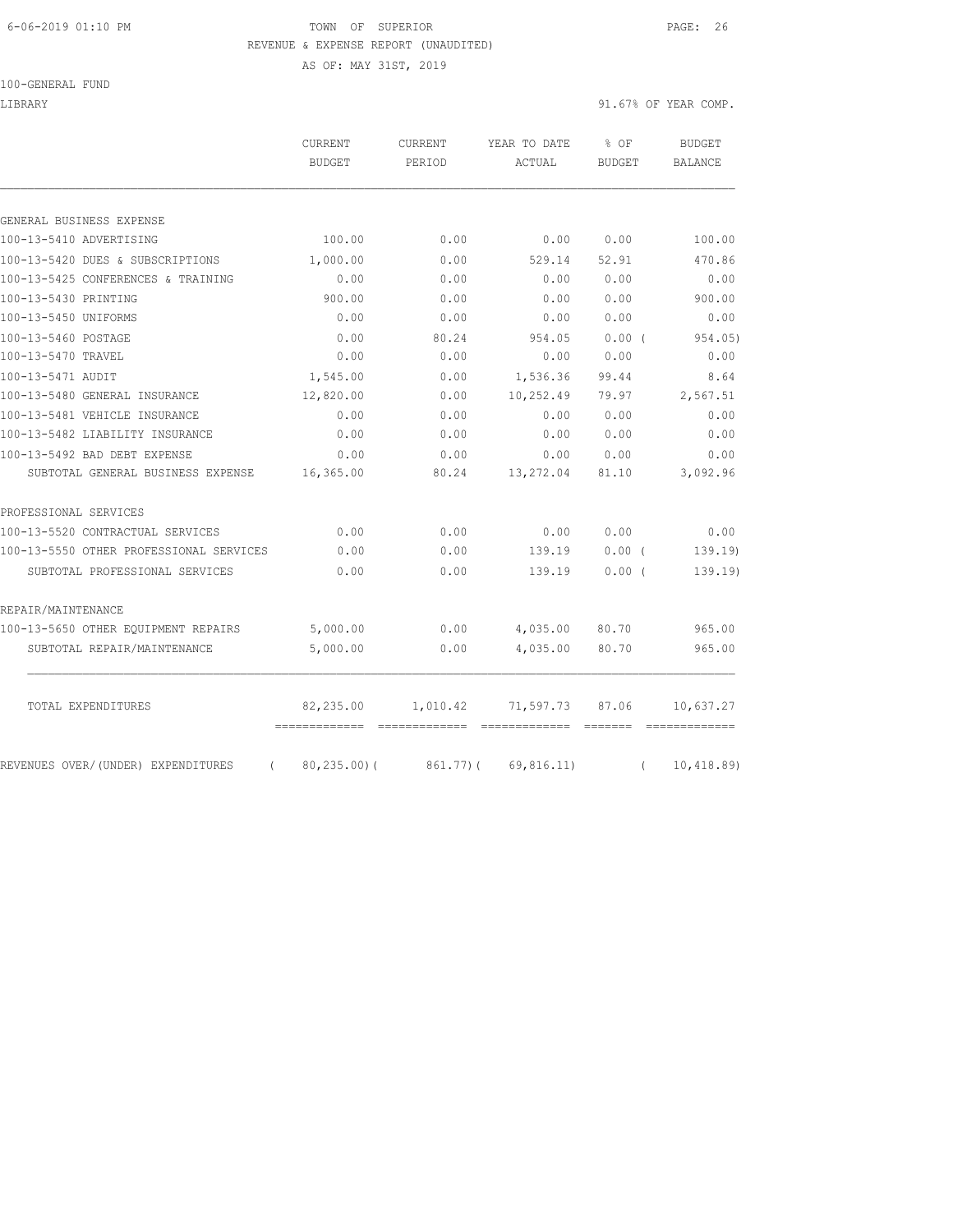| 6-06-2019 01:10 PM |  |  |
|--------------------|--|--|
|--------------------|--|--|

## TOWN OF SUPERIOR **Example 2019** PAGE: 27 REVENUE & EXPENSE REPORT (UNAUDITED)

AS OF: MAY 31ST, 2019

| 100-GENERAL FUND                        |                  |                |                      |                    |                       |
|-----------------------------------------|------------------|----------------|----------------------|--------------------|-----------------------|
| BUILDING RENTALS                        |                  |                |                      |                    | 91.67% OF YEAR COMP.  |
|                                         | CURRENT          | CURRENT        | YEAR TO DATE         | % OF               | <b>BUDGET</b>         |
|                                         | <b>BUDGET</b>    | PERIOD         | ACTUAL               | BUDGET             | <b>BALANCE</b>        |
| REVENUES                                |                  |                |                      |                    |                       |
| ENTERPRISE SERVICES                     |                  |                |                      |                    |                       |
| 100-14-4330 RENTAL INCOME               | 11,000.00        | 1,330.00       | 17,050.00            | 155.00 (           | 6,050.00              |
| SUBTOTAL ENTERPRISE SERVICES            | 11,000.00        | 1,330.00       | 17,050.00            | $155.00$ (         | 6,050.00)             |
| TOTAL REVENUES                          | 11,000.00        | 1,330.00       |                      | 17,050.00 155.00 ( | 6,050.00)             |
| EXPENDITURES                            |                  |                |                      |                    |                       |
| SUPPLIES                                |                  |                |                      |                    |                       |
| 100-14-5210 OFFICE SUPPLIES             | 0.00             | 0.00           | 0.00                 | 0.00               | 0.00                  |
| 100-14-5220 MEDICAL SUPPLIES            | 0.00             | 0.00           | 0.00                 | 0.00               | 0.00                  |
| 100-14-5225 SAFETY SUPPLIES/EQUIPMENT   | 0.00             | 0.00           | 0.00                 | 0.00               | 0.00                  |
| 100-14-5230 SANITATION SUPPLIES         | 0.00             | 0.00           | 0.00                 | 0.00               | 0.00                  |
| 100-14-5299 OPERATING SUPPLIES          | 0.00             | 0.00           | 0.00                 | 0.00               | 0.00                  |
| SUBTOTAL SUPPLIES                       | 0.00             | 0.00           | 0.00                 | 0.00               | 0.00                  |
| UTILITIES                               |                  |                |                      |                    |                       |
| 100-14-5310 ELECTRICITY                 | 8,000.00         | 0.00           | 4,769.83             | 59.62              | 3,230.17              |
| 100-14-5320 GAS                         | 0.00             | 0.00           | 0.00                 | 0.00               | 0.00                  |
| 100-14-5330 REFUSE                      | 0.00             | 0.00           | 0.00                 | 0.00               | 0.00                  |
| 100-14-5340 SEWER                       | 0.00             | 0.00           | 0.00                 | 0.00               | 0.00                  |
| 100-14-5350 TELEPHONE                   | 0.00             | 0.00           | 0.00                 | 0.00               | 0.00                  |
| 100-14-5360 WATER<br>SUBTOTAL UTILITIES | 0.00<br>8,000.00 | 53.96<br>53.96 | 1,222.27<br>5,992.10 | 0.00(<br>74.90     | 1,222.27)<br>2,007.90 |
| GENERAL BUSINESS EXPENSE                |                  |                |                      |                    |                       |
| 100-14-5410 ADVERTISING                 | 0.00             | 0.00           | 0.00                 | 0.00               | 0.00                  |
| 100-14-5420 DUES & SUBSCRIPTIONS        | 0.00             | 0.00           | 0.00                 | 0.00               | 0.00                  |
| 100-14-5430 PRINTING                    | 0.00             | 0.00           | 0.00                 | 0.00               | 0.00                  |
| 100-14-5460 POSTAGE                     | 0.00             | 0.00           | 0.00                 | 0.00               | 0.00                  |
| 100-14-5480 GENERAL INSURANCE           | 0.00             | 0.00           | 0.00                 | 0.00               | 0.00                  |
| 100-14-5481 VEHICLE INSURANCE           | 0.00             | 0.00           | 0.00                 | 0.00               | 0.00                  |
| 100-14-5482 LIABILITY INSURANCE         | 0.00             | 0.00           | 0.00                 | 0.00               | 0.00                  |
| 100-14-5492 BAD DEBT EXPENSE            | 0.00             | 0.00           | 0.00                 | 0.00               | 0.00                  |
| SUBTOTAL GENERAL BUSINESS EXPENSE       | 0.00             | 0.00           | 0.00                 | 0.00               | 0.00                  |

PROFESSIONAL SERVICES

100-14-5550 OTHER PROFESSIONAL SERVICES 0.00 0.00 0.00 0.00 0.00 SUBTOTAL PROFESSIONAL SERVICES 0.00 0.00 0.00 0.00 0.00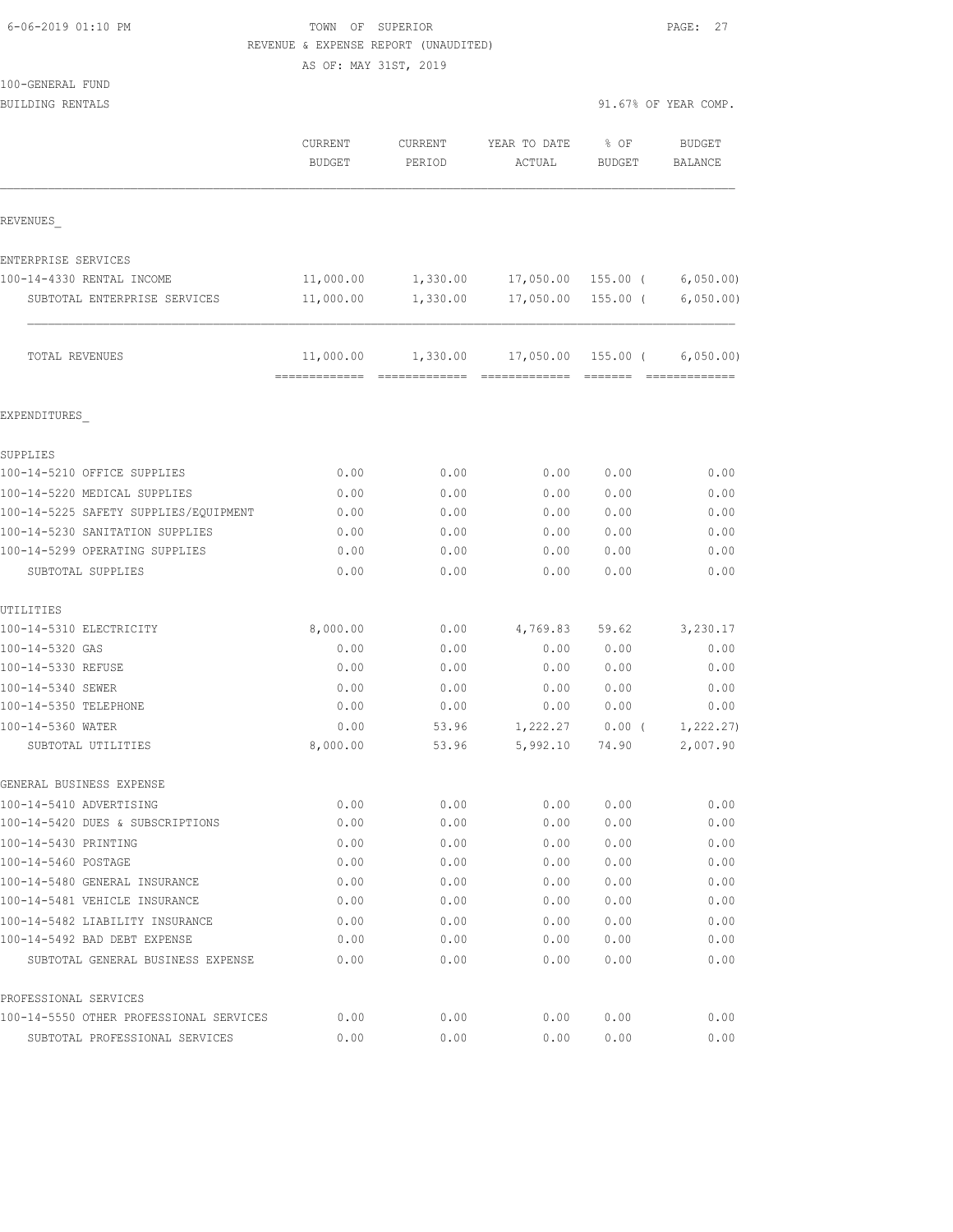| 6-06-2019 01:10 PM |  |
|--------------------|--|
|                    |  |

## TOWN OF SUPERIOR **Example 28** PAGE: 28 REVENUE & EXPENSE REPORT (UNAUDITED)

AS OF: MAY 31ST, 2019

100-GENERAL FUND

BUILDING RENTALS 91.67% OF YEAR COMP.

|                                     | CURRENT<br><b>BUDGET</b> | <b>CURRENT</b><br>PERIOD | YEAR TO DATE<br>ACTUAL | % OF<br><b>BUDGET</b> | <b>BUDGET</b><br><b>BALANCE</b> |
|-------------------------------------|--------------------------|--------------------------|------------------------|-----------------------|---------------------------------|
| REPAIR/MAINTENANCE                  |                          |                          |                        |                       |                                 |
| 100-14-5650 OTHER EOUIPMENT REPAIRS | 0.00                     | 0.00                     | 0.00                   | 0.00                  | 0.00                            |
| SUBTOTAL REPAIR/MAINTENANCE         | 0.00                     | 0.00                     | 0.00                   | 0.00                  | 0.00                            |
| TOTAL EXPENDITURES                  | 8,000.00                 | 53.96                    | 5,992.10               | 74.90                 | 2,007.90                        |
| REVENUES OVER/(UNDER) EXPENDITURES  | 3,000.00                 | 1,276.04                 | 11,057.90              |                       | 8,057,90)                       |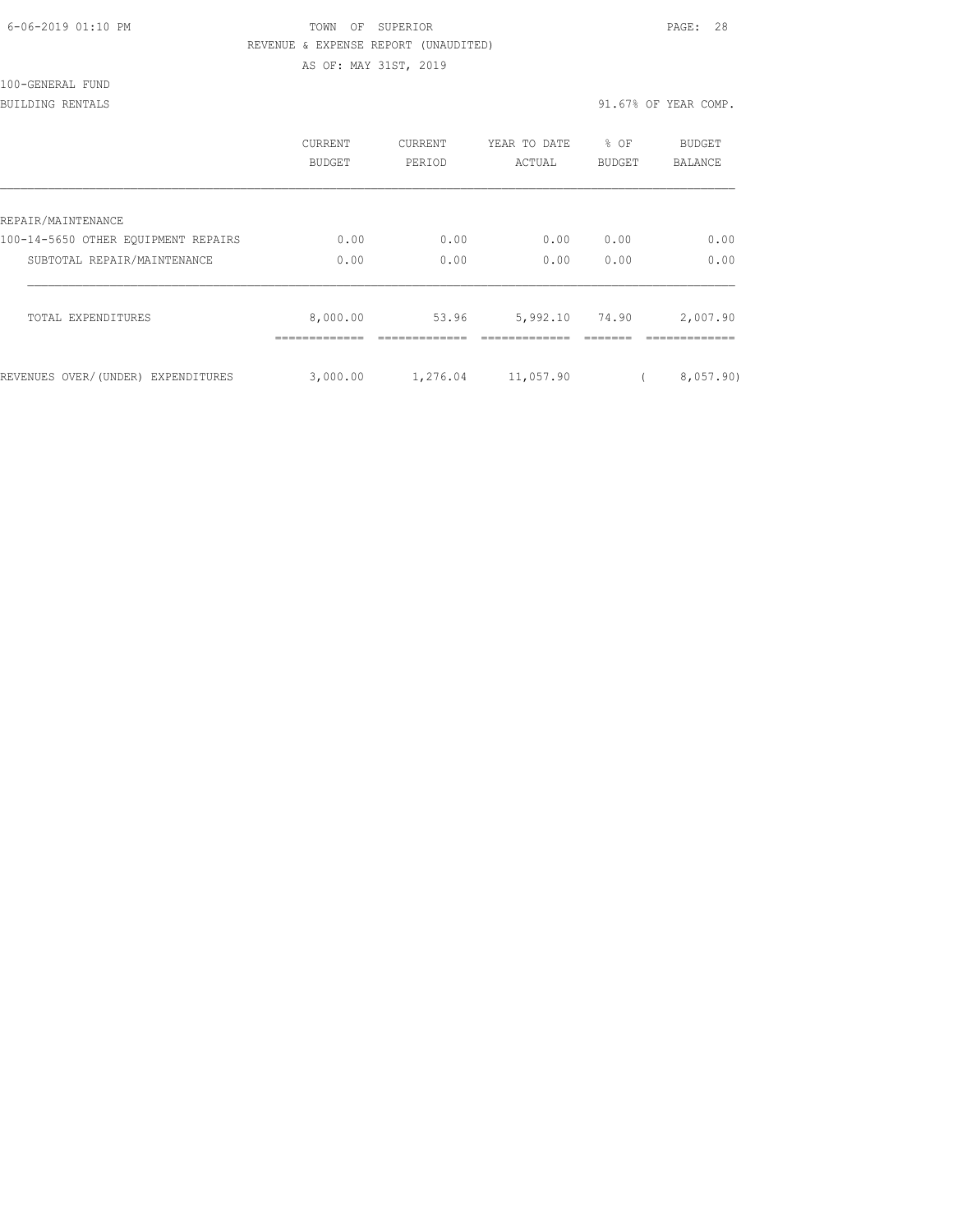## 6-06-2019 01:10 PM TOWN OF SUPERIOR PAGE: 29 REVENUE & EXPENSE REPORT (UNAUDITED) AS OF: MAY 31ST, 2019

100-GENERAL FUND

| SR CITIZENS-CONGREGATE                |                                 |                   |                        |                         | 91.67% OF YEAR COMP.     |
|---------------------------------------|---------------------------------|-------------------|------------------------|-------------------------|--------------------------|
|                                       | <b>CURRENT</b><br><b>BUDGET</b> | CURRENT<br>PERIOD | YEAR TO DATE<br>ACTUAL | $8$ OF<br><b>BUDGET</b> | BUDGET<br><b>BALANCE</b> |
| REVENUES                              |                                 |                   |                        |                         |                          |
| BUSINESS SERVICES                     |                                 |                   |                        |                         |                          |
| 100-15-4215 SRC AAA DOLLARS           | 0.00                            | 0.00              | 36.00                  | $0.00$ (                | 36.00                    |
| 100-15-4216 SRC ALTECS REVENUE        | 0.00                            | 0.00              | 0.00                   | 0.00                    | 0.00                     |
| 100-15-4217 SRC PROGRAM REVENUE       | 0.00                            | 6, 233.50         | 36,674.42              | $0.00$ (                | 36, 674.42)              |
| 100-15-4219 UNITED WAY                | 0.00                            | 0.00              | 0.00                   | 0.00                    | 0.00                     |
| 100-15-4220 FEMA                      | 0.00                            | 0.00              | 1,620.00               | $0.00$ (                | 1,620.00)                |
| SUBTOTAL BUSINESS SERVICES            | 0.00                            | 6, 233.50         | 38,330.42              | $0.00$ (                | 38, 330.42)              |
| GRANTS                                |                                 |                   |                        |                         |                          |
| 100-15-4600 SR CENTER REVENUE         | 0.00                            | 245.00            | 1,554.50               |                         | $0.00$ ( $1,554.50$ )    |
| SUBTOTAL GRANTS                       | 0.00                            | 245.00            | 1,554.50               | $0.00$ (                | 1, 554.50                |
| TOTAL REVENUES                        | 0.00                            |                   | 6,478.50 39,884.92     | $0.00$ (<br>--------    | 39,884.92)               |
| EXPENDITURES<br>PERSONEL              |                                 |                   |                        |                         |                          |
| 100-15-5100 SALARIES                  | 12,280.00                       | 0.00              |                        | 9,112.27 74.20          | 3,167.73                 |
| 100-15-5101 OVERTIME                  | 0.00                            | 0.00              | 0.00                   | 0.00                    | 0.00                     |
| 100-15-5120 INMATE LABOR              | 0.00                            | 36.00             | 460.00                 | $0.00$ (                | 460.00)                  |
| 100-15-5151 FICA                      | 761.00                          | 0.00              | 829.30                 | $108.98$ (              | 68.30)                   |
| 100-15-5152 MEDICARE                  | 178.00                          | 0.00              | 193.96                 | $108.97$ (              | 15.96)                   |
| 100-15-5153 STATE UNEMPLOYMENT        | 112.00                          | 0.00              | 79.60                  | 71.07                   | 32.40                    |
| 100-15-5154 WORKERS COMP INSURANCE    | 220.00                          | 0.00              | 386.07                 | $175.49$ (              | 166.07)                  |
| 100-15-5161 ARIZONA STATE RETIREMENT  | 1,449.00                        | 0.00              | 1,154.90               | 79.70                   | 294.10                   |
| 100-15-5162 LIFE INSURANCE            | 0.00                            | 0.00              | 0.00                   | 0.00                    | 0.00                     |
| 100-15-5163 HEALTH INSURANCE          | 0.00                            | 0.00              | 0.00                   | 0.00                    | 0.00                     |
| 100-15-5164 DENTAL INSURANCE          | 0.00                            | 0.00              | 0.00                   | 0.00                    | 0.00                     |
| SUBTOTAL PERSONEL                     | 15,000.00                       | 36.00             | 12,216.10              | 81.44                   | 2,783.90                 |
| SUPPLIES                              |                                 |                   |                        |                         |                          |
| 100-15-5210 OFFICE SUPPLIES           | 500.00                          | 0.00              | 0.00                   | 0.00                    | 500.00                   |
| 100-15-5220 MEDICAL SUPPLIES          | 0.00                            | 0.00              | 0.00                   | 0.00                    | 0.00                     |
| 100-15-5225 SAFETY SUPPLIES/EQUIPMENT | 0.00                            | 0.00              | 0.00                   | 0.00                    | 0.00                     |
| 100-15-5230 SANITATION SUPPLIES       | 300.00                          | 0.00              | 0.00                   | 0.00                    | 300.00                   |
| 100-15-5240 CHEMICALS & SUPPLIES      | 0.00                            | 0.00              | 0.00                   | 0.00                    | 0.00                     |
| 100-15-5250 KITCHEN SUPPLIES          | 500.00                          | 0.00              | 623.27                 | $124.65$ (              | 123.27)                  |
| 100-15-5260 FOOD SUPPLIES             | 1,000.00                        | 0.00              | 0.00                   | 0.00                    | 1,000.00                 |
| 100-15-5299 OPERATING SUPPLIES        | 500.00                          | 0.00              | 2,835.03               | 567.01 (                | 2,335.03                 |

SUBTOTAL SUPPLIES 2,800.00 0.00 3,458.30 123.51 ( 658.30)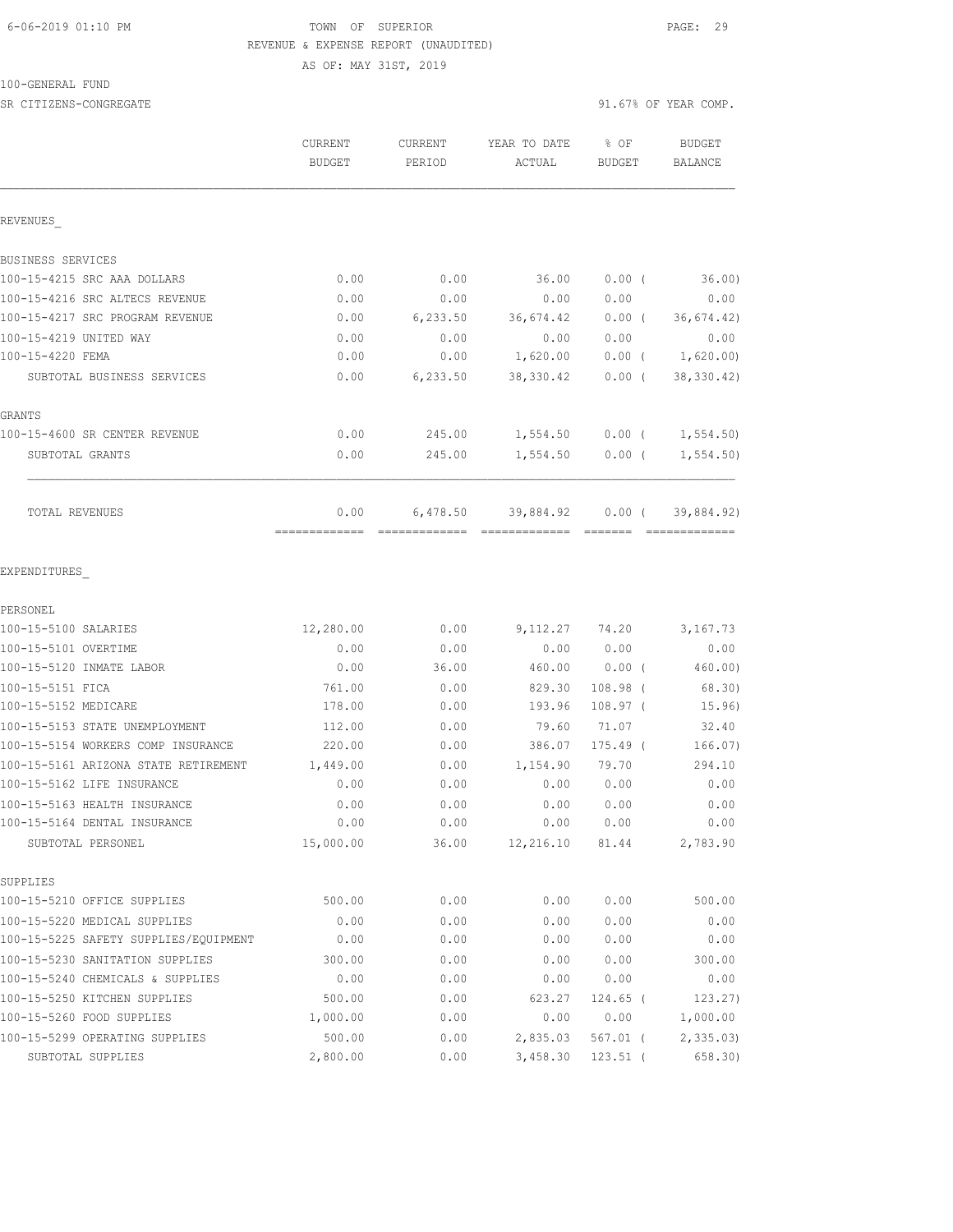## 6-06-2019 01:10 PM TOWN OF SUPERIOR PAGE: 30 REVENUE & EXPENSE REPORT (UNAUDITED)

AS OF: MAY 31ST, 2019

100-GENERAL FUND

SR CITIZENS-CONGREGATE 91.67% OF YEAR COMP.

|                                                                           | CURRENT<br><b>BUDGET</b> | CURRENT<br>PERIOD    | YEAR TO DATE<br>ACTUAL     | % OF<br><b>BUDGET</b> | <b>BUDGET</b><br><b>BALANCE</b> |
|---------------------------------------------------------------------------|--------------------------|----------------------|----------------------------|-----------------------|---------------------------------|
| UTILITIES                                                                 |                          |                      |                            |                       |                                 |
| 100-15-5310 ELECTRICITY                                                   | 4,547.00                 | 0.00                 | 4,288.64                   | 94.32                 | 258.36                          |
| 100-15-5320 GAS                                                           | 746.00                   | 45.92                | 572.40                     | 76.73                 | 173.60                          |
| 100-15-5330 REFUSE                                                        | 0.00                     | 0.00                 | 0.00                       | 0.00                  | 0.00                            |
| 100-15-5340 SEWER                                                         | 0.00                     | 0.00                 | 0.00                       | 0.00                  | 0.00                            |
| 100-15-5350 TELEPHONE                                                     | 250.00                   | 16.01                | 208.19                     | 83.28                 | 41.81                           |
| 100-15-5360 WATER                                                         | 200.00                   | 18.62                | 274.16                     | 137.08 (              | 74.16)                          |
| 100-15-5370 RENT                                                          | 0.00                     | 0.00                 | 0.00                       | 0.00                  | 0.00                            |
| SUBTOTAL UTILITIES                                                        | 5,743.00                 | 80.55                | 5,343.39                   | 93.04                 | 399.61                          |
| GENERAL BUSINESS EXPENSE                                                  |                          |                      |                            |                       |                                 |
| 100-15-5410 ADVERTISING                                                   | 0.00                     | 0.00                 | 0.00                       | 0.00                  | 0.00                            |
| 100-15-5420 DUES & SUBSCRIPTIONS                                          | 200.00                   | 0.00                 | 0.00                       | 0.00                  | 200.00                          |
| 100-15-5425 CONFERENCES & TRAINING                                        | 0.00                     | 0.00                 | 0.00                       | 0.00                  | 0.00                            |
| 100-15-5430 PRINTING                                                      | 0.00                     | 0.00                 | 0.00                       | 0.00                  | 0.00                            |
| 100-15-5450 UNIFORMS                                                      | 0.00                     | 0.00                 | 0.00                       | 0.00                  | 0.00                            |
| 100-15-5460 POSTAGE                                                       | 0.00                     | 12.03                | 143.11                     | $0.00$ (              | 143.11)                         |
| 100-15-5470 TRAVEL                                                        | 0.00                     | 0.00                 | 0.00                       | 0.00                  | 0.00                            |
| 100-15-5471 AUDIT                                                         | 773.00                   | 0.00                 | 512.12                     | 66.25                 | 260.88                          |
| 100-15-5480 GENERAL INSURANCE                                             | 4,273.00                 | 0.00                 | 3,417.50                   | 79.98                 | 855.50                          |
| 100-15-5481 VEHICLE INSURANCE                                             | 0.00                     | 0.00                 | 0.00                       | 0.00                  | 0.00                            |
| 100-15-5482 LIABILITY INSURANCE                                           | 0.00                     | 0.00                 | 0.00                       | 0.00                  | 0.00                            |
| SUBTOTAL GENERAL BUSINESS EXPENSE                                         | 5,246.00                 | 12.03                | 4,072.73                   | 77.63                 | 1,173.27                        |
| PROFESSIONAL SERVICES                                                     |                          |                      |                            |                       |                                 |
| 100-15-5520 CONTRACT EMPLOYEE                                             | 0.00                     | 0.00                 | 376.84                     | $0.00$ (              | 376.84)                         |
| 100-15-5550 OTHER PROFESSIONAL SERVICES<br>SUBTOTAL PROFESSIONAL SERVICES | 23, 344.00<br>23, 344.00 | 3,180.90<br>3,180.90 | 35, 335.96<br>35,712.80    | 151.37 (<br>152.98 (  | 11,991.96<br>12, 368.80         |
| REPAIR/MAINTENANCE                                                        |                          |                      |                            |                       |                                 |
| 100-15-5610 PARK & BLDG IMPROVEMENTS                                      | 0.00                     | 0.00                 | 0.00                       | 0.00                  | 0.00                            |
| 100-15-5640 AUTO & TRUCK REPAIRS                                          | 0.00                     | 0.00                 | 0.00                       | 0.00                  | 0.00                            |
| 100-15-5641 GAS & OIL                                                     | 0.00                     | 0.00                 | 0.00                       | 0.00                  | 0.00                            |
| 100-15-5642 TIRES & TUBES                                                 | 0.00                     | 0.00                 |                            | 196.68 0.00 (         | 196.68)                         |
| 100-15-5643 INMATE FUEL                                                   | 0.00                     | 150.90               |                            | 205.54 0.00 (         | $205.54$ )                      |
| 100-15-5650 OTHER EQUIPMENT REPAIRS                                       | 150.00                   | 0.00                 |                            | 2,366.68 1,577.79 (   | 2,216.68)                       |
| SUBTOTAL REPAIR/MAINTENANCE                                               | 150.00                   | 150.90               |                            | 2,768.90 1,845.93 (   | 2,618.90)                       |
| TOTAL EXPENDITURES                                                        | 52,283.00                | 3,460.38             | 63,572.22 121.59 (         |                       | 11,289.22)                      |
| REVENUES OVER/(UNDER) EXPENDITURES (                                      | 52,283.00)               |                      | $3,018.12$ ( $23,687.30$ ) |                       | 28, 595.70                      |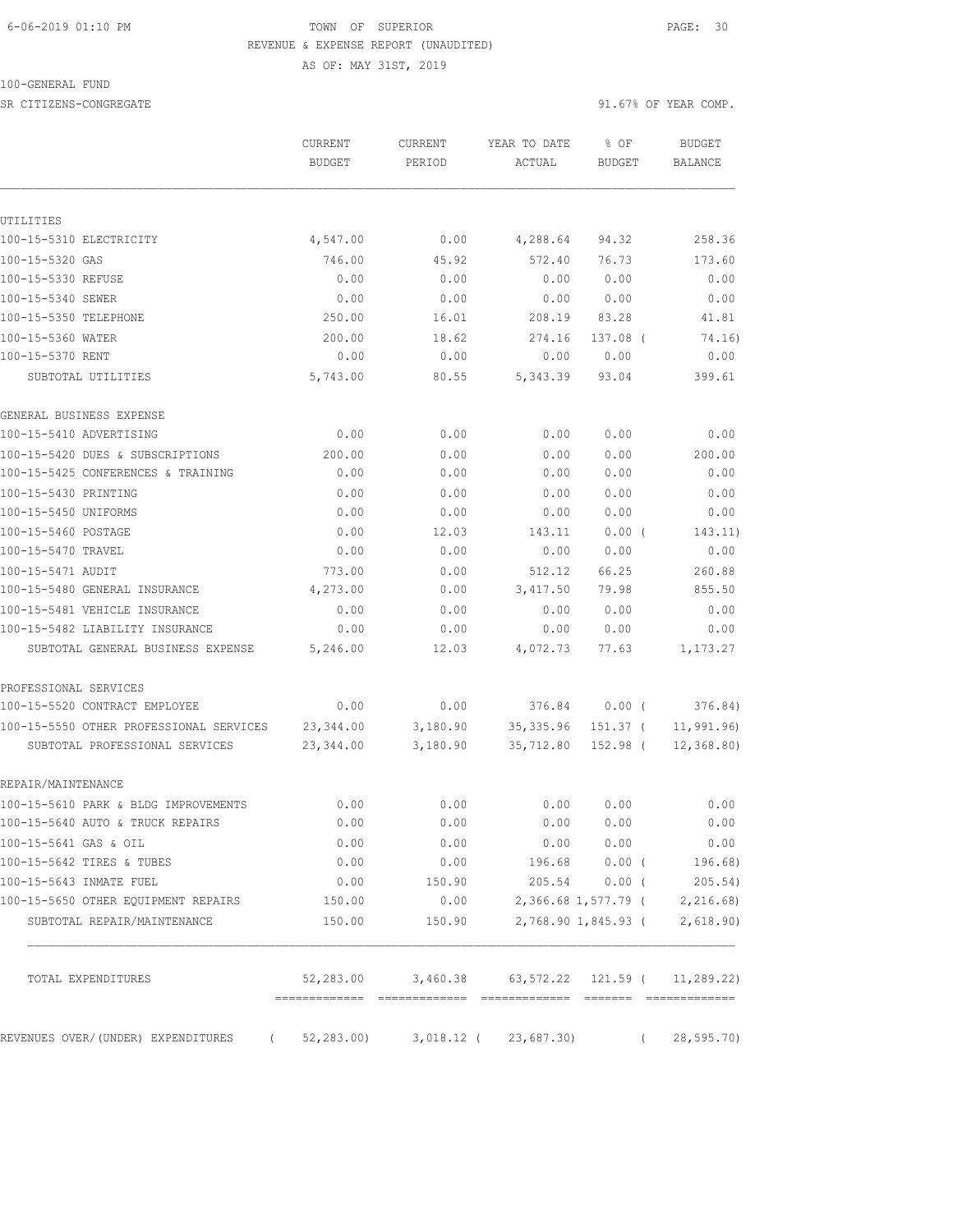## 6-06-2019 01:10 PM TOWN OF SUPERIOR PAGE: 31 REVENUE & EXPENSE REPORT (UNAUDITED)

AS OF: MAY 31ST, 2019

#### 100-GENERAL FUND

| SR CITIZENS-HOME DELIVERY             |                          |                          |                                 |                         | 91.67% OF YEAR COMP. |
|---------------------------------------|--------------------------|--------------------------|---------------------------------|-------------------------|----------------------|
|                                       | <b>CURRENT</b><br>BUDGET | <b>CURRENT</b><br>PERIOD | YEAR TO DATE<br>$\verb ACTUAL $ | $8$ OF<br><b>BUDGET</b> | BUDGET<br>BALANCE    |
| REVENUES                              |                          |                          |                                 |                         |                      |
| BUSINESS SERVICES                     |                          |                          |                                 |                         |                      |
| 100-16-4215 SRC AAA REVENUE           | 0.00                     | 0.00                     | 0.00                            | 0.00                    | 0.00                 |
| 100-16-4216 SRC ALTECS REVENUE        | 0.00                     | 0.00                     | 0.00                            | 0.00                    | 0.00                 |
| 100-16-4217 SRC PROGRAM REVENUE       | 0.00                     | 4,296.54                 | 30,613.58                       | $0.00$ (                | 30,613.58)           |
| 100-16-4219 UNITED WAY                | 0.00                     | 0.00                     | 214.05                          | $0.00$ (                | 214.05)              |
| 100-16-4220 FEMA                      | 0.00                     | 0.00                     | 0.00                            | 0.00                    | 0.00                 |
| SUBTOTAL BUSINESS SERVICES            | 0.00                     | 4,296.54                 | 30,827.63                       | $0.00$ (                | 30, 827.63)          |
| TOTAL REVENUES                        | 0.00                     |                          | $4,296.54$ $30,827.63$ $0.00$ ( |                         | 30, 827.63)          |
| EXPENDITURES                          |                          |                          |                                 |                         |                      |
| PERSONEL                              |                          |                          |                                 |                         |                      |
| 100-16-5100 SALARIES                  | 13,587.00                | 0.00                     | 10,631.24                       | 78.25                   | 2,955.76             |
| 100-16-5101 OVERTIME                  | 0.00                     | 0.00                     | 0.00                            | 0.00                    | 0.00                 |
| 100-16-5120 INMATE LABOR              | 0.00                     | 54.00                    | 690.00                          | $0.00$ (                | 690.00)              |
| 100-16-5151 FICA                      | 842.00                   | 0.00                     | 659.13                          | 78.28                   | 182.87               |
| 100-16-5152 MEDICARE                  | 197.00                   | 0.00                     | 154.12                          | 78.23                   | 42.88                |
| 100-16-5153 STATE UNEMPLOYMENT        | 134.00                   | 0.00                     | 44.27                           | 33.04                   | 89.73                |
| 100-16-5154 WORKERS COMP INSURANCE    | 227.00                   | 0.00                     | 386.07                          | $170.07$ (              | 159.07)              |
| 100-16-5161 ARIZONA STATE RETIREMENT  | 1,603.00                 | 0.00                     | 1,254.44                        | 78.26                   | 348.56               |
| 100-16-5162 LIFE INSURANCE            | 0.00                     | 0.00                     | 0.00                            | 0.00                    | 0.00                 |
| 100-16-5163 HEALTH INSURANCE          | 0.00                     | 0.00                     | 0.00                            | 0.00                    | 0.00                 |
| 100-16-5164 DENTAL INSURANCE          | 0.00                     | 0.00                     | 0.00                            | 0.00                    | 0.00                 |
| SUBTOTAL PERSONEL                     | 16,590.00                | 54.00                    | 13,819.27                       | 83.30                   | 2,770.73             |
| SUPPLIES                              |                          |                          |                                 |                         |                      |
| 100-16-5210 OFFICE SUPPLIES           | 0.00                     | 0.00                     | 0.00                            | 0.00                    | 0.00                 |
| 100-16-5220 MEDICAL SUPPLIES          | 0.00                     | 0.00                     | 0.00                            | 0.00                    | 0.00                 |
| 100-16-5225 SAFETY SUPPLIES/EQUIPMENT | 0.00                     | 0.00                     | 0.00                            | 0.00                    | 0.00                 |
| 100-16-5230 SANITATION SUPPLIES       | 0.00                     | 0.00                     | 0.00                            | 0.00                    | 0.00                 |
| 100-16-5240 CHEMICALS & SUPPLIES      | 0.00                     | 0.00                     | 0.00                            | 0.00                    | 0.00                 |
| 100-16-5250 KITCHEN SUPPLIES          | 0.00                     | 0.00                     | 0.00                            | 0.00                    | 0.00                 |
| 100-16-5260 FOOD SUPPLIES             | 0.00                     | 0.00                     | 0.00                            | 0.00                    | 0.00                 |
| 100-16-5299 OPERATING SUPPLIES        | 0.00                     | 0.00                     | 67.00                           | 0.00(                   | 67.00                |
| SUBTOTAL SUPPLIES                     | 0.00                     | 0.00                     | 67.00                           | 0.00(                   | 67.00)               |
| UTILITIES                             |                          |                          |                                 |                         |                      |
| 100-16-5310 ELECTRICITY               | 4,547.00                 | 0.00                     | 4,288.61                        | 94.32                   | 258.39               |
| 100-16-5320 GAS                       | 802.00                   | 45.92                    | 572.46                          | 71.38                   | 229.54               |
| 100-16-5330 REFUSE                    | 0.00                     | 0.00                     | 0.00                            | 0.00                    | 0.00                 |

100-16-5340 SEWER 0.00 0.00 0.00 0.00 0.00 100-16-5350 TELEPHONE 250.00 16.01 176.20 70.48 73.80 100-16-5360 WATER 200.00 18.61 274.13 137.07 ( 74.13) 100-16-5370 RENT 0.00 0.00 0.00 0.00 0.00 SUBTOTAL UTILITIES 5,799.00 80.54 5,311.40 91.59 487.60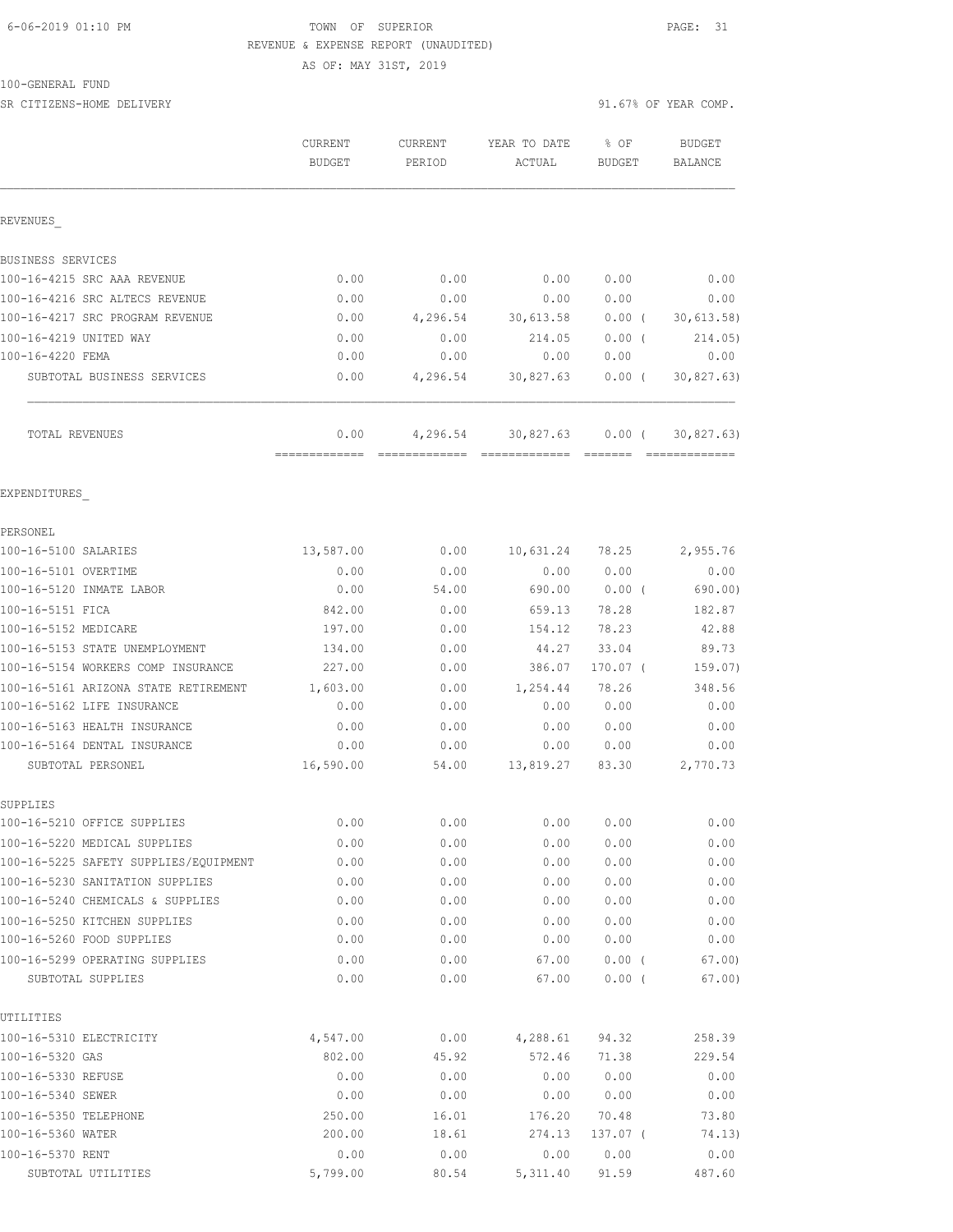## 6-06-2019 01:10 PM TOWN OF SUPERIOR PAGE: 32 REVENUE & EXPENSE REPORT (UNAUDITED)

AS OF: MAY 31ST, 2019

#### 100-GENERAL FUND

SR CITIZENS-HOME DELIVERY 91.67% OF YEAR COMP.

|                                                | CURRENT       | <b>CURRENT</b> | YEAR TO DATE | % OF          | <b>BUDGET</b>  |  |
|------------------------------------------------|---------------|----------------|--------------|---------------|----------------|--|
|                                                | <b>BUDGET</b> | PERIOD         | ACTUAL       | <b>BUDGET</b> | <b>BALANCE</b> |  |
|                                                |               |                |              |               |                |  |
| GENERAL BUSINESS EXPENSE                       |               |                |              |               |                |  |
| 100-16-5410 ADVERTISING                        | 0.00          | 0.00           | 0.00         | 0.00          | 0.00           |  |
| 100-16-5420 DUES & SUBSCRIPTIONS               | 0.00          | 0.00           | 0.00         | 0.00          | 0.00           |  |
| 100-16-5425 CONFERENCES & TRAINING             | 0.00          | 0.00           | 0.00         | 0.00          | 0.00           |  |
| 100-16-5430 PRINTING                           | 0.00          | 0.00           | 0.00         | 0.00          | 0.00           |  |
| 100-16-5450 UNIFORMS                           | 0.00          | 0.00           | 0.00         | 0.00          | 0.00           |  |
| 100-16-5460 POSTAGE                            | 0.00          | 12.03          | 143.09       | 0.00(         | 143.09)        |  |
| 100-16-5470 TRAVEL                             | 0.00          | 0.00           | 0.00         | 0.00          | 0.00           |  |
| 100-16-5471 AUDIT                              | 773.00        | 0.00           | 512.14       | 66.25         | 260.86         |  |
| 100-16-5480 GENERAL INSURANCE                  | 4,273.00      | 0.00           | 3, 417.52    | 79.98         | 855.48         |  |
| 100-16-5481 VEHICLE INSURANCE                  | 0.00          | 0.00           | 0.00         | 0.00          | 0.00           |  |
| 100-16-5482 LIABILITY INSURANCE                | 0.00          | 0.00           | 0.00         | 0.00          | 0.00           |  |
| SUBTOTAL GENERAL BUSINESS EXPENSE              | 5,046.00      | 12.03          | 4,072.75     | 80.71         | 973.25         |  |
| PROFESSIONAL SERVICES                          |               |                |              |               |                |  |
| 100-16-5550 OTHER PROFESSIONAL SERVICES        | 34,179.00     | 3,457.50       | 30,633.00    | 89.63         | 3,546.00       |  |
| SUBTOTAL PROFESSIONAL SERVICES                 | 34,179.00     | 3,457.50       | 30,633.00    | 89.63         | 3,546.00       |  |
| REPAIR/MAINTENANCE                             |               |                |              |               |                |  |
| 100-16-5610 PARK & BLDG IMPROVEMENTS           | 0.00          | 0.00           | 0.00         | 0.00          | 0.00           |  |
| 100-16-5640 AUTO & TRUCK REPAIRS               | 0.00          | 0.00           | 0.00         | 0.00          | 0.00           |  |
| 100-16-5641 GAS & OIL                          | 500.00        | 0.00           | 305.96       | 61.19         | 194.04         |  |
| 100-16-5642 TIRES & TUBES                      | 0.00          | 0.00           | 196.68       | $0.00$ (      | 196.68)        |  |
| 100-16-5643 INMATE FUEL                        | 0.00          | 226.40         | 308.39       | $0.00$ (      | 308.39)        |  |
| 100-16-5650 OTHER EQUIPMENT REPAIRS            | 0.00          | 0.00           | 2,366.87     | 0.00(         | 2,366.87       |  |
| SUBTOTAL REPAIR/MAINTENANCE                    | 500.00        | 226.40         | 3,177.90     | 635.58 (      | 2,677.90)      |  |
| TOTAL EXPENDITURES                             | 62,114.00     | 3,830.47       | 57,081.32    | 91.90         | 5,032.68       |  |
| REVENUES OVER/(UNDER) EXPENDITURES<br>$\left($ | 62, 114.00    | 466.07 (       | 26, 253.69   | $\left($      | 35,860.31)     |  |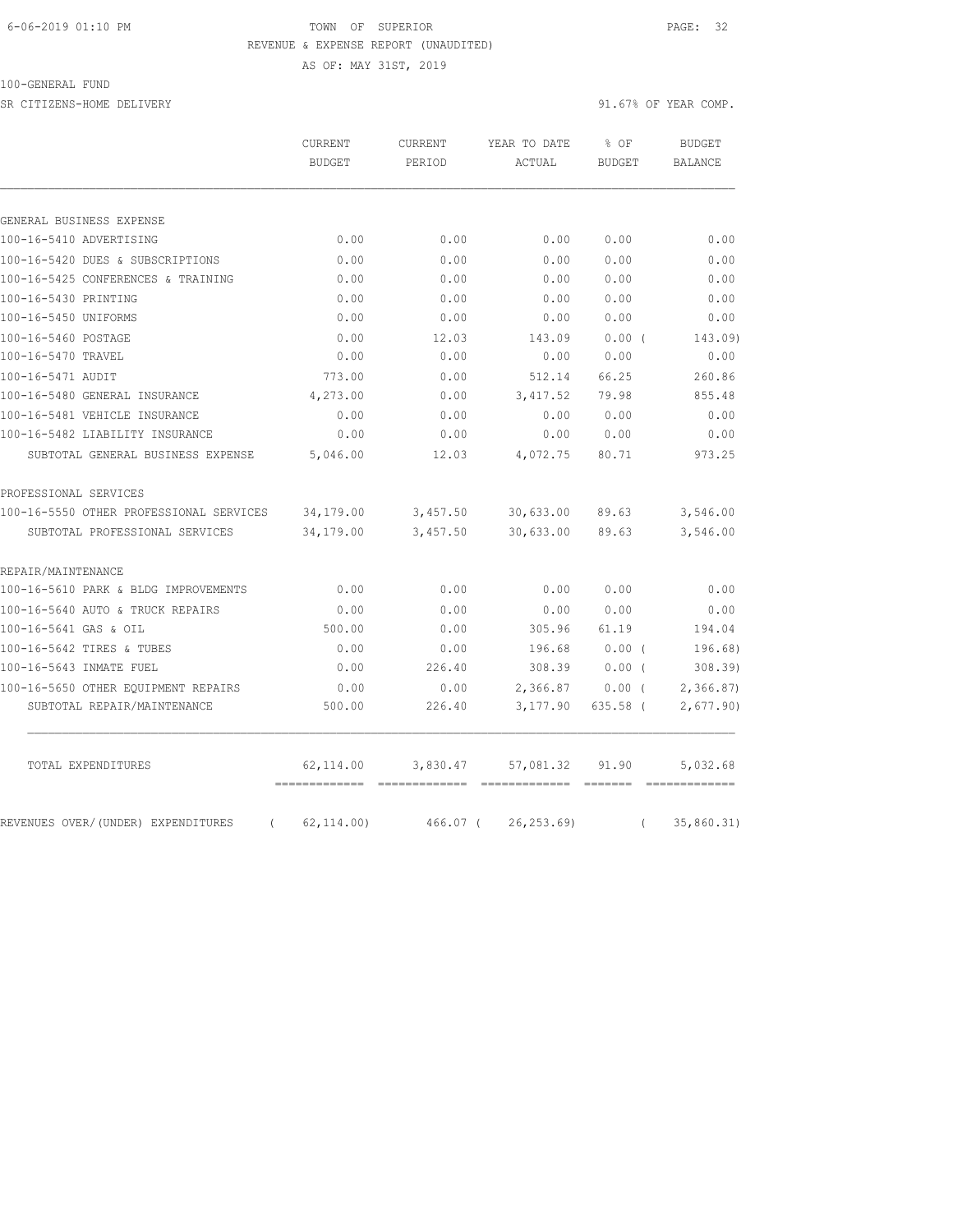## 6-06-2019 01:10 PM TOWN OF SUPERIOR PAGE: 33 REVENUE & EXPENSE REPORT (UNAUDITED)

AS OF: MAY 31ST, 2019

## 100-GENERAL FUND

|                                                                 | <b>CURRENT</b><br><b>BUDGET</b> | CURRENT<br>PERIOD | YEAR TO DATE<br>ACTUAL | % OF<br><b>BUDGET</b> | <b>BUDGET</b><br><b>BALANCE</b> |
|-----------------------------------------------------------------|---------------------------------|-------------------|------------------------|-----------------------|---------------------------------|
| REVENUES                                                        |                                 |                   |                        |                       |                                 |
| <b>BUSINESS SERVICES</b>                                        |                                 |                   |                        |                       |                                 |
| 100-17-4215 SRC AAA REVENUE                                     | 0.00                            | 0.00              | 1.00                   | $0.00$ (              | 1.00)                           |
| 100-17-4216 SRC ALTECS REVENUE                                  | 0.00                            | 0.00              | 0.00                   | 0.00                  | 0.00                            |
| 100-17-4217 SRC PROGRAM REVENUE                                 | 0.00                            | 626.75            | 4,380.26               | $0.00$ (              | 4,380.26                        |
| 100-17-4219 UNITED WAY                                          | 0.00                            | 0.00              | 0.00                   | 0.00                  | 0.00                            |
| 100-17-4220 FEMA                                                | 0.00                            | 0.00              | 0.00                   | 0.00                  | 0.00                            |
| SUBTOTAL BUSINESS SERVICES                                      | 0.00                            | 626.75            | 4,381.26               | $0.00$ (              | 4,381.26                        |
| TOTAL REVENUES                                                  | 0.00<br>=============           | 626.75            | 4,381.26               | $0.00$ (              | 4,381,26                        |
| EXPENDITURES                                                    |                                 |                   |                        |                       |                                 |
| PERSONEL                                                        |                                 |                   |                        |                       |                                 |
| 100-17-5100 SALARIES                                            | 5,238.00                        | 0.00              | 4,090.30               | 78.09                 | 1,147.70                        |
| 100-17-5101 OVERTIME                                            | 0.00                            | 0.00              |                        | 0.00 0.00             | 0.00                            |
| 100-17-5120 INMATE LABOR                                        | 0.00                            | 0.00              |                        | 0.00 0.00             | 0.00                            |
| 100-17-5151 FICA                                                | 325.00                          | 0.00              | 253.63                 | 78.04                 | 71.37                           |
| 100-17-5152 MEDICARE                                            | 76.00                           | 0.00              | 59.31                  | 78.04                 | 16.69                           |
| 100-17-5153 STATE UNEMPLOYMENT                                  | 52.00                           | 0.00              | 19.67                  | 37.83                 | 32.33                           |
| 100-17-5154 WORKERS COMP INSURANCE                              | 36.00                           | 0.00              |                        | 384.31 1,067.53 (     | 348.31)                         |
| 100-17-5161 ARIZONA STATE RETIREMENT                            | 618.00                          | 0.00              | 482.67                 | 78.10                 | 135.33                          |
| 100-17-5162 LIFE INSURANCE                                      | 0.00                            | 0.00              | 0.00                   | 0.00                  | 0.00                            |
| 100-17-5163 HEALTH INSURANCE                                    | 0.00                            | 0.00              | 0.00                   | 0.00                  | 0.00                            |
| 100-17-5164 DENTAL INSURANCE                                    | 0.00                            | 0.00              | 0.00                   | 0.00                  | 0.00                            |
| SUBTOTAL PERSONEL                                               | 6,345.00                        | 0.00              | 5,289.89               | 83.37                 | 1,055.11                        |
| SUPPLIES                                                        |                                 |                   |                        |                       |                                 |
| 100-17-5210 OFFICE SUPPLIES                                     | 0.00                            | 0.00              |                        | 0.00000.00            | 0.00                            |
| 100-17-5220 MEDICAL SUPPLIES                                    | 0.00                            | 0.00              | 0.00                   | 0.00                  | 0.00                            |
| 100-17-5225 SAFETY SUPPLIES/EQUIPMENT                           | 0.00                            | 0.00              | 0.00                   | 0.00                  | 0.00                            |
| 100-17-5230 SANITATION SUPPLIES<br>100-17-5250 KITCHEN SUPPLIES | 0.00<br>0.00                    | 0.00              | 0.00<br>0.00           | 0.00                  | 0.00                            |
| 100-17-5260 FOOD SUPPLIES                                       |                                 | 0.00              |                        | 0.00                  | 0.00                            |
| 100-17-5299 OPERATING SUPPLIES                                  | 0.00<br>0.00                    | 0.00<br>0.00      | 0.00<br>0.00           | 0.00<br>0.00          | 0.00<br>0.00                    |
| SUBTOTAL SUPPLIES                                               | 0.00                            | 0.00              | 0.00                   | 0.00                  | 0.00                            |
| UTILITIES                                                       |                                 |                   |                        |                       |                                 |
| 100-17-5310 ELECTRICITY                                         | 0.00                            | 0.00              | 0.00                   | 0.00                  | 0.00                            |
| 100-17-5320 GAS                                                 | 0.00                            | 0.00              | 0.00                   | 0.00                  | 0.00                            |
| 100-17-5330 REFUSE                                              | 0.00                            | 0.00              | 0.00                   | 0.00                  | 0.00                            |
| 100-17-5340 SEWER                                               | 0.00                            | 0.00              | 0.00                   | 0.00                  | 0.00                            |
| 100-17-5350 TELEPHONE                                           | 490.00                          | 40.71             | 447.90                 | 91.41                 | 42.10                           |
| 100-17-5360 WATER                                               | 0.00                            | 0.00              | 0.00                   | 0.00                  | 0.00                            |
| 100-17-5370 RENT                                                | 0.00                            | 0.00              | 0.00                   | 0.00                  | 0.00                            |
| SUBTOTAL UTILITIES                                              | 490.00                          | 40.71             | 447.90                 | 91.41                 | 42.10                           |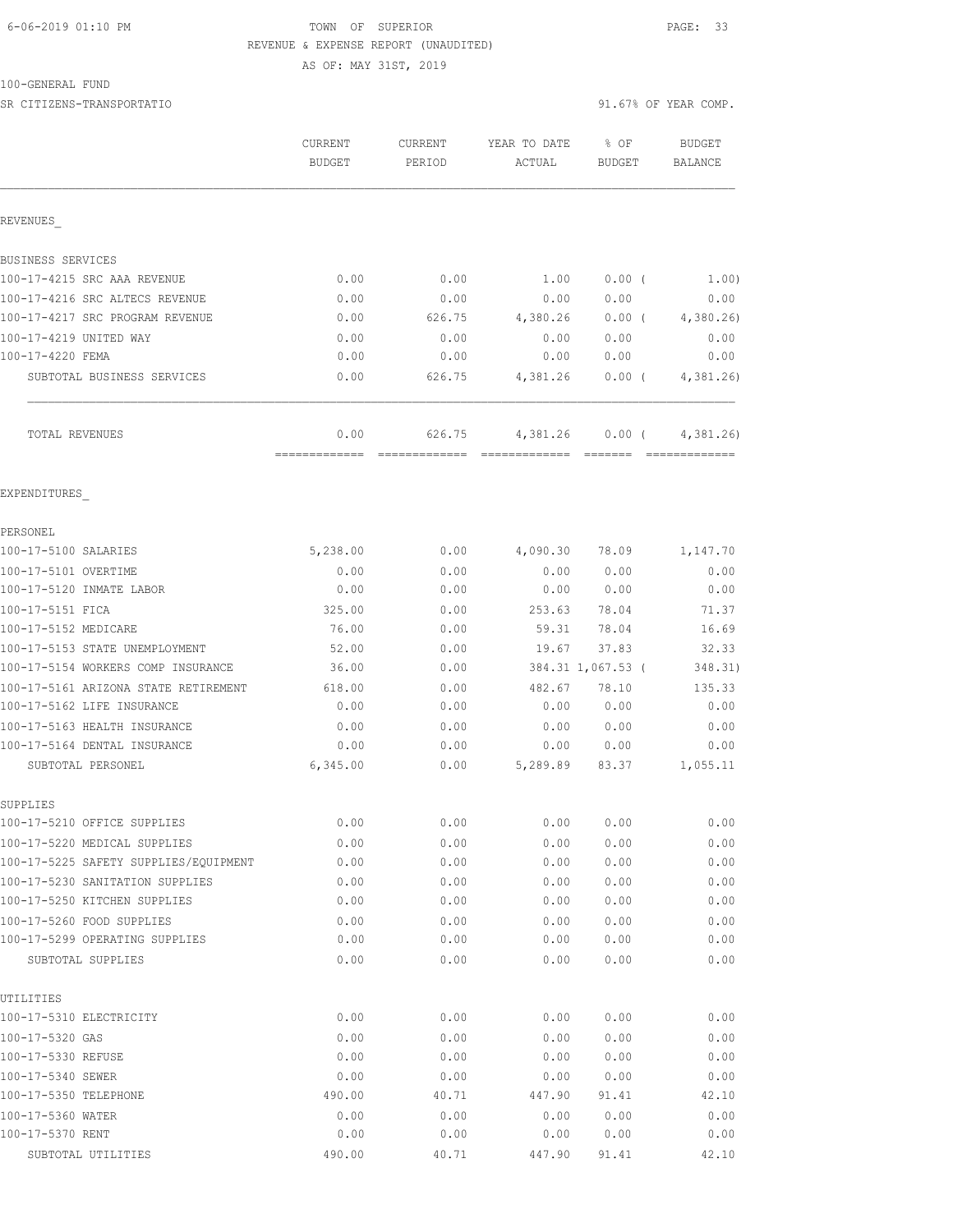## 6-06-2019 01:10 PM TOWN OF SUPERIOR PAGE: 34 REVENUE & EXPENSE REPORT (UNAUDITED)

AS OF: MAY 31ST, 2019

| $\sim$ |  |  | 100-GENERAL | FUND |
|--------|--|--|-------------|------|
|--------|--|--|-------------|------|

SR CITIZENS-TRANSPORTATIO SERVERS OF YEAR COMP.

|                                                | <b>CURRENT</b><br><b>BUDGET</b> | <b>CURRENT</b><br>PERIOD | YEAR TO DATE<br>ACTUAL | % OF<br><b>BUDGET</b> | <b>BUDGET</b><br><b>BALANCE</b> |
|------------------------------------------------|---------------------------------|--------------------------|------------------------|-----------------------|---------------------------------|
|                                                |                                 |                          |                        |                       |                                 |
| GENERAL BUSINESS EXPENSE                       |                                 |                          |                        |                       |                                 |
| 100-17-5410 ADVERTISING                        | 0.00                            | 0.00                     | 0.00                   | 0.00                  | 0.00                            |
| 100-17-5420 DUES & SUBSCRIPTIONS               | 0.00                            | 0.00                     | 0.00                   | 0.00                  | 0.00                            |
| 100-17-5425 CONFERENCES & TRAINING             | 0.00                            | 0.00                     | 0.00                   | 0.00                  | 0.00                            |
| 100-17-5430 PRINTING                           | 0.00                            | 0.00                     | 0.00                   | 0.00                  | 0.00                            |
| 100-17-5450 UNIFORMS                           | 0.00                            | 0.00                     | 0.00                   | 0.00                  | 0.00                            |
| 100-17-5460 POSTAGE                            | 0.00                            | 0.00                     | 0.00                   | 0.00                  | 0.00                            |
| 100-17-5470 TRAVEL                             | 0.00                            | 0.00                     | 0.00                   | 0.00                  | 0.00                            |
| 100-17-5471 AUDIT                              | 773.00                          | 0.00                     | 512.14                 | 66.25                 | 260.86                          |
| 100-17-5480 GENERAL INSURANCE                  | 4,273.00                        | 0.00                     | 3, 417.52              | 79.98                 | 855.48                          |
| 100-17-5481 VEHICLE INSURANCE                  | 0.00                            | 0.00                     | 0.00                   | 0.00                  | 0.00                            |
| 100-17-5482 LIABILITY INSURANCE                | 0.00                            | 0.00                     | 0.00                   | 0.00                  | 0.00                            |
| SUBTOTAL GENERAL BUSINESS EXPENSE              | 5,046.00                        | 0.00                     | 3,929.66               | 77.88                 | 1,116.34                        |
| PROFESSIONAL SERVICES                          |                                 |                          |                        |                       |                                 |
| 100-17-5550 OTHER PROFESSIONAL SERVICES        | 1,000.00                        | 0.00                     | 0.00                   | 0.00                  | 1,000.00                        |
| SUBTOTAL PROFESSIONAL SERVICES                 | 1,000.00                        | 0.00                     | 0.00                   | 0.00                  | 1,000.00                        |
| REPAIR/MAINTENANCE                             |                                 |                          |                        |                       |                                 |
| 100-17-5610 PARK & BLDG IMPROVEMENTS           | 0.00                            | 0.00                     | 0.00                   | 0.00                  | 0.00                            |
| 100-17-5640 AUTO & TRUCK REPAIRS               | 2,000.00                        | 0.00                     | 1,243.36               | 62.17                 | 756.64                          |
| 100-17-5641 GAS & OIL                          | 500.00                          | 0.00                     | 458.94                 | 91.79                 | 41.06                           |
| 100-17-5642 TIRES & TUBES                      | 0.00                            | 0.00                     | 196.68                 | $0.00$ (              | 196.68)                         |
| 100-17-5643 INMATE FUEL                        | 0.00                            | 0.00                     | 0.00                   | 0.00                  | 0.00                            |
| 100-17-5650 OTHER EOUIPMENT REPAIRS            | 0.00                            | 0.00                     | 964.85                 | 0.00(                 | 964.85                          |
| SUBTOTAL REPAIR/MAINTENANCE                    | 2,500.00                        | 0.00                     | 2,863.83               | $114.55$ (            | 363.83)                         |
| TOTAL EXPENDITURES                             | 15,381.00<br>------------       | 40.71                    | 12,531.28              | 81.47                 | 2,849.72                        |
| REVENUES OVER/(UNDER) EXPENDITURES<br>$\left($ | 15,381.00                       | 586.04 (                 | 8, 150.02)             | $\left($              | 7,230.98)                       |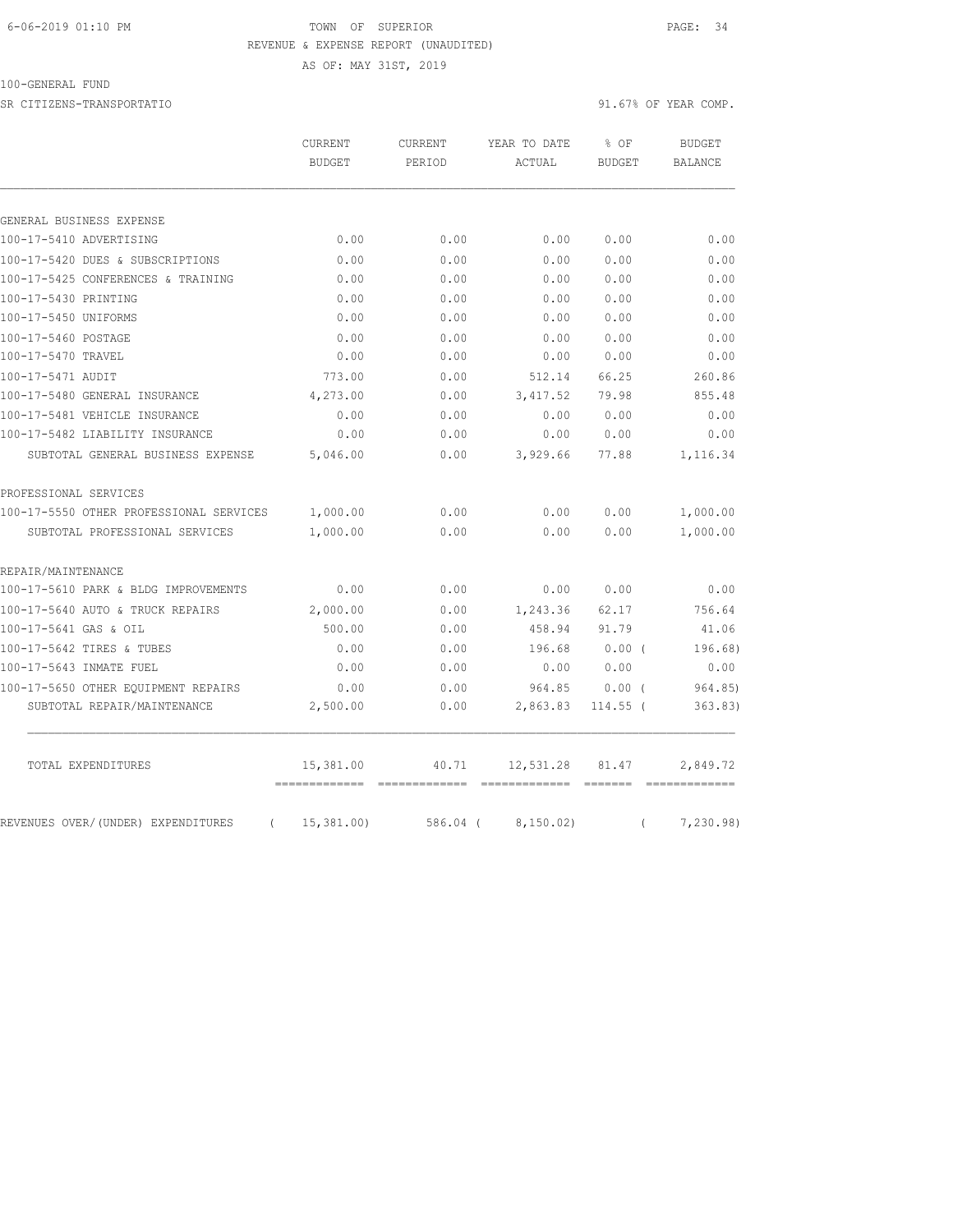## 6-06-2019 01:10 PM TOWN OF SUPERIOR PAGE: 35 REVENUE & EXPENSE REPORT (UNAUDITED)

AS OF: MAY 31ST, 2019

|                  | AS OF: M      |
|------------------|---------------|
| 100-GENERAL FUND |               |
| CODE ENFORCEMENT |               |
|                  | CURRENT       |
|                  | <b>BUDGET</b> |
|                  |               |
| REVENUES         |               |

|                                | _____________ |      |      |      |      |
|--------------------------------|---------------|------|------|------|------|
| TOTAL REVENUES                 | 0.00          | 0.00 | 0.00 | 0.00 | 0.00 |
|                                |               |      |      |      |      |
| SUBTOTAL GRANTS                | 0.00          | 0.00 | 0.00 | 0.00 | 0.00 |
| 100-18-4600 BLIGHT REVENUE     | 0.00          | 0.00 | 0.00 | 0.00 | 0.00 |
| GRANTS                         |               |      |      |      |      |
|                                |               |      |      |      |      |
| __<br>$\overline{\phantom{0}}$ |               |      |      |      |      |

#### EXPENDITURES\_

| PERSONEL                             |          |               |        |                          |       |            |
|--------------------------------------|----------|---------------|--------|--------------------------|-------|------------|
| 100-18-5100 SALARIES                 |          | 21,584.00     | 0.00   | 18,153.80                | 84.11 | 3,430.20   |
| 100-18-5101 OVERTIME                 |          | 0.00          | 0.00   | 1,593.97                 | 0.00( | 1, 593.97) |
| 100-18-5151 FICA                     |          | 1,338.00      | 0.00   | 0.00                     | 0.00  | 1,338.00   |
| 100-18-5152 MEDICARE                 |          | 313.00        | 0.00   | 286.34                   | 91.48 | 26.66      |
| 100-18-5153 STATE UNEMPLOYMENT       |          | 75.00         | 0.00   | 30.49                    | 40.65 | 44.51      |
| 100-18-5154 WORKERS COMP INSURANCE   |          | 500.00        | 0.00   | 0.00                     | 0.00  | 500.00     |
| 100-18-5160 PUBLIC SAFETY RETIREMENT |          | 0.00          | 0.00   | 0.00                     | 0.00  | 0.00       |
| 100-18-5161 ARIZONA STATE RETIREMENT |          | 5,541.00      | 0.00   | 0.00                     | 0.00  | 5,541.00   |
| 100-18-5162 LIFE INSURANCE           |          | 40.00         | 0.00   | 0.00                     | 0.00  | 40.00      |
| 100-18-5163 HEALTH INSURANCE         |          | 0.00          | 0.00   | 0.00                     | 0.00  | 0.00       |
| 100-18-5164 DENTAL INSURANCE         |          | 185.00        | 0.00   | 0.00                     | 0.00  | 185.00     |
| SUBTOTAL PERSONEL                    |          | 29,576.00     | 0.00   | 20,064.60                | 67.84 | 9,511.40   |
| PROFESSIONAL SERVICES                |          |               |        |                          |       |            |
| 100-18-5520 Blight Mitigation        |          | 20,000.00     | 150.00 | 17,905.73                | 89.53 | 2,094.27   |
| SUBTOTAL PROFESSIONAL SERVICES       |          | 20,000.00     | 150.00 | 17,905.73                | 89.53 | 2,094.27   |
|                                      |          |               |        |                          |       |            |
| TOTAL EXPENDITURES                   |          | 49,576.00     | 150.00 | 37,970.33                | 76.59 | 11,605.67  |
| REVENUES OVER/(UNDER) EXPENDITURES   | $\left($ | $49,576.00$ ( |        | $150.00$ ( $37,970.33$ ) |       | 11,605.67  |

91.67% OF YEAR COMP.

CURRENT YEAR TO DATE % OF BUDGET PERIOD ACTUAL BUDGET BALANCE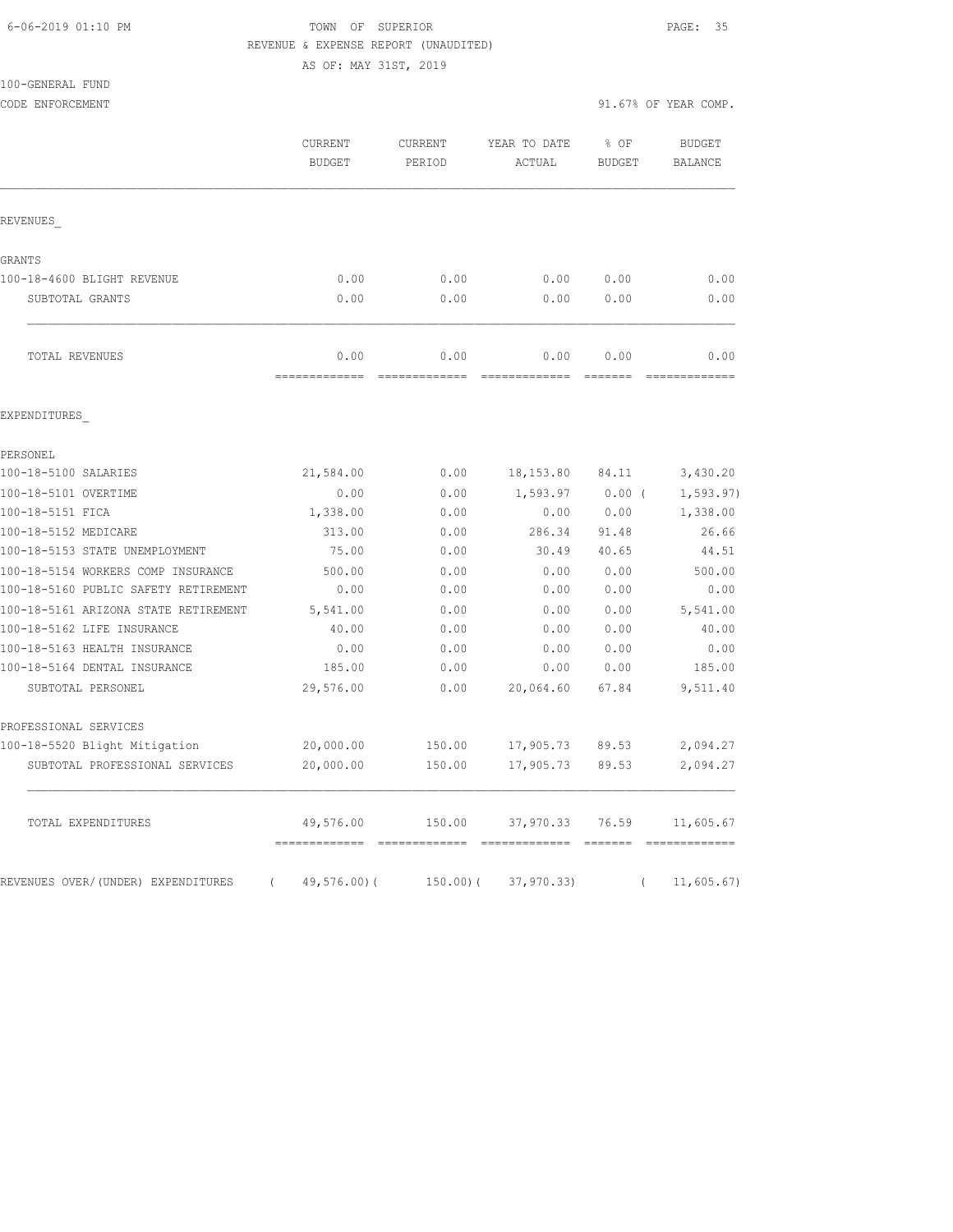## 6-06-2019 01:10 PM TOWN OF SUPERIOR PAGE: 36 REVENUE & EXPENSE REPORT (UNAUDITED)

AS OF: MAY 31ST, 2019

| 100-GENERAL FUND |  |
|------------------|--|
|------------------|--|

EDC 91.67% OF YEAR COMP.

|                                        | <b>CURRENT</b><br>BUDGET | <b>CURRENT</b><br>PERIOD | YEAR TO DATE<br>ACTUAL | $\frac{8}{3}$ OF<br>BUDGET | BUDGET<br>BALANCE |
|----------------------------------------|--------------------------|--------------------------|------------------------|----------------------------|-------------------|
|                                        |                          |                          |                        |                            |                   |
| EXPENDITURES                           |                          |                          |                        |                            |                   |
| SUPPLIES                               |                          |                          |                        |                            |                   |
| 100-19-5210 OFFICE SUPPLIES            | 0.00                     | 0.00                     | 0.00                   | 0.00                       | 0.00              |
| 100-19-5299 OPERATING SUPPLIES         | 0.00                     | 0.00                     | 0.00                   | 0.00                       | 0.00              |
| SUBTOTAL SUPPLIES                      | 0.00                     | 0.00                     | 0.00                   | 0.00                       | 0.00              |
| GENERAL BUSINESS EXPENSE               |                          |                          |                        |                            |                   |
| 100-19-5420 DUES & SUBSCRIPTIONS       | 0.00                     | 0.00                     | 0.00                   | 0.00                       | 0.00              |
| 100-19-5425 CONFERENCES & TRAINING     | 0.00                     | 0.00                     | 0.00                   | 0.00                       | 0.00              |
| 100-19-5470 TRAVEL                     | 0.00                     | 0.00                     | 0.00                   | 0.00                       | 0.00              |
| SUBTOTAL GENERAL BUSINESS EXPENSE      | 0.00                     | 0.00                     | 0.00                   | 0.00                       | 0.00              |
| PROFESSIONAL SERVICES                  |                          |                          |                        |                            |                   |
| 100-19-5540 LEGAL SERVICES             | 0.00                     | 0.00                     | 0.00                   | 0.00                       | 0.00              |
| 100-19-5550 OTHER PROFESSIONAL SERVICE | 0.00                     | 0.00                     | 0.00                   | 0.00                       | 0.00              |
| SUBTOTAL PROFESSIONAL SERVICES         | 0.00                     | 0.00                     | 0.00                   | 0.00                       | 0.00              |
| TOTAL EXPENDITURES                     | 0.00                     | 0.00                     | 0.00                   | 0.00                       | 0.00              |
|                                        | =============            | =============            | - cooccooccooc         | --------                   | -------------     |
| REVENUES OVER/(UNDER) EXPENDITURES     | 0.00                     | 0.00                     | 0.00                   |                            | 0.00              |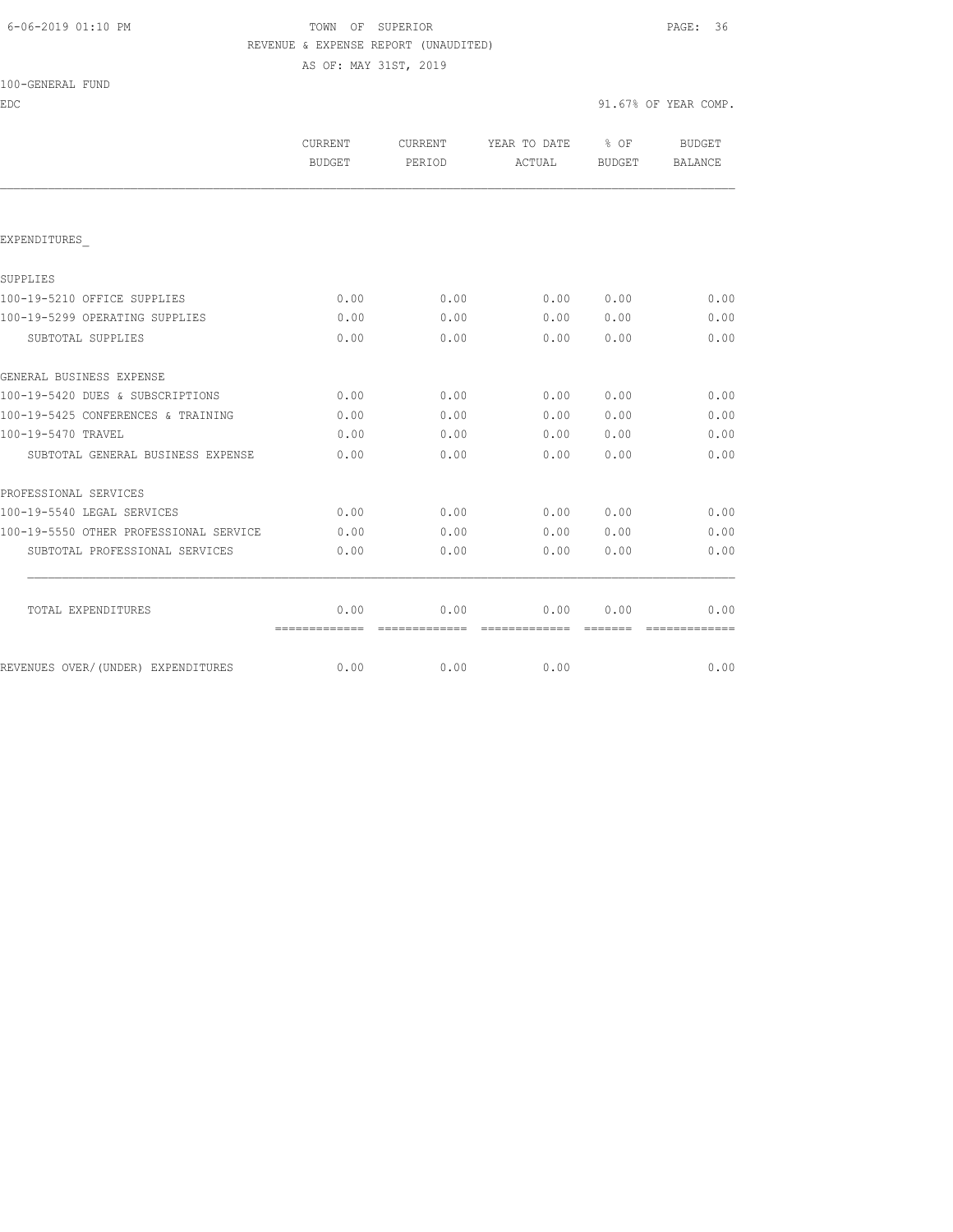|  | 6-06-2019 01:10 PM |  |
|--|--------------------|--|
|  |                    |  |

# TOWN OF SUPERIOR **Example 2019** PAGE: 37 REVENUE & EXPENSE REPORT (UNAUDITED) AS OF: MAY 31ST, 2019

100-GENERAL FUND

|                                      | CURRENT<br><b>BUDGET</b> | CURRENT<br>PERIOD | YEAR TO DATE<br>ACTUAL | % OF<br><b>BUDGET</b> | <b>BUDGET</b><br><b>BALANCE</b> |
|--------------------------------------|--------------------------|-------------------|------------------------|-----------------------|---------------------------------|
|                                      |                          |                   |                        |                       |                                 |
| EXPENDITURES                         |                          |                   |                        |                       |                                 |
| SUPPLIES                             |                          |                   |                        |                       |                                 |
| 100-20-5299 OTHER OPERATING SUPPLIES | 0.00                     | 0.00              | 0.00                   | 0.00                  | 0.00                            |
| SUBTOTAL SUPPLIES                    | 0.00                     | 0.00              | 0.00                   | 0.00                  | 0.00                            |
| TOTAL EXPENDITURES                   | 0.00                     | 0.00              | 0.00                   | 0.00                  | 0.00                            |
| REVENUES OVER/(UNDER) EXPENDITURES   | 0.00                     | 0.00              | 0.00                   |                       | 0.00                            |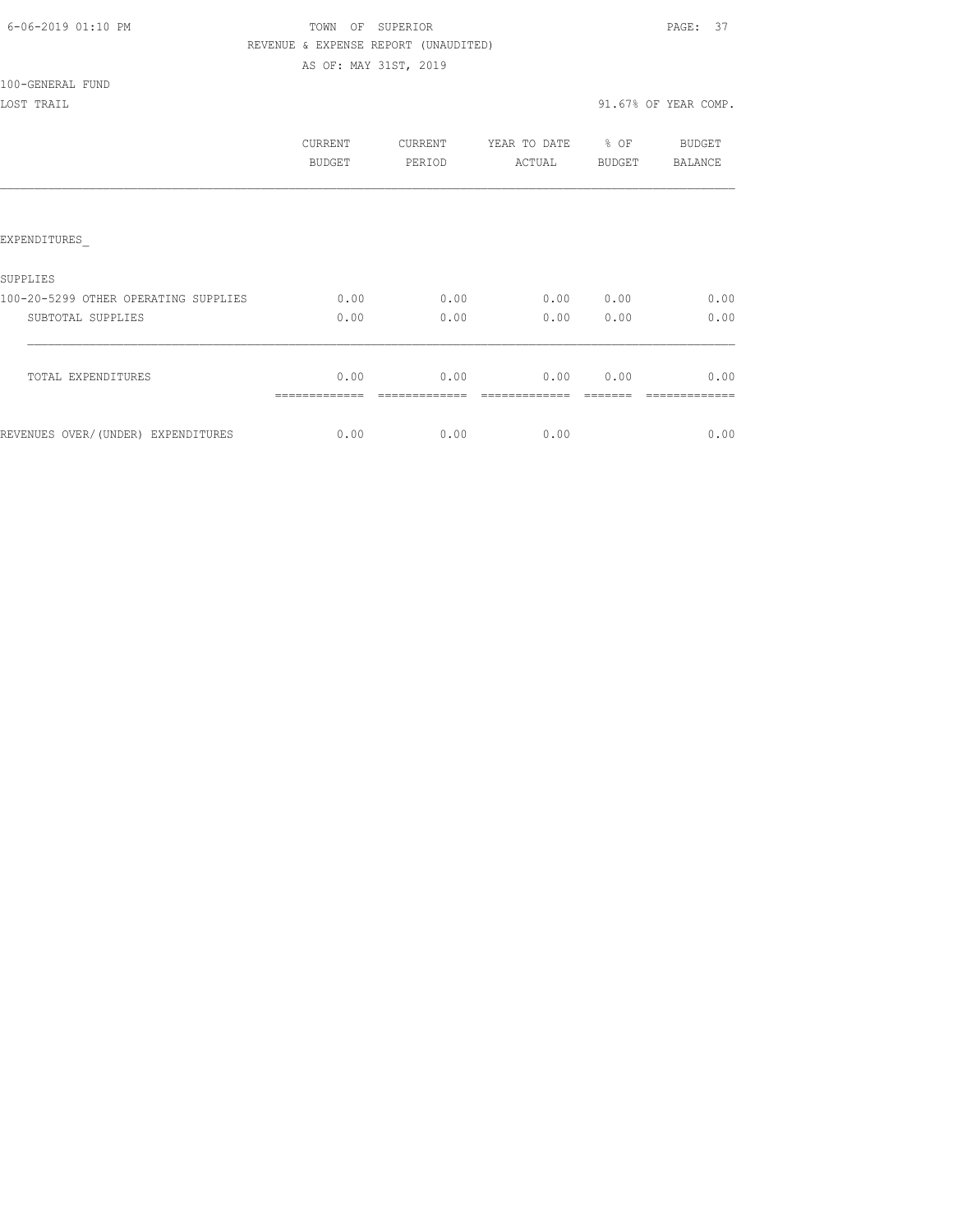| 6-06-2019 01:10 PM |  |
|--------------------|--|
|                    |  |

# TOWN OF SUPERIOR **Example 2019** PAGE: 38 REVENUE & EXPENSE REPORT (UNAUDITED)

AS OF: MAY 31ST, 2019

100-GENERAL FUND

SOCIO-ECONOMIC CONTINGNCY 91.67% OF YEAR COMP.

|                                        | CURRENT<br>BUDGET     | CURRENT<br>PERIOD     | YEAR TO DATE % OF<br>ACTUAL | BUDGET        | BUDGET<br>BALANCE     |
|----------------------------------------|-----------------------|-----------------------|-----------------------------|---------------|-----------------------|
| REVENUES                               |                       |                       |                             |               |                       |
| CONTRIBUTIONS                          |                       |                       |                             |               |                       |
| 100-98-4720 SOCIO-ECONOMIC CONTINGENCY | 0.00                  | 0.00                  |                             | 0.00 0.00     | 0.00                  |
| SUBTOTAL CONTRIBUTIONS                 | 0.00                  | 0.00                  | 0.00                        | 0.00          | 0.00                  |
| TOTAL REVENUES                         | 0.00                  | 0.00                  | 0.00                        | 0.00          | 0.00                  |
| EXPENDITURES                           |                       |                       |                             |               |                       |
| <b>SUPPLIES</b>                        |                       |                       |                             |               |                       |
| 100-98-5299 OPERATING SUPPLIES         | 0.00                  | 0.00                  |                             | $0.00$ $0.00$ | 0.00                  |
| SUBTOTAL SUPPLIES                      | 0.00                  | 0.00                  | 0.00                        | 0.00          | 0.00                  |
| TOTAL EXPENDITURES                     | 0.00<br>============= | 0.00<br>============= | 0.00<br>=============       | 0.00          | 0.00<br>============= |
| REVENUES OVER/(UNDER) EXPENDITURES     | 0.00                  | 0.00                  | 0.00                        |               | 0.00                  |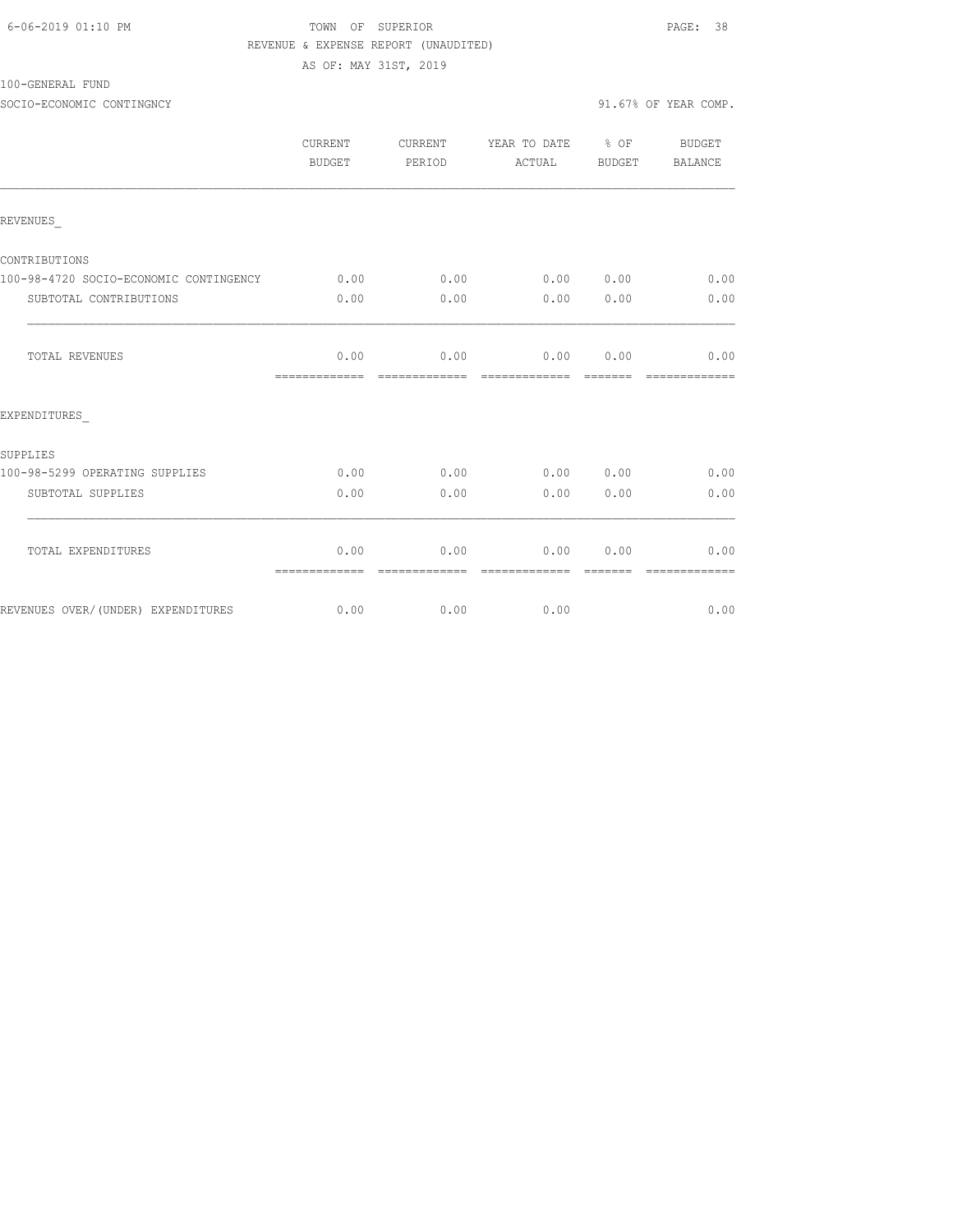|  | 6-06-2019 01:10 PM |  |
|--|--------------------|--|
|  |                    |  |

# TOWN OF SUPERIOR **Example 2019** PAGE: 39 REVENUE & EXPENSE REPORT (UNAUDITED)

AS OF: MAY 31ST, 2019

### 100-GENERAL FUND

|                                    | CURRENT<br><b>BUDGET</b> | CURRENT<br>PERIOD | YEAR TO DATE<br>ACTUAL | % OF<br><b>BUDGET</b> | BUDGET<br>BALANCE |
|------------------------------------|--------------------------|-------------------|------------------------|-----------------------|-------------------|
|                                    |                          |                   |                        |                       |                   |
| EXPENDITURES                       |                          |                   |                        |                       |                   |
| SUPPLIES                           |                          |                   |                        |                       |                   |
| 100-99-5299 OPERATING SUPPLIES     | 0.00                     | 0.00              | 0.00                   | 0.00                  | 0.00              |
| SUBTOTAL SUPPLIES                  | 0.00                     | 0.00              | 0.00                   | 0.00                  | 0.00              |
| TOTAL EXPENDITURES                 | 0.00                     | 0.00              | 0.00                   | 0.00                  | 0.00              |
| REVENUES OVER/(UNDER) EXPENDITURES | 0.00                     | 0.00              | 0.00                   |                       | 0.00              |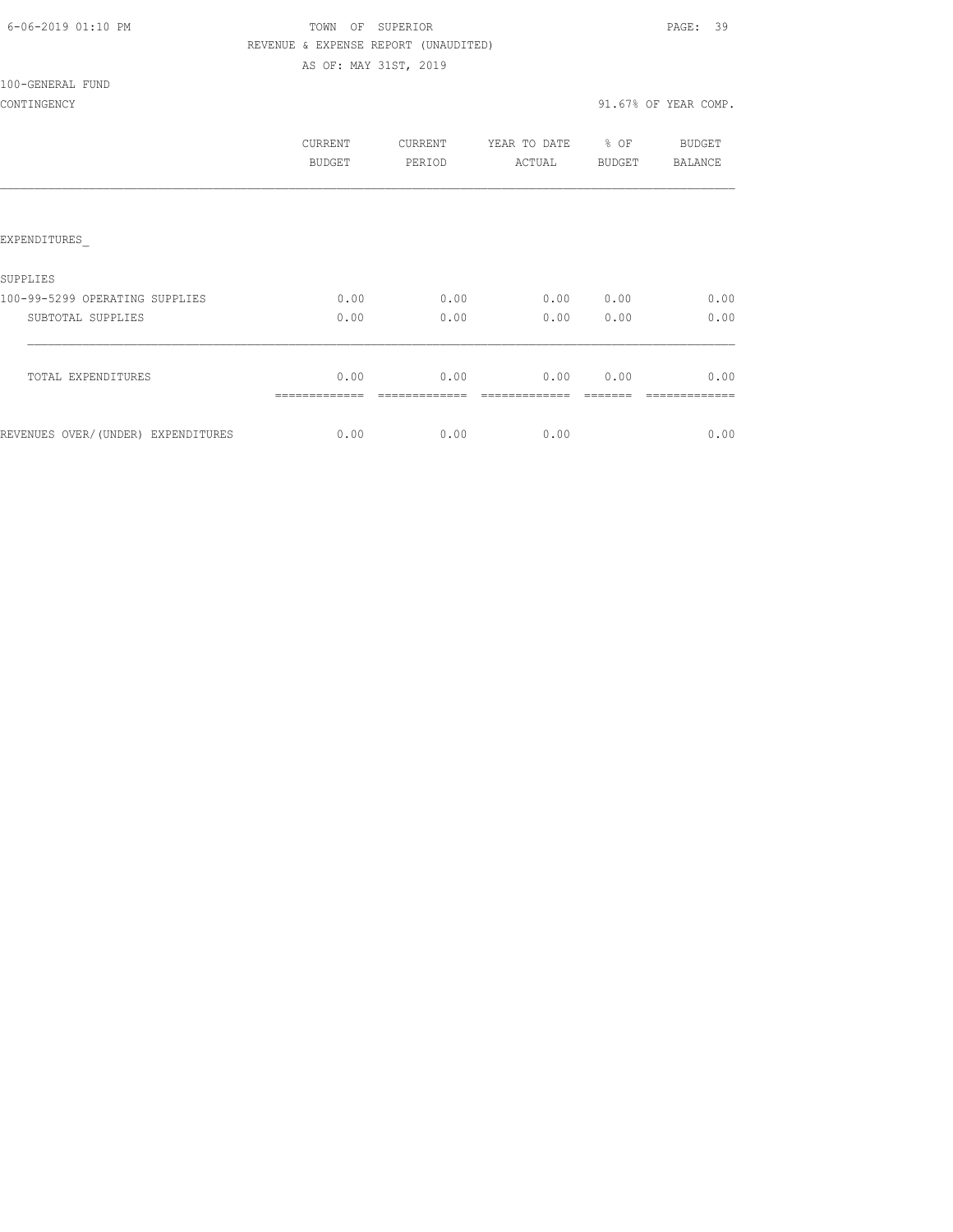| 6-06-2019 01:10 PM |  |
|--------------------|--|
|                    |  |

# TOWN OF SUPERIOR **Example 2019** PAGE: 40 REVENUE & EXPENSE REPORT (UNAUDITED) AS OF: MAY 31ST, 2019

100-GENERAL FUND

|                                    | CURRENT<br>BUDGET | <b>CURRENT</b><br>PERIOD | YEAR TO DATE<br>ACTUAL | $8$ OF<br><b>BUDGET</b> | BUDGET<br>BALANCE |
|------------------------------------|-------------------|--------------------------|------------------------|-------------------------|-------------------|
|                                    |                   |                          |                        |                         |                   |
| FUND TOTAL REVENUES                | 2, 143, 377.00    | 255,898.86               | 2,309,218.52           | 107.74 (                | 165,841.52)       |
| FUND TOTAL EXPENDITURES            | 2,143,375.00      | 93,083.86                | 2,018,823.29           | 94.19                   | 124,551.71        |
| REVENUES OVER/(UNDER) EXPENDITURES | 2.00              | 162,815.00               | 290, 395.23            |                         | 290,393.23)       |
|                                    |                   |                          |                        |                         |                   |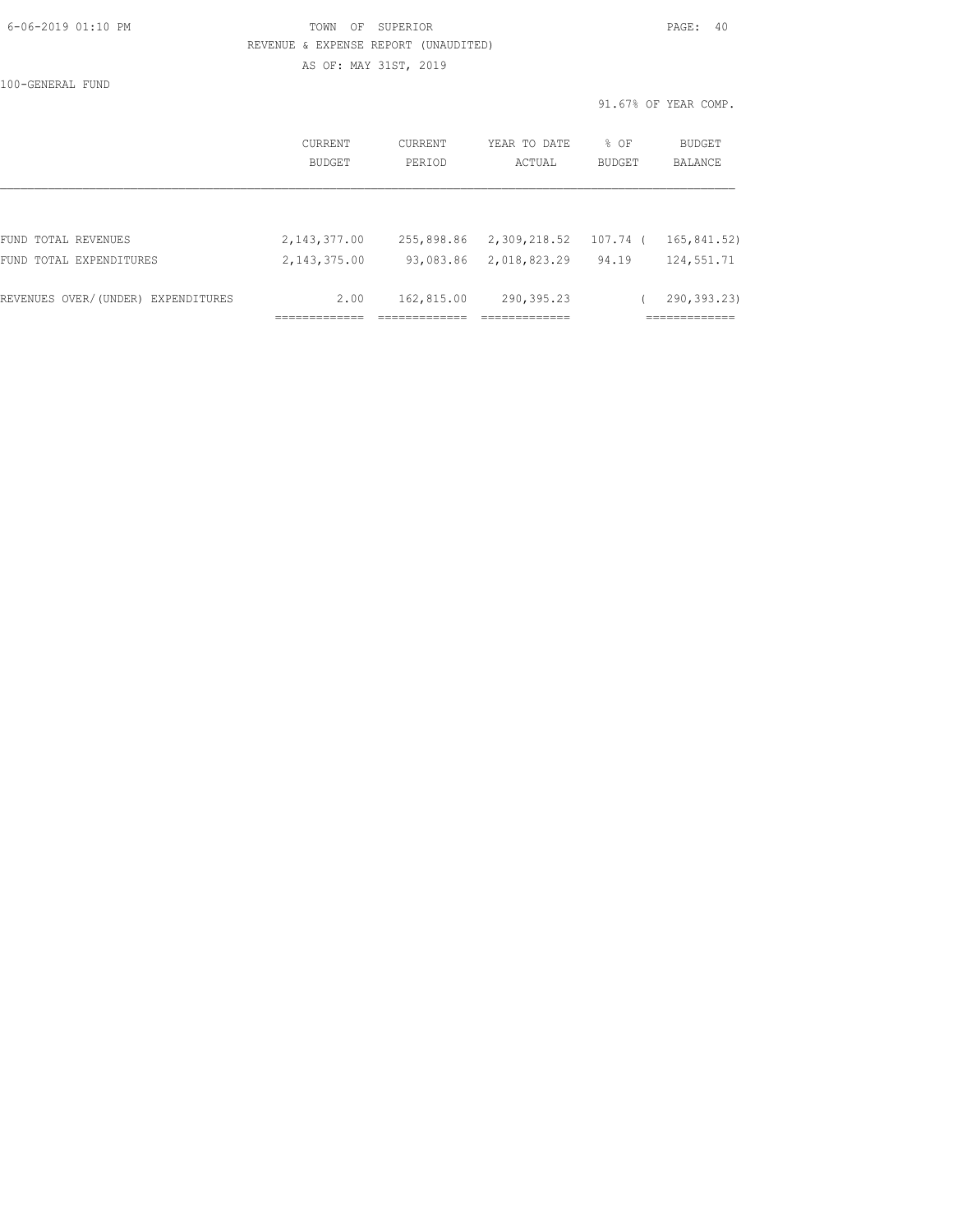AS OF: MAY 31ST, 2019

# 200-REFUSE SERVICE

NON-DEPARTMENTAL 91.67% OF YEAR COMP.

|                                                     | CURRENT<br><b>BUDGET</b> | <b>CURRENT</b><br>PERIOD | YEAR TO DATE<br>ACTUAL | % OF<br>BUDGET         | <b>BUDGET</b><br>BALANCE |
|-----------------------------------------------------|--------------------------|--------------------------|------------------------|------------------------|--------------------------|
| REVENUES                                            |                          |                          |                        |                        |                          |
| BUSINESS SERVICES                                   |                          |                          |                        |                        |                          |
| 200-00-4240 REFUSE FEES                             | 4,000.00                 | 150.00                   | 1,234.48               | 30.86                  | 2,765.52                 |
| 200-00-4241 TIPPING FEES-                           | 0.00                     | 780.00                   | 6,510.00               | $0.00$ (               | 6, 510.00                |
| 200-00-4250 PENALTIES                               | 0.00                     | 0.00                     | 0.00                   | 0.00                   | 0.00                     |
| SUBTOTAL BUSINESS SERVICES                          | 4,000.00                 | 930.00                   | 7,744.48               | $193.61$ (             | 3,744.48)                |
| ENTERPRISE SERVICES                                 |                          |                          |                        |                        |                          |
| 200-00-4340 COMMUNITY PICK-UPS                      | 0.00                     | 0.00                     | 0.00                   | 0.00                   | 0.00                     |
| 200-00-4350 RECYCLING INCOME                        | 0.00                     | 0.00                     | 21.20                  | 0.00(                  | 21.20                    |
| SUBTOTAL ENTERPRISE SERVICES                        | 0.00                     | 0.00                     | 21.20                  | $0.00$ (               | 21.20)                   |
| TOTAL REVENUES                                      | 4,000.00                 | 930.00                   | 7,765.68               | 194.14 (               | 3,765.68                 |
| EXPENDITURES                                        |                          |                          |                        |                        |                          |
| PERSONEL                                            |                          |                          |                        |                        |                          |
| 200-00-5100 Salaries                                | 9,857.00                 | 0.00                     | 0.00                   | 0.00                   | 9,857.00                 |
| 200-00-5151 FICA                                    | 611.00                   | 0.00                     | 0.00                   | 0.00                   | 611.00                   |
| 200-00-5152 Medicare                                | 143.00                   | 0.00                     | 0.00                   | 0.00                   | 143.00                   |
| 200-00-5153 SUTA                                    | 60.00                    | 0.00                     | 0.00                   | 0.00                   | 60.00                    |
| 200-00-5154 Workers Comp                            | 183.00                   | 0.00                     | 0.00                   | 0.00                   | 183.00                   |
| 200-00-5161 ASRS                                    | 1,163.00                 | 0.00                     | 0.00                   | 0.00                   | 1,163.00                 |
| 200-00-5162 Life Insurance                          | 32.00                    | 0.00                     | 0.00                   | 0.00                   | 32.00                    |
| 200-00-5164 Dental Insurance                        | 148.00                   | 0.00                     | 0.00                   | 0.00                   | 148.00                   |
| SUBTOTAL PERSONEL                                   | 12,197.00                | 0.00                     | 0.00                   | 0.00                   | 12,197.00                |
| SUPPLIES                                            |                          |                          |                        |                        |                          |
| 200-00-5225 Safety Supplies & Equip                 | 1,000.00                 | 0.00                     | 0.00                   | 0.00                   | 1,000.00                 |
| 200-00-5299 Operating Supplies<br>SUBTOTAL SUPPLIES | 500.00<br>1,500.00       | 0.00<br>0.00             | 4,669.44<br>4,669.44   | 933.89 (<br>$311.30$ ( | 4, 169.44)<br>3, 169.44) |
| UTILITIES                                           |                          |                          |                        |                        |                          |
| 200-00-5310 Electricity                             | 0.00                     | 0.00                     | 0.00                   | 0.00                   | 0.00                     |
| 200-00-5330 REFUSE                                  | 0.00                     | 1,240.15                 | 28,542.04              | $0.00$ (               | 28,542.04)               |
| SUBTOTAL UTILITIES                                  | 0.00                     | 1,240.15                 | 28,542.04              | $0.00$ (               | 28,542.04)               |
| GENERAL BUSINESS EXPENSE                            |                          |                          |                        |                        |                          |
| 200-00-5410 ADVERTISING                             | 0.00                     | 0.00                     | 0.00                   | 0.00                   | 0.00                     |
| 200-00-5420 DUES, PERMITS, SUBSCRIPTIONS            | 0.00                     | 877.51                   | 877.51                 | $0.00$ (               | 877.51)                  |
| 200-00-5425 CONFERENCE/TRAINING                     | 0.00                     | 0.00                     | 0.00                   | 0.00                   | 0.00                     |
| 200-00-5492 BAD DEBT EXPENSE                        | 0.00                     | 0.00                     | 0.00                   | 0.00                   | 0.00                     |

SUBTOTAL GENERAL BUSINESS EXPENSE  $0.00$  877.51 877.51 0.00 (877.51)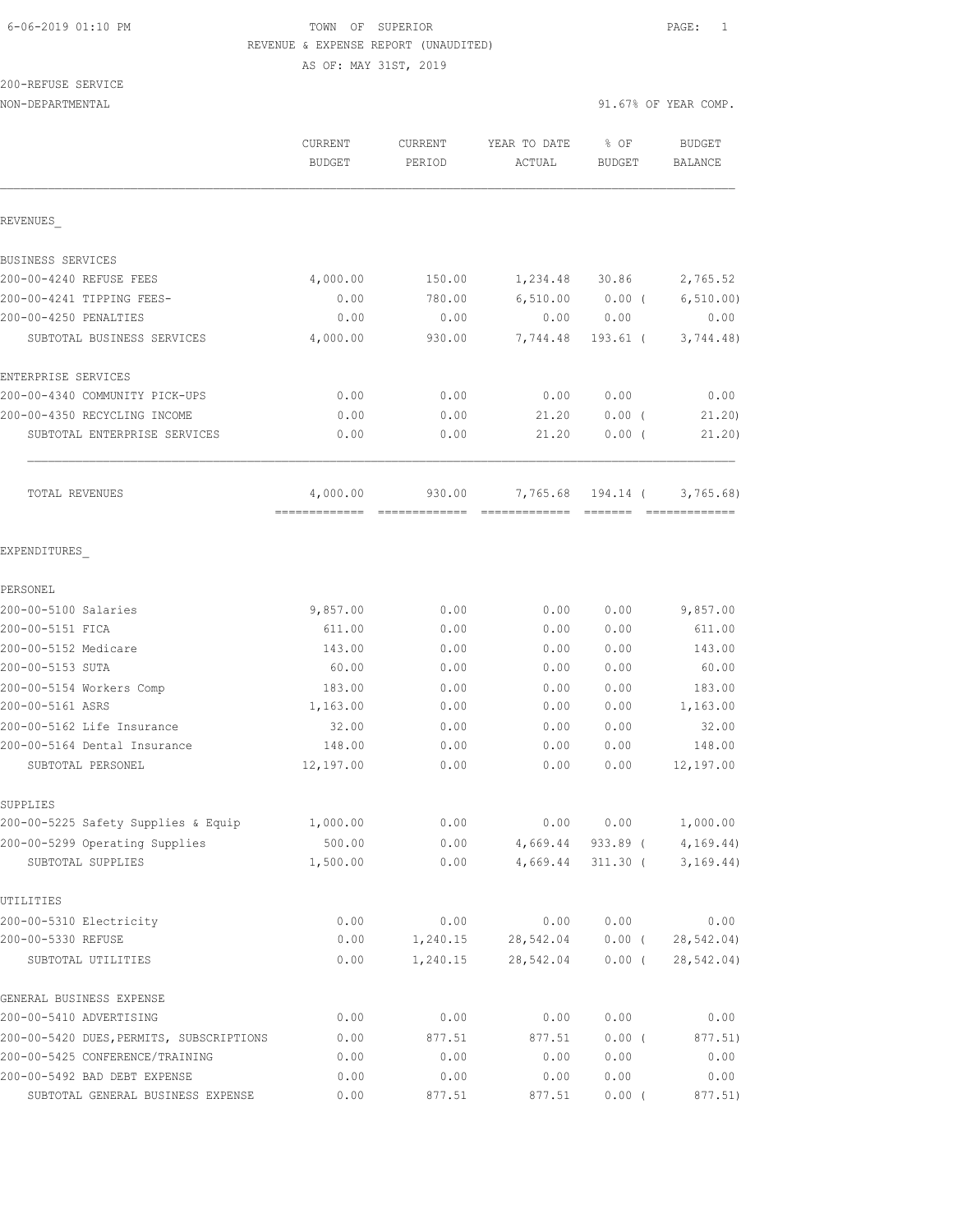AS OF: MAY 31ST, 2019

| 200-REFUSE SERVICE |  |
|--------------------|--|
|                    |  |

NON-DEPARTMENTAL 91.67% OF YEAR COMP.

|                                     | CURRENT<br><b>BUDGET</b> | CURRENT<br>PERIOD                      | YEAR TO DATE<br>ACTUAL       | % OF<br><b>BUDGET</b> | <b>BUDGET</b><br><b>BALANCE</b> |
|-------------------------------------|--------------------------|----------------------------------------|------------------------------|-----------------------|---------------------------------|
|                                     |                          |                                        |                              |                       |                                 |
| PROFESSIONAL SERVICES               |                          |                                        |                              |                       |                                 |
| 200-00-5520 CONTRACT SERVICES       | 15,000.00                | 1,484.85                               | 15,362.06                    | $102.41$ (            | 362.06                          |
| 200-00-5550 Professional Services   | 80,000.00                | 0.00                                   | 0.00                         | 0.00                  | 80,000.00                       |
| 200-00-5560 REFUSE LANDFILL TIPPING | 0.00                     | 0.00                                   | 0.00                         | 0.00                  | 0.00                            |
| 200-00-5570 ROLL OFF REMOVAL        | 0.00                     | 0.00                                   | 0.00                         | 0.00                  | 0.00                            |
| 200-00-5599 Transfer Clean-Up       | 0.00                     | 0.00                                   | 76,953.29                    | $0.00$ (              | 76, 953.29)                     |
| SUBTOTAL PROFESSIONAL SERVICES      | 95,000.00                | 1,484.85                               | 92, 315.35                   | 97.17                 | 2,684.65                        |
| REPAIR/MAINTENANCE                  |                          |                                        |                              |                       |                                 |
| 200-00-5640 Auto Truck Repair       | 1,000.00                 | 0.00                                   | 429.69                       | 42.97                 | 570.31                          |
| 200-00-5641 Gas & Oil               | 2,000.00                 | 0.00                                   | 0.00                         | 0.00                  | 2,000.00                        |
| SUBTOTAL REPAIR/MAINTENANCE         | 3,000.00                 | 0.00                                   | 429.69                       | 14.32                 | 2,570.31                        |
| CAPITAL OUTLAY                      |                          |                                        |                              |                       |                                 |
| 200-00-5720 OFICE EQUIPMENT         | 0.00                     | 0.00                                   | 0.00                         | 0.00                  | 0.00                            |
| SUBTOTAL CAPITAL OUTLAY             | 0.00                     | 0.00                                   | 0.00                         | 0.00                  | 0.00                            |
| DEBT SERVICE                        |                          |                                        |                              |                       |                                 |
| 200-00-5900 DEBT SVC - PRINCIPAL    | 0.00                     | 0.00                                   | 0.00                         | 0.00                  | 0.00                            |
| 200-00-5901 DEBT SVC - INTEREST     | 0.00                     | 0.00                                   | 0.00                         | 0.00                  | 0.00                            |
| SUBTOTAL DEBT SERVICE               | 0.00                     | 0.00                                   | 0.00                         | 0.00                  | 0.00                            |
| TOTAL EXPENDITURES                  | 111,697.00               |                                        | 3,602.51 126,834.03 113.55 ( |                       | 15, 137, 03)                    |
| REVENUES OVER/(UNDER) EXPENDITURES  | $\sqrt{2}$               | $107,697.00$ ( 2,672.51) ( 119,068.35) |                              |                       | 11,371.35                       |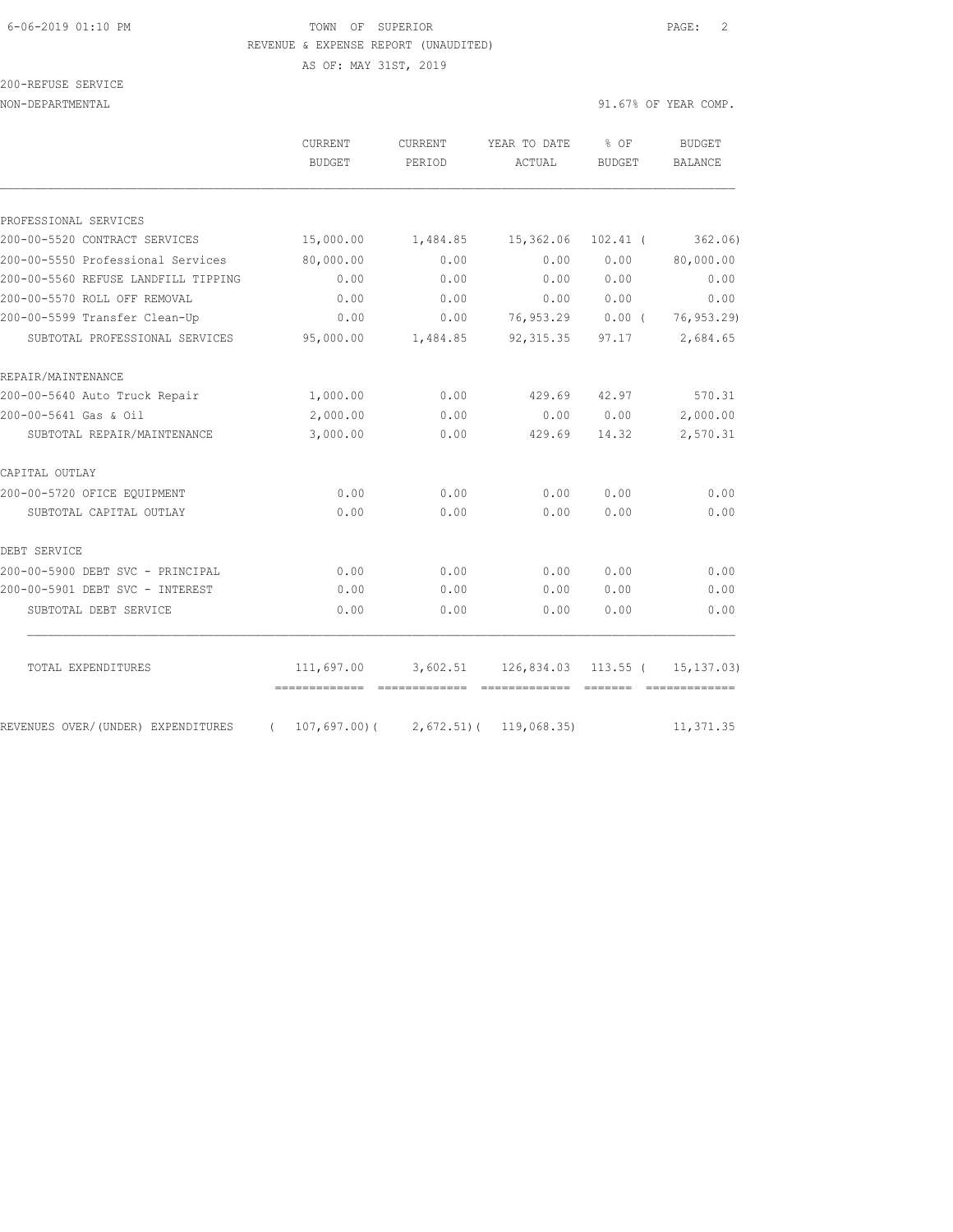| 6-06-2019 01:10 PM |  |
|--------------------|--|
|                    |  |

# FOWN OF SUPERIOR **Example 2019** PAGE: 3 REVENUE & EXPENSE REPORT (UNAUDITED) AS OF: MAY 31ST, 2019

200-REFUSE SERVICE

|                                    | <b>CURRENT</b><br>BUDGET | CURRENT<br>PERIOD | YEAR TO DATE<br>ACTUAL | % OF<br>BUDGET | <b>BUDGET</b><br>BALANCE |  |
|------------------------------------|--------------------------|-------------------|------------------------|----------------|--------------------------|--|
|                                    |                          |                   |                        |                |                          |  |
| FUND TOTAL REVENUES                | 4,000.00                 | 930.00            | 7,765.68               | 194.14 (       | 3,765.68                 |  |
| FUND TOTAL EXPENDITURES            | 111,697.00               | 3,602.51          | 126,834.03             | $113.55$ (     | 15, 137, 03              |  |
| REVENUES OVER/(UNDER) EXPENDITURES | 107,697.00)(             | $2,672.51$ (      | 119,068.35)            |                | 11,371.35                |  |
|                                    |                          |                   |                        |                |                          |  |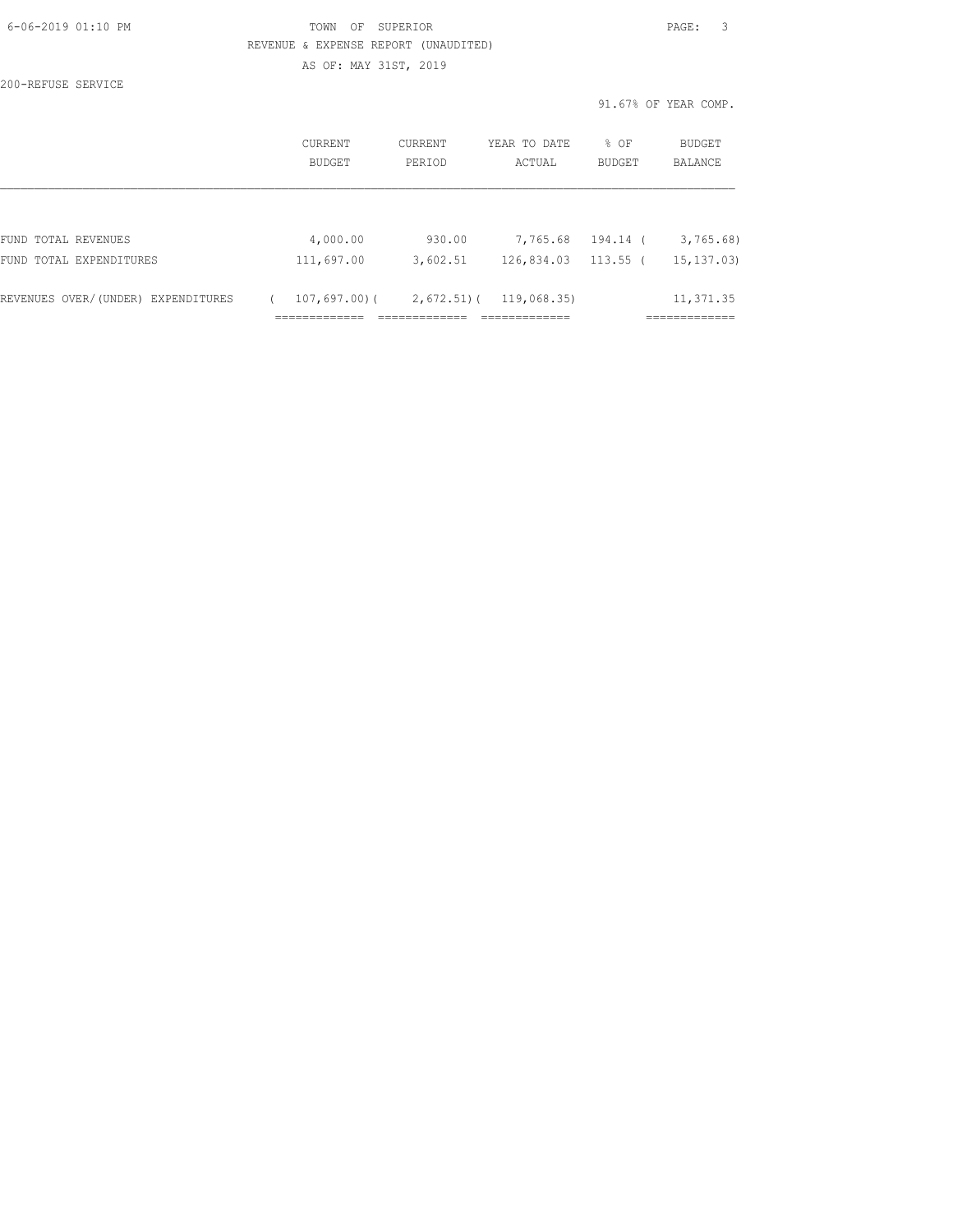AS OF: MAY 31ST, 2019

210-SEWER

| NON-DEPARTMENTAL                        |                          |                          | 91.67% OF YEAR COMP.   |                       |                          |
|-----------------------------------------|--------------------------|--------------------------|------------------------|-----------------------|--------------------------|
|                                         | CURRENT<br><b>BUDGET</b> | <b>CURRENT</b><br>PERIOD | YEAR TO DATE<br>ACTUAL | % OF<br><b>BUDGET</b> | <b>BUDGET</b><br>BALANCE |
| REVENUES                                |                          |                          |                        |                       |                          |
| TAXES                                   |                          |                          |                        |                       |                          |
| 210-00-4133 PROPERTY TAX                | 0.00                     | 0.00                     | 0.00                   | 0.00                  | 0.00                     |
| SUBTOTAL TAXES                          | 0.00                     | 0.00                     | 0.00                   | 0.00                  | 0.00                     |
| BUSINESS SERVICES                       |                          |                          |                        |                       |                          |
| 210-00-4240 SEWER FEES                  | 380,000.00               |                          | 27,917.05 294,010.99   | 77.37                 | 85,989.01                |
| 210-00-4250 PENALTIES                   | 0.00                     |                          | 2,965.00 16,035.00     | $0.00$ (              | 16,035.00                |
| SUBTOTAL BUSINESS SERVICES              | 380,000.00               | 30,882.05                | 310,045.99             | 81.59                 | 69,954.01                |
| GRANTS                                  |                          |                          |                        |                       |                          |
| 210-00-4600 GRANT REVENUE               | 0.00                     | 0.00                     | 0.00                   | 0.00                  | 0.00                     |
| 210-00-4601 NONOPERATING GRANTS         | 0.00                     | 0.00                     | 0.00                   | 0.00                  | 0.00                     |
| SUBTOTAL GRANTS                         | 0.00                     | 0.00                     | 0.00                   | 0.00                  | 0.00                     |
| CONTINGENCY                             |                          |                          |                        |                       |                          |
| 210-00-4900 CONTINGENCY                 | 0.00                     | 0.00                     | 0.00                   | 0.00                  | 0.00                     |
| 210-00-4901 INTERFUND TRANSFER-SEWER    | 0.00                     | 0.00                     | 0.00                   | 0.00                  | 0.00                     |
| 210-00-4902 FUND BALANCE CARRYFORWARD   | 0.00                     | 0.00                     | 0.00                   | 0.00                  | 0.00                     |
| 210-00-4950 Gain/loss on sale of assets | 0.00                     | 0.00                     | 0.00                   | 0.00                  | 0.00                     |
| SUBTOTAL CONTINGENCY                    | 0.00                     | 0.00                     | 0.00                   | 0.00                  | 0.00                     |
| TOTAL REVENUES                          | 380,000.00               | 30,882.05                | 310,045.99             | 81.59                 | 69,954.01                |
| EXPENDITURES                            |                          |                          |                        |                       |                          |
| PERSONEL                                |                          |                          |                        |                       |                          |
| 210-00-5100 SALARIES                    | 75,917.00                | 0.00                     | 57,658.40              | 75.95                 | 18,258.60                |
| 210-00-5101 OVERTIME                    | 5,000.00                 | 0.00                     | 5,853.49               | 117.07 (              | 853.49)                  |
| 210-00-5151 FICA                        | 4,429.00                 | 0.00                     | 3,884.40               | 87.70                 | 544.60                   |
| 210-00-5152 MEDICARE                    | 1,036.00                 | 0.00                     | 908.43                 | 87.69                 | 127.57                   |
| 210-00-5153 STATE UNEMPLOYMENT          | 306.00                   | 0.00                     | 124.93                 | 40.83                 | 181.07                   |
| 210-00-5154 WORKERS COMP INSURANCE      | 3,567.00                 | 0.00                     | 3,378.73               | 94.72                 | 188.27                   |
| 210-00-5161 ARIZONA STATE RETIREMENT    | 8,430.00                 | 0.00                     | 7,494.41               | 88.90                 | 935.59                   |
| 210-00-5162 LIFE INSURANCE              | 165.00                   | 13.40                    | 175.30                 | $106.24$ (            | 10.30)                   |
| 210-00-5163 HEALTH INSURANCE            | 14,413.00                | 1,272.10                 | 12,721.00              | 88.26                 | 1,692.00                 |
| 210-00-5164 DENTAL INSURANCE            | 758.00                   | 61.62                    | 739.44                 | 97.55                 | 18.56                    |
| SUBTOTAL PERSONEL                       | 114,021.00               | 1,347.12                 | 92,938.53              | 81.51                 | 21,082.47                |
| SUPPLIES                                |                          |                          |                        |                       |                          |
| 210-00-5210 OFFICE SUPPLIES             | 2,000.00                 | 0.00                     | 0.00                   | 0.00                  | 2,000.00                 |
| 210-00-5220 MEDICAL SUPPLIES            | 0.00                     | 0.00                     | 0.00                   | 0.00                  | 0.00                     |
| 210-00-5225 SAFETY SUPPLIES/EQUIPMENT   | 0.00                     | 0.00                     | 0.00                   | 0.00                  | 0.00                     |
| 210-00-5230 SANITATION SUPPLIES         | 0.00                     | 0.00                     | 1,370.75               | $0.00$ (              | 1,370.75)                |
| 210-00-5240 CHEMICAL SUPPLIES           | 15,146.00                | 578.03                   | 13,948.30              | 92.09                 | 1,197.70                 |

210-00-5299 OPERATING SUPPLIES 30,000.00 1,465.67 4,833.50 16.11 25,166.50 SUBTOTAL SUPPLIES 47,146.00 2,043.70 20,152.55 42.74 26,993.45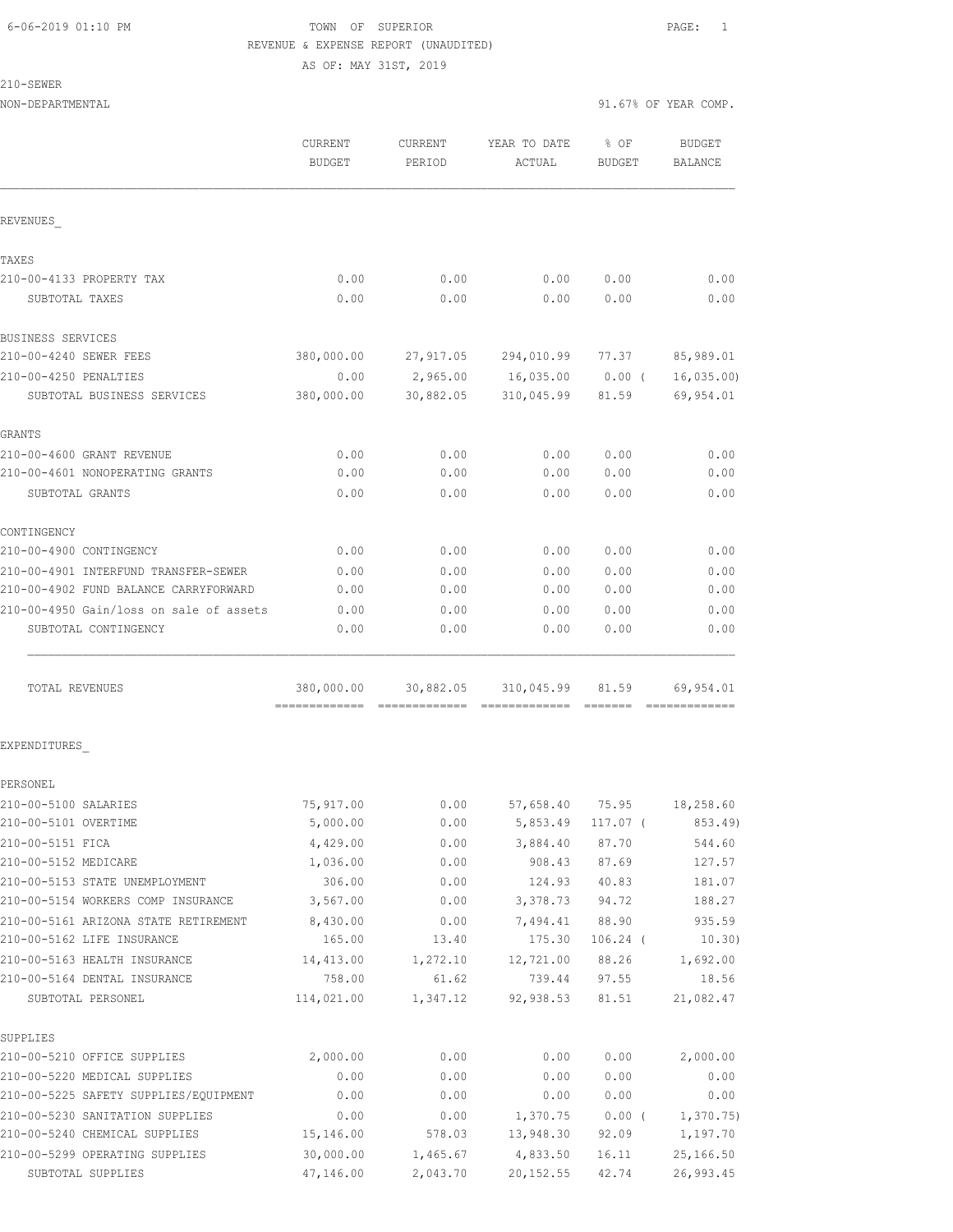AS OF: MAY 31ST, 2019

210-SEWER

NON-DEPARTMENTAL 91.67% OF YEAR COMP.

|                                            | CURRENT<br><b>BUDGET</b> | CURRENT<br>PERIOD | YEAR TO DATE<br>ACTUAL     | % OF<br><b>BUDGET</b> | <b>BUDGET</b><br>BALANCE |
|--------------------------------------------|--------------------------|-------------------|----------------------------|-----------------------|--------------------------|
|                                            |                          |                   |                            |                       |                          |
| UTILITIES                                  |                          |                   |                            |                       |                          |
| 210-00-5310 ELECTRICITY                    | 59,202.00                | 0.00              | 50,289.58                  | 84.95                 | 8,912.42                 |
| 210-00-5320 GAS                            | 0.00                     | 0.00              | 0.00                       | 0.00                  | 0.00                     |
| 210-00-5330 REFUSE                         | 0.00                     | 0.00              | 0.00                       | 0.00                  | 0.00                     |
| 210-00-5340 SEWER                          | 0.00<br>1,158.00         | 0.00              | 0.00                       | 0.00                  | 0.00                     |
| 210-00-5350 TELEPHONE                      |                          | 86.51             | 1,047.93                   | 90.49                 | 110.07                   |
| 210-00-5360 WATER                          | 3,000.00                 | 244.84            | 2,625.98                   | 87.53                 | 374.02                   |
| 210-00-5380 SECURITY<br>SUBTOTAL UTILITIES | 500.00<br>63,860.00      | 25.00<br>356.35   | 275.00<br>54,238.49        | 55.00<br>84.93        | 225.00<br>9,621.51       |
| GENERAL BUSINESS EXPENSE                   |                          |                   |                            |                       |                          |
| 210-00-5410 ADVERTISING                    | 0.00                     | 0.00              | 0.00                       | 0.00                  | 0.00                     |
| 210-00-5420 DUES & SUBSCRIPTIONS           | 5,000.00                 | 1,000.00          | 7,107.00                   | 142.14 (              | 2,107.00                 |
| 210-00-5425 CONFERENCES & TRAINING         | 2,000.00                 | 0.00              | 194.94                     | 9.75                  | 1,805.06                 |
| 210-00-5430 PRINTING                       | 0.00                     | 0.00              | 0.00                       | 0.00                  | 0.00                     |
| 210-00-5450 UNIFORMS                       | 659.00                   | 91.78             | 744.89                     | $113.03$ (            | 85.89)                   |
| 210-00-5460 POSTAGE                        | 0.00                     | 409.21            | 4,865.62                   | $0.00$ (              | 4,865.62)                |
| 210-00-5470 TRAVEL                         | 0.00                     | 0.00              | 0.00                       | 0.00                  | 0.00                     |
| 210-00-5471 AUDIT                          | 1,545.00                 | 0.00              | 1,536.36                   | 99.44                 | 8.64                     |
| 210-00-5480 GENERAL INSURANCE              | 12,820.00                | 0.00              | 10,252.49                  | 79.97                 | 2,567.51                 |
| 210-00-5481 VEHICLE INSURANCE              | 0.00                     | 0.00              | 0.00                       | 0.00                  | 0.00                     |
| 210-00-5482 LIABILITY INSURANCE            | 0.00                     | 0.00              | 0.00                       | 0.00                  | 0.00                     |
| 210-00-5491 Credit Card Fees               | 5,000.00                 | 0.00              | 0.00                       | 0.00                  | 5,000.00                 |
| 210-00-5492 BAD DEBT EXPENSE               | 15,000.00                | 0.00              | 0.00                       | 0.00                  | 15,000.00                |
| SUBTOTAL GENERAL BUSINESS EXPENSE          | 42,024.00                | 1,500.99          | 24,701.30                  | 58.78                 | 17,322.70                |
| PROFESSIONAL SERVICES                      |                          |                   |                            |                       |                          |
| 210-00-5520 CONTRACTUAL SERVICES           | 0.00                     | 0.00              | 0.00                       | 0.00                  | 0.00                     |
| 210-00-5540 LEGAL SERVICES                 | 0.00                     | 0.00              | 0.00                       | 0.00                  | 0.00                     |
| 210-00-5550 OTHER PROFESSIONAL SERVICE     | 73,161.00                | 496.85            | 110,345.65                 | 150.83 (              | 37, 184.65               |
| 210-00-5551 COLLECTIONS                    | 0.00                     | 186.95            | 6,392.31                   | $0.00$ (              | 6, 392.31)               |
| 210-00-5570 ROLL OFF REMOVAL               | 0.00                     | 0.00              |                            | 0.00 0.00             | 0.00                     |
| 210-00-5580 SLUDGE REMOVAL                 | 9,000.00                 |                   | $0.00$ 1,649.25 18.33      |                       | 7,350.75                 |
| 210-00-5581 BACKFLOW TESTING               | 1,439.00                 | 0.00              |                            | 500.00 34.75          | 939.00                   |
| SUBTOTAL PROFESSIONAL SERVICES             | 83,600.00                |                   | 683.80 118,887.21 142.21 ( |                       | 35, 287.21)              |
| REPAIR/MAINTENANCE                         |                          |                   |                            |                       |                          |
| 210-00-5610 PARK & BLDG IMPROVEMENTS       | 0.00                     | 0.00              | 0.00                       | 0.00                  | 0.00                     |
| 210-00-5640 AUTO & TRUCK REPAIRS           | 2,000.00                 | 0.00              | 626.16                     | 31.31                 | 1,373.84                 |
| 210-00-5641 GAS & OIL                      | 3,000.00                 | 138.27            | 1,096.41                   | 36.55                 | 1,903.59                 |
| 210-00-5642 TIRES & TUBES                  | 1,000.00                 | 0.00              | 0.00                       | 0.00                  | 1,000.00                 |
| 210-00-5650 OTHER EQUIPMENT REPAIRS        | 8,085.00                 | 0.00              | 168.16                     | 2.08                  | 7,916.84                 |
| 210-00-5670 STREET & SIDEWALK REPAIR       | 0.00                     | 0.00              | 0.00                       | 0.00                  | 0.00                     |
| SUBTOTAL REPAIR/MAINTENANCE                | 14,085.00                | 138.27            | 1,890.73                   | 13.42                 | 12, 194.27               |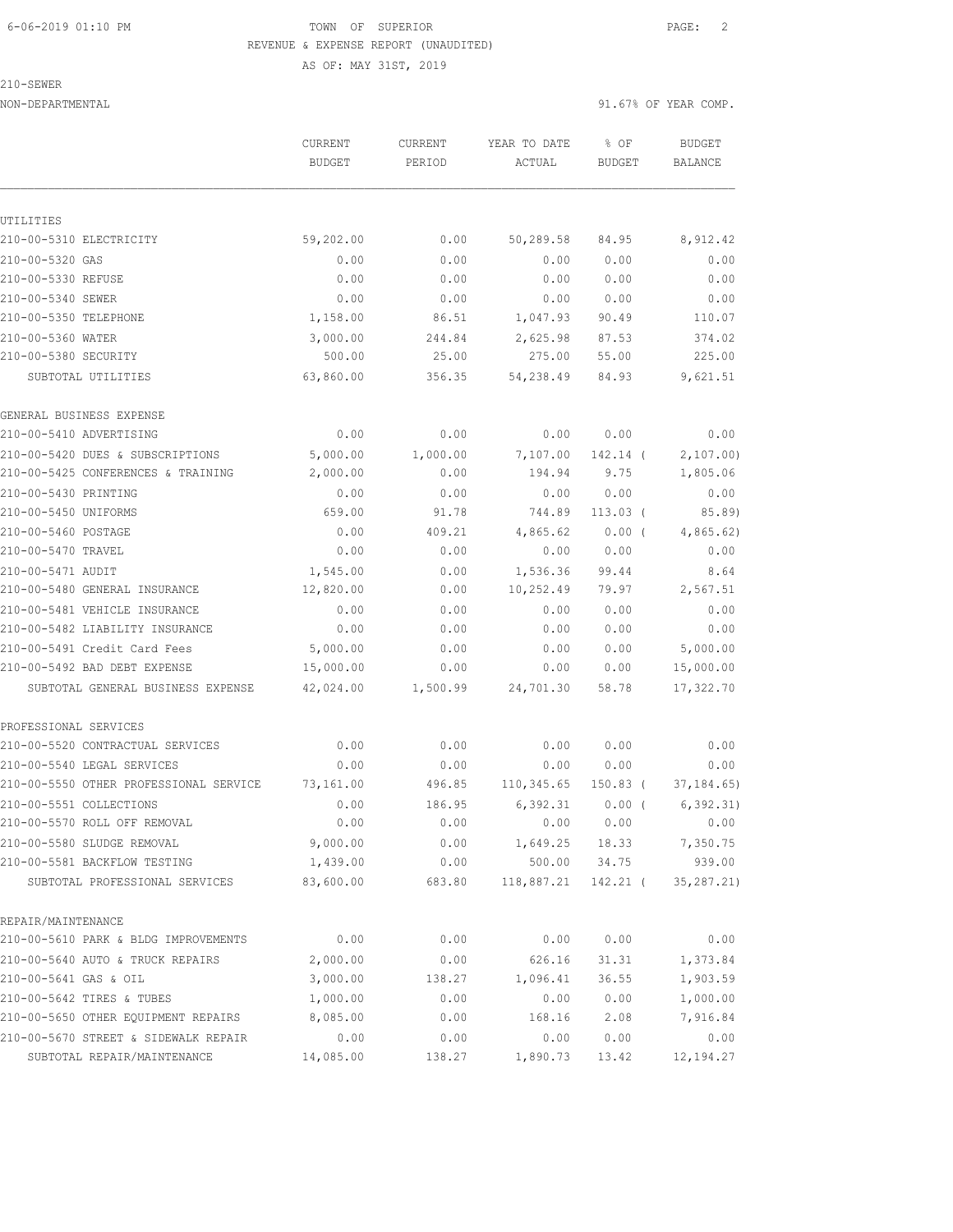# 6-06-2019 01:10 PM TOWN OF SUPERIOR PAGE: 3 REVENUE & EXPENSE REPORT (UNAUDITED) AS OF: MAY 31ST, 2019

210-SEWER

|                                     | CURRENT<br><b>BUDGET</b> | CURRENT<br>PERIOD         | YEAR TO DATE<br>ACTUAL | % OF<br><b>BUDGET</b> | BUDGET<br><b>BALANCE</b> |
|-------------------------------------|--------------------------|---------------------------|------------------------|-----------------------|--------------------------|
|                                     |                          |                           |                        |                       |                          |
| CAPITAL OUTLAY                      |                          |                           |                        |                       |                          |
| 210-00-5710 BUILDING                | 500.00                   | 0.00                      | 0.00                   | 0.00                  | 500.00                   |
| 210-00-5750 OTHER EOUIP/SMALL TOOLS | 8,151.00                 | 0.00                      | 60.18                  | 0.74                  | 8,090.82                 |
| 210-00-5760 R&M WELLS & PUMPS       | 0.00                     | 0.00                      | 6,771.28               | $0.00$ (              | 6,771.28                 |
| 210-00-5790 MACHINERY AND EOUIPMENT | 0.00                     | 0.00                      | 0.00                   | 0.00                  | 0.00                     |
| SUBTOTAL CAPITAL OUTLAY             | 8,651.00                 | 0.00                      | 6,831.46               | 78.97                 | 1,819.54                 |
| NON-OPERATING                       |                          |                           |                        |                       |                          |
| 210-00-5800 DEPRECIATION            | 0.00                     | 0.00                      | 0.00                   | 0.00                  | 0.00                     |
| SUBTOTAL NON-OPERATING              | 0.00                     | 0.00                      | 0.00                   | 0.00                  | 0.00                     |
| DEBT SERVICE                        |                          |                           |                        |                       |                          |
| 210-00-5999 CONTINGENCY             | 129,538.00               | 0.00                      | 0.00                   | 0.00                  | 129,538.00               |
| SUBTOTAL DEBT SERVICE               | 129,538.00               | 0.00                      | 0.00                   | 0.00                  | 129,538.00               |
| TOTAL EXPENDITURES                  | 502,925.00               | 6,070.23 319,640.27 63.56 |                        |                       | 183,284.73               |
|                                     |                          |                           |                        |                       |                          |
| REVENUES OVER/(UNDER) EXPENDITURES  | (122, 925, 00)           |                           | 24,811.82 ( 9,594.28)  |                       | (113, 330, 72)           |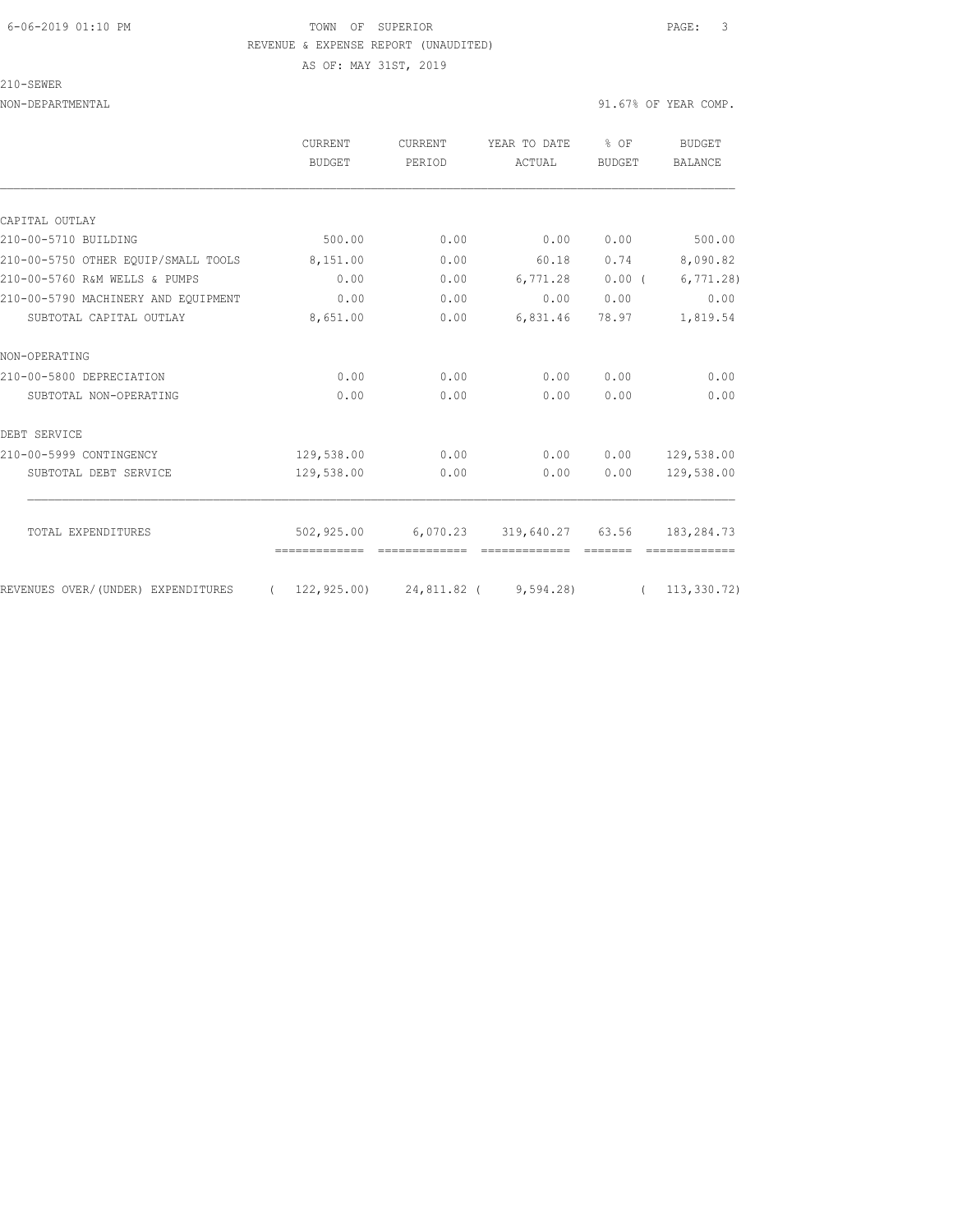### 6-06-2019 01:10 PM TOWN OF SUPERIOR PAGE: 4 REVENUE & EXPENSE REPORT (UNAUDITED) AS OF: MAY 31ST, 2019

210-SEWER

|                                                               | <b>CURRENT</b><br><b>BUDGET</b> | CURRENT<br>PERIOD       | YEAR TO DATE<br>ACTUAL | % OF<br><b>BUDGET</b> | BUDGET<br><b>BALANCE</b>      |
|---------------------------------------------------------------|---------------------------------|-------------------------|------------------------|-----------------------|-------------------------------|
| FUND TOTAL REVENUES                                           | 380,000.00                      | 30,882.05               | 310,045.99             | 81.59                 | 69,954.01                     |
| FUND TOTAL EXPENDITURES<br>REVENUES OVER/(UNDER) EXPENDITURES | 502,925.00<br>122,925.00)       | 6,070.23<br>24,811.82 ( | 319,640.27<br>9,594.28 | 63.56                 | 183,284.73<br>113,330.72)     |
|                                                               | ____________                    |                         | __________             |                       | ------------<br>------------- |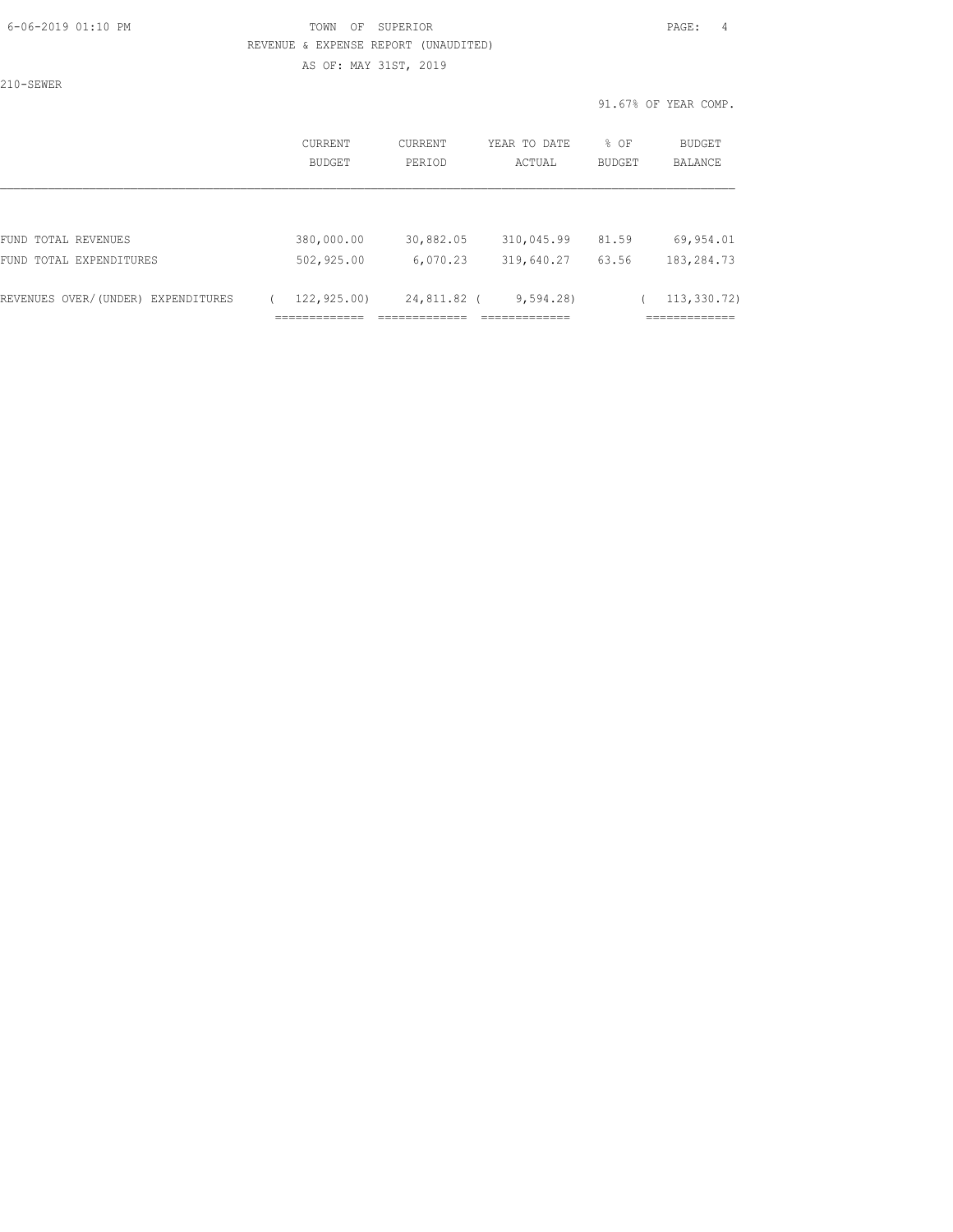AS OF: MAY 31ST, 2019

220-AMBULANCE

| NON-DEPARTMENTAL                                  |                        |                    | 91.67% OF YEAR COMP.    |                |                                |  |
|---------------------------------------------------|------------------------|--------------------|-------------------------|----------------|--------------------------------|--|
|                                                   | CURRENT                | CURRENT            | YEAR TO DATE            | $8$ OF         | BUDGET                         |  |
|                                                   | BUDGET                 | PERIOD             | ACTUAL                  | BUDGET         | BALANCE                        |  |
| REVENUES                                          |                        |                    |                         |                |                                |  |
| TAXES                                             |                        |                    |                         |                |                                |  |
| 220-00-4133 PROPERTY TAXES                        | 0.00                   | 0.00               | 0.00                    | 0.00           | 0.00                           |  |
| SUBTOTAL TAXES                                    | 0.00                   | 0.00               | 0.00                    | 0.00           | 0.00                           |  |
| BUSINESS SERVICES                                 |                        |                    |                         |                |                                |  |
| 220-00-4240 RENTAL FEES                           | 0.00                   | 0.00               | 0.00                    | 0.00           | 0.00                           |  |
| 220-00-4250 FINES                                 | 0.00                   | 0.00               | 0.00                    | 0.00           | 0.00                           |  |
| SUBTOTAL BUSINESS SERVICES                        | 0.00                   | 0.00               | 0.00                    | 0.00           | 0.00                           |  |
| ENTERPRISE SERVICES                               |                        |                    |                         |                |                                |  |
| 220-00-4310 AMBULANCE BILLINGS                    | 351,560.00             |                    | 254.74 238,489.89 67.84 |                | 113,070.11                     |  |
| 220-00-4311 INTERFACILITY TRANSPORTS              | 0.00                   | 0.00               |                         | 0.00 0.00      | 0.00                           |  |
| SUBTOTAL ENTERPRISE SERVICES                      | 351,560.00             | 254.74             | 238,489.89 67.84        |                | 113,070.11                     |  |
| CONTINGENCY                                       |                        |                    |                         |                |                                |  |
| 220-00-4900 CONTINGENCY                           | 0.00                   | 0.00               | 0.00                    | 0.00           | 0.00                           |  |
| 220-00-4901 INTERFUND TRANSFER-AMBULANCE          | 297,067.00             | 0.00               | 0.00                    | 0.00           | 297,067.00                     |  |
| 220-00-4950 GAIN ON SALE OF ASSETS                | 0.00                   | 0.00               | 0.00                    | 0.00           | 0.00                           |  |
| SUBTOTAL CONTINGENCY                              | 297,067.00             | 0.00               | 0.00                    | 0.00           | 297,067.00                     |  |
| TOTAL REVENUES                                    | 648,627.00             |                    | 254.74 238,489.89 36.77 |                | 410, 137. 11<br>-------------- |  |
| EXPENDITURES                                      |                        |                    |                         |                |                                |  |
| PERSONEL                                          |                        |                    |                         |                |                                |  |
| 220-00-5100 SALARIES                              | 238,619.00             |                    | $0.00$ 186,006.75 77.95 |                | 52,612.25                      |  |
| 220-00-5101 OVERTIME                              | 30,000.00              | 0.00               | 17,100.20               | 57.00          | 12,899.80                      |  |
| 220-00-5151 FICA                                  | 15,030.00              | 0.00               | 12,614.23               | 83.93          | 2,415.77                       |  |
| 220-00-5152 MEDICARE                              | 3,515.00               | 0.00               | 2,950.08                | 83.93          | 564.92                         |  |
| 220-00-5153 STATE UNEMPLOYMENT                    | 1,610.00               | 0.00               | 840.21                  | 52.19          | 769.79                         |  |
| 220-00-5154 WORKERS COMP INSURANCE                | 11,355.00              | 0.00               | 14,618.73               | 128.74 (       | 3, 263.73)                     |  |
| 220-00-5160 PUBLIC SAFETY RETIREMENT              | 29,399.00              | 2,905.21           | 21,856.89               | 74.35          | 7,542.11                       |  |
| 220-00-5161 ARIZONA STATE RETIREMENT              | 0.00                   | 0.00               | 0.00                    | 0.00           | 0.00                           |  |
| 220-00-5162 LIFE INSURANCE                        | 418.00                 | 37.52              | 369.84                  | 88.48          | 48.16                          |  |
| 220-00-5163 HEALTH INSURANCE                      | 20,178.00              | 2,544.20           | 22,380.95               | 110.92 (       | 2, 202.95                      |  |
| 220-00-5164 DENTAL INSURANCE<br>SUBTOTAL PERSONEL | 1,923.00<br>352,047.00 | 172.52<br>5,659.45 | 1,084.48<br>279,822.36  | 56.40<br>79.48 | 838.52<br>72,224.64            |  |
|                                                   |                        |                    |                         |                |                                |  |
| SUPPLIES<br>220-00-5210 OFFICE SUPPLIES           | 0.00                   | 0.00               | 0.00                    | 0.00           | 0.00                           |  |
| 220-00-5220 MEDICAL SUPPLIES                      | 14,500.00              | 753.13             | 12,475.96               | 86.04          | 2,024.04                       |  |
| 220-00-5225 SAFETY SUPPLIES/EQUIPMENT             | 0.00                   | 0.00               | 0.00                    | 0.00           | 0.00                           |  |
| 220-00-5230 SANITATION SUPPLIES                   | 0.00                   | 0.00               | 0.00                    | 0.00           | 0.00                           |  |

220-00-5299 OPERATING SUPPLIES 0.00 0.00 826.48 0.00 ( 826.48) SUBTOTAL SUPPLIES 14,500.00 753.13 13,302.44 91.74 1,197.56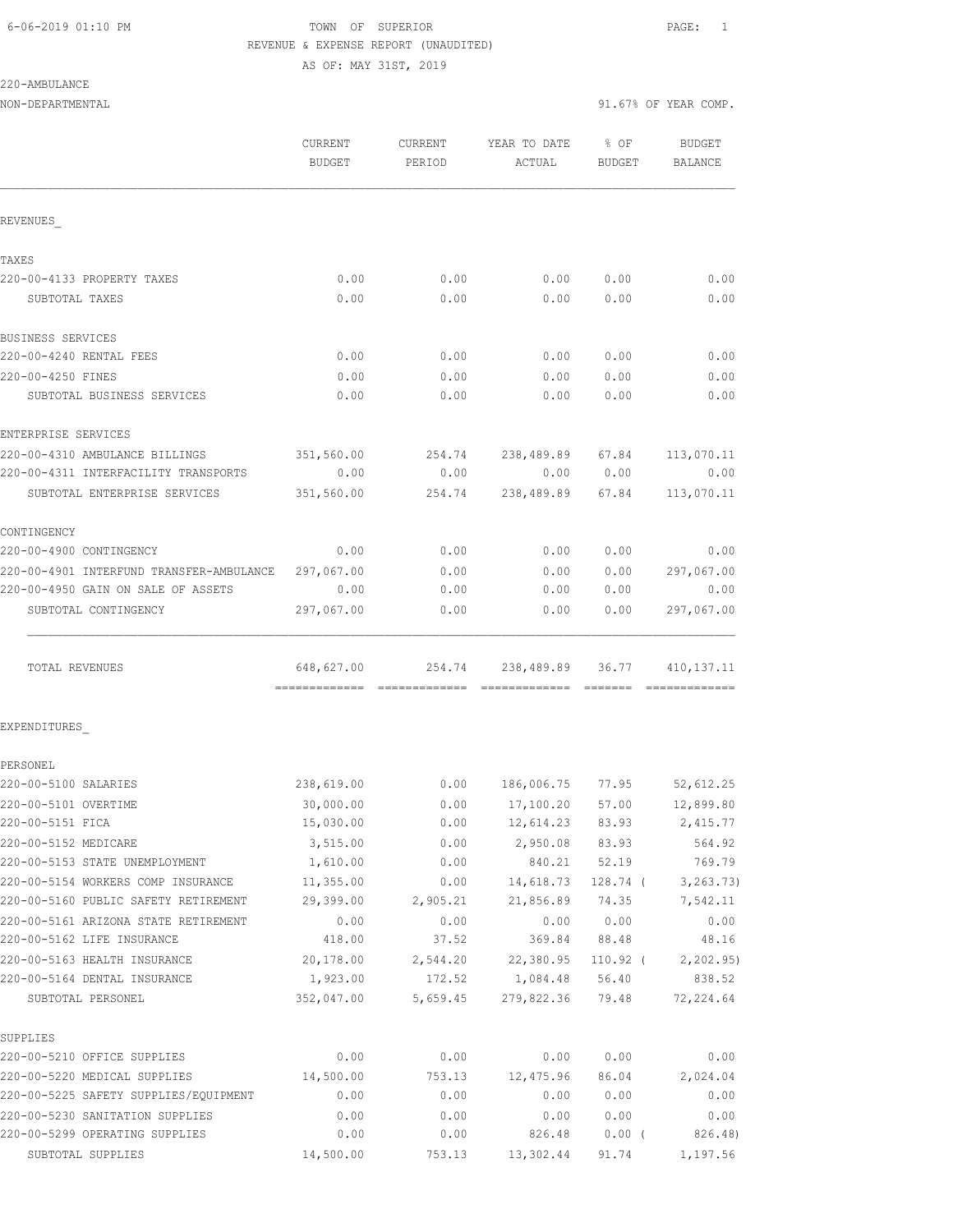AS OF: MAY 31ST, 2019

### 220-AMBULANCE

NON-DEPARTMENTAL 91.67% OF YEAR COMP.

|                                        | <b>CURRENT</b><br><b>BUDGET</b> | <b>CURRENT</b><br>PERIOD | YEAR TO DATE<br>ACTUAL | % OF<br><b>BUDGET</b> | <b>BUDGET</b><br><b>BALANCE</b> |
|----------------------------------------|---------------------------------|--------------------------|------------------------|-----------------------|---------------------------------|
|                                        |                                 |                          |                        |                       |                                 |
| UTILITIES                              |                                 |                          |                        |                       |                                 |
| 220-00-5310 ELECTRICITY                | 2,783.00                        | 0.00                     | 2,234.24               | 80.28                 | 548.76                          |
| 220-00-5320 GAS                        | 0.00                            | 0.00                     | 0.00                   | 0.00                  | 0.00                            |
| 220-00-5330 REFUSE                     | 0.00                            | 0.00                     | 0.00                   | 0.00                  | 0.00                            |
| 220-00-5340 SEWER                      | 0.00                            | 0.00                     | 0.00                   | 0.00                  | 0.00                            |
| 220-00-5350 TELEPHONE                  | 1,804.00                        | 110.57                   | 1,348.87               | 74.77                 | 455.13                          |
| 220-00-5360 WATER                      | 900.00                          | 72.57                    | 923.03                 | $102.56$ (            | 23.03)                          |
| SUBTOTAL UTILITIES                     | 5,487.00                        | 183.14                   | 4,506.14               | 82.12                 | 980.86                          |
| GENERAL BUSINESS EXPENSE               |                                 |                          |                        |                       |                                 |
| 220-00-5410 ADVERTISING                | 0.00                            | 0.00                     | 62.50                  | $0.00$ (              | 62.50)                          |
| 220-00-5420 DUES & SUBSCRIPTIONS       | 811.00                          | 0.00                     | 150.00                 | 18.50                 | 661.00                          |
| 220-00-5425 CONFERENCES & TRAINING     | 0.00                            | 0.00                     | 0.00                   | 0.00                  | 0.00                            |
| 220-00-5430 PRINTING                   | 0.00                            | 0.00                     | 0.00                   | 0.00                  | 0.00                            |
| 220-00-5450 UNIFORMS                   | 0.00                            | 0.00                     | 0.00                   | 0.00                  | 0.00                            |
| 220-00-5460 POSTAGE                    | 0.00                            | 0.00                     | 0.00                   | 0.00                  | 0.00                            |
| 220-00-5470 TRAVEL                     | 0.00                            | 0.00                     | 0.00                   | 0.00                  | 0.00                            |
| 220-00-5471 AUDIT                      | 0.00                            | 0.00                     | 1,536.37               | 0.00(                 | 1, 536.37                       |
| 220-00-5480 GENERAL INSURANCE          | 6,410.00                        | 0.00                     | 5,126.27               | 79.97                 | 1,283.73                        |
| 220-00-5481 VEHICLE INSURANCE          | 0.00                            | 0.00                     | 0.00                   | 0.00                  | 0.00                            |
| 220-00-5482 LIABILITY INSURANCE        | 0.00                            | 0.00                     | 0.00                   | 0.00                  | 0.00                            |
| 220-00-5492 BAD DEBT EXPENSE           | 0.00                            | 0.00                     | 0.00                   | 0.00                  | 0.00                            |
| 220-00-5493 CONTRACTUAL DEDUCTIONS     | 0.00                            | 0.00                     | 0.00                   | 0.00                  | 0.00                            |
| SUBTOTAL GENERAL BUSINESS EXPENSE      | 7,221.00                        | 0.00                     | 6,875.14               | 95.21                 | 345.86                          |
| PROFESSIONAL SERVICES                  |                                 |                          |                        |                       |                                 |
| 220-00-5520 CONTRACTUAL SERVICES       | 24,000.00                       | 2,268.34                 | 20,584.03              | 85.77                 | 3,415.97                        |
| 220-00-5540 LEGAL SERVICES             | 0.00                            | 0.00                     | 0.00                   | 0.00                  | 0.00                            |
| 220-00-5550 OTHER PROFESSIONAL SERVICE | 10,080.00                       | 0.00                     | 523.69                 | 5.20                  | 9,556.31                        |
| 220-00-5555 IMMUNIZATION               | 0.00                            | 0.00                     | 0.00                   | 0.00                  | 0.00                            |
| SUBTOTAL PROFESSIONAL SERVICES         | 34,080.00                       | 2,268.34                 | 21, 107.72             | 61.94                 | 12,972.28                       |
| REPAIR/MAINTENANCE                     |                                 |                          |                        |                       |                                 |
| 220-00-5610 PARK & BLDG IMPROVEMENTS   | 0.00                            | 0.00                     | 0.00                   | 0.00                  | 0.00                            |
| 220-00-5640 AUTO & TRUCK REPAIRS       | 0.00                            | 0.00                     | 0.00                   | 0.00                  | 0.00                            |
| 220-00-5641 GAS & OIL                  | 8,278.00                        | 873.87                   | 8,974.96               | $108.42$ (            | 696.96)                         |
| 220-00-5642 TIRES & TUBES              | 0.00                            | 0.00                     | 0.00                   | 0.00                  | 0.00                            |
| 220-00-5650 OTHER EQUIPMENT REPAIRS    | 0.00                            | 0.00                     | 0.00                   | 0.00                  | 0.00                            |
| 220-00-5670 STREET & SIDEWALK REPAIR   | 0.00                            | 0.00                     | 0.00                   | 0.00                  | 0.00                            |
| SUBTOTAL REPAIR/MAINTENANCE            | 8,278.00                        | 873.87                   | 8,974.96               | $108.42$ (            | 696.96)                         |
| CAPITAL OUTLAY                         |                                 |                          |                        |                       |                                 |
| 220-00-5710 BUILDING                   | 0.00                            | 0.00                     | 0.00                   | 0.00                  | 0.00                            |
| 220-00-5715 AMBULANCE                  | 0.00                            | 0.00                     | 0.00                   | 0.00                  | 0.00                            |
| 220-00-5730 RADIO EQUIPMENT            | 0.00                            | 0.00                     | 0.00                   | 0.00                  | 0.00                            |
| 220-00-5740 MEDICAL EQUIPMENT          | 0.00                            | 0.00                     | 0.00                   | 0.00                  | 0.00                            |
| 220-00-5741 Audit                      | 1,545.00                        | 0.00                     | 0.00                   | 0.00                  | 1,545.00                        |
| 220-00-5750 OTHER EQUIP/SMALL TOOLS    | 0.00                            | 0.00                     | 0.00                   | 0.00                  | 0.00                            |
| SUBTOTAL CAPITAL OUTLAY                | 1,545.00                        | 0.00                     | 0.00                   | 0.00                  | 1,545.00                        |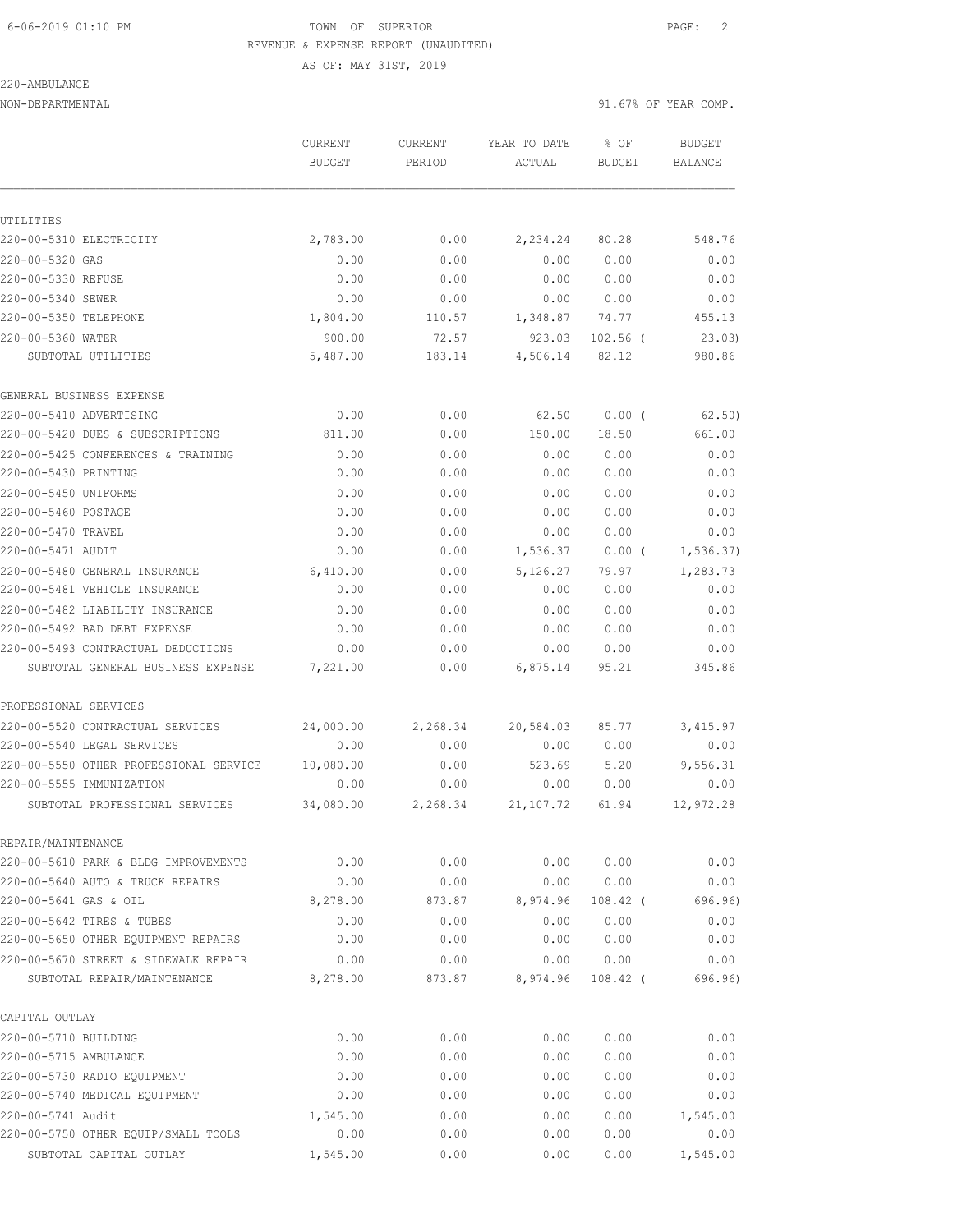### 6-06-2019 01:10 PM TOWN OF SUPERIOR PAGE: 3 REVENUE & EXPENSE REPORT (UNAUDITED) AS OF: MAY 31ST, 2019

#### 220-AMBULANCE

NON-DEPARTMENTAL 91.67% OF YEAR COMP.

|                                    | <b>CURRENT</b><br><b>BUDGET</b>     | CURRENT<br>PERIOD | YEAR TO DATE<br>ACTUAL    | % OF<br>BUDGET | <b>BUDGET</b><br><b>BALANCE</b> |
|------------------------------------|-------------------------------------|-------------------|---------------------------|----------------|---------------------------------|
|                                    |                                     |                   |                           |                |                                 |
| NON-OPERATING                      |                                     |                   |                           |                |                                 |
| 220-00-5800 DEPRECIATION           | 0.00                                | 0.00              | 0.00                      | 0.00           | 0.00                            |
| SUBTOTAL NON-OPERATING             | 0.00                                | 0.00              | 0.00                      | 0.00           | 0.00                            |
| DEBT SERVICE                       |                                     |                   |                           |                |                                 |
| 220-00-5999 CONTINGENCY            | 0.00                                | 0.00              | 0.00                      | 0.00           | 0.00                            |
| SUBTOTAL DEBT SERVICE              | 0.00                                | 0.00              | 0.00                      | 0.00           | 0.00                            |
| TOTAL EXPENDITURES                 | 423,158.00                          |                   | 9,737.93 334,588.76 79.07 |                | 88,569.24                       |
|                                    |                                     |                   |                           |                |                                 |
| REVENUES OVER/(UNDER) EXPENDITURES | $225,469.00$ (9,483.19) (96,098.87) |                   |                           |                | 321,567.87                      |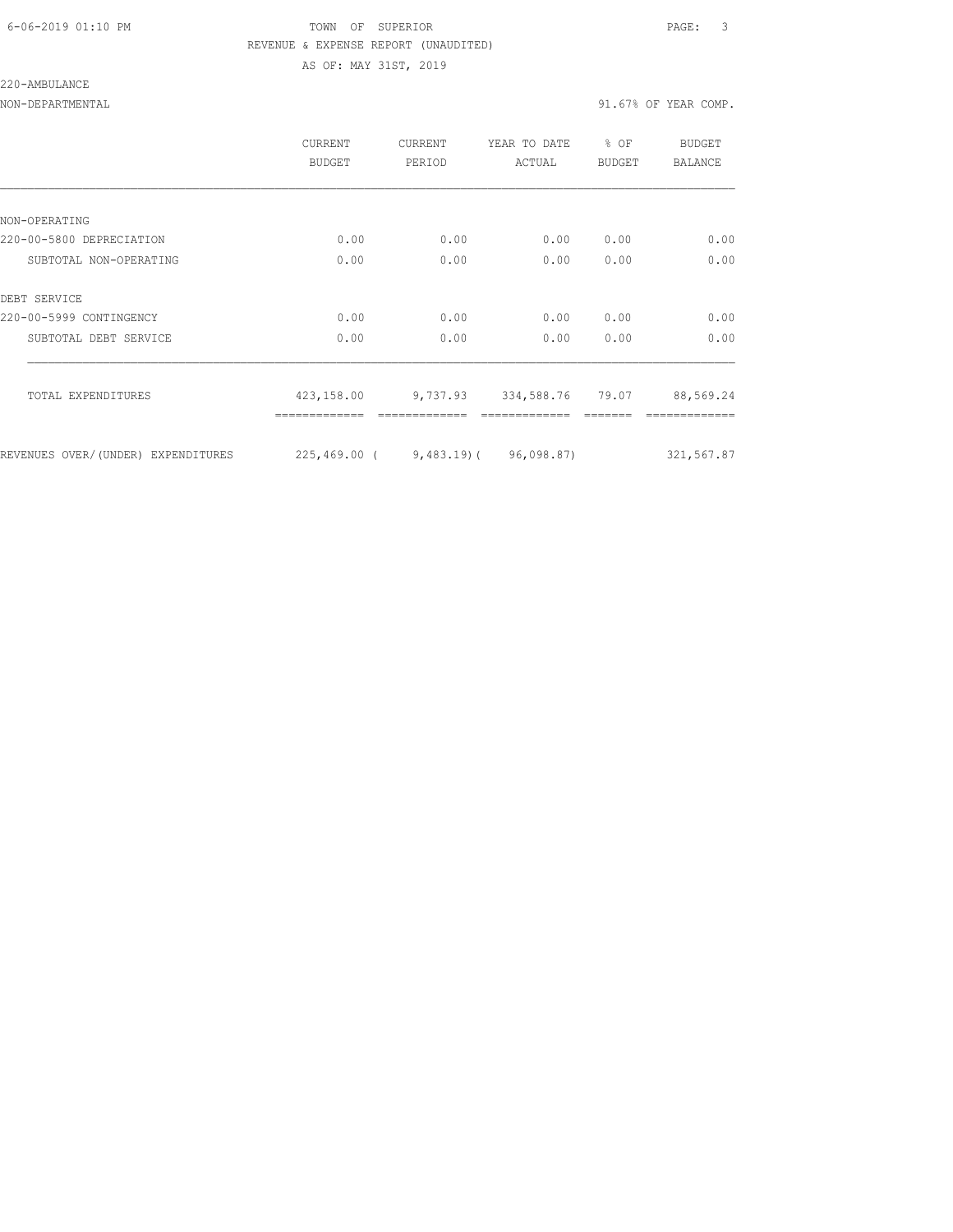### 6-06-2019 01:10 PM TOWN OF SUPERIOR PAGE: 4 REVENUE & EXPENSE REPORT (UNAUDITED) AS OF: MAY 31ST, 2019

220-AMBULANCE

|                                    | CURRENT<br>BUDGET | CURRENT<br>PERIOD | YEAR TO DATE<br>ACTUAL | % OF<br>BUDGET | <b>BUDGET</b><br>BALANCE |
|------------------------------------|-------------------|-------------------|------------------------|----------------|--------------------------|
|                                    |                   |                   |                        |                |                          |
| FUND TOTAL REVENUES                | 648,627.00        | 254.74            | 238,489.89             | 36.77          | 410, 137. 11             |
| FUND TOTAL EXPENDITURES            | 423,158.00        | 9,737.93          | 334,588.76             | 79.07          | 88,569.24                |
|                                    |                   |                   |                        |                |                          |
| REVENUES OVER/(UNDER) EXPENDITURES | $225,469.00$ (    | $9,483.19$ (      | 96,098.87)             |                | 321,567.87               |
|                                    | ___________       |                   | --------------         |                | -------------            |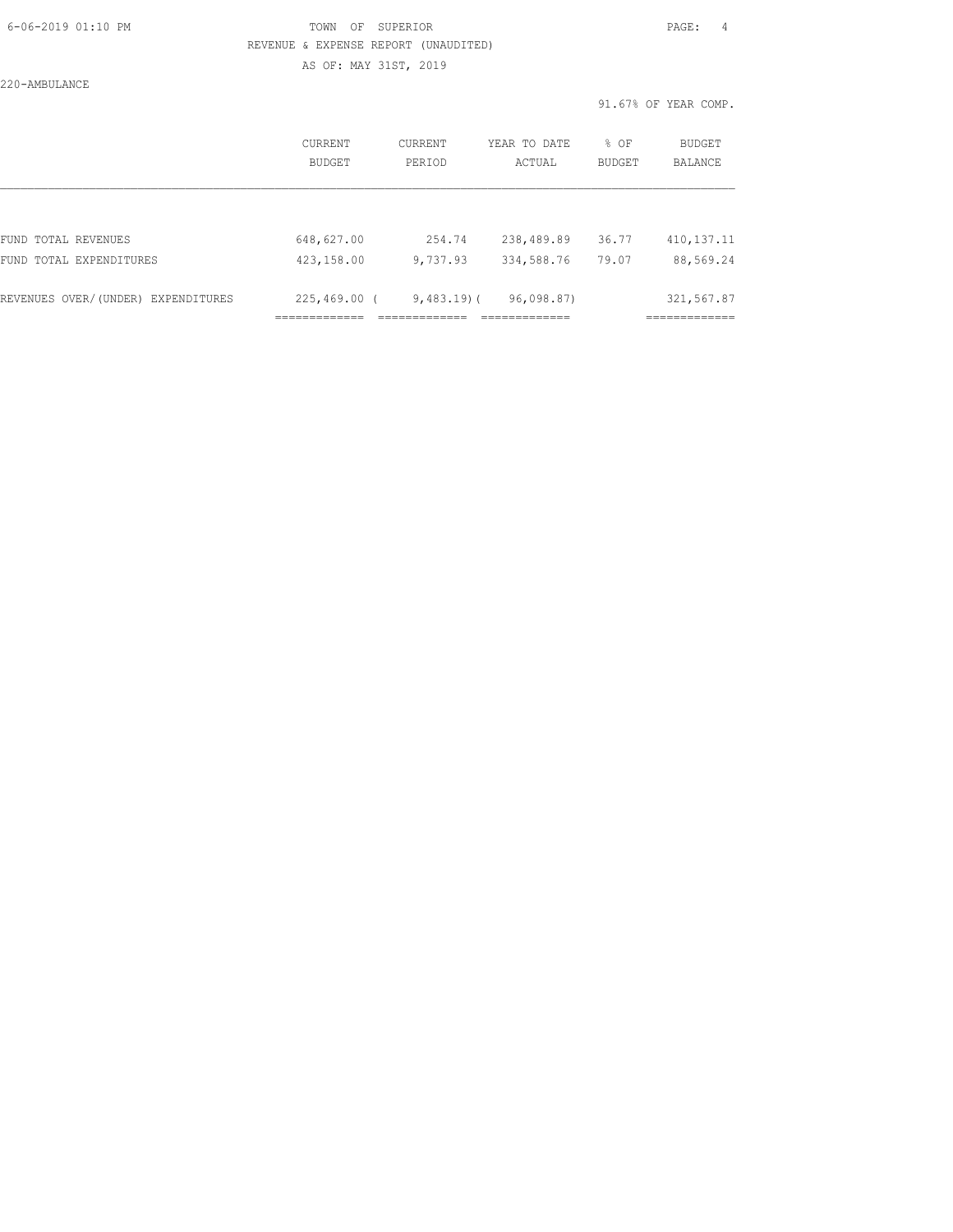230-CEMETARY

NON-DEPARTMENTAL 91.67% OF YEAR COMP.

AS OF: MAY 31ST, 2019

| JI.V/G VI ILAN VUNI |  |  |
|---------------------|--|--|
|                     |  |  |
|                     |  |  |
|                     |  |  |

|                                       | CURRENT<br><b>BUDGET</b> | CURRENT<br>PERIOD | YEAR TO DATE<br>ACTUAL | % OF<br><b>BUDGET</b> | <b>BUDGET</b><br><b>BALANCE</b> |
|---------------------------------------|--------------------------|-------------------|------------------------|-----------------------|---------------------------------|
| REVENUES                              |                          |                   |                        |                       |                                 |
| BUSINESS SERVICES                     |                          |                   |                        |                       |                                 |
| 230-00-4220 CEMETARY WORK PERMITS     | 25,000.00                | 0.00              | 0.00                   | 0.00                  | 25,000.00                       |
| 230-00-4240 WEEKEND FEE               | 0.00                     | 0.00              | 2,000.00               | $0.00$ (              | 2,000.00)                       |
| 230-00-4250 FINES                     | 0.00                     | 0.00              | 0.00                   | 0.00                  | 0.00                            |
| SUBTOTAL BUSINESS SERVICES            | 25,000.00                | 0.00              | 2,000.00               | 8.00                  | 23,000.00                       |
| ENTERPRISE SERVICES                   |                          |                   |                        |                       |                                 |
| 230-00-4320 PLOT PURCHASE             | 0.00                     | 600.00            | 9,400.00               | $0.00$ (              | 9,400.00)                       |
| 230-00-4321 OPEN/CLOSE                | 0.00                     | 1,200.00          | 10, 200.00             | $0.00$ (              | 10, 200.00                      |
| SUBTOTAL ENTERPRISE SERVICES          | 0.00                     | 1,800.00          | 19,600.00              | $0.00$ (              | 19,600.00)                      |
| CONTINGENCY                           |                          |                   |                        |                       |                                 |
| 230-00-4900 CONTINGENCY               | 0.00                     | 0.00              | 0.00                   | 0.00                  | 0.00                            |
| SUBTOTAL CONTINGENCY                  | 0.00                     | 0.00              | 0.00                   | 0.00                  | 0.00                            |
| TOTAL REVENUES                        | 25,000.00                | 1,800.00          | 21,600.00              | 86.40                 | 3,400.00                        |
| EXPENDITURES                          |                          |                   |                        |                       |                                 |
| PERSONEL                              |                          |                   |                        |                       |                                 |
| 230-00-5100 SALARIES                  | 4,729.00                 | 0.00              | 6,074.86               | 128.46 (              | 1,345.86                        |
| 230-00-5101 OVERTIME                  | 0.00                     | 0.00              | 281.38                 | $0.00$ (              | 281.38)                         |
| 230-00-5120 INMATE LABOR              | 0.00                     | 0.00              | 0.00                   | 0.00                  | 0.00                            |
| 230-00-5151 FICA                      | 293.00                   | 0.00              | 394.10                 | $134.51$ (            | 101.10)                         |
| 230-00-5152 MEDICARE                  | 69.00                    | 0.00              | 92.18                  | $133.59$ (            | 23.18)                          |
| 230-00-5153 STATE UNEMPLOYMENT        | 22.00                    | 0.00              | 16.02                  | 72.82                 | 5.98                            |
| 230-00-5154 WORKERS COMP INSURANCE    | 17.00                    | 0.00              | 0.00                   | 0.00                  | 17.00                           |
| 230-00-5161 ARIZONA STATE RETIREMENT  | 558.00                   | 0.00              | 739.83                 | 132.59 (              | 181.83)                         |
| 230-00-5162 LIFE INSURANCE            | 12.00                    | 0.00              | 0.00                   | 0.00                  | 12.00                           |
| 230-00-5163 HEALTH INSURANCE          | 0.00                     | 0.00              | 0.00                   | 0.00                  | 0.00                            |
| 230-00-5164 DENTAL INSURANCE          | 55.00                    | 0.00              | 0.00                   | 0.00                  | 55.00                           |
| SUBTOTAL PERSONEL                     | 5,755.00                 | 0.00              | 7,598.37               | $132.03$ (            | 1,843.37)                       |
| SUPPLIES                              |                          |                   |                        |                       |                                 |
| 230-00-5210 OFFICE SUPPLIES           | 0.00                     | 0.00              | 0.00                   | 0.00                  | 0.00                            |
| 230-00-5225 SAFETY SUPPLIES/EQUIPMENT | 0.00                     | 0.00              | 0.00                   | 0.00                  | 0.00                            |
| 230-00-5230 SANITATION SUPPLIES       | 0.00                     | 0.00              | 0.00                   | 0.00                  | 0.00                            |
| 230-00-5299 OPERATING SUPPLIES        | 1,000.00                 | 0.00              | 0.00                   | 0.00                  | 1,000.00                        |
| SUBTOTAL SUPPLIES                     | 1,000.00                 | 0.00              | 0.00                   | 0.00                  | 1,000.00                        |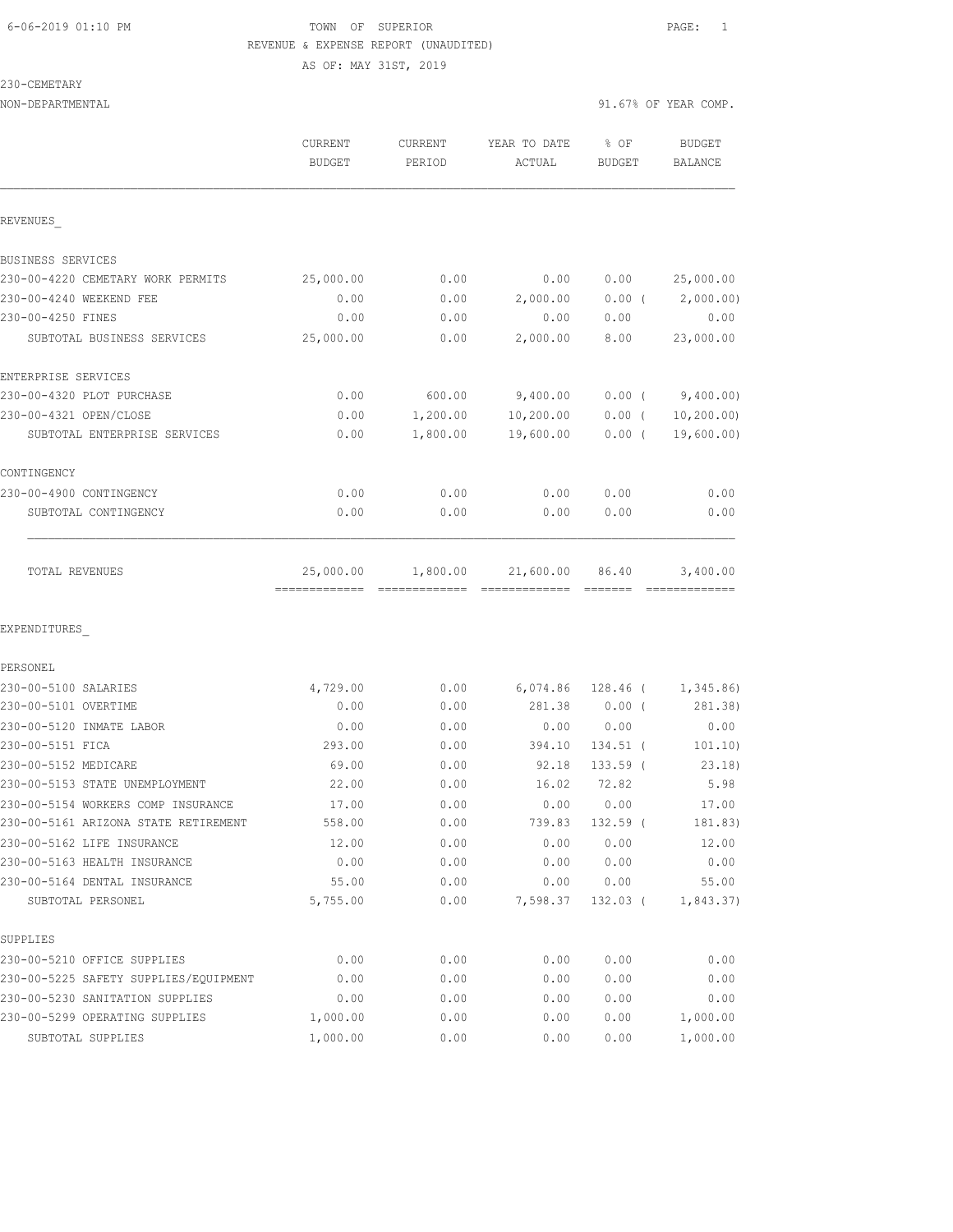AS OF: MAY 31ST, 2019

#### 230-CEMETARY

|                                                                     | CURRENT<br><b>BUDGET</b> | CURRENT<br>PERIOD        | YEAR TO DATE<br>ACTUAL | % OF<br><b>BUDGET</b> | <b>BUDGET</b><br>BALANCE |
|---------------------------------------------------------------------|--------------------------|--------------------------|------------------------|-----------------------|--------------------------|
|                                                                     |                          |                          |                        |                       |                          |
| UTILITIES<br>230-00-5310 ELECTRICITY                                | 601.00                   |                          |                        | $107.17$ (            |                          |
|                                                                     |                          | 0.00                     | 644.07                 |                       | 43.07)                   |
| 230-00-5320 GAS<br>230-00-5330 REFUSE                               | 0.00<br>0.00             | 0.00<br>30.00            | 0.00<br>30.00          | 0.00<br>$0.00$ (      | 0.00<br>30.00            |
|                                                                     | 0.00                     |                          | 0.00                   | 0.00                  | 0.00                     |
| 230-00-5340 SEWER<br>230-00-5350 TELEPHONE                          | 500.00                   | 0.00<br>0.00             | 0.00                   | 0.00                  | 500.00                   |
| 230-00-5360 WATER                                                   | 700.00                   |                          | 795.27                 |                       | 95.27)                   |
| SUBTOTAL UTILITIES                                                  | 1,801.00                 | 77.81<br>107.81          | 1,469.34               | $113.61$ (<br>81.58   | 331.66                   |
| GENERAL BUSINESS EXPENSE                                            |                          |                          |                        |                       |                          |
| 230-00-5410 ADVERTISING                                             | 0.00                     | 0.00                     | 0.00                   | 0.00                  | 0.00                     |
| 230-00-5420 DUES & SUBSCRIPTIONS                                    | 0.00                     | 0.00                     | 0.00                   | 0.00                  | 0.00                     |
| 230-00-5425 CONFERENCES & TRAINING                                  | 0.00                     | 0.00                     | 0.00                   | 0.00                  | 0.00                     |
| 230-00-5430 PRINTING                                                | 0.00                     | 0.00                     | 0.00                   | 0.00                  | 0.00                     |
| 230-00-5450 UNIFORMS                                                | 0.00                     | 0.00                     | 0.00                   | 0.00                  | 0.00                     |
| 230-00-5460 POSTAGE                                                 | 0.00                     | 0.00                     | 0.00                   | 0.00                  | 0.00                     |
| 230-00-5470 TRAVEL                                                  | 0.00                     | 0.00                     | 0.00                   | 0.00                  | 0.00                     |
| 230-00-5471 HOST/MEALS                                              | 0.00                     | 0.00                     | 0.00                   | 0.00                  | 0.00                     |
| 230-00-5480 GENERAL INSURANCE                                       | 0.00                     | 0.00                     | 0.00                   | 0.00                  | 0.00                     |
| 230-00-5481 VEHICLE INSURANCE                                       | 0.00                     | 0.00                     | 0.00                   | 0.00                  | 0.00                     |
| 230-00-5482 LIABILITY INSURANCE                                     | 0.00                     | 0.00                     | 0.00                   | 0.00                  | 0.00                     |
| 230-00-5492 BAD DEBT EXPENSE                                        | 0.00                     | 0.00                     | 0.00                   | 0.00                  | 0.00                     |
| SUBTOTAL GENERAL BUSINESS EXPENSE                                   | 0.00                     | 0.00                     | 0.00                   | 0.00                  | 0.00                     |
| PROFESSIONAL SERVICES                                               |                          |                          |                        |                       |                          |
| 230-00-5520 CONTRACTUAL SERVICES                                    | 0.00                     | 0.00                     | 0.00                   | 0.00                  | 0.00                     |
| 230-00-5540 LEGAL SERVICES                                          | 0.00                     | 0.00                     | 0.00                   | 0.00                  | 0.00                     |
| 230-00-5550 OTHER PROFESSIONAL SERVICE                              | 0.00                     | 0.00                     | 0.00                   | 0.00                  | 0.00                     |
| SUBTOTAL PROFESSIONAL SERVICES                                      | 0.00                     | 0.00                     | 0.00                   | 0.00                  | 0.00                     |
| REPAIR/MAINTENANCE                                                  |                          |                          |                        |                       |                          |
| 230-00-5610 PARK & BLDG IMPROVEMENTS                                | 0.00                     | 0.00                     | 0.00                   | 0.00                  | 0.00                     |
| 230-00-5640 AUTO & TRUCK REPAIRS                                    | 0.00                     | 0.00                     | 0.00                   | 0.00                  | 0.00                     |
| 230-00-5641 GAS & OIL                                               | 0.00                     | 0.00                     | 0.00                   | 0.00                  | 0.00                     |
| 230-00-5642 TIRES & TUBES                                           | 0.00                     | 0.00                     | 0.00                   | 0.00                  | 0.00                     |
| 230-00-5643 INMATE FUEL                                             | 0.00                     | 0.00                     | 0.00                   | 0.00                  | 0.00                     |
| 230-00-5650 OTHER EQUIPMENT REPAIRS                                 | 4,620.00                 | 0.00                     | 0.00                   | 0.00                  | 4,620.00                 |
| 230-00-5670 STREET & SIDEWALK REPAIR                                | 0.00                     | 0.00                     | 0.00                   | 0.00                  | 0.00                     |
| SUBTOTAL REPAIR/MAINTENANCE                                         | 4,620.00                 | 0.00                     | 0.00                   | 0.00                  | 4,620.00                 |
| CAPITAL OUTLAY<br>230-00-5710 BUILDING                              |                          |                          |                        |                       |                          |
|                                                                     | 0.00                     | 0.00                     | 0.00                   | 0.00                  | 0.00                     |
| 230-00-5720 OFFICE EQUIPMENT<br>230-00-5750 OTHER EQUIP/SMALL TOOLS | 0.00<br>0.00             | 0.00                     | 0.00                   | 0.00<br>$0.00$ (      | 0.00                     |
| 230-00-5790 MACHINERY AND EQUIPMENT                                 |                          | 0.00<br>$0.00$ 12,884.38 | 518.80<br>12,884.38    | $0.00$ (              | 518.80)<br>12,884.38     |
| SUBTOTAL CAPITAL OUTLAY                                             | 0.00                     | 12,884.38                | 13,403.18              | $0.00$ (              | 13,403.18                |
|                                                                     |                          |                          |                        |                       |                          |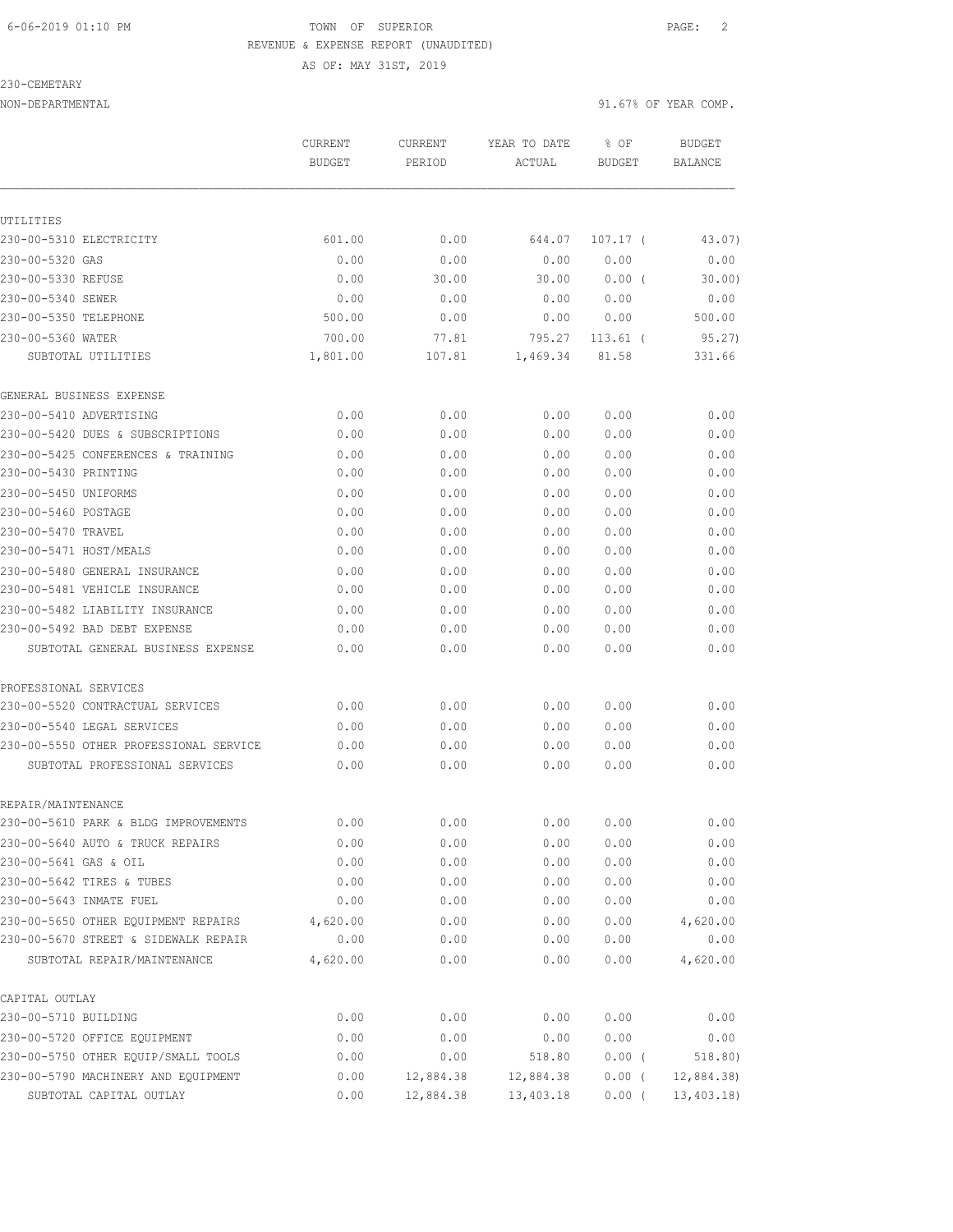### 6-06-2019 01:10 PM TOWN OF SUPERIOR PAGE: 3 REVENUE & EXPENSE REPORT (UNAUDITED) AS OF: MAY 31ST, 2019

#### 230-CEMETARY

|                                    | <b>CURRENT</b><br>BUDGET | <b>CURRENT</b><br>PERIOD     | YEAR TO DATE<br>ACTUAL | % OF<br><b>BUDGET</b> | BUDGET<br><b>BALANCE</b> |
|------------------------------------|--------------------------|------------------------------|------------------------|-----------------------|--------------------------|
|                                    |                          |                              |                        |                       |                          |
| NON-OPERATING                      |                          |                              |                        |                       |                          |
| 230-00-5800 DEPRECIATION           | 0.00                     | 0.00                         | 0.00                   | 0.00                  | 0.00                     |
| SUBTOTAL NON-OPERATING             | 0.00                     | 0.00                         | 0.00                   | 0.00                  | 0.00                     |
| DEBT SERVICE                       |                          |                              |                        |                       |                          |
| 230-00-5999 CONTINGENCY            | 6,671.00                 | 0.00                         | 0.00                   | 0.00                  | 6,671.00                 |
| SUBTOTAL DEBT SERVICE              | 6,671.00                 | 0.00                         | 0.00                   | 0.00                  | 6,671.00                 |
| TOTAL EXPENDITURES                 | 19,847.00                | 12,992.19                    | 22,470.89 113.22 (     |                       | 2,623.89)                |
| REVENUES OVER/(UNDER) EXPENDITURES |                          | $5,153.00$ ( $11,192.19$ ) ( | 870.89)                |                       | 6,023.89                 |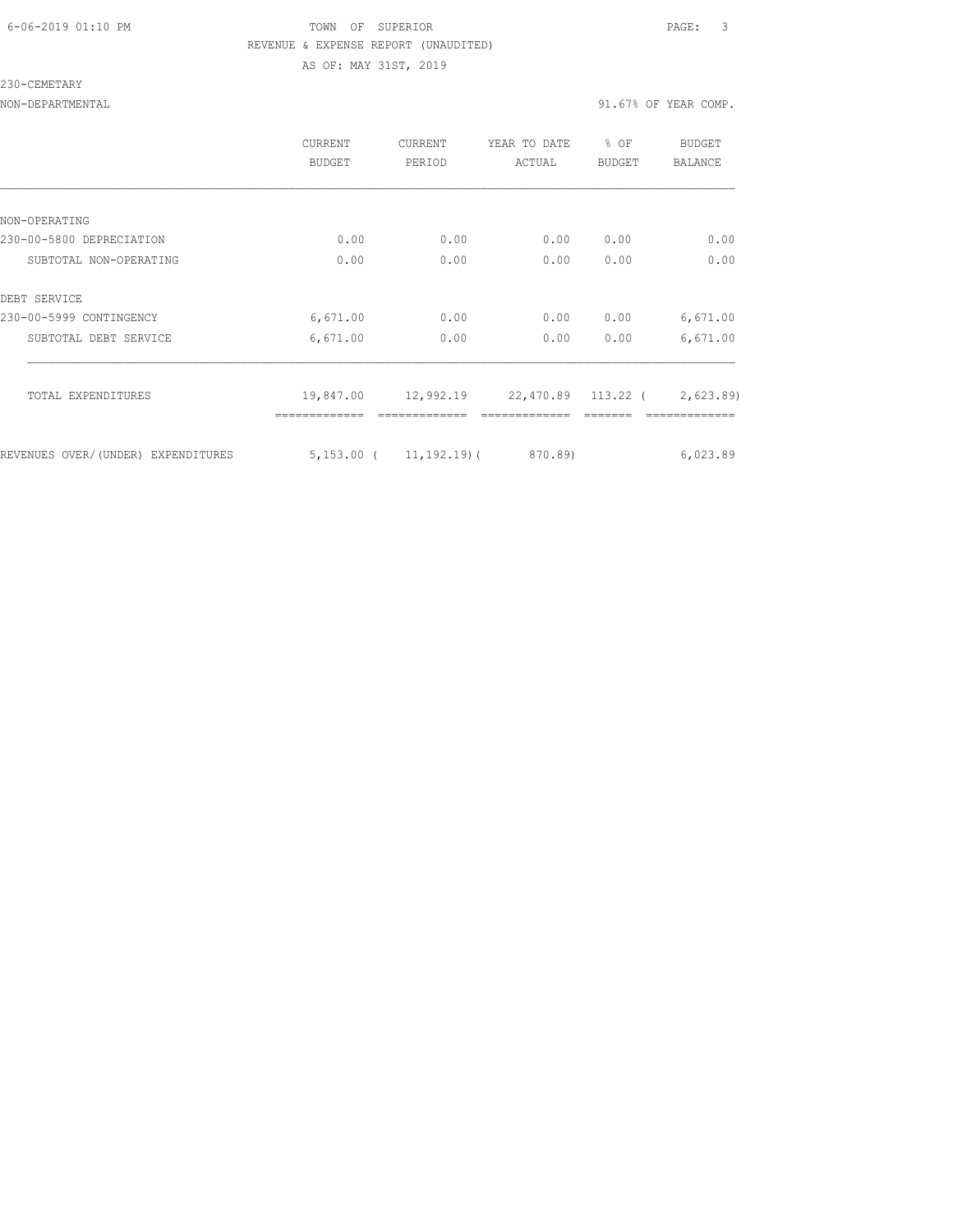### 6-06-2019 01:10 PM TOWN OF SUPERIOR PAGE: 4 REVENUE & EXPENSE REPORT (UNAUDITED) AS OF: MAY 31ST, 2019

230-CEMETARY

|                                    | CURRENT<br><b>BUDGET</b> | CURRENT<br>PERIOD | YEAR TO DATE<br>ACTUAL | % OF<br>BUDGET | BUDGET<br><b>BALANCE</b> |
|------------------------------------|--------------------------|-------------------|------------------------|----------------|--------------------------|
|                                    |                          |                   |                        |                |                          |
| FUND TOTAL REVENUES                | 25,000.00                | 1,800.00          | 21,600.00              | 86.40          | 3,400.00                 |
| FUND TOTAL EXPENDITURES            | 19,847.00                | 12,992.19         | 22,470.89              | 113.22         | 2,623.89                 |
| REVENUES OVER/(UNDER) EXPENDITURES | $5,153.00$ (             | $11, 192, 19)$ (  | 870.89)                |                | 6,023.89                 |
|                                    |                          |                   |                        |                |                          |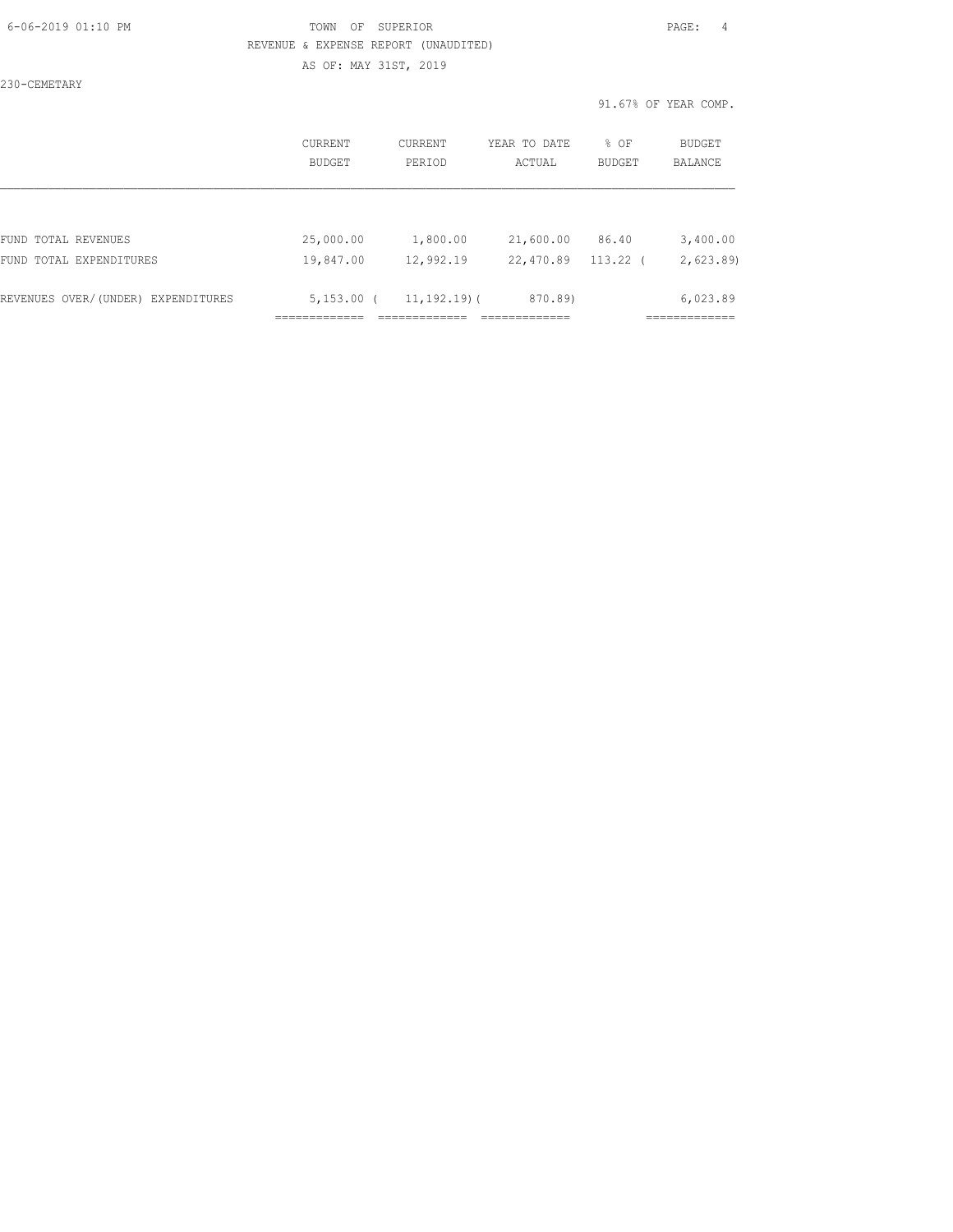# 300-HIGHWAY

| 6-06-2019 01:10 PM                     | TOWN OF SUPERIOR<br>REVENUE & EXPENSE REPORT (UNAUDITED) |                   |                        |                | PAGE:<br>1                                                                                                                                                                                                                                                                                                                                                                                                                                                                                           |  |
|----------------------------------------|----------------------------------------------------------|-------------------|------------------------|----------------|------------------------------------------------------------------------------------------------------------------------------------------------------------------------------------------------------------------------------------------------------------------------------------------------------------------------------------------------------------------------------------------------------------------------------------------------------------------------------------------------------|--|
|                                        | AS OF: MAY 31ST, 2019                                    |                   |                        |                |                                                                                                                                                                                                                                                                                                                                                                                                                                                                                                      |  |
| 300-HIGHWAY USERS REVENUE              |                                                          |                   |                        |                |                                                                                                                                                                                                                                                                                                                                                                                                                                                                                                      |  |
| NON-DEPARTMENTAL                       |                                                          |                   |                        |                | 91.67% OF YEAR COMP.                                                                                                                                                                                                                                                                                                                                                                                                                                                                                 |  |
|                                        | <b>CURRENT</b><br><b>BUDGET</b>                          | CURRENT<br>PERIOD | YEAR TO DATE<br>ACTUAL | % OF<br>BUDGET | <b>BUDGET</b><br><b>BALANCE</b>                                                                                                                                                                                                                                                                                                                                                                                                                                                                      |  |
| REVENUES                               |                                                          |                   |                        |                |                                                                                                                                                                                                                                                                                                                                                                                                                                                                                                      |  |
| TAXES                                  |                                                          |                   |                        |                |                                                                                                                                                                                                                                                                                                                                                                                                                                                                                                      |  |
| 300-00-4132 HIGHWAY USERS REVENUE FUND | 408,017.00                                               | 23,496.11         | 227,596.62             | 55.78          | 180, 420.38                                                                                                                                                                                                                                                                                                                                                                                                                                                                                          |  |
| 300-00-4133 PROPERTY TAX               | 0.00                                                     | 0.00              | 0.00                   | 0.00           | 0.00                                                                                                                                                                                                                                                                                                                                                                                                                                                                                                 |  |
| SUBTOTAL TAXES                         | 408,017.00                                               | 23,496.11         | 227,596.62             | 55.78          | 180, 420.38                                                                                                                                                                                                                                                                                                                                                                                                                                                                                          |  |
| CONTINGENCY                            |                                                          |                   |                        |                |                                                                                                                                                                                                                                                                                                                                                                                                                                                                                                      |  |
| 300-00-4901 INTERFUND TRANSFER-HURF    | 60, 161.00                                               | 0.00              | 0.00                   | 0.00           | 60, 161.00                                                                                                                                                                                                                                                                                                                                                                                                                                                                                           |  |
| SUBTOTAL CONTINGENCY                   | 60,161.00                                                | 0.00              | 0.00                   | 0.00           | 60,161.00                                                                                                                                                                                                                                                                                                                                                                                                                                                                                            |  |
| TOTAL REVENUES                         | 468,178.00                                               | 23,496.11         | 227,596.62             | 48.61          | 240,581.38<br>$\begin{array}{cccccccccccccc} \multicolumn{2}{c}{} & \multicolumn{2}{c}{} & \multicolumn{2}{c}{} & \multicolumn{2}{c}{} & \multicolumn{2}{c}{} & \multicolumn{2}{c}{} & \multicolumn{2}{c}{} & \multicolumn{2}{c}{} & \multicolumn{2}{c}{} & \multicolumn{2}{c}{} & \multicolumn{2}{c}{} & \multicolumn{2}{c}{} & \multicolumn{2}{c}{} & \multicolumn{2}{c}{} & \multicolumn{2}{c}{} & \multicolumn{2}{c}{} & \multicolumn{2}{c}{} & \multicolumn{2}{c}{} & \multicolumn{2}{c}{} & \$ |  |
| EXPENDITURES                           |                                                          |                   |                        |                |                                                                                                                                                                                                                                                                                                                                                                                                                                                                                                      |  |
| PERSONEL                               |                                                          |                   |                        |                |                                                                                                                                                                                                                                                                                                                                                                                                                                                                                                      |  |
| 300-00-5100 SALARIES                   | 88,999.00                                                | 0.00              | 62,870.49              | 70.64          | 26, 128.51                                                                                                                                                                                                                                                                                                                                                                                                                                                                                           |  |
| 300-00-5101 OVERTIME                   | 2,000.00                                                 | 0.00              | 1,881.64               | 94.08          | 118.36                                                                                                                                                                                                                                                                                                                                                                                                                                                                                               |  |
| 300-00-5120 INMATE LABOR               | 2,000.00                                                 | 216.25            | 2,549.50               | $127.48$ (     | 549.50)                                                                                                                                                                                                                                                                                                                                                                                                                                                                                              |  |
| 300-00-5151 FICA                       | 5,518.00                                                 | 0.00              | 4,038.24               | 73.18          | 1,479.76                                                                                                                                                                                                                                                                                                                                                                                                                                                                                             |  |
| 300-00-5152 MEDICARE                   | 1,290.00                                                 | 0.00              | 944.41                 | 73.21          | 345.59                                                                                                                                                                                                                                                                                                                                                                                                                                                                                               |  |
| 300-00-5153 STATE UNEMPLOYMENT         | 373.00                                                   | 0.00              | 137.60                 | 36.89          | 235.40                                                                                                                                                                                                                                                                                                                                                                                                                                                                                               |  |
| 300-00-5154 WORKERS COMP INSURANCE     | 1,565.00                                                 | 0.00              | 4,809.73               | $307.33$ (     | 3, 244.73)                                                                                                                                                                                                                                                                                                                                                                                                                                                                                           |  |
| 300-00-5161 ARIZONA STATE RETIREMENT   | 9,233.00                                                 | 0.00              | 6,435.62               | 69.70          | 2,797.38                                                                                                                                                                                                                                                                                                                                                                                                                                                                                             |  |
| 300-00-5162 LIFE INSURANCE             | 201.00                                                   | 0.00              | 0.00                   | 0.00           | 201.00                                                                                                                                                                                                                                                                                                                                                                                                                                                                                               |  |
| 300-00-5163 HEALTH INSURANCE           | 7,207.00                                                 | 0.00              | 0.00                   | 0.00           | 7,207.00                                                                                                                                                                                                                                                                                                                                                                                                                                                                                             |  |
| 300-00-5164 DENTAL INSURANCE           | 924.00                                                   | 0.00              | 0.00                   | 0.00           | 924.00                                                                                                                                                                                                                                                                                                                                                                                                                                                                                               |  |
| SUBTOTAL PERSONEL                      | 119,310.00                                               | 216.25            | 83,667.23              | 70.13          | 35,642.77                                                                                                                                                                                                                                                                                                                                                                                                                                                                                            |  |
| SUPPLIES                               |                                                          |                   |                        |                |                                                                                                                                                                                                                                                                                                                                                                                                                                                                                                      |  |
| 300-00-5210 OFFICE SUPPLIES            | 0.00                                                     | 0.00              | 0.00                   | 0.00           | 0.00                                                                                                                                                                                                                                                                                                                                                                                                                                                                                                 |  |
| 300-00-5225 SAFETY SUPPLIES/EQUIPMENT  | 1,000.00                                                 | 0.00              | 0.00                   | 0.00           | 1,000.00                                                                                                                                                                                                                                                                                                                                                                                                                                                                                             |  |
| 300-00-5230 SANITATION SUPPLIES        | 0.00                                                     | 0.00              | 0.00                   | 0.00           | 0.00                                                                                                                                                                                                                                                                                                                                                                                                                                                                                                 |  |
| 300-00-5299 OPERATING SUPPLIES         | 492.00                                                   | 97.91             | 1,442.94               | 293.28 (       | 950.94)                                                                                                                                                                                                                                                                                                                                                                                                                                                                                              |  |
| SUBTOTAL SUPPLIES                      | 1,492.00                                                 | 97.91             | 1,442.94               | 96.71          | 49.06                                                                                                                                                                                                                                                                                                                                                                                                                                                                                                |  |

| UTILITIES                |           |          |            |       |            |
|--------------------------|-----------|----------|------------|-------|------------|
| 300-00-5310 ELECTRICITY  | 42,246.00 | 0.00     | 35, 141.00 | 83.18 | 7,105.00   |
| 300-00-5315 APS CONTRACT | 39,500.00 | 1,081.86 | 13,021.52  | 32.97 | 26,478.48  |
| 300-00-5320 GAS          | 0.00      | 0.00     | 0.00       | 0.00  | 0.00       |
| 300-00-5330 REFUSE       | 0.00      | 0.00     | 0.00       | 0.00  | 0.00       |
| 300-00-5340 SEWER        | 0.00      | 0.00     | 0.00       | 0.00  | 0.00       |
| 300-00-5350 TELEPHONE    | 0.00      | 0.00     | 0.00       | 0.00  | 0.00       |
| 300-00-5360 WATER        | 0.00      | 173.47   | 2,369.66   | 0.00( | 2,369.66   |
| SUBTOTAL UTILITIES       | 81,746.00 | 1,255.33 | 50,532.18  | 61.82 | 31, 213.82 |
|                          |           |          |            |       |            |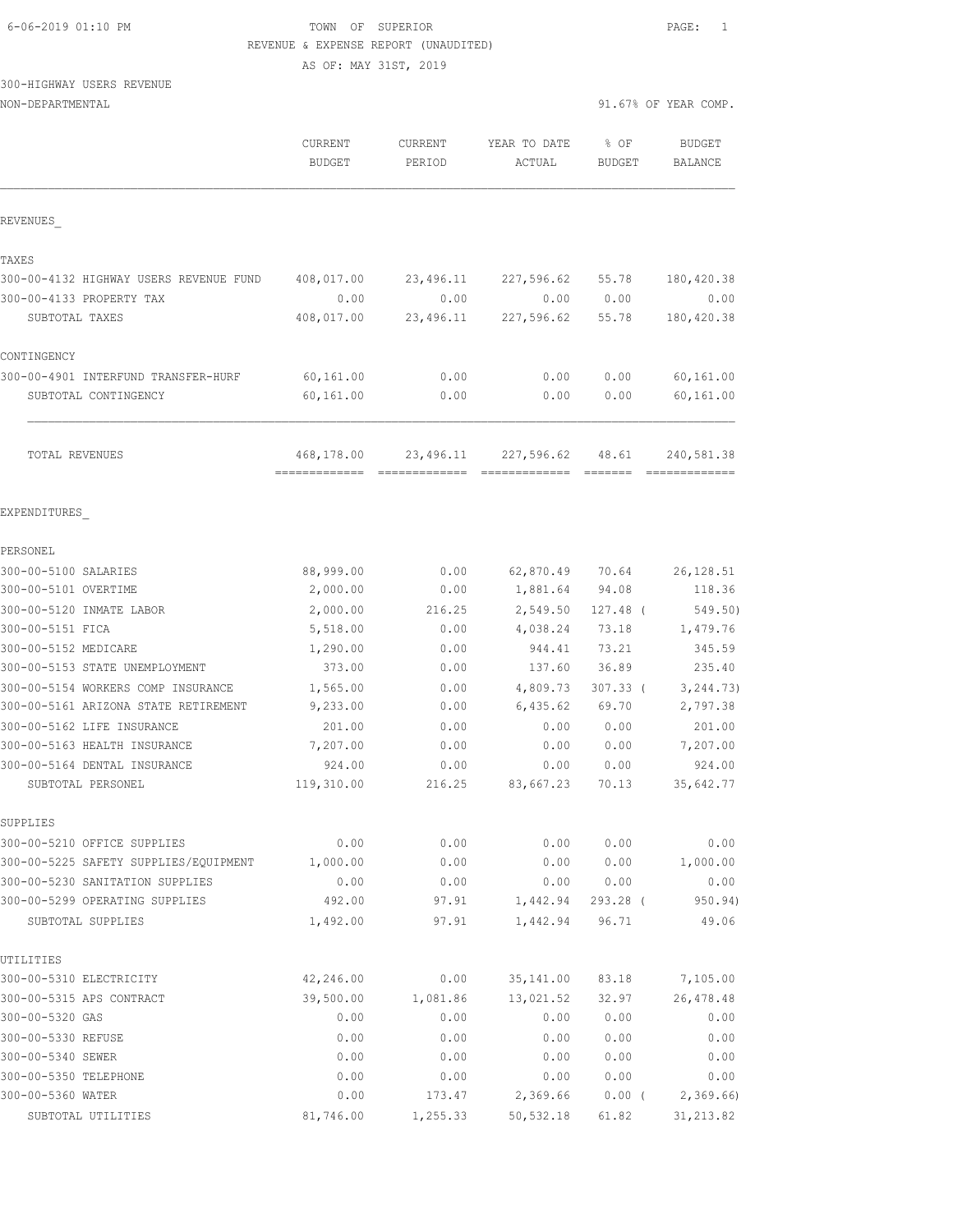AS OF: MAY 31ST, 2019

### 300-HIGHWAY USERS REVENUE NON-DEPARTMENTAL 91.67% OF YEAR COMP.

|                                                              | CURRENT<br><b>BUDGET</b> | CURRENT<br>PERIOD | YEAR TO DATE<br>ACTUAL                          | % OF<br><b>BUDGET</b> | <b>BUDGET</b><br><b>BALANCE</b> |
|--------------------------------------------------------------|--------------------------|-------------------|-------------------------------------------------|-----------------------|---------------------------------|
|                                                              |                          |                   |                                                 |                       |                                 |
| GENERAL BUSINESS EXPENSE<br>300-00-5420 DUES & SUBSCRIPTIONS |                          |                   |                                                 | 0.00                  |                                 |
|                                                              | 0.00                     | 0.00              | 0.00                                            |                       | 0.00                            |
| 300-00-5450 UNIFORMS<br>300-00-5471 AUDIT                    | 0.00<br>1,545.00         | 0.00<br>0.00      | 0.00<br>1,536.30                                | 0.00<br>99.44         | 0.00<br>8.70                    |
| 300-00-5480 GENERAL INSURANCE                                |                          |                   |                                                 |                       |                                 |
| SUBTOTAL GENERAL BUSINESS EXPENSE                            | 12,205.00<br>13,750.00   | 0.00<br>0.00      | 10,252.47<br>11,788.77                          | 84.00<br>85.74        | 1,952.53<br>1,961.23            |
| PROFESSIONAL SERVICES                                        |                          |                   |                                                 |                       |                                 |
| 300-00-5520 CONTRACTUAL SERVICES                             | 0.00                     | 0.00              | 0.00                                            | 0.00                  | 0.00                            |
| 300-00-5550 OTHER PROFESSIONAL SERVICES                      | 13,000.00                | 1,167.00          | 21,948.25                                       | $168.83$ (            | 8,948.25                        |
| SUBTOTAL PROFESSIONAL SERVICES                               | 13,000.00                | 1,167.00          | 21,948.25                                       | $168.83$ (            | 8,948.25)                       |
| REPAIR/MAINTENANCE                                           |                          |                   |                                                 |                       |                                 |
| 300-00-5610 PARK & BLDG IMPROVEMENTS                         | 0.00                     | 0.00              | 0.00                                            | 0.00                  | 0.00                            |
| 300-00-5640 AUTO & TRUCK REPAIRS                             | 5,000.00                 | 0.00              | 2,392.47                                        | 47.85                 | 2,607.53                        |
| 300-00-5641 GAS & OIL                                        | 5,700.00                 | 630.33            | 6,829.72                                        | 119.82 (              | 1, 129.72)                      |
| 300-00-5642 TIRES & TUBES                                    | 0.00                     | 106.24            | 106.24                                          | $0.00$ (              | 106.24)                         |
| 300-00-5643 INMATE FUEL                                      | 1,000.00                 | 460.61            | 627.38                                          | 62.74                 | 372.62                          |
| 300-00-5650 OTHER EQUIPMENT REPAIRS                          | 4,664.00                 | 0.00              | 1,974.55                                        | 42.34                 | 2,689.45                        |
| 300-00-5670 STREET & SIDEWALK REPAIR                         | 0.00                     | 0.00              | 40,632.07                                       | $0.00$ (              | 40,632.07)                      |
| 300-00-5671 CRACKSEAL                                        | 0.00                     | 0.00              | 4,011.16                                        | $0.00$ (              | 4,011.16                        |
| SUBTOTAL REPAIR/MAINTENANCE                                  | 16,364.00                | 1,197.18          | 56,573.59                                       | 345.72 (              | 40, 209.59                      |
| CAPITAL OUTLAY                                               |                          |                   |                                                 |                       |                                 |
| 300-00-5750 OTHER EQUIP/SMALL TOOLS                          | 1,000.00                 | 0.00              | 4,305.79                                        | 430.58 (              | 3,305.79                        |
| 300-00-5770 TRAFFIC SIGNS                                    | 0.00                     | $0.00$ (          | 12,901.68)                                      | 0.00                  | 12,901.68                       |
| 300-00-5790 MACHINERY & EQUIPMENT                            | 0.00                     | 0.00              | 13,032.00                                       | $0.00$ (              | 13,032.00                       |
| SUBTOTAL CAPITAL OUTLAY                                      | 1,000.00                 | 0.00              | 4,436.11                                        | 443.61 (              | 3,436.11)                       |
| NON-OPERATING                                                |                          |                   |                                                 |                       |                                 |
| 300-00-5800 DEPRECIATION                                     | 0.00                     | 0.00              | 0.00                                            | 0.00                  | 0.00                            |
| SUBTOTAL NON-OPERATING                                       | 0.00                     | 0.00              | 0.00                                            | 0.00                  | 0.00                            |
| DEBT SERVICE                                                 |                          |                   |                                                 |                       |                                 |
| 300-00-5900 PAYBACK FROM GF                                  |                          |                   | $0.00$ 175.95 1,239.24 0.00 ( 1,239.24)         |                       |                                 |
| 300-00-5901 DEBT SERVICE INTEREST                            | 0.00                     | 25.57             | 107.81 0.00 (                                   |                       | 107.81)                         |
| 300-00-5999 CONTINGENCY                                      | 159,371.00               | 0.00              | 0.00                                            | 0.00                  | 159,371.00                      |
| SUBTOTAL DEBT SERVICE                                        | 159,371.00               | 201.52            | 1,347.05                                        | 0.85                  | 158,023.95                      |
| TOTAL EXPENDITURES                                           |                          |                   | 406,033.00 4,135.19 231,736.12 57.07 174,296.88 |                       |                                 |
| REVENUES OVER/(UNDER) EXPENDITURES                           | 62, 145.00               |                   | $19,360.92$ ( $4,139.50$ )                      |                       | 66,284.50                       |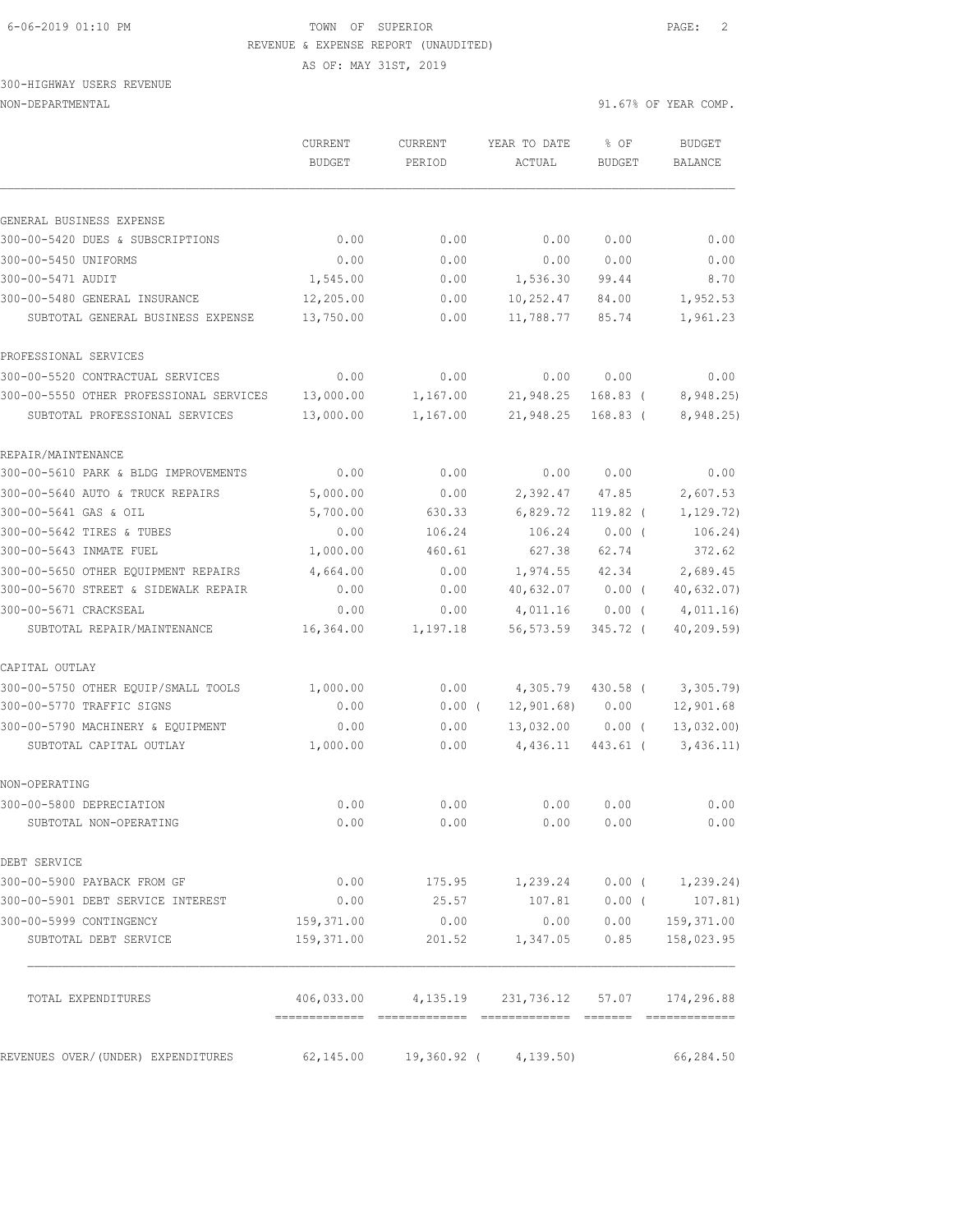| 6-06-2019 01:10 PM |  |
|--------------------|--|
|                    |  |

# FOWN OF SUPERIOR **Example 2019** PAGE: 3 REVENUE & EXPENSE REPORT (UNAUDITED) AS OF: MAY 31ST, 2019

300-HIGHWAY USERS REVENUE

|                                    | CURRENT<br><b>BUDGET</b> | CURRENT<br>PERIOD | YEAR TO DATE<br>ACTUAL | % OF<br><b>BUDGET</b> | <b>BUDGET</b><br><b>BALANCE</b> |
|------------------------------------|--------------------------|-------------------|------------------------|-----------------------|---------------------------------|
|                                    |                          |                   |                        |                       |                                 |
| FUND TOTAL REVENUES                | 468,178.00               | 23,496.11         | 227,596.62             | 48.61                 | 240,581.38                      |
| FUND TOTAL EXPENDITURES            | 406,033.00               | 4,135.19          | 231,736.12             | 57.07                 | 174,296.88                      |
|                                    |                          |                   |                        |                       |                                 |
| REVENUES OVER/(UNDER) EXPENDITURES | 62,145.00                | 19,360.92 (       | 4, 139.50              |                       | 66,284.50                       |
|                                    |                          |                   |                        |                       |                                 |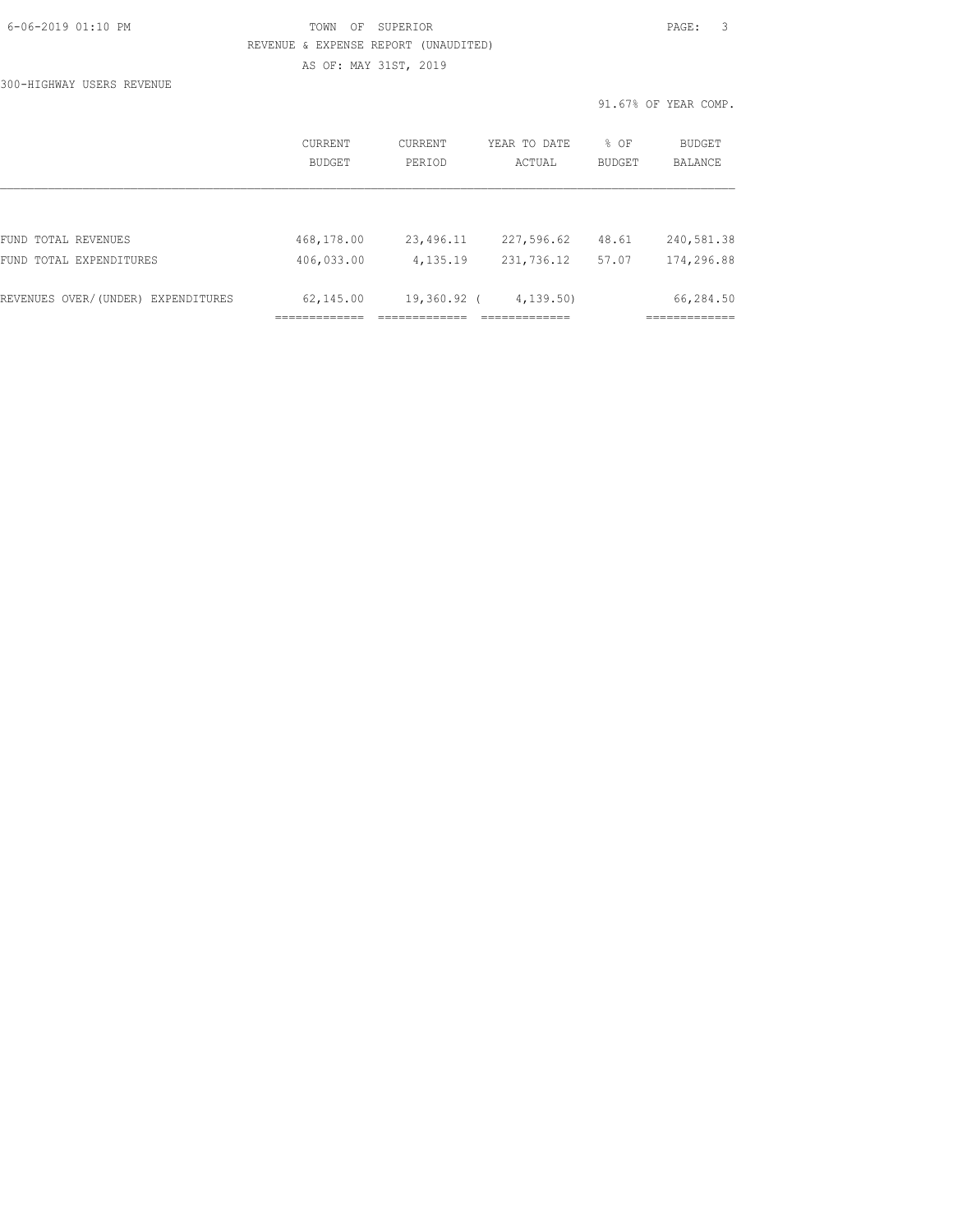AS OF: MAY 31ST, 2019

|  | 310-EXCISE |  | TAX |
|--|------------|--|-----|
|  |            |  |     |

| NON-DEPARTMENTAL                                                           |                          |                   |                        |                       | 91.67% OF YEAR COMP.            |
|----------------------------------------------------------------------------|--------------------------|-------------------|------------------------|-----------------------|---------------------------------|
|                                                                            | CURRENT<br><b>BUDGET</b> | CURRENT<br>PERIOD | YEAR TO DATE<br>ACTUAL | % OF<br><b>BUDGET</b> | <b>BUDGET</b><br><b>BALANCE</b> |
| REVENUES                                                                   |                          |                   |                        |                       |                                 |
| TAXES                                                                      |                          |                   |                        |                       |                                 |
| 310-00-4130 EXCISE TAX-1/2 SALES PINAL                                     | 415,771.00               | 11, 134.68        | 116,427.32             | 28.00                 | 299, 343.68                     |
| SUBTOTAL TAXES                                                             | 415,771.00               | 11, 134.68        | 116,427.32             | 28.00                 | 299, 343.68                     |
| CONTINGENCY                                                                |                          |                   |                        |                       |                                 |
| 310-00-4901 INTERFUND TRANSFER                                             | 0.00                     | 0.00              | 0.00                   | 0.00                  | 0.00                            |
| 310-00-4999 OTHER FINANCING SOURCES                                        | 0.00                     | 0.00              | 0.00                   | 0.00                  | 0.00                            |
| SUBTOTAL CONTINGENCY                                                       | 0.00                     | 0.00              | 0.00                   | 0.00                  | 0.00                            |
| TOTAL REVENUES                                                             | 415,771.00               | 11, 134.68        | 116,427.32             | 28.00                 | 299, 343.68                     |
|                                                                            |                          |                   |                        | --------              |                                 |
| EXPENDITURES                                                               |                          |                   |                        |                       |                                 |
| PERSONEL                                                                   |                          |                   |                        |                       |                                 |
| 310-00-5100 SALARIES                                                       | 56,113.00                | 0.00              | 49,083.45              | 87.47                 | 7,029.55                        |
| 310-00-5101 OVERTIME                                                       | 0.00                     | 0.00              | 1,294.77               | 0.00(                 | 1,294.77)                       |
| 310-00-5120 INMATE LABOR                                                   | 1,550.00                 | 216.25            | 2,324.50               | 149.97 (              | 774.50)                         |
| 310-00-5151 FICA                                                           | 3,479.00                 | 0.00              | 3,156.50               | 90.73                 | 322.50                          |
| 310-00-5152 MEDICARE                                                       | 814.00                   | 0.00              | 738.20                 | 90.69                 | 75.80                           |
| 310-00-5153 STATE UNEMPLOYMENT                                             | 216.00                   | 0.00              | 99.16                  | 45.91                 | 116.84                          |
| 310-00-5154 WORKERS COMP INSURANCE<br>310-00-5161 ARIZONA STATE RETIREMENT | 357.00<br>5,775.00       | 0.00<br>0.00      | 0.00<br>4,852.48       | 0.00<br>84.03         | 357.00<br>922.52                |
| 310-00-5162 LIFE INSURANCE                                                 | 117.00                   | 0.00              | 0.00                   | 0.00                  | 117.00                          |
| 310-00-5163 HEALTH INSURANCE                                               | 5,765.00                 | 0.00              | 0.00                   | 0.00                  | 5,765.00                        |
| 310-00-5164 DENTAL INSURANCE                                               | 536.00                   | 0.00              | 0.00                   | 0.00                  | 536.00                          |
| SUBTOTAL PERSONEL                                                          | 74,722.00                | 216.25            | 61,549.06              | 82.37                 | 13, 172.94                      |
| SUPPLIES                                                                   |                          |                   |                        |                       |                                 |
| 310-00-5210 OFFICE SUPPLIES                                                | 0.00                     | 0.00              | 0.00                   | 0.00                  | 0.00                            |
| 310-00-5225 SAFETY SUPPLIES/EQUIPMENT                                      | 0.00                     | 0.00              | 0.00                   | 0.00                  | 0.00                            |
| 310-00-5230 SANITATION SUPPLIES                                            | 0.00                     | 0.00              | 0.00                   | 0.00                  | 0.00                            |
| 310-00-5299 OPERATING SUPPLIES                                             | 0.00                     | 313.44            | 1,450.01               | $0.00$ (              | 1,450.01)                       |
| SUBTOTAL SUPPLIES                                                          | 0.00                     | 313.44            | 1,450.01               | $0.00$ (              | 1,450.01)                       |
| UTILITIES                                                                  |                          |                   |                        |                       |                                 |
| 310-00-5310 ELECTRICITY                                                    | 1,666.00                 | 0.00              | 2,335.01               | 140.16 (              | 669.01)                         |
| 310-00-5360 WATER                                                          | 0.00                     | 173.46            |                        | $2,369.59$ 0.00 (     | 2,369.59)                       |
| SUBTOTAL UTILITIES                                                         | 1,666.00                 | 173.46            | 4,704.60               | 282.39 (              | 3,038.60                        |
| GENERAL BUSINESS EXPENSE                                                   |                          |                   |                        |                       |                                 |
| 310-00-5420 DUES & SUBSCRIPTIONS                                           | 0.00                     | 0.00              | 0.00                   | 0.00                  | 0.00                            |
| 310-00-5450 UNIFORMS                                                       | 0.00                     | 0.00              | 0.00                   | 0.00                  | 0.00                            |
| 310-00-5471 Audit                                                          | 1,545.00                 | 0.00              | 0.00                   | 0.00                  | 1,545.00                        |
| 310-00-5480 GENERAL INSURANCE                                              | 0.00                     | 0.00              | 0.00                   | 0.00                  | 0.00                            |
| SUBTOTAL GENERAL BUSINESS EXPENSE                                          | 1,545.00                 | 0.00              | 0.00                   | 0.00                  | 1,545.00                        |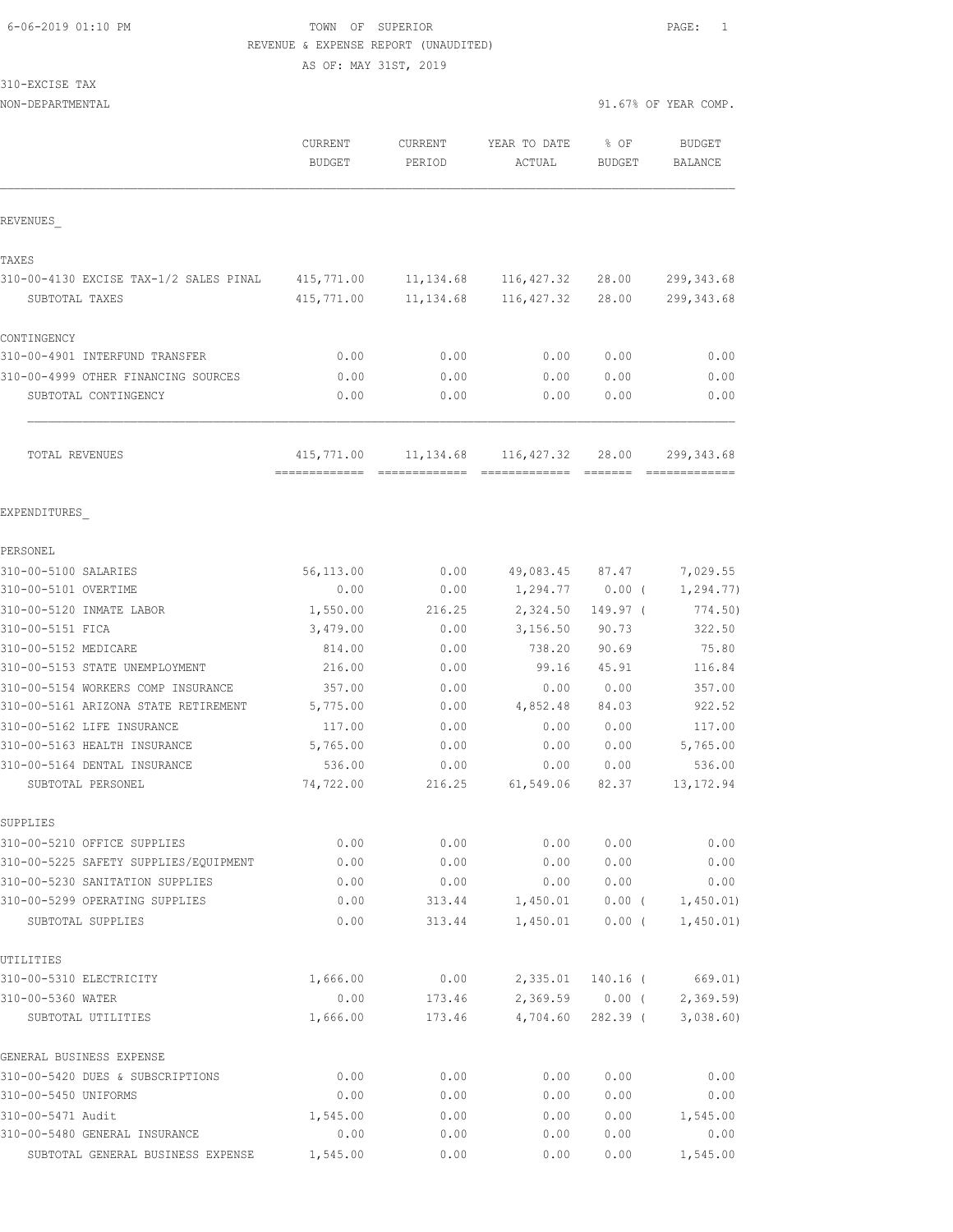AS OF: MAY 31ST, 2019

### 310-EXCISE TAX

|                                                | CURRENT<br><b>BUDGET</b> | CURRENT<br>PERIOD | YEAR TO DATE<br>ACTUAL | % OF<br><b>BUDGET</b> | <b>BUDGET</b><br><b>BALANCE</b> |
|------------------------------------------------|--------------------------|-------------------|------------------------|-----------------------|---------------------------------|
| PROFESSIONAL SERVICES                          |                          |                   |                        |                       |                                 |
| 310-00-5520 CONTRACTUAL SERVICES               | 0.00                     | 0.00              | 0.00                   | 0.00                  | 0.00                            |
| 310-00-5550 OTHER PROFESSIONAL SERVICES        | 0.00                     | 0.00              | 0.00                   | 0.00                  | 0.00                            |
| SUBTOTAL PROFESSIONAL SERVICES                 | 0.00                     | 0.00              | 0.00                   | 0.00                  | 0.00                            |
| REPAIR/MAINTENANCE                             |                          |                   |                        |                       |                                 |
| 310-00-5610 PARK & BLDG IMPROVEMENTS           | 0.00                     | 0.00              | 0.00                   | 0.00                  | 0.00                            |
| 310-00-5640 AUTO & TRUCK REPAIRS               | 2,000.00                 | 0.00              | 0.00                   | 0.00                  | 2,000.00                        |
| 310-00-5641 GAS & OIL                          | 3,000.00                 | 630.33            | 6,829.71               | $227.66$ (            | 3,829.71)                       |
| 310-00-5642 TIRES & TUBES                      | 0.00                     | 0.00              | 637.14                 | $0.00$ (              | 637.14)                         |
| 310-00-5643 INMATE FUEL                        | 1,000.00                 | 460.61            | 627.38                 | 62.74                 | 372.62                          |
| 310-00-5650 OTHER EQUIPMENT REPAIRS            | 5,000.00                 | 5,765.26          | 12,166.57              | 243.33 (              | 7, 166.57)                      |
| 310-00-5670 STREET & SIDEWALK REPAIR           | 39,179.00                | 16,094.54         | 33,004.50              | 84.24                 | 6, 174.50                       |
| 310-00-5671 CRACKSEAL                          | 0.00                     | 0.00              | 1,516.85               | $0.00$ (              | 1,516.85)                       |
| SUBTOTAL REPAIR/MAINTENANCE                    | 50,179.00                | 22,950.74         | 54,782.15              | $109.17$ (            | 4,603.15                        |
| CAPITAL OUTLAY                                 |                          |                   |                        |                       |                                 |
| 310-00-5750 OTHER EQUIP/SMALL TOOLS            | 7,000.00                 | 0.00              | 1,875.07               | 26.79                 | 5, 124.93                       |
| 310-00-5770 TRAFFIC SIGNS                      | 0.00                     | 0.00              | 14,259.72              | $0.00$ (              | 14,259.72)                      |
| 310-00-5790 MACHINERY & EQUIPMENT              | 0.00                     | 34,916.76         | 34,916.76              | $0.00$ (              | 34, 916.76)                     |
| SUBTOTAL CAPITAL OUTLAY                        | 7,000.00                 | 34,916.76         | 51,051.55              | $729.31$ (            | 44,051.55)                      |
| NON-OPERATING                                  |                          |                   |                        |                       |                                 |
| 310-00-5800 DEPRECIATION                       | 0.00                     | 0.00              | 0.00                   | 0.00                  | 0.00                            |
| SUBTOTAL NON-OPERATING                         | 0.00                     | 0.00              | 0.00                   | 0.00                  | 0.00                            |
| DEBT SERVICE                                   |                          |                   |                        |                       |                                 |
| 310-00-5900 DEBT SERVICE: PRINCIPAL            | 0.00                     | 670.95            | 5,440.67               | $0.00$ (              | 5,440.67)                       |
| 310-00-5901 DEBT SERVICE: INTEREST             | 0.00                     | 180.30            | 3,830.00               | $0.00$ (              | 3,830.00                        |
| 310-00-5999 CONTINGENCY                        | 342,805.00               | 0.00              | 0.00                   | 0.00                  | 342,805.00                      |
| SUBTOTAL DEBT SERVICE                          | 342,805.00               | 851.25            | 9,270.67               | 2.70                  | 333, 534.33                     |
| TOTAL EXPENDITURES                             | 477,917.00               | 59,421.90         | 182,808.04             | 38.25                 | 295,108.96                      |
| REVENUES OVER/(UNDER) EXPENDITURES<br>$\left($ | $62, 146.00$ (           | $48, 287.22$ ) (  | 66,380.72)             |                       | 4,234.72                        |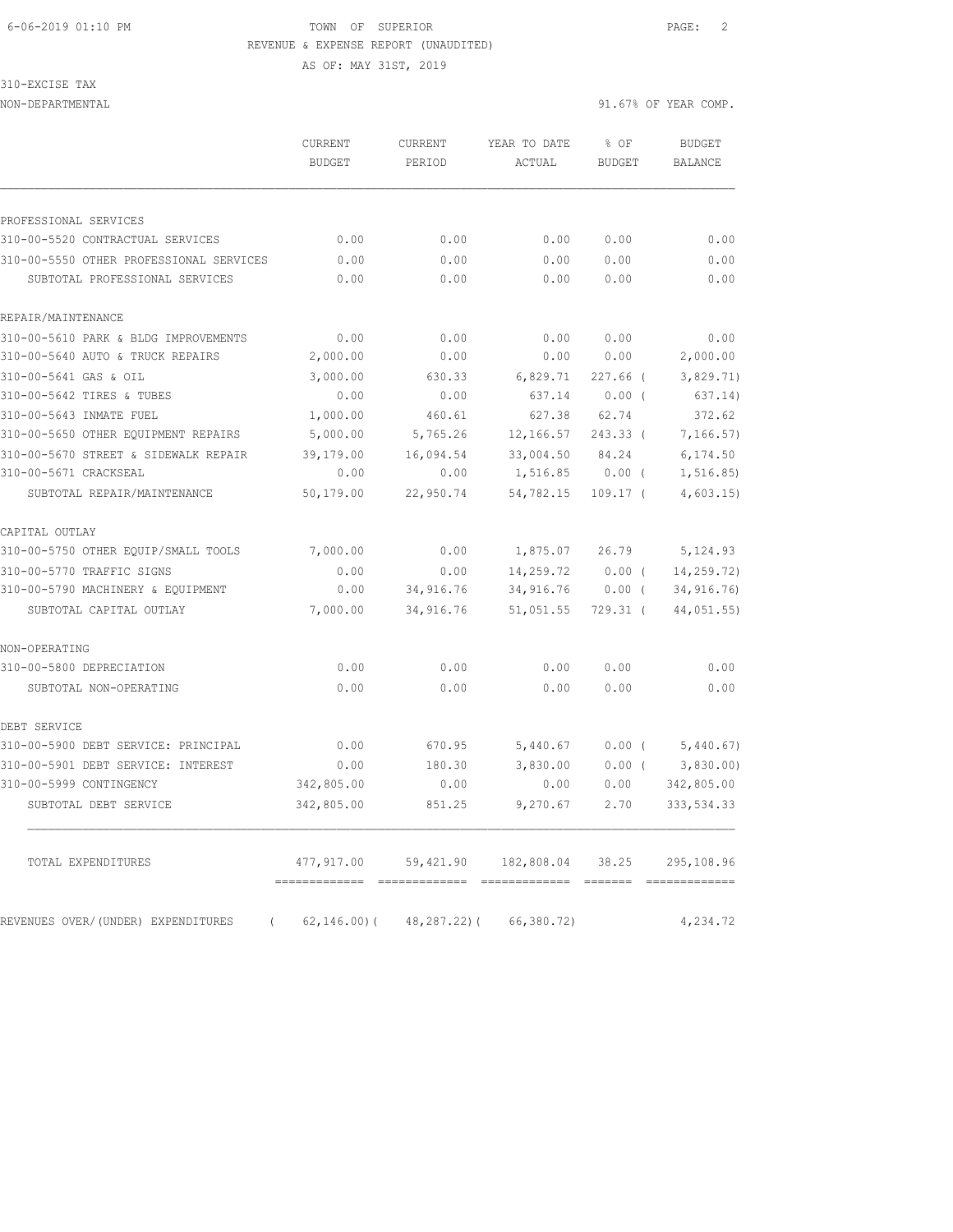| 6-06-2019 01:10 PM |  |
|--------------------|--|
|                    |  |

# FOWN OF SUPERIOR **Example 2019** PAGE: 3 REVENUE & EXPENSE REPORT (UNAUDITED) AS OF: MAY 31ST, 2019

310-EXCISE TAX

|                                    | CURRENT<br>BUDGET | CURRENT<br>PERIOD | YEAR TO DATE<br>ACTUAL | % OF<br><b>BUDGET</b> | BUDGET<br><b>BALANCE</b> |
|------------------------------------|-------------------|-------------------|------------------------|-----------------------|--------------------------|
|                                    |                   |                   |                        |                       |                          |
| FUND TOTAL REVENUES                | 415,771.00        | 11,134.68         | 116, 427.32            | 28.00                 | 299, 343.68              |
| FUND TOTAL EXPENDITURES            | 477,917.00        | 59,421.90         | 182,808.04             | 38.25                 | 295,108.96               |
| REVENUES OVER/(UNDER) EXPENDITURES | $62, 146, 00)$ (  | 48,287.22)(       | 66,380.72)             |                       | 4,234.72                 |
|                                    |                   |                   |                        |                       |                          |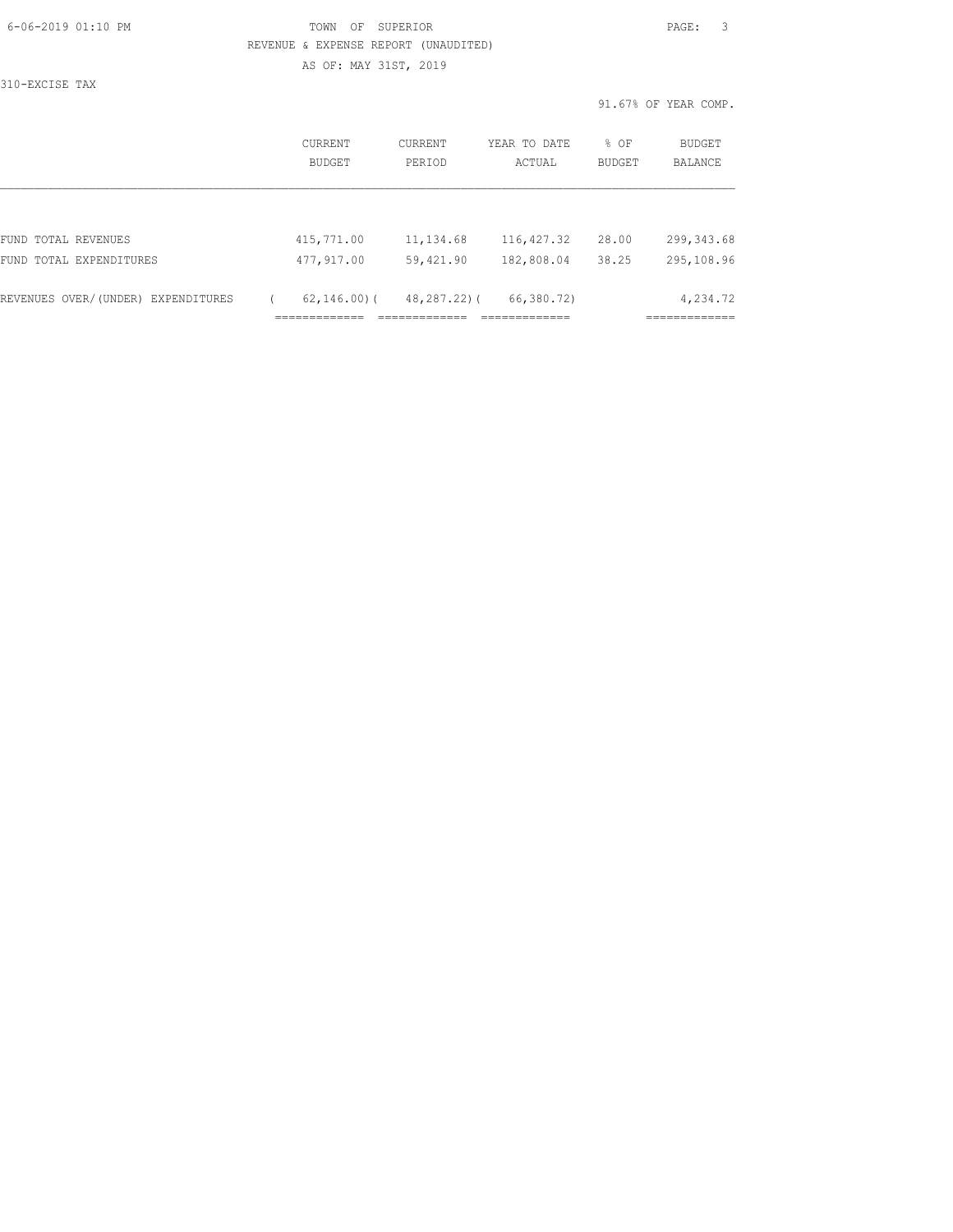AS OF: MAY 31ST, 2019

# 320-LOCAL TRANS ASSISTANCE

| 91.67% OF YEAR COMP.<br>NON-DEPARTMENTAL |  |  |
|------------------------------------------|--|--|
|------------------------------------------|--|--|

| 01.67% OF YEAR COMP. |  |
|----------------------|--|
|                      |  |

|                                                  | CURRENT<br><b>BUDGET</b> | CURRENT<br>PERIOD     | YEAR TO DATE<br>ACTUAL | % OF<br><b>BUDGET</b> | <b>BUDGET</b><br>BALANCE |
|--------------------------------------------------|--------------------------|-----------------------|------------------------|-----------------------|--------------------------|
| REVENUES                                         |                          |                       |                        |                       |                          |
|                                                  |                          |                       |                        |                       |                          |
| TAXES<br>320-00-4131 LOCAL TRANS ASSISTANCE FUND | 0.00                     | 0.00                  | 0.00                   | 0.00                  | 0.00                     |
| SUBTOTAL TAXES                                   | 0.00                     | 0.00                  | 0.00                   | 0.00                  | 0.00                     |
| TOTAL REVENUES                                   | 0.00<br>=============    | 0.00<br>============= | 0.00                   | 0.00                  | 0.00                     |
| EXPENDITURES                                     |                          |                       |                        |                       |                          |
| SUPPLIES                                         |                          |                       |                        |                       |                          |
| 320-00-5210 OFFICE SUPPLIES                      | 0.00                     | 0.00                  | 0.00                   | 0.00                  | 0.00                     |
| 320-00-5225 SAFETY SUPPLIES/EQUIPMENT            | 0.00                     | 0.00                  | 0.00                   | 0.00                  | 0.00                     |
| 320-00-5230 SANITATION SUPPLIES                  | 0.00                     | 0.00                  | 0.00                   | 0.00                  | 0.00                     |
| 320-00-5299 OPERATING SUPPLIES                   | 0.00                     | 0.00                  | 0.00                   | 0.00                  | 0.00                     |
| SUBTOTAL SUPPLIES                                | 0.00                     | 0.00                  | 0.00                   | 0.00                  | 0.00                     |
| PROFESSIONAL SERVICES                            |                          |                       |                        |                       |                          |
| 320-00-5520 CONTRACTUAL SERVICES                 | 0.00                     | 0.00                  | 0.00                   | 0.00                  | 0.00                     |
| 320-00-5540 LEGAL SERVICES                       | 0.00                     | 0.00                  | 0.00                   | 0.00                  | 0.00                     |
| 320-00-5550 OTHER PROFESSIONAL SERVICE           | 0.00                     | 0.00                  | 0.00                   | 0.00                  | 0.00                     |
| SUBTOTAL PROFESSIONAL SERVICES                   | 0.00                     | 0.00                  | 0.00                   | 0.00                  | 0.00                     |
| REPAIR/MAINTENANCE                               |                          |                       |                        |                       |                          |
| 320-00-5610 PARK & BLDG IMPROVEMENTS             | 0.00                     | 0.00                  | 0.00                   | 0.00                  | 0.00                     |
| 320-00-5640 AUTO & TRUCK REPAIRS                 | 0.00                     | 0.00                  | 0.00                   | 0.00                  | 0.00                     |
| 320-00-5641 GAS & OIL                            | 0.00                     | 0.00                  | 0.00                   | 0.00                  | 0.00                     |
| 320-00-5642 TIRES & TUBES                        | 0.00                     | 0.00                  | 0.00                   | 0.00                  | 0.00                     |
| 320-00-5650 OTHER EQUIPMENT REPAIRS              | 0.00                     | 0.00                  | 0.00                   | 0.00                  | 0.00                     |
| 320-00-5670 STREET & SIDEWALK REPAIR             | 0.00                     | 0.00                  |                        | 0.00 0.00             | 0.00                     |
| SUBTOTAL REPAIR/MAINTENANCE                      | 0.00                     | 0.00                  | 0.00                   | 0.00                  | 0.00                     |
| CAPITAL OUTLAY                                   |                          |                       |                        |                       |                          |
| 320-00-5770 TRAFFIC SIGNS                        | 0.00                     | 0.00                  | 0.00                   | 0.00                  | 0.00                     |
| SUBTOTAL CAPITAL OUTLAY                          | 0.00                     | 0.00                  | 0.00                   | 0.00                  | 0.00                     |
| NON-OPERATING                                    |                          |                       |                        |                       |                          |
| 320-00-5800 DEPRECIATION                         | 0.00                     | 0.00                  | 0.00                   | 0.00                  | 0.00                     |
| SUBTOTAL NON-OPERATING                           | 0.00                     | 0.00                  | 0.00                   | 0.00                  | 0.00                     |
| DEBT SERVICE                                     |                          |                       |                        |                       |                          |
| 320-00-5999 CONTINGENCY                          | 0.00                     | 0.00                  |                        | 0.00 0.00             | 0.00                     |
| SUBTOTAL DEBT SERVICE                            | 0.00                     | 0.00                  | 0.00                   | 0.00                  | 0.00                     |
| TOTAL EXPENDITURES                               | 0.00                     | 0.00                  | 0.00                   | 0.00                  | 0.00                     |
| REVENUES OVER/ (UNDER) EXPENDITURES              | 0.00                     | 0.00                  | 0.00                   |                       | 0.00                     |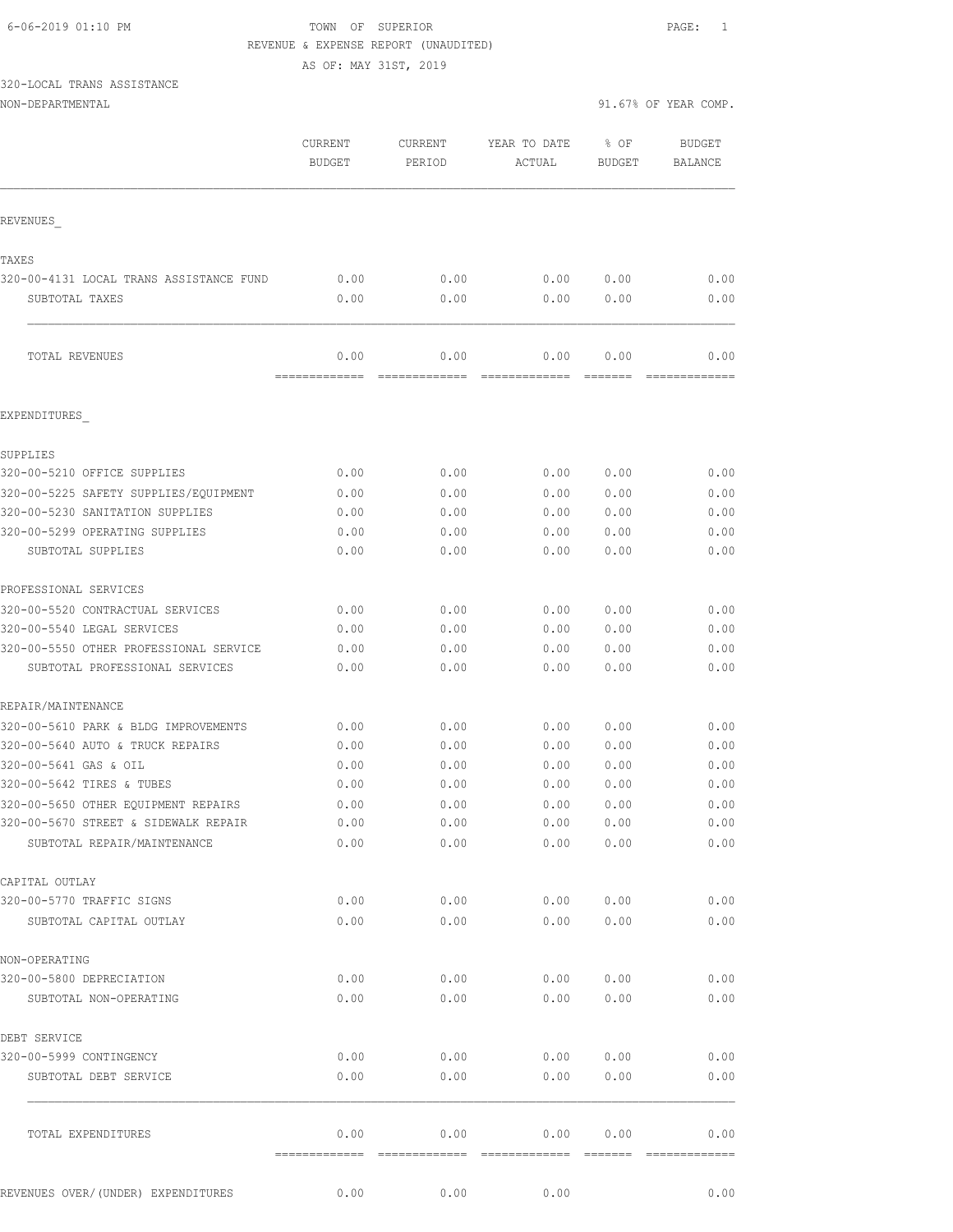### 6-06-2019 01:10 PM TOWN OF SUPERIOR PAGE: 2 REVENUE & EXPENSE REPORT (UNAUDITED) AS OF: MAY 31ST, 2019

320-LOCAL TRANS ASSISTANCE

|                                    | CURRENT<br><b>BUDGET</b> | <b>CURRENT</b><br>PERIOD | YEAR TO DATE<br>ACTUAL | % OF<br><b>BUDGET</b> | <b>BUDGET</b><br><b>BALANCE</b> |
|------------------------------------|--------------------------|--------------------------|------------------------|-----------------------|---------------------------------|
|                                    |                          |                          |                        |                       |                                 |
| FUND TOTAL REVENUES                | 0.00                     | 0.00                     | 0.00                   | 0.00                  | 0.00                            |
| FUND TOTAL EXPENDITURES            | 0.00                     | 0.00                     | 0.00                   | 0.00                  | 0.00                            |
| REVENUES OVER/(UNDER) EXPENDITURES | 0.00                     | 0.00                     | 0.00                   |                       | 0.00                            |
|                                    |                          |                          |                        |                       |                                 |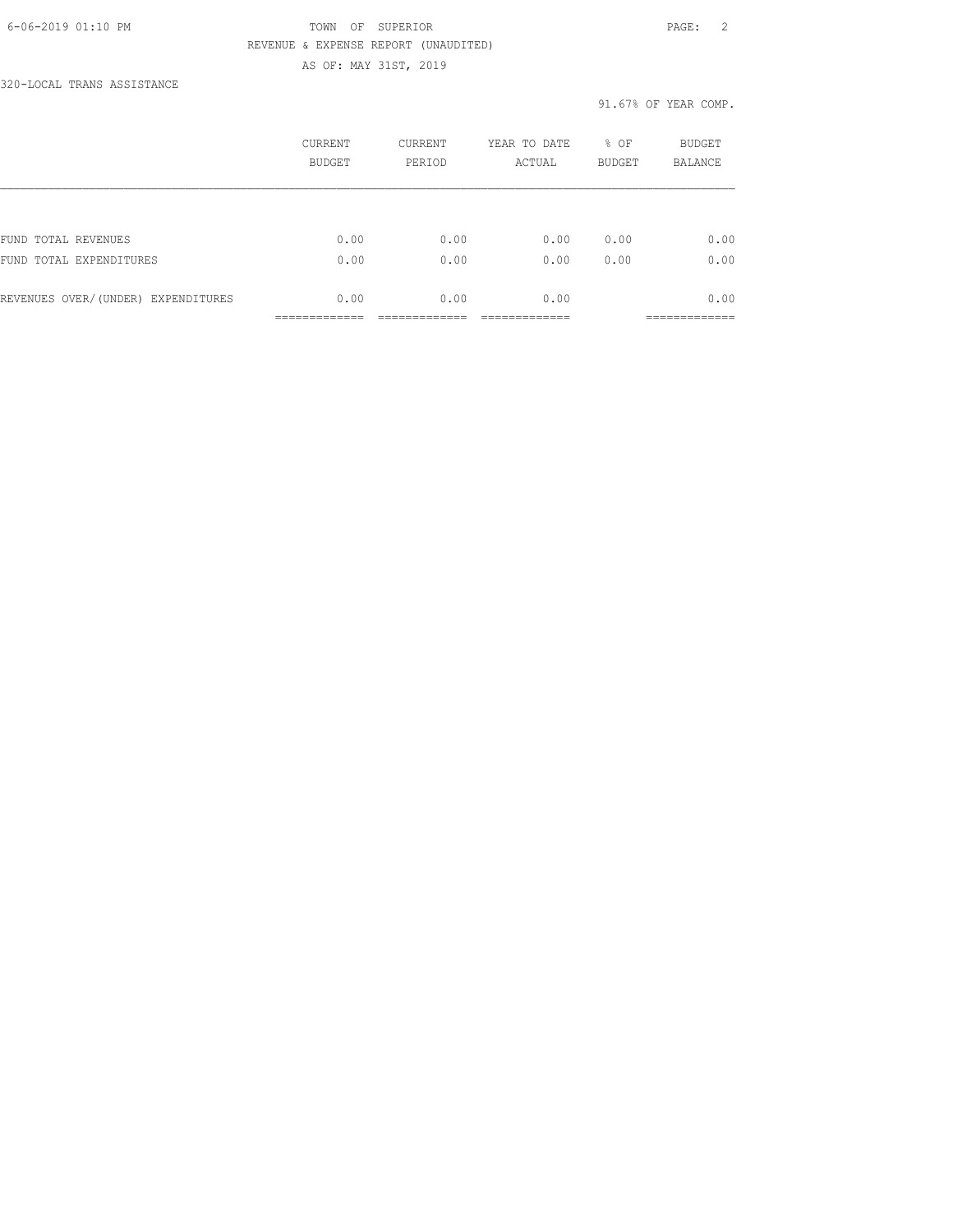| 400-GADA BOND |  |
|---------------|--|
|               |  |

NON-DEPARTMENTAL 31.67% OF YEAR COMP.

|                                     | CURRENT<br><b>BUDGET</b>             | CURRENT<br>PERIOD | YEAR TO DATE<br>ACTUAL | $8$ OF<br>BUDGET | BUDGET<br>BALANCE |
|-------------------------------------|--------------------------------------|-------------------|------------------------|------------------|-------------------|
| REVENUES                            |                                      |                   |                        |                  |                   |
| CONTINGENCY                         |                                      |                   |                        |                  |                   |
| 400-00-4901 INTERFUND TRANSFER-GADA | 0.00                                 | 0.00              | 0.00 0.00              |                  | 0.00              |
| SUBTOTAL CONTINGENCY                | 0.00                                 | 0.00              | 0.00                   | 0.00             | 0.00              |
| TOTAL REVENUES                      | 0.00                                 | 0.00              | 0.00                   | 0.00             | 0.00              |
| EXPENDITURES                        |                                      |                   |                        |                  | =============     |
| SUPPLIES                            |                                      |                   |                        |                  |                   |
| 400-00-5299 OPERATING SUPPLIES      | 0.00                                 | 0.00              |                        | 0.00 0.00        | 0.00              |
| SUBTOTAL SUPPLIES                   | 0.00                                 | 0.00              | 0.00                   | 0.00             | 0.00              |
| GENERAL BUSINESS EXPENSE            |                                      |                   |                        |                  |                   |
| 400-00-5491 FINANCE/BANK FEES       | 0.00                                 | 0.00              | 0.00                   | 0.00             | 0.00              |
| SUBTOTAL GENERAL BUSINESS EXPENSE   | 0.00                                 | 0.00              | 0.00                   | 0.00             | 0.00              |
| NON-OPERATING                       |                                      |                   |                        |                  |                   |
| 400-00-5810 BOND AMORTIZATIONS      | 0.00                                 | 0.00              |                        | 0.00 0.00        | 0.00              |
| SUBTOTAL NON-OPERATING              | 0.00                                 | 0.00              | 0.00                   | 0.00             | 0.00              |
| DEBT SERVICE                        |                                      |                   |                        |                  |                   |
| 400-00-5900 DEBT SERVICE: PRINCIPAL | 0.00                                 | 0.00              | 0.00 0.00              |                  | 0.00              |
| 400-00-5910 GADA LOAN DEBT:SERVICE  | 0.00                                 | 0.00              | 0.00                   | 0.00             | 0.00              |
| SUBTOTAL DEBT SERVICE               | 0.00                                 | 0.00              | 0.00                   | 0.00             | 0.00              |
| TOTAL EXPENDITURES                  | 0.00                                 | 0.00              | 0.00                   | 0.00             | 0.00              |
| REVENUES OVER/(UNDER) EXPENDITURES  | -------------- -------------<br>0.00 | 0.00              | 0.00                   |                  | 0.00              |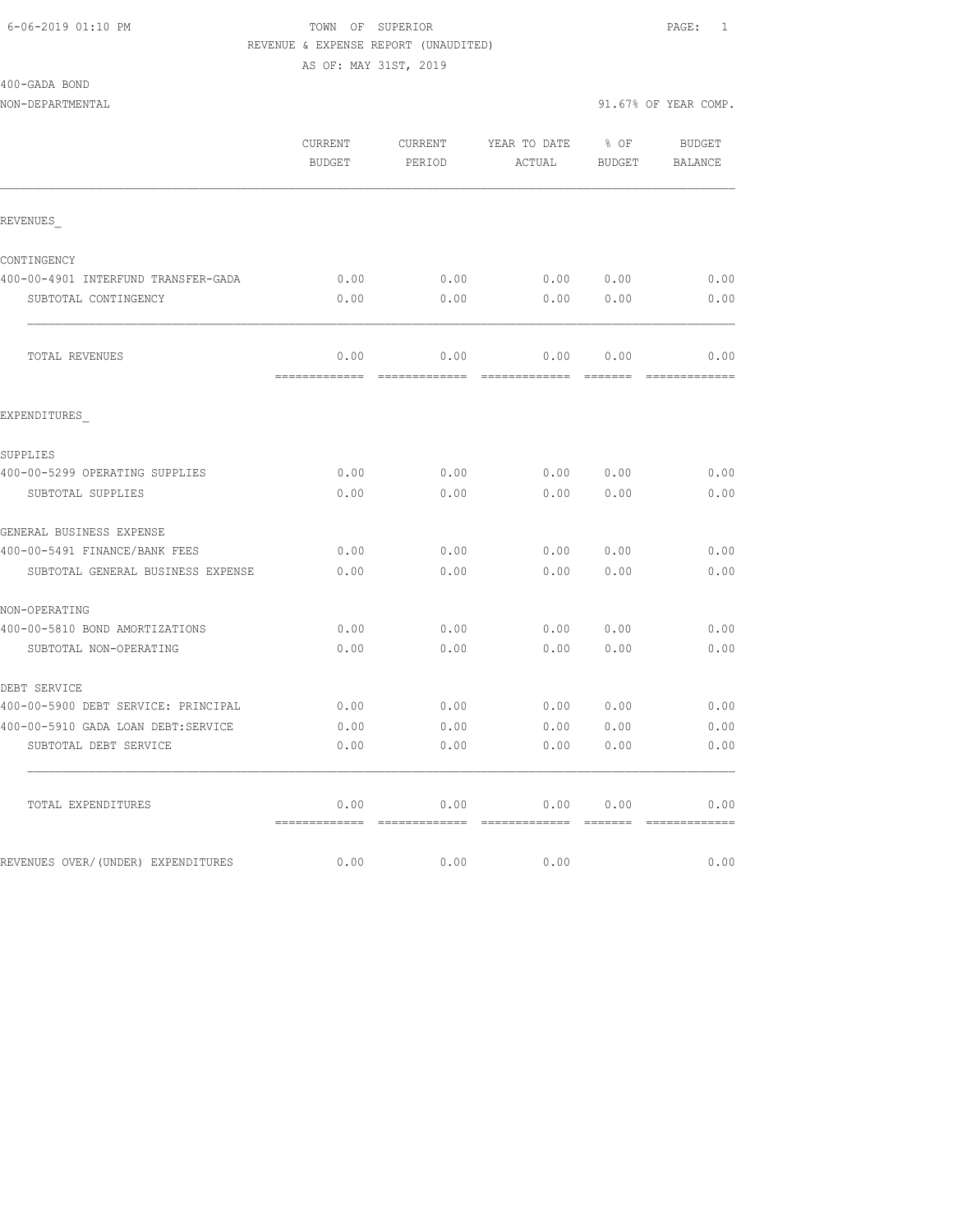### 6-06-2019 01:10 PM TOWN OF SUPERIOR PAGE: 2 REVENUE & EXPENSE REPORT (UNAUDITED) AS OF: MAY 31ST, 2019

400-GADA BOND

|                                    | CURRENT<br><b>BUDGET</b> | <b>CURRENT</b><br>PERIOD | YEAR TO DATE<br>ACTUAL | % OF<br><b>BUDGET</b> | <b>BUDGET</b><br><b>BALANCE</b> |
|------------------------------------|--------------------------|--------------------------|------------------------|-----------------------|---------------------------------|
|                                    |                          |                          |                        |                       |                                 |
| FUND TOTAL REVENUES                | 0.00                     | 0.00                     | 0.00                   | 0.00                  | 0.00                            |
| FUND TOTAL EXPENDITURES            | 0.00                     | 0.00                     | 0.00                   | 0.00                  | 0.00                            |
| REVENUES OVER/(UNDER) EXPENDITURES | 0.00                     | 0.00                     | 0.00                   |                       | 0.00                            |
|                                    |                          |                          |                        |                       |                                 |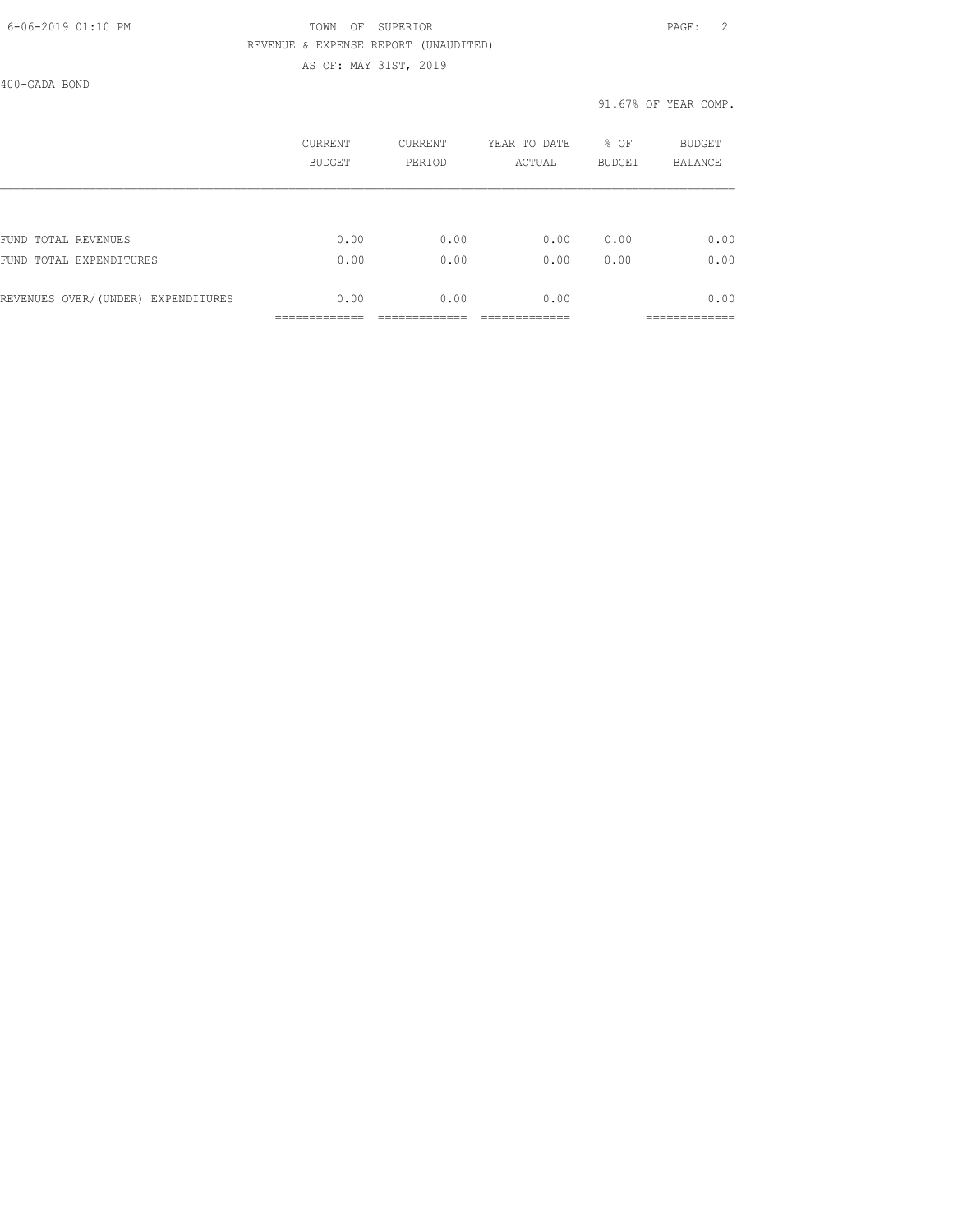410-MPC BOND

NON-DEPARTMENTAL 91.67% OF YEAR COMP.

|                                     | CURRENT<br><b>BUDGET</b> | CURRENT<br>PERIOD | YEAR TO DATE<br>ACTUAL | % OF<br><b>BUDGET</b> | <b>BUDGET</b><br>BALANCE |
|-------------------------------------|--------------------------|-------------------|------------------------|-----------------------|--------------------------|
| REVENUES                            |                          |                   |                        |                       |                          |
| BUSINESS SERVICES                   |                          |                   |                        |                       |                          |
| 410-00-4270 INTEREST INCOME         | 0.00                     | 0.00              | 0.00                   | 0.00                  | 0.00                     |
| SUBTOTAL BUSINESS SERVICES          | 0.00                     | 0.00              | 0.00                   | 0.00                  | 0.00                     |
| CONTINGENCY                         |                          |                   |                        |                       |                          |
| 410-00-4901 INTERFUND TRANSFER-MPC  | 0.00                     | 0.00              | 0.00                   | 0.00                  | 0.00                     |
| SUBTOTAL CONTINGENCY                | 0.00                     | 0.00              | 0.00                   | 0.00                  | 0.00                     |
| TOTAL REVENUES                      | 0.00                     | 0.00              | 0.00                   | 0.00                  | 0.00                     |
| EXPENDITURES                        |                          |                   |                        |                       |                          |
| SUPPLIES                            |                          |                   |                        |                       |                          |
| 410-00-5299 OPERATING SUPPLIES      | 0.00                     | 0.00              | 0.00                   | 0.00                  | 0.00                     |
| SUBTOTAL SUPPLIES                   | 0.00                     | 0.00              | 0.00                   | 0.00                  | 0.00                     |
| GENERAL BUSINESS EXPENSE            |                          |                   |                        |                       |                          |
| 410-00-5491 FINANCE/BANK FEES       | 0.00                     | 0.00              | 0.00                   | 0.00                  | 0.00                     |
| SUBTOTAL GENERAL BUSINESS EXPENSE   | 0.00                     | 0.00              | 0.00                   | 0.00                  | 0.00                     |
| NON-OPERATING                       |                          |                   |                        |                       |                          |
| 410-00-5810 BOND AMORTIZATIONS      | 0.00                     | 0.00              | 0.00                   | 0.00                  | 0.00                     |
| SUBTOTAL NON-OPERATING              | 0.00                     | 0.00              | 0.00                   | 0.00                  | 0.00                     |
| DEBT SERVICE                        |                          |                   |                        |                       |                          |
| 410-00-5900 DEBT SERVICE: PRINCIPAL | 0.00                     | 0.00              | 0.00                   | 0.00                  | 0.00                     |
| 410-00-5920 MPC BOND DEBT: SERVICE  | 0.00                     | 0.00              | 0.00                   | 0.00                  | 0.00                     |
| SUBTOTAL DEBT SERVICE               | 0.00                     | 0.00              | 0.00                   | 0.00                  | 0.00                     |
| TOTAL EXPENDITURES                  | 0.00                     | 0.00              | 0.00                   | 0.00                  | 0.00                     |
| REVENUES OVER/(UNDER) EXPENDITURES  | 0.00                     | 0.00              | 0.00                   |                       | 0.00                     |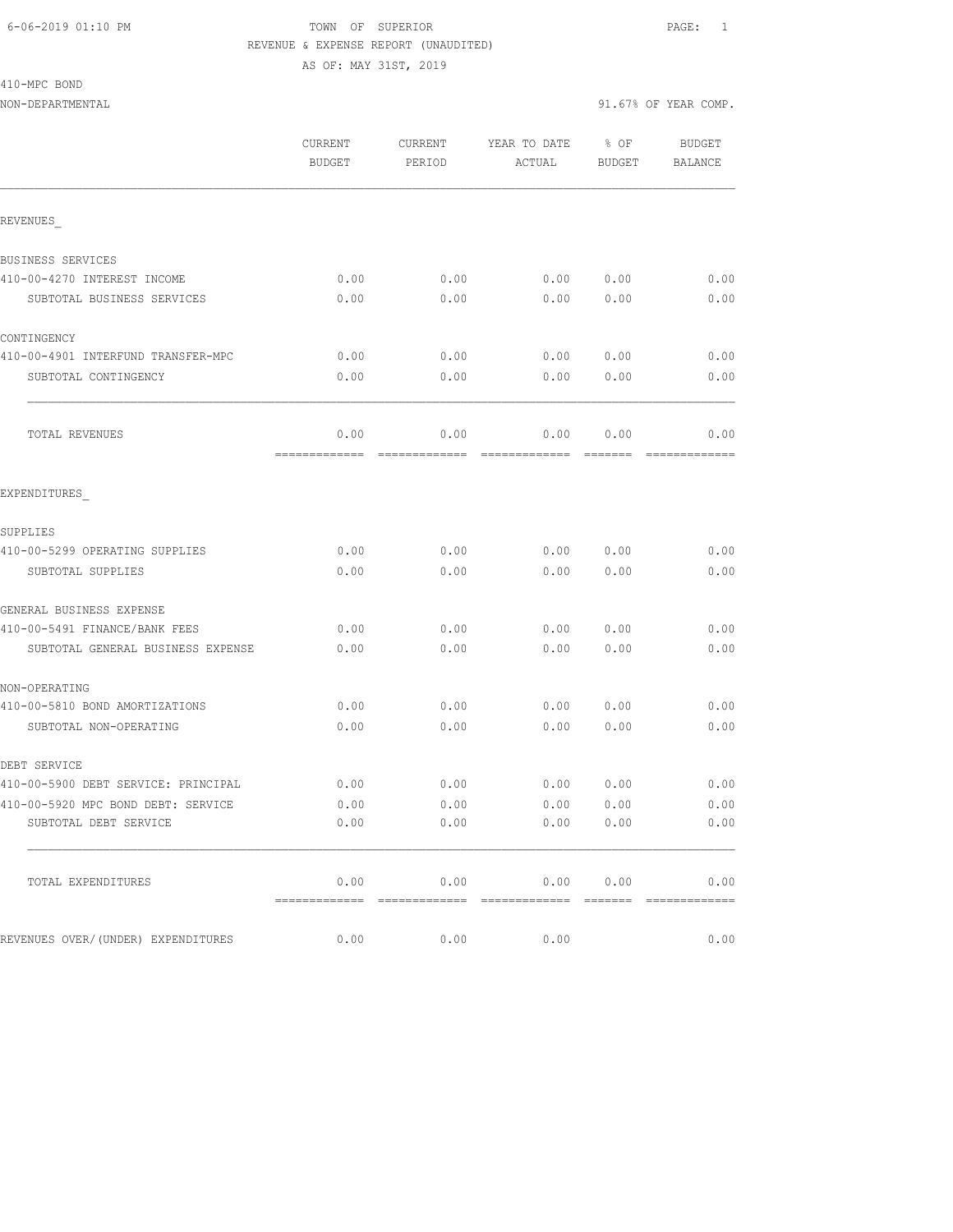AS OF: MAY 31ST, 2019

410-MPC BOND

|                                    | CURRENT<br>BUDGET | CURRENT<br>PERIOD | YEAR TO DATE<br>ACTUAL | % OF<br><b>BUDGET</b> | <b>BUDGET</b><br><b>BALANCE</b> |
|------------------------------------|-------------------|-------------------|------------------------|-----------------------|---------------------------------|
|                                    |                   |                   |                        |                       |                                 |
| FUND TOTAL REVENUES                | 0.00              | 0.00              | 0.00                   | 0.00                  | 0.00                            |
| FUND TOTAL EXPENDITURES            | 0.00              | 0.00              | 0.00                   | 0.00                  | 0.00                            |
| REVENUES OVER/(UNDER) EXPENDITURES | 0.00              | 0.00              | 0.00                   |                       | 0.00                            |
|                                    |                   |                   |                        |                       |                                 |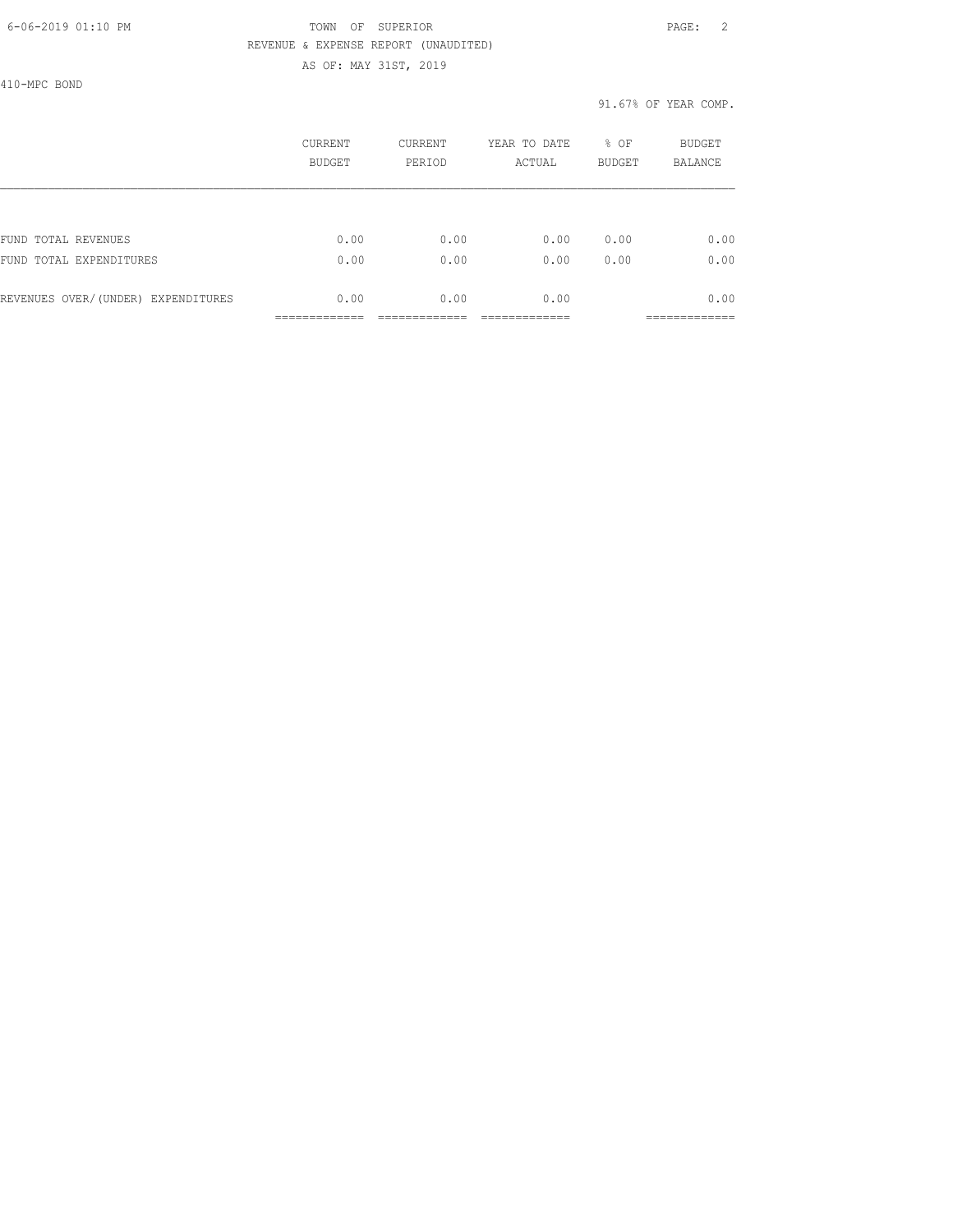AS OF: MAY 31ST, 2019

500-GRANTS

NON-DEPARTMENTAL 91.67% OF YEAR COMP.

|                                                         | CURRENT<br><b>BUDGET</b>                      | CURRENT<br>PERIOD | YEAR TO DATE<br>ACTUAL | % OF<br><b>BUDGET</b> | <b>BUDGET</b><br>BALANCE  |
|---------------------------------------------------------|-----------------------------------------------|-------------------|------------------------|-----------------------|---------------------------|
| REVENUES                                                |                                               |                   |                        |                       |                           |
| GRANTS                                                  |                                               |                   |                        |                       |                           |
| 500-00-4600 GRANT REVENUES                              | 2,488,440.00                                  | 0.00              | 0.00                   | 0.00                  | 2,488,440.00              |
| SUBTOTAL GRANTS                                         | 2,488,440.00                                  | 0.00              | 0.00                   | 0.00                  | 2,488,440.00              |
| CONTINGENCY                                             |                                               |                   |                        |                       |                           |
| 500-00-4900 CONTINGENCY                                 | 0.00                                          | 0.00              | 0.00                   | 0.00                  | 0.00                      |
| 500-00-4901 Transfers                                   | 0.00                                          | 0.00              | 0.00                   | 0.00                  | 0.00                      |
| 500-00-4999 OTHER FINANCING SOURCES                     | 0.00                                          | 0.00              | 0.00                   | 0.00                  | 0.00                      |
| SUBTOTAL CONTINGENCY                                    | 0.00                                          | 0.00              | 0.00                   | 0.00                  | 0.00                      |
| TOTAL REVENUES                                          | 2,488,440.00<br>-------------                 | 0.00              | 0.00                   | 0.00                  | 2,488,440.00              |
| EXPENDITURES                                            |                                               |                   |                        |                       |                           |
| PERSONEL                                                |                                               |                   |                        |                       |                           |
| 500-00-5100 SALARIES                                    | 0.00                                          | 0.00              | 0.00                   | 0.00                  | 0.00                      |
| 500-00-5101 OVERTIME                                    | 0.00                                          | 0.00              | 0.00                   | 0.00                  | 0.00                      |
| 500-00-5151 FICA                                        | 0.00                                          | 0.00              | 0.00                   | 0.00                  | 0.00                      |
| 500-00-5152 MEDICARE                                    | 0.00                                          | 0.00              | 0.00                   | 0.00                  | 0.00                      |
| 500-00-5153 STATE UNEMPLOYMENT                          | 0.00                                          | 0.00              | 0.00                   | 0.00                  | 0.00                      |
| 500-00-5154 WORKERS COMP INSURANCE<br>SUBTOTAL PERSONEL | 0.00<br>0.00                                  | 0.00<br>0.00      | 0.00<br>0.00           | 0.00<br>0.00          | 0.00<br>0.00              |
| SUPPLIES                                                |                                               |                   |                        |                       |                           |
| 500-00-5299 OPERATING SUPPLIES                          | 2,488,440.00                                  | 0.00              | 0.00                   | 0.00                  | 2,488,440.00              |
| SUBTOTAL SUPPLIES                                       | 2,488,440.00                                  | 0.00              | 0.00                   | 0.00                  | 2,488,440.00              |
| GENERAL BUSINESS EXPENSE                                |                                               |                   |                        |                       |                           |
| 500-00-5494 GRANT MATCHING                              | 0.00                                          | 0.00              | 0.00                   | 0.00                  | 0.00                      |
| SUBTOTAL GENERAL BUSINESS EXPENSE                       | 0.00                                          | 0.00              | 0.00                   | 0.00                  | 0.00                      |
| TOTAL EXPENDITURES                                      | 2,488,440.00<br>============================= | 0.00              | 0.00<br>=============  |                       | $0.00 \quad 2,488,440.00$ |
| REVENUES OVER/(UNDER) EXPENDITURES                      | 0.00                                          | 0.00              | 0.00                   |                       | 0.00                      |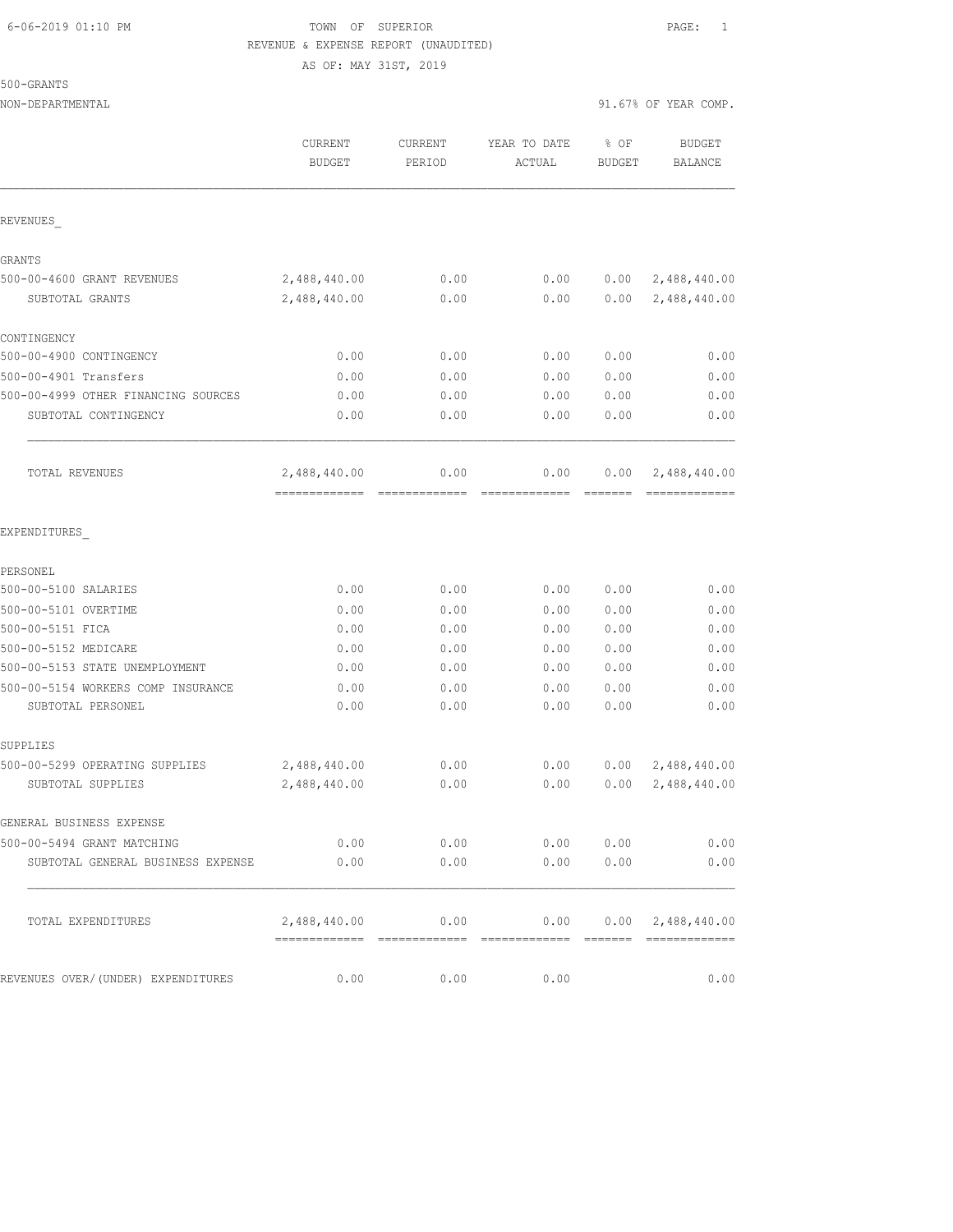### 6-06-2019 01:10 PM TOWN OF SUPERIOR PAGE: 2 REVENUE & EXPENSE REPORT (UNAUDITED) AS OF: MAY 31ST, 2019

# 500-GRANTS

|                                    | <b>CURRENT</b><br>BUDGET | <b>CURRENT</b><br>PERIOD | YEAR TO DATE<br>ACTUAL | % OF<br>BUDGET  | BUDGET<br><b>BALANCE</b> |
|------------------------------------|--------------------------|--------------------------|------------------------|-----------------|--------------------------|
| REVENUES                           |                          |                          |                        |                 |                          |
| GRANTS                             |                          |                          |                        |                 |                          |
| 500-07-4600 GRANT REVENUE          | 0.00                     | 0.00                     | 0.00 0.00              |                 | 0.00                     |
| SUBTOTAL GRANTS                    | 0.00                     | 0.00                     | 0.00                   | 0.00            | 0.00                     |
| TOTAL REVENUES                     | 0.00<br>=============    | 0.00<br>=============    | 0.00<br>=============  | 0.00<br>------- | 0.00<br>=============    |
| EXPENDITURES                       |                          |                          |                        |                 |                          |
| SUPPLIES                           |                          |                          |                        |                 |                          |
| 500-07-5299 GRANT - POLICE         | 0.00                     | 0.00                     | 0.00 0.00              |                 | 0.00                     |
| SUBTOTAL SUPPLIES                  | 0.00                     | 0.00                     | 0.00                   | 0.00            | 0.00                     |
| TOTAL EXPENDITURES                 | 0.00<br>=============    | 0.00                     | 0.00                   | 0.00            | 0.00                     |
| REVENUES OVER/(UNDER) EXPENDITURES | 0.00                     | 0.00                     | 0.00                   |                 | 0.00                     |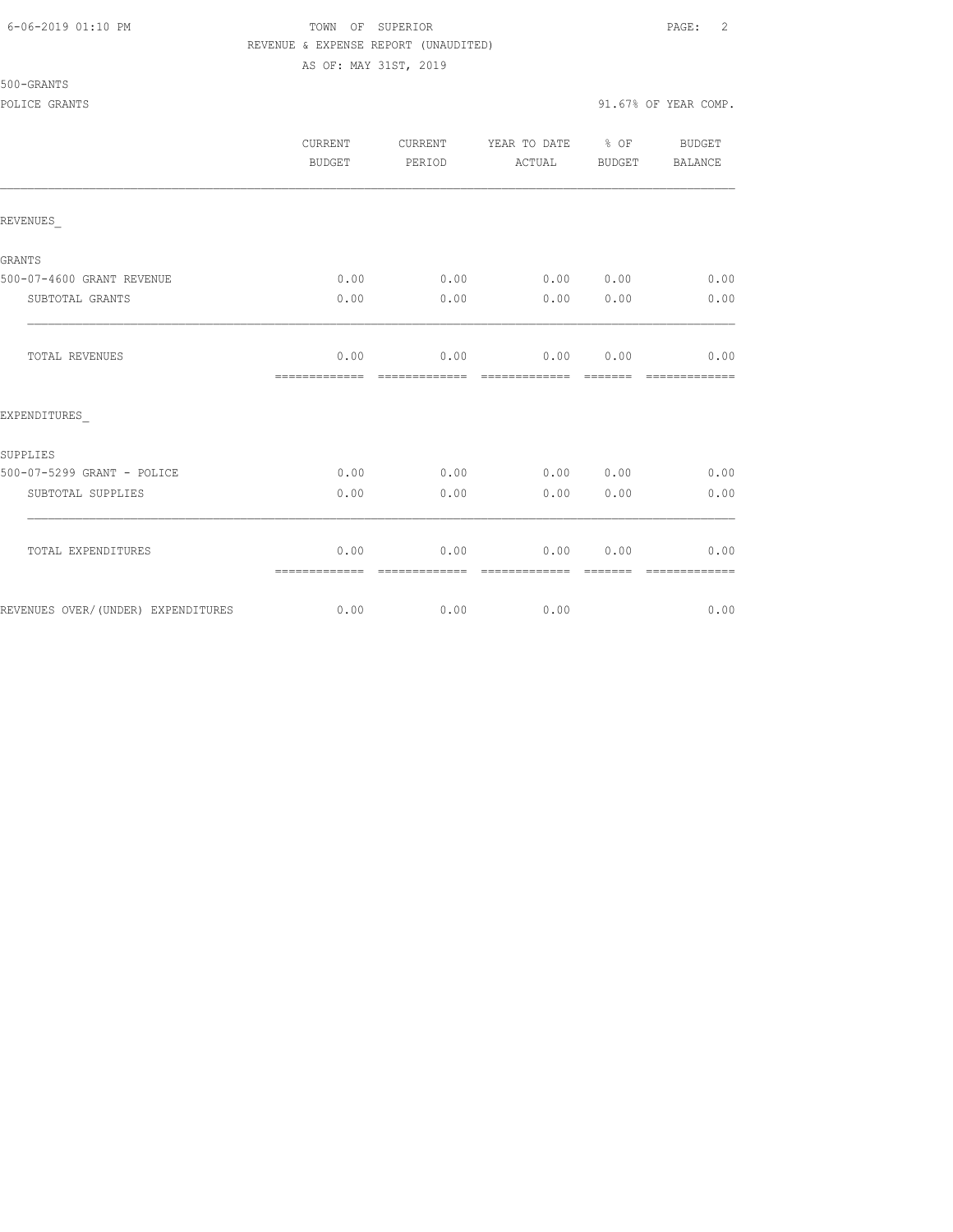# FOWN OF SUPERIOR **Example 2019** PAGE: 3 REVENUE & EXPENSE REPORT (UNAUDITED)

AS OF: MAY 31ST, 2019

500-GRANTS

|                                      | CURRENT<br><b>BUDGET</b> | CURRENT<br>PERIOD | YEAR TO DATE % OF<br>ACTUAL             | BUDGET          | BUDGET<br>BALANCE     |
|--------------------------------------|--------------------------|-------------------|-----------------------------------------|-----------------|-----------------------|
| REVENUES                             |                          |                   |                                         |                 |                       |
| <b>GRANTS</b>                        |                          |                   |                                         |                 |                       |
| 500-08-4600 FIRE DEPT GRANT          | 0.00                     |                   | 22,173.84 25,873.84 0.00 ( 25,873.84)   |                 |                       |
| SUBTOTAL GRANTS                      | 0.00                     |                   | 22,173.84 25,873.84 0.00 ( 25,873.84)   |                 |                       |
| <b>TOTAL REVENUES</b>                | 0.00                     |                   | 22,173.84  25,873.84  0.00   25,873.84) | --------        | =============         |
| EXPENDITURES                         |                          |                   |                                         |                 |                       |
| SUPPLIES                             |                          |                   |                                         |                 |                       |
| 500-08-5299 FIRE DEPT GRANT EXPENSES | 0.00                     | 0.00              |                                         | 0.00 0.00       | 0.00                  |
| SUBTOTAL SUPPLIES                    | 0.00                     | 0.00              | 0.00                                    | 0.00            | 0.00                  |
| TOTAL EXPENDITURES                   | 0.00<br>=============    | 0.00              | 0.00<br>=============                   | 0.00<br>======= | 0.00<br>============= |
| REVENUES OVER/(UNDER) EXPENDITURES   | 0.00                     |                   | 22,173.84 25,873.84 (25,873.84)         |                 |                       |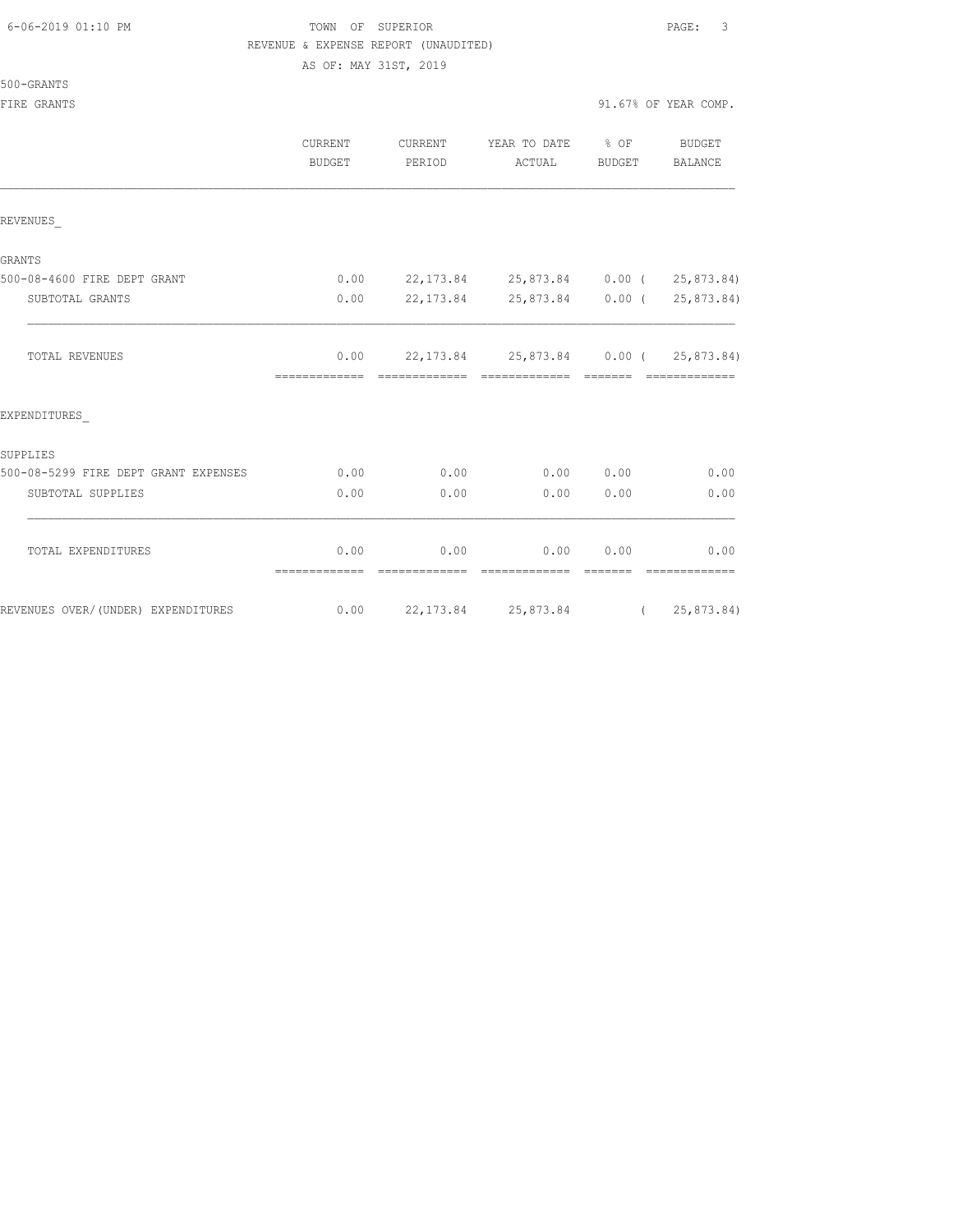# TOWN OF SUPERIOR **PAGE:** 4 REVENUE & EXPENSE REPORT (UNAUDITED)

AS OF: MAY 31ST, 2019

500-GRANTS

RECREATION GRANTS 91.67% OF YEAR COMP.

|                                       | CURRENT<br><b>BUDGET</b>                  | CURRENT<br>PERIOD       | YEAR TO DATE<br>ACTUAL                                       | $\frac{8}{2}$ OF<br><b>BUDGET</b> | <b>BUDGET</b><br>BALANCE |
|---------------------------------------|-------------------------------------------|-------------------------|--------------------------------------------------------------|-----------------------------------|--------------------------|
| REVENUES                              |                                           |                         |                                                              |                                   |                          |
| GRANTS                                |                                           |                         |                                                              |                                   |                          |
| 500-12-4600 GRANT REVENUE             | 7,500.00                                  | 0.00                    | 60,464.00 806.19 (                                           |                                   | 52, 964.00               |
| SUBTOTAL GRANTS                       | 7,500.00                                  | 0.00                    | 60,464.00 806.19 (                                           |                                   | 52, 964.00               |
| TOTAL REVENUES                        | 7,500.00<br>-------------- -------------- | 0.00                    | 60,464.00 806.19 (<br>====================================== |                                   | 52, 964, 00)             |
| EXPENDITURES                          |                                           |                         |                                                              |                                   |                          |
| SUPPLIES                              |                                           |                         |                                                              |                                   |                          |
| 500-12-5299 OPERATING SUPPLIES        | 7,500.00                                  | 0.00                    | 0.00                                                         | 0.00                              | 7,500.00                 |
| SUBTOTAL SUPPLIES                     | 7,500.00                                  | 0.00                    | 0.00                                                         | 0.00                              | 7,500.00                 |
| PROFESSIONAL SERVICES                 |                                           |                         |                                                              |                                   |                          |
| 500-12-5550 PARKS IMPROVEMENT PROJECT | 0.00                                      |                         | 4,976.50 69,900.50 0.00 (                                    |                                   | 69,900.50)               |
| SUBTOTAL PROFESSIONAL SERVICES        | 0.00                                      | 4,976.50                | 69,900.50                                                    | 0.00(                             | 69,900.50)               |
| TOTAL EXPENDITURES                    | 7,500.00<br>-------------- -------------  |                         | 4,976.50 69,900.50 932.01 ( 62,400.50)<br>=============      | --------                          | --------------           |
| REVENUES OVER/(UNDER) EXPENDITURES    |                                           | $0.00$ ( $4,976.50$ ) ( | 9,436.50)                                                    |                                   | 9,436.50                 |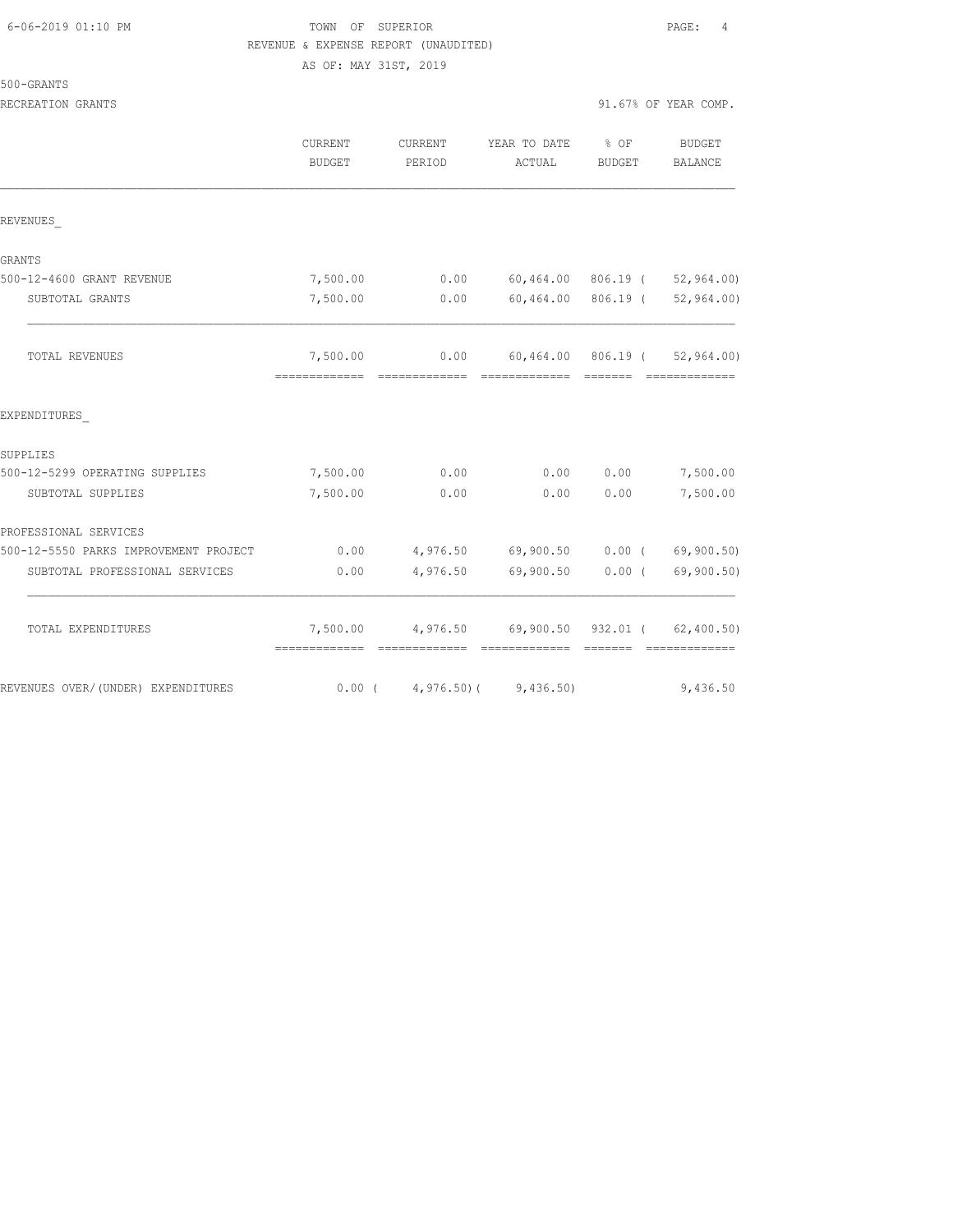# 500-GRANTS

CDBG 153-09 MAGMA CLUB 91.67% OF YEAR COMP.

AS OF: MAY 31ST, 2019

|                                    | <b>CURRENT</b><br>BUDGET | <b>CURRENT</b><br>PERIOD | YEAR TO DATE<br>ACTUAL | $8$ OF<br>BUDGET | <b>BUDGET</b><br>BALANCE |
|------------------------------------|--------------------------|--------------------------|------------------------|------------------|--------------------------|
| REVENUES                           |                          |                          |                        |                  |                          |
| GRANTS                             |                          |                          |                        |                  |                          |
| 500-30-4600 GRANT REVENUE          | 0.00                     | 0.00                     | 0.00 0.00              |                  | 0.00                     |
| SUBTOTAL GRANTS                    | 0.00                     | 0.00                     | 0.00                   | 0.00             | 0.00                     |
| <b>TOTAL REVENUES</b>              | 0.00<br>=============    | 0.00                     | $0.00$ $0.00$          |                  | 0.00<br>=======          |
| EXPENDITURES                       |                          |                          |                        |                  |                          |
| SUPPLIES                           |                          |                          |                        |                  |                          |
| 500-30-5299 OPERATING SUPPLIES     | 0.00                     | 0.00                     | 0.00 0.00              |                  | 0.00                     |
| SUBTOTAL SUPPLIES                  | 0.00                     | 0.00                     | 0.00                   | 0.00             | 0.00                     |
| TOTAL EXPENDITURES                 | 0.00<br>=============    | 0.00                     | 0.00                   | 0.00             | 0.00                     |
| REVENUES OVER/(UNDER) EXPENDITURES | 0.00                     | 0.00                     | 0.00                   |                  | 0.00                     |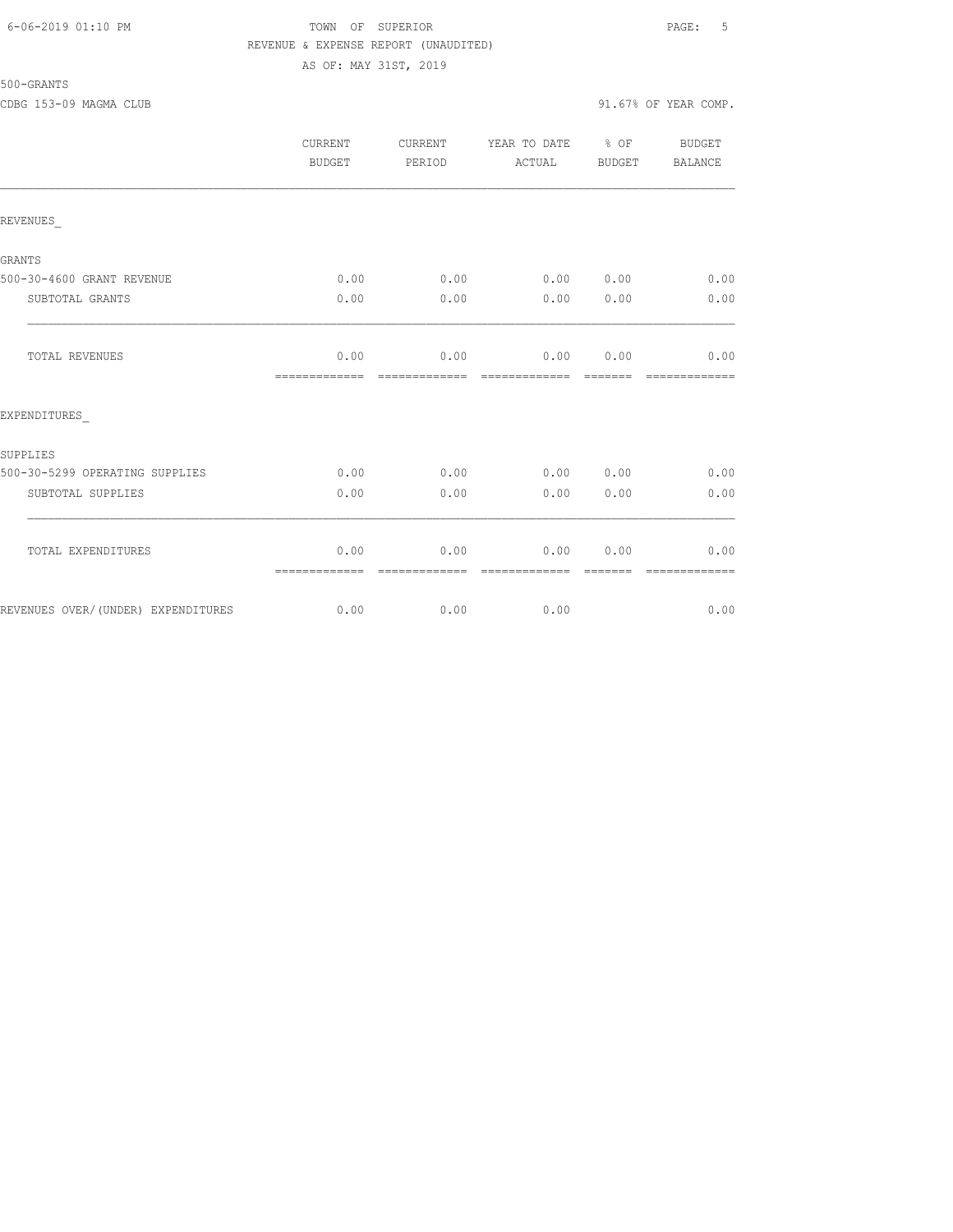#### 6-06-2019 01:10 PM TOWN OF SUPERIOR PAGE: 6 REVENUE & EXPENSE REPORT (UNAUDITED) AS OF: MAY 31ST, 2019

|                                    | CURRENT<br>BUDGET     | CURRENT<br>PERIOD      | YEAR TO DATE % OF<br>ACTUAL | BUDGET                | BUDGET<br>BALANCE      |
|------------------------------------|-----------------------|------------------------|-----------------------------|-----------------------|------------------------|
| REVENUES                           |                       |                        |                             |                       |                        |
| <b>GRANTS</b>                      |                       |                        |                             |                       |                        |
| 500-31-4600 GRANT REVENUE          | 0.00                  | 0.00                   | 0.00 0.00                   |                       | 0.00                   |
| SUBTOTAL GRANTS                    | 0.00                  | 0.00                   | 0.00                        | 0.00                  | 0.00                   |
| TOTAL REVENUES                     | 0.00<br>============= | 0.00<br>=============  | 0.00<br>=============       | 0.00<br><b>BEBEER</b> | 0.00<br>=============  |
| EXPENDITURES                       |                       |                        |                             |                       |                        |
| SUPPLIES                           |                       |                        |                             |                       |                        |
| 500-31-5299 OPERATING SUPPLIES     | 0.00                  | 0.00                   | 0.00 0.00                   |                       | 0.00                   |
| SUBTOTAL SUPPLIES                  | 0.00                  | 0.00                   | 0.00                        | 0.00                  | 0.00                   |
| TOTAL EXPENDITURES                 | 0.00<br>============= | 0.00<br>-------------- | 0.00<br>--------------      | 0.00                  | 0.00<br>-------------- |
| REVENUES OVER/(UNDER) EXPENDITURES | 0.00                  | 0.00                   | 0.00                        |                       | 0.00                   |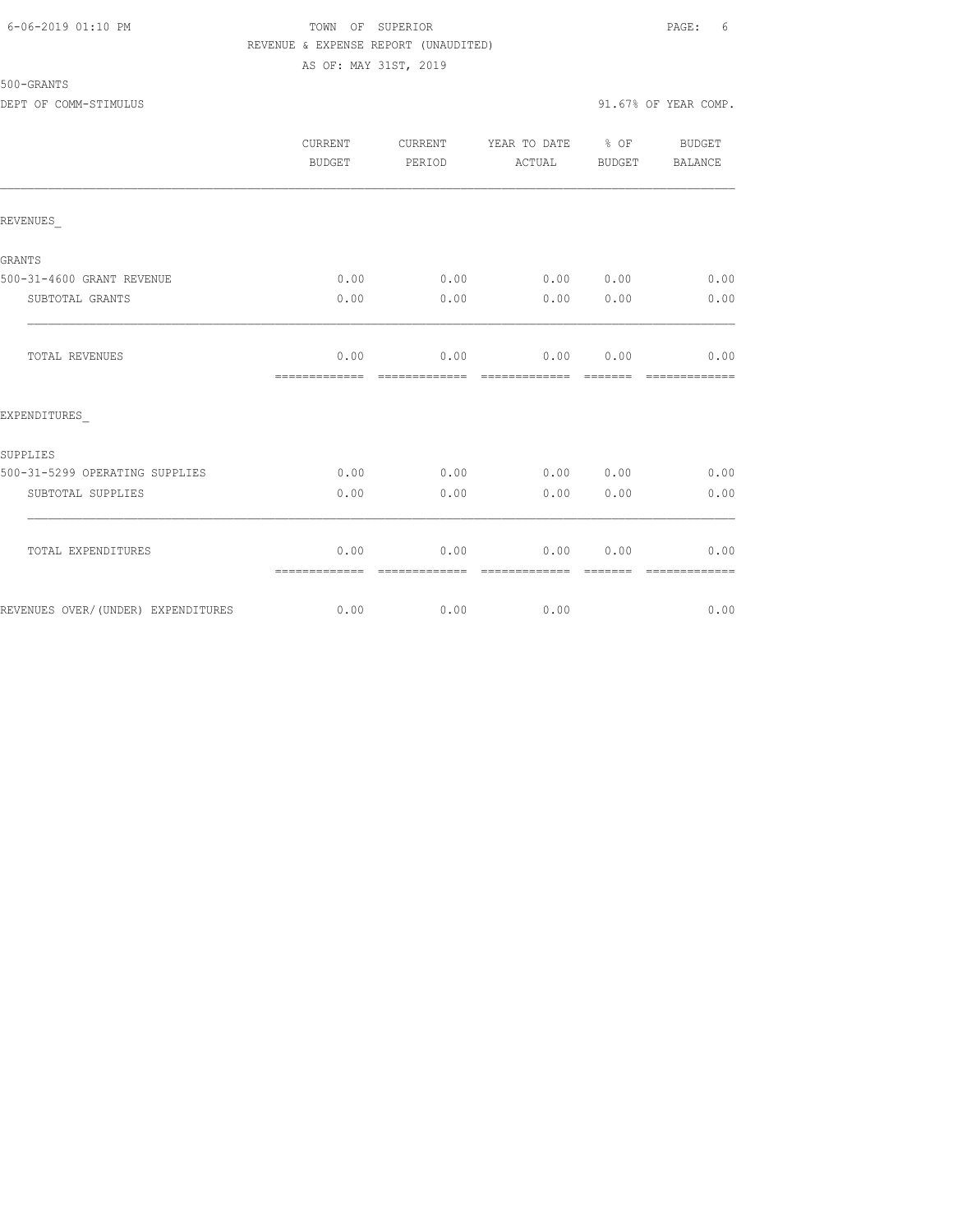#### 6-06-2019 01:10 PM TOWN OF SUPERIOR PAGE: 7 REVENUE & EXPENSE REPORT (UNAUDITED) AS OF: MAY 31ST, 2019

# 500-GRANTS

|                                     | <b>CURRENT</b><br>BUDGET | <b>CURRENT</b><br>PERIOD | YEAR TO DATE % OF<br>ACTUAL | BUDGET | BUDGET<br><b>BALANCE</b> |
|-------------------------------------|--------------------------|--------------------------|-----------------------------|--------|--------------------------|
| REVENUES                            |                          |                          |                             |        |                          |
| GRANTS                              |                          |                          |                             |        |                          |
| 500-32-4600 GRANT REVENUE-POOL      | 0.00                     | 0.00                     | 0.00000000                  |        | 0.00                     |
| SUBTOTAL GRANTS                     | 0.00                     | 0.00                     | 0.00                        | 0.00   | 0.00                     |
| TOTAL REVENUES                      | 0.00<br>=============    | 0.00                     | 0.00<br>-------------       | 0.00   | 0.00                     |
| EXPENDITURES                        |                          |                          |                             |        |                          |
| SUPPLIES                            |                          |                          |                             |        |                          |
| 500-32-5299 OPERATING SUPPLIES-POOL | 0.00                     | 0.00                     | 0.00 0.00                   |        | 0.00                     |
| SUBTOTAL SUPPLIES                   | 0.00                     | 0.00                     | 0.00                        | 0.00   | 0.00                     |
| TOTAL EXPENDITURES                  | 0.00                     | 0.00                     | 0.00                        | 0.00   | 0.00                     |
|                                     | =============            |                          |                             |        | =============            |

REVENUES OVER/(UNDER) EXPENDITURES 0.00 0.00 0.00 0.00 0.00 0.00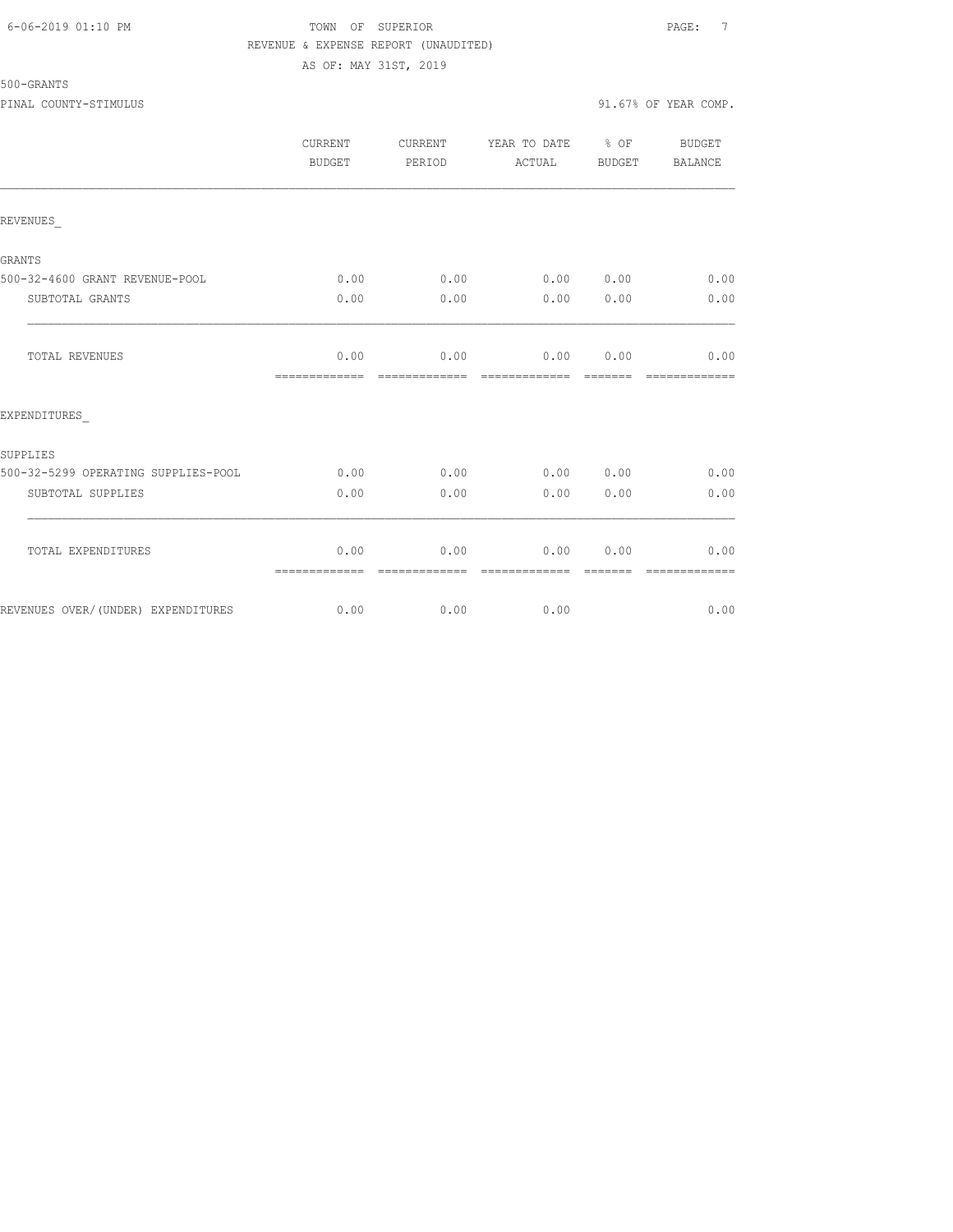## 6-06-2019 01:10 PM TOWN OF SUPERIOR PAGE: 8 REVENUE & EXPENSE REPORT (UNAUDITED) AS OF: MAY 31ST, 2019

| 500-GRANTS |                     |  |
|------------|---------------------|--|
|            | as pope on Hountain |  |

AZ DEPT OF HOMELAND SRTY SALL SALL SOME SALL SOME SERVICE SERVICE SERVICE SERVICE SERVICE SERVICE SERVICE SERVICE SERVICE SERVICE SERVICE SERVICE SERVICE SERVICE SERVICE SERVICE SERVICE SERVICE SERVICE SERVICE SERVICE SERV

|                                    | CURRENT<br><b>BUDGET</b> | CURRENT<br>PERIOD     | YEAR TO DATE % OF<br>ACTUAL                                                                                                                                                                                                                                                                                                                                                                                                                                                                    | BUDGET                                                                                                                                                                                                                                                                                                                                                                                                                                                                                         | BUDGET<br><b>BALANCE</b> |
|------------------------------------|--------------------------|-----------------------|------------------------------------------------------------------------------------------------------------------------------------------------------------------------------------------------------------------------------------------------------------------------------------------------------------------------------------------------------------------------------------------------------------------------------------------------------------------------------------------------|------------------------------------------------------------------------------------------------------------------------------------------------------------------------------------------------------------------------------------------------------------------------------------------------------------------------------------------------------------------------------------------------------------------------------------------------------------------------------------------------|--------------------------|
| REVENUES                           |                          |                       |                                                                                                                                                                                                                                                                                                                                                                                                                                                                                                |                                                                                                                                                                                                                                                                                                                                                                                                                                                                                                |                          |
| <b>GRANTS</b>                      |                          |                       |                                                                                                                                                                                                                                                                                                                                                                                                                                                                                                |                                                                                                                                                                                                                                                                                                                                                                                                                                                                                                |                          |
| 500-34-4600 GRANT REVENUE          | 0.00                     | 0.00                  | 0.00 0.00                                                                                                                                                                                                                                                                                                                                                                                                                                                                                      |                                                                                                                                                                                                                                                                                                                                                                                                                                                                                                | 0.00                     |
| SUBTOTAL GRANTS                    | 0.00                     | 0.00                  | 0.00                                                                                                                                                                                                                                                                                                                                                                                                                                                                                           | 0.00                                                                                                                                                                                                                                                                                                                                                                                                                                                                                           | 0.00                     |
| TOTAL REVENUES                     | 0.00<br>-------------    | 0.00<br>------------- | 0.00                                                                                                                                                                                                                                                                                                                                                                                                                                                                                           | 0.00<br>$\begin{array}{cccccccccc} \multicolumn{2}{c}{} & \multicolumn{2}{c}{} & \multicolumn{2}{c}{} & \multicolumn{2}{c}{} & \multicolumn{2}{c}{} & \multicolumn{2}{c}{} & \multicolumn{2}{c}{} & \multicolumn{2}{c}{} & \multicolumn{2}{c}{} & \multicolumn{2}{c}{} & \multicolumn{2}{c}{} & \multicolumn{2}{c}{} & \multicolumn{2}{c}{} & \multicolumn{2}{c}{} & \multicolumn{2}{c}{} & \multicolumn{2}{c}{} & \multicolumn{2}{c}{} & \multicolumn{2}{c}{} & \multicolumn{2}{c}{} & \mult$ | 0.00<br>=============    |
| EXPENDITURES                       |                          |                       |                                                                                                                                                                                                                                                                                                                                                                                                                                                                                                |                                                                                                                                                                                                                                                                                                                                                                                                                                                                                                |                          |
| SUPPLIES                           |                          |                       |                                                                                                                                                                                                                                                                                                                                                                                                                                                                                                |                                                                                                                                                                                                                                                                                                                                                                                                                                                                                                |                          |
| 500-34-5299 OPERATING SUPPLIES     | 0.00                     | 0.00                  | 0.00 0.00                                                                                                                                                                                                                                                                                                                                                                                                                                                                                      |                                                                                                                                                                                                                                                                                                                                                                                                                                                                                                | 0.00                     |
| SUBTOTAL SUPPLIES                  | 0.00                     | 0.00                  | 0.00                                                                                                                                                                                                                                                                                                                                                                                                                                                                                           | 0.00                                                                                                                                                                                                                                                                                                                                                                                                                                                                                           | 0.00                     |
| TOTAL EXPENDITURES                 | 0.00<br>=============    | 0.00<br>============= | 0.00<br>$\begin{array}{cccccccccc} \multicolumn{2}{c}{} & \multicolumn{2}{c}{} & \multicolumn{2}{c}{} & \multicolumn{2}{c}{} & \multicolumn{2}{c}{} & \multicolumn{2}{c}{} & \multicolumn{2}{c}{} & \multicolumn{2}{c}{} & \multicolumn{2}{c}{} & \multicolumn{2}{c}{} & \multicolumn{2}{c}{} & \multicolumn{2}{c}{} & \multicolumn{2}{c}{} & \multicolumn{2}{c}{} & \multicolumn{2}{c}{} & \multicolumn{2}{c}{} & \multicolumn{2}{c}{} & \multicolumn{2}{c}{} & \multicolumn{2}{c}{} & \mult$ | 0.00<br>$\begin{array}{cccccc} \multicolumn{2}{c}{} & \multicolumn{2}{c}{} & \multicolumn{2}{c}{} & \multicolumn{2}{c}{} & \multicolumn{2}{c}{} & \multicolumn{2}{c}{} & \multicolumn{2}{c}{} & \multicolumn{2}{c}{} & \multicolumn{2}{c}{} & \multicolumn{2}{c}{} & \multicolumn{2}{c}{} & \multicolumn{2}{c}{} & \multicolumn{2}{c}{} & \multicolumn{2}{c}{} & \multicolumn{2}{c}{} & \multicolumn{2}{c}{} & \multicolumn{2}{c}{} & \multicolumn{2}{c}{} & \multicolumn{2}{c}{} & \multic$   | 0.00<br>=============    |
| REVENUES OVER/(UNDER) EXPENDITURES | 0.00                     | 0.00                  | 0.00                                                                                                                                                                                                                                                                                                                                                                                                                                                                                           |                                                                                                                                                                                                                                                                                                                                                                                                                                                                                                | 0.00                     |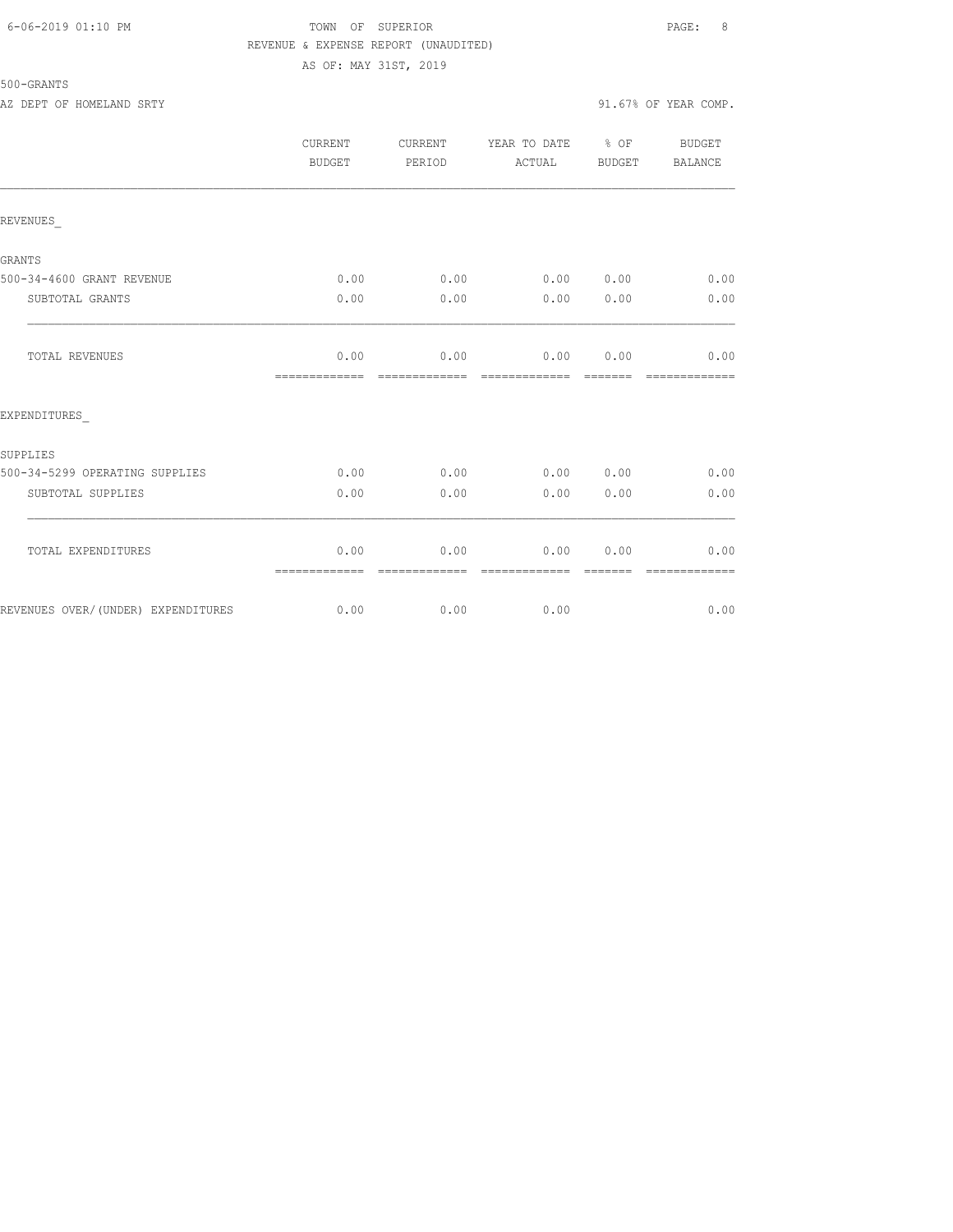#### 6-06-2019 01:10 PM TOWN OF SUPERIOR PAGE: 9 REVENUE & EXPENSE REPORT (UNAUDITED)

AS OF: MAY 31ST, 2019

#### 500-GRANTS

#### GOHS GRANT 91.67% OF YEAR COMP.

|                                    | CURRENT<br>BUDGET     | CURRENT<br>PERIOD     | YEAR TO DATE % OF<br>ACTUAL | <b>BUDGET</b>   | <b>BUDGET</b><br>BALANCE |
|------------------------------------|-----------------------|-----------------------|-----------------------------|-----------------|--------------------------|
| REVENUES                           |                       |                       |                             |                 |                          |
| GRANTS                             |                       |                       |                             |                 |                          |
| 500-36-4600 GRANT REVENUE-FEMA     | 0.00                  | 0.00                  | 0.00 0.00                   |                 | 0.00                     |
| SUBTOTAL GRANTS                    | 0.00                  | 0.00                  |                             | 0.00 0.00       | 0.00                     |
| TOTAL REVENUES                     | 0.00<br>============= | 0.00<br>============= | 0.00 0.00<br>=============  | =======         | 0.00<br>=============    |
| EXPENDITURES                       |                       |                       |                             |                 |                          |
| SUPPLIES                           |                       |                       |                             |                 |                          |
| 500-36-5299 OPERATING SUPPLIES     | 0.00                  | 0.00                  |                             | 0.00 0.00       | 0.00                     |
| SUBTOTAL SUPPLIES                  | 0.00                  | 0.00                  | 0.00                        | 0.00            | 0.00                     |
| TOTAL EXPENDITURES                 | 0.00<br>============= | 0.00<br>============= | 0.00<br>=============       | 0.00<br>======= | 0.00<br>=============    |
| REVENUES OVER/(UNDER) EXPENDITURES | 0.00                  | 0.00                  | 0.00                        |                 | 0.00                     |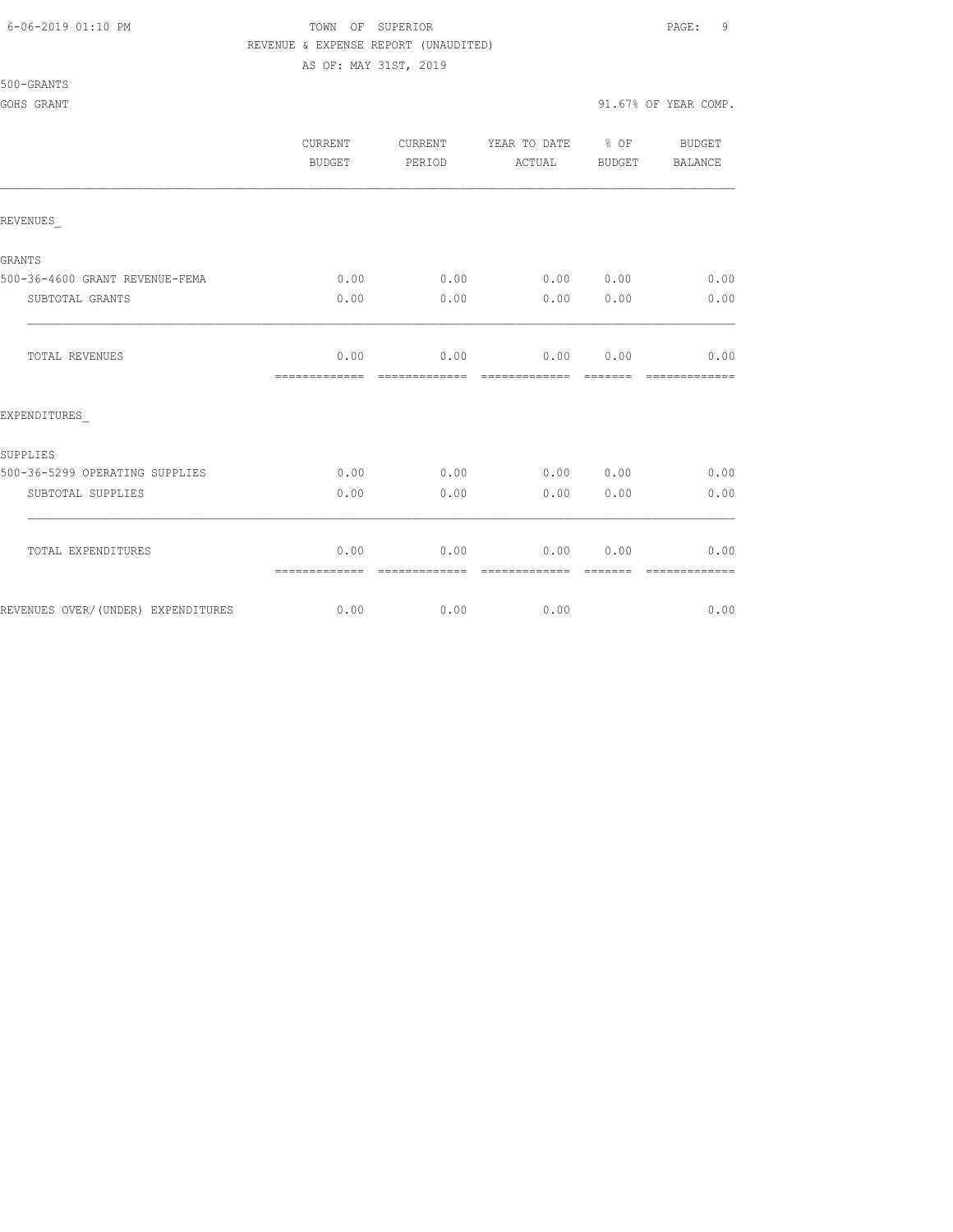## 6-06-2019 01:10 PM TOWN OF SUPERIOR PAGE: 10 REVENUE & EXPENSE REPORT (UNAUDITED) AS OF: MAY 31ST, 2019

# 500-GRANTS

ENERGY EFFICIENCY GRANT 91.67% OF YEAR COMP.

|                                    | <b>CURRENT</b><br>BUDGET | CURRENT<br>PERIOD     | YEAR TO DATE % OF<br>ACTUAL | <b>BUDGET</b>   | BUDGET<br><b>BALANCE</b>                                                                                                                                                                                                                                                                                                                                                                                                                                                                       |
|------------------------------------|--------------------------|-----------------------|-----------------------------|-----------------|------------------------------------------------------------------------------------------------------------------------------------------------------------------------------------------------------------------------------------------------------------------------------------------------------------------------------------------------------------------------------------------------------------------------------------------------------------------------------------------------|
| REVENUES                           |                          |                       |                             |                 |                                                                                                                                                                                                                                                                                                                                                                                                                                                                                                |
| <b>GRANTS</b>                      |                          |                       |                             |                 |                                                                                                                                                                                                                                                                                                                                                                                                                                                                                                |
| 500-37-4600 GRANT REVENUE          | 0.00                     | 0.00                  | 0.00                        | 0.00            | 0.00                                                                                                                                                                                                                                                                                                                                                                                                                                                                                           |
| SUBTOTAL GRANTS                    | 0.00                     | 0.00                  | 0.00                        | 0.00            | 0.00                                                                                                                                                                                                                                                                                                                                                                                                                                                                                           |
| TOTAL REVENUES                     | 0.00                     | 0.00<br>============= | 0.00                        | 0.00            | 0.00<br>$\begin{array}{cccccccccc} \multicolumn{2}{c}{} & \multicolumn{2}{c}{} & \multicolumn{2}{c}{} & \multicolumn{2}{c}{} & \multicolumn{2}{c}{} & \multicolumn{2}{c}{} & \multicolumn{2}{c}{} & \multicolumn{2}{c}{} & \multicolumn{2}{c}{} & \multicolumn{2}{c}{} & \multicolumn{2}{c}{} & \multicolumn{2}{c}{} & \multicolumn{2}{c}{} & \multicolumn{2}{c}{} & \multicolumn{2}{c}{} & \multicolumn{2}{c}{} & \multicolumn{2}{c}{} & \multicolumn{2}{c}{} & \multicolumn{2}{c}{} & \mult$ |
| EXPENDITURES                       |                          |                       |                             |                 |                                                                                                                                                                                                                                                                                                                                                                                                                                                                                                |
| SUPPLIES                           |                          |                       |                             |                 |                                                                                                                                                                                                                                                                                                                                                                                                                                                                                                |
| 500-37-5299 OPERATING SUPPLIES     | 0.00                     | 0.00                  | 0.00                        | 0.00            | 0.00                                                                                                                                                                                                                                                                                                                                                                                                                                                                                           |
| SUBTOTAL SUPPLIES                  | 0.00                     | 0.00                  | 0.00                        | 0.00            | 0.00                                                                                                                                                                                                                                                                                                                                                                                                                                                                                           |
| TOTAL EXPENDITURES                 | 0.00<br>=============    | 0.00<br>============= | 0.00<br>=============       | 0.00<br>======= | 0.00<br>=============                                                                                                                                                                                                                                                                                                                                                                                                                                                                          |
| REVENUES OVER/(UNDER) EXPENDITURES | 0.00                     | 0.00                  | 0.00                        |                 | 0.00                                                                                                                                                                                                                                                                                                                                                                                                                                                                                           |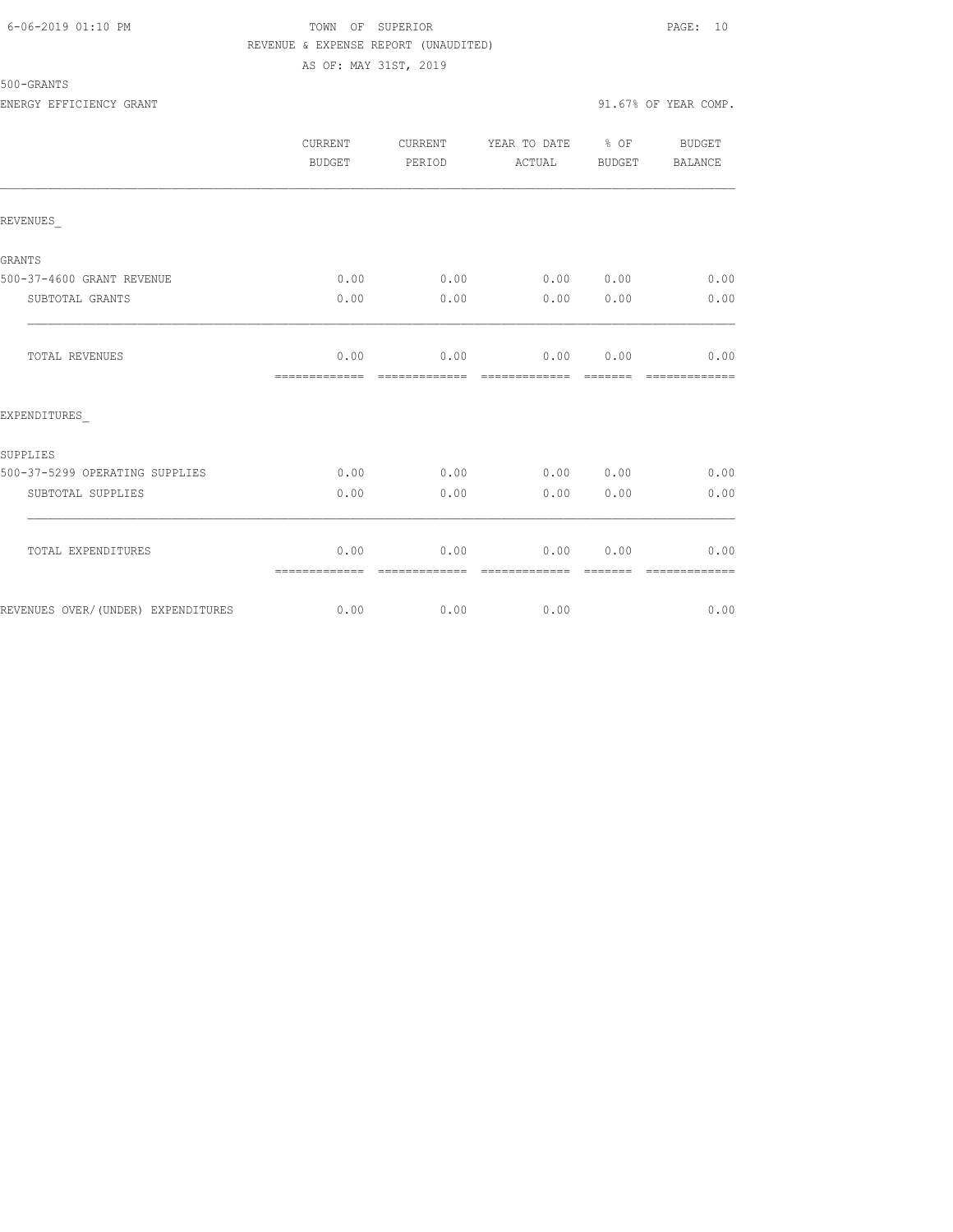#### 6-06-2019 01:10 PM TOWN OF SUPERIOR PAGE: 11 REVENUE & EXPENSE REPORT (UNAUDITED)

AS OF: MAY 31ST, 2019

|                                    | <b>CURRENT</b><br>BUDGET | CURRENT<br>PERIOD | YEAR TO DATE % OF<br>ACTUAL | BUDGET | <b>BUDGET</b><br>BALANCE |
|------------------------------------|--------------------------|-------------------|-----------------------------|--------|--------------------------|
| REVENUES                           |                          |                   |                             |        |                          |
| <b>GRANTS</b>                      |                          |                   |                             |        |                          |
| 500-38-4600 TTAC GRANT REVENUE     | 0.00                     | 0.00              | 0.00 0.00                   |        | 0.00                     |
| SUBTOTAL GRANTS                    | 0.00                     | 0.00              | 0.00                        | 0.00   | 0.00                     |
| TOTAL REVENUES                     | 0.00<br>=============    | 0.00              | 0.00<br>-------------       | 0.00   | 0.00                     |
| EXPENDITURES                       |                          |                   |                             |        |                          |
| SUPPLIES                           |                          |                   |                             |        |                          |
| 500-38-5299 TTAC GRANT EXPENES     | 0.00                     | 0.00              | 0.00 0.00                   |        | 0.00                     |
| SUBTOTAL SUPPLIES                  | 0.00                     | 0.00              | 0.00                        | 0.00   | 0.00                     |
| TOTAL EXPENDITURES                 | 0.00<br>=============    | 0.00              | 0.00                        | 0.00   | 0.00                     |
| REVENUES OVER/(UNDER) EXPENDITURES | 0.00                     | 0.00              | 0.00                        |        | 0.00                     |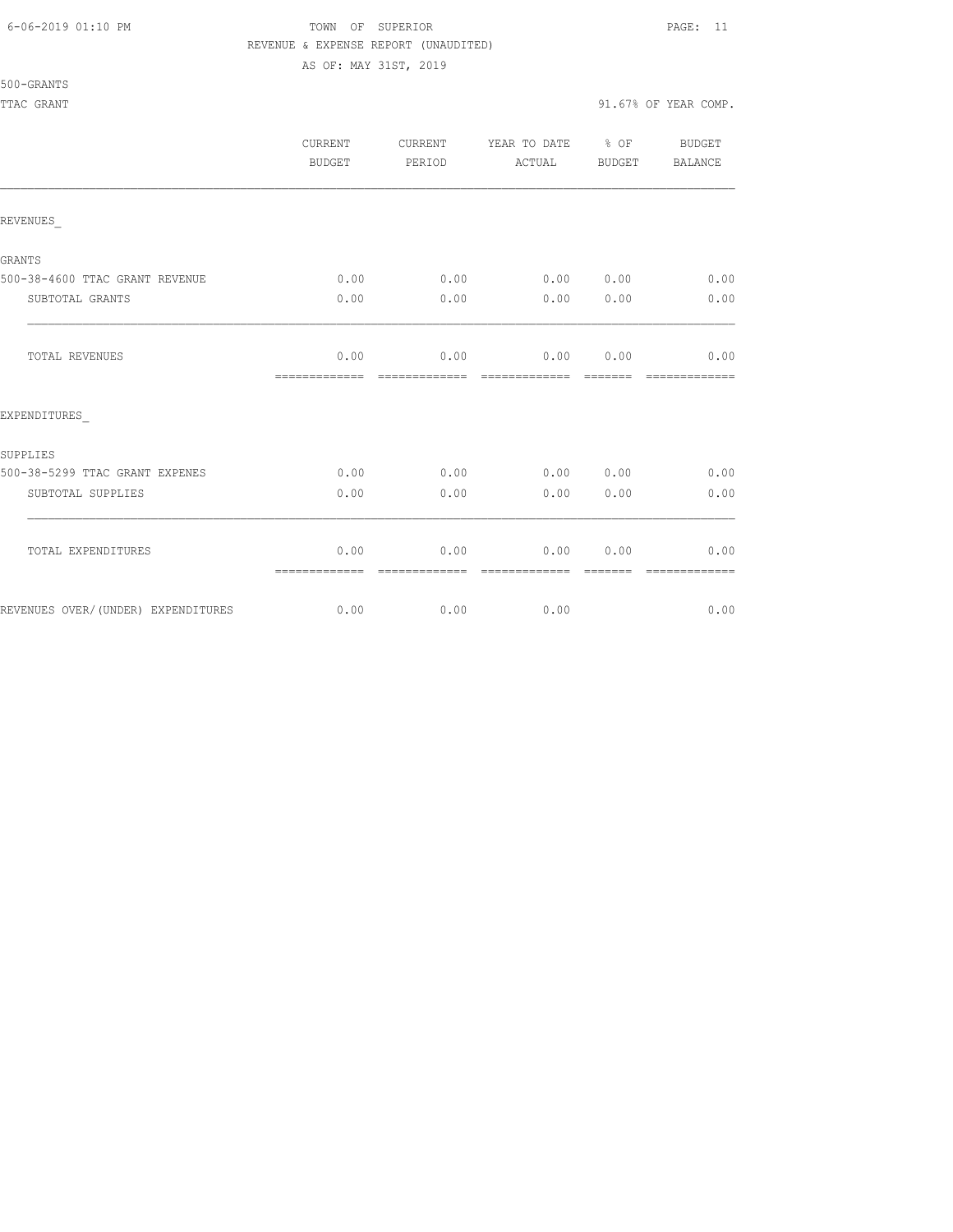#### 6-06-2019 01:10 PM TOWN OF SUPERIOR PAGE: 12 REVENUE & EXPENSE REPORT (UNAUDITED) AS OF: MAY 31ST, 2019

|                                    | <b>CURRENT</b><br>BUDGET | CURRENT<br>PERIOD     | YEAR TO DATE % OF<br>ACTUAL | BUDGET | BUDGET<br>BALANCE |
|------------------------------------|--------------------------|-----------------------|-----------------------------|--------|-------------------|
| REVENUES                           |                          |                       |                             |        |                   |
| <b>GRANTS</b>                      |                          |                       |                             |        |                   |
| 500-39-4600 GRANT REVENUE          | 0.00                     | 0.00                  | 0.00 0.00                   |        | 0.00              |
| SUBTOTAL GRANTS                    | 0.00                     | 0.00                  | 0.00                        | 0.00   | 0.00              |
| TOTAL REVENUES                     | 0.00<br>=============    | 0.00                  | 0.00 0.00<br>=============  |        | 0.00              |
| EXPENDITURES                       |                          |                       |                             |        |                   |
| SUPPLIES                           |                          |                       |                             |        |                   |
| 500-39-5299 OPERATING SUPPLIES     | 0.00                     | 0.00                  | 0.00 0.00                   |        | 0.00              |
| SUBTOTAL SUPPLIES                  | 0.00                     | 0.00                  | 0.00                        | 0.00   | 0.00              |
| TOTAL EXPENDITURES                 | 0.00<br>=============    | 0.00<br>------------- | 0.00<br>--------------      | 0.00   | 0.00              |
| REVENUES OVER/(UNDER) EXPENDITURES | 0.00                     | 0.00                  | 0.00                        |        | 0.00              |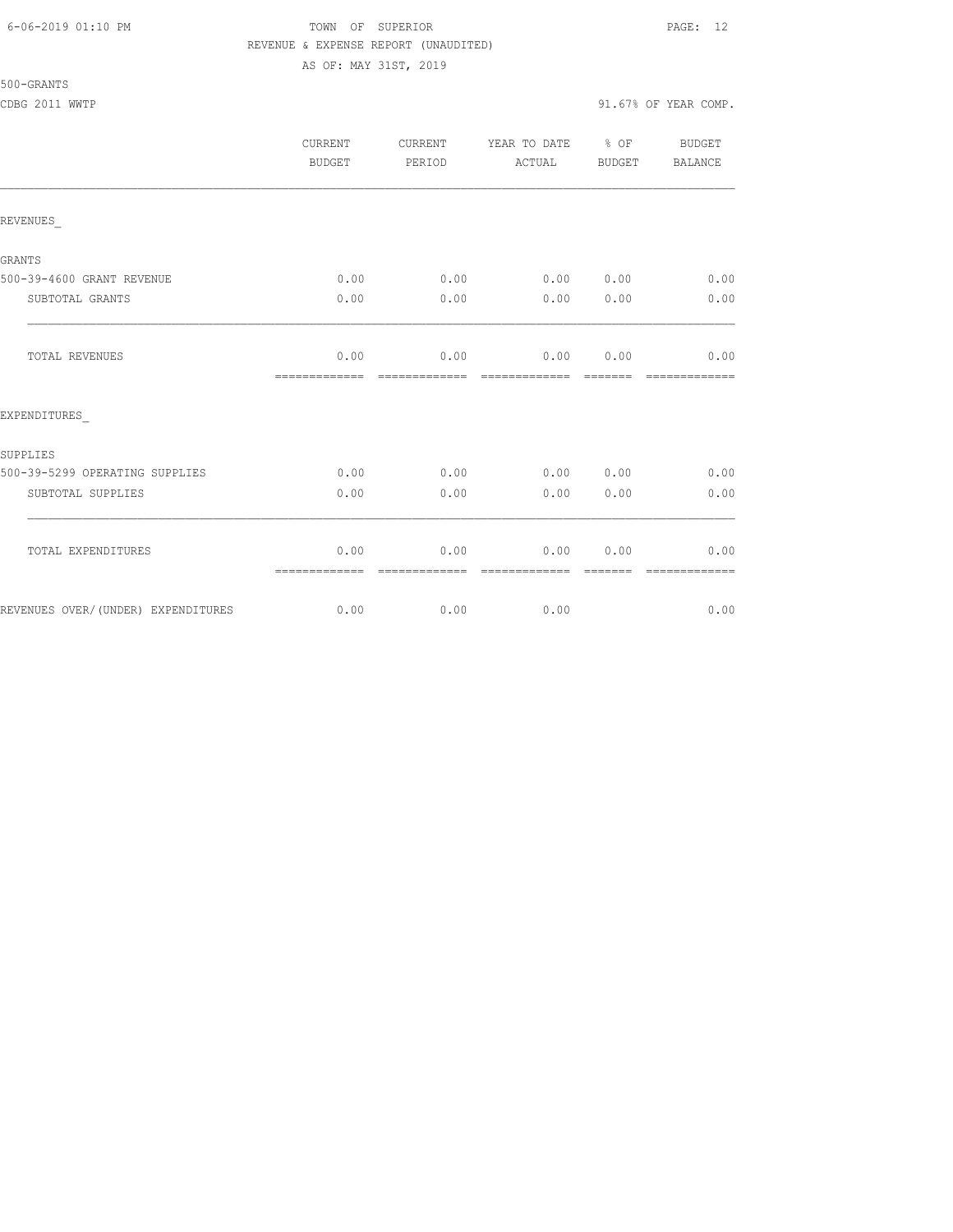#### 6-06-2019 01:10 PM TOWN OF SUPERIOR PAGE: 13 REVENUE & EXPENSE REPORT (UNAUDITED)

AS OF: MAY 31ST, 2019

|                                    | <b>CURRENT</b><br>BUDGET | <b>CURRENT</b><br>PERIOD | YEAR TO DATE<br>ACTUAL | $8$ OF<br>BUDGET | <b>BUDGET</b><br><b>BALANCE</b> |
|------------------------------------|--------------------------|--------------------------|------------------------|------------------|---------------------------------|
| REVENUES                           |                          |                          |                        |                  |                                 |
| <b>GRANTS</b>                      |                          |                          |                        |                  |                                 |
| 500-40-4600 GRANT REVENUE          | 0.00                     | 0.00                     | 0.000000               |                  | 0.00                            |
| SUBTOTAL GRANTS                    | 0.00                     | 0.00                     | 0.00                   | 0.00             | 0.00                            |
| TOTAL REVENUES                     | 0.00<br>-------------    | 0.00                     | 0.00<br>-------------- | 0.00<br>-------  | 0.00<br>-------------           |
| EXPENDITURES                       |                          |                          |                        |                  |                                 |
| SUPPLIES                           |                          |                          |                        |                  |                                 |
| 500-40-5299 OPERATING EXPENSES     | 0.00                     | 0.00                     | 0.00 0.00              |                  | 0.00                            |
| SUBTOTAL SUPPLIES                  | 0.00                     | 0.00                     | 0.00                   | 0.00             | 0.00                            |
| TOTAL EXPENDITURES                 | 0.00<br>=============    | 0.00                     | 0.00                   | 0.00             | 0.00                            |
| REVENUES OVER/(UNDER) EXPENDITURES | 0.00                     | 0.00                     | 0.00                   |                  | 0.00                            |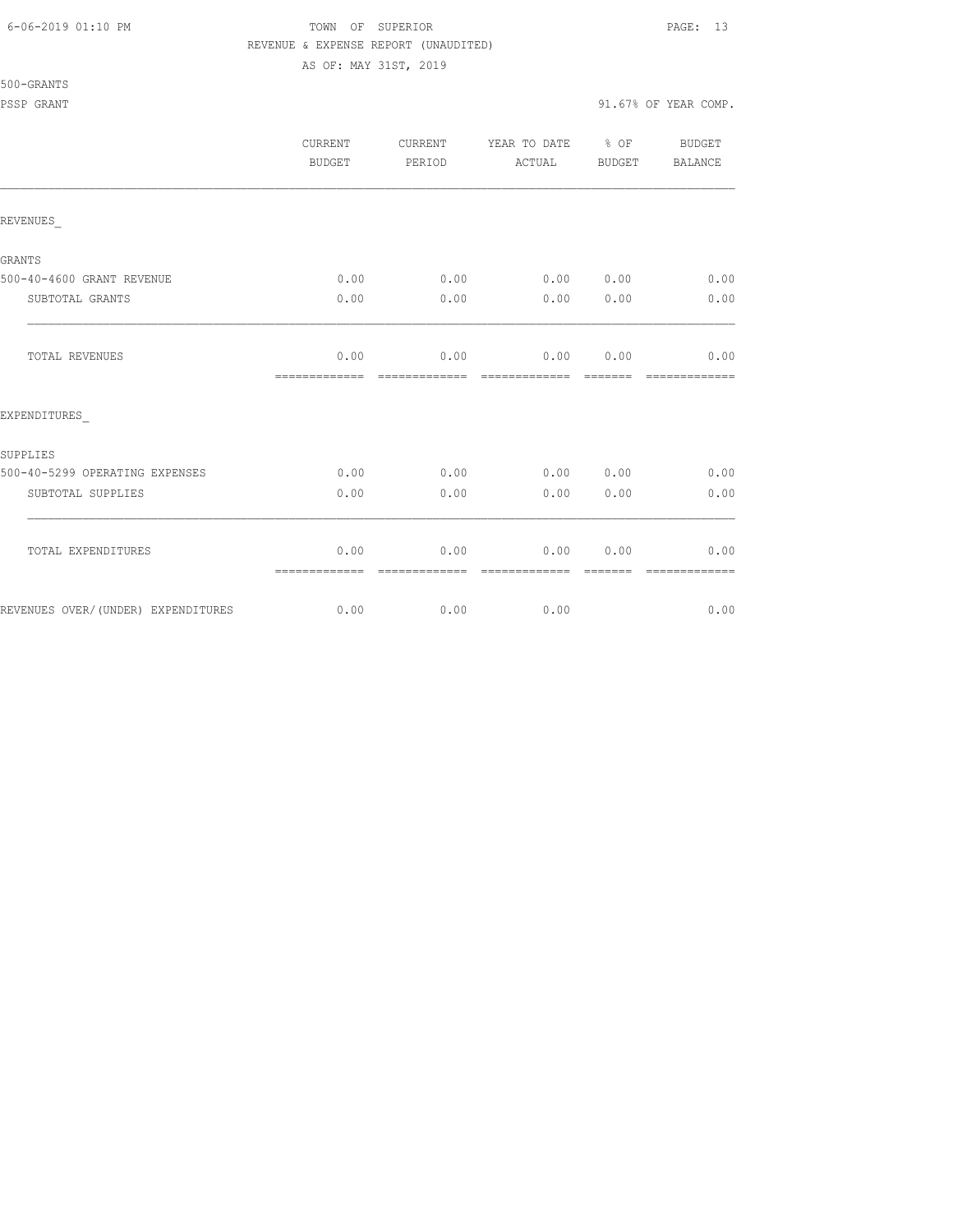#### 6-06-2019 01:10 PM TOWN OF SUPERIOR PAGE: 14 REVENUE & EXPENSE REPORT (UNAUDITED)

AS OF: MAY 31ST, 2019

|                                                                   | <b>CURRENT</b><br><b>BUDGET</b> | CURRENT<br>PERIOD     | YEAR TO DATE<br>ACTUAL | % OF<br><b>BUDGET</b> | <b>BUDGET</b><br>BALANCE |
|-------------------------------------------------------------------|---------------------------------|-----------------------|------------------------|-----------------------|--------------------------|
| REVENUES                                                          |                                 |                       |                        |                       |                          |
| GRANTS                                                            |                                 |                       |                        |                       |                          |
| 500-41-4600 GRANT REVENUE-RCC EMRGNCY                             | 0.00                            | 0.00                  | 0.00                   | 0.00                  | 0.00                     |
| SUBTOTAL GRANTS                                                   | 0.00                            | 0.00                  | 0.00                   | 0.00                  | 0.00                     |
| TOTAL REVENUES                                                    | 0.00<br>=============           | 0.00<br>------------- | 0.00<br>=============  | 0.00                  | 0.00<br>-------------    |
| EXPENDITURES                                                      |                                 |                       |                        |                       |                          |
| PERSONEL                                                          |                                 |                       |                        |                       |                          |
| 500-41-5100 SALARIES                                              | 0.00                            | 0.00                  | 0.00                   | 0.00                  | 0.00                     |
| 500-41-5101 OVERTIME                                              | 0.00                            | 0.00                  | 0.00                   | 0.00                  | 0.00                     |
| 500-41-5151 F.I.C.A.                                              | 0.00                            | 0.00                  | 0.00                   | 0.00                  | 0.00                     |
| 500-41-5152 MEDICARE                                              | 0.00                            | 0.00                  | 0.00                   | 0.00                  | 0.00                     |
| 500-41-5153 STATE UNEMPLOYMENT INS                                | 0.00                            | 0.00                  | 0.00                   | 0.00                  | 0.00                     |
| 500-41-5154 WORKMENS COMPENSATION                                 | 0.00                            | 0.00                  | 0.00                   | 0.00                  | 0.00                     |
| 500-41-5160 A.P.S.R.S.                                            | 0.00                            | 0.00                  | 0.00                   | 0.00                  | 0.00                     |
| 500-41-5161 AZ STATE RETIREMENT                                   | 0.00                            | 0.00                  | 0.00                   | 0.00                  | 0.00                     |
| SUBTOTAL PERSONEL                                                 | 0.00                            | 0.00                  | 0.00                   | 0.00                  | 0.00                     |
| SUPPLIES                                                          |                                 |                       |                        |                       |                          |
| 500-41-5299 OPERATING SUPPLIES-RCC EMRGN                          | 0.00                            | 0.00                  | 232.56                 | 0.00(                 | 232.56)                  |
| SUBTOTAL SUPPLIES                                                 | 0.00                            | 0.00                  | 232.56                 | 0.00(                 | 232.56)                  |
| UTILITIES                                                         |                                 |                       |                        |                       |                          |
| 500-41-5370 RADIO EQUIPMENT                                       | 0.00                            | 0.00                  | 0.00                   | 0.00                  | 0.00                     |
| SUBTOTAL UTILITIES                                                | 0.00                            | 0.00                  | 0.00                   | 0.00                  | 0.00                     |
| GENERAL BUSINESS EXPENSE                                          |                                 |                       |                        |                       |                          |
| 500-41-5425 CONFERENCES & TRAINING                                | 0.00                            | 0.00                  | 1,037.00               | $0.00$ (              | 1,037.00                 |
| 500-41-5450 UNIFORM PURCHASE<br>SUBTOTAL GENERAL BUSINESS EXPENSE | 0.00<br>0.00                    | 0.00<br>0.00          | 2,008.84<br>3,045.84   | $0.00$ (<br>$0.00$ (  | 2,008.84<br>3,045.84)    |
|                                                                   |                                 |                       |                        |                       |                          |
| PROFESSIONAL SERVICES<br>500-41-5550 PROFESSIONAL SERVICES        | 0.00                            | 0.00                  | 0.00                   | 0.00                  | 0.00                     |
| 500-41-5555 HEALTH AND SAFETY                                     | 0.00                            | 0.00                  | 825.00                 | $0.00$ (              | 825.00)                  |
| SUBTOTAL PROFESSIONAL SERVICES                                    | 0.00                            | 0.00                  | 825.00                 | 0.00(                 | 825.00)                  |
| REPAIR/MAINTENANCE                                                |                                 |                       |                        |                       |                          |
| 500-41-5640 VEHICLE REPAIRS                                       | 0.00                            | 0.00                  | 712.94                 | $0.00$ (              | 712.94)                  |
| 500-41-5642 TIRES AND TUBES                                       | 0.00                            | 0.00                  | 0.00                   | 0.00                  | 0.00                     |
| 500-41-5650 OTHER EQUIPMENT REPAIRS                               | 0.00                            | 0.00                  | 0.00                   | 0.00                  | 0.00                     |
| SUBTOTAL REPAIR/MAINTENANCE                                       | 0.00                            | 0.00                  | 712.94                 | $0.00$ (              | 712.94)                  |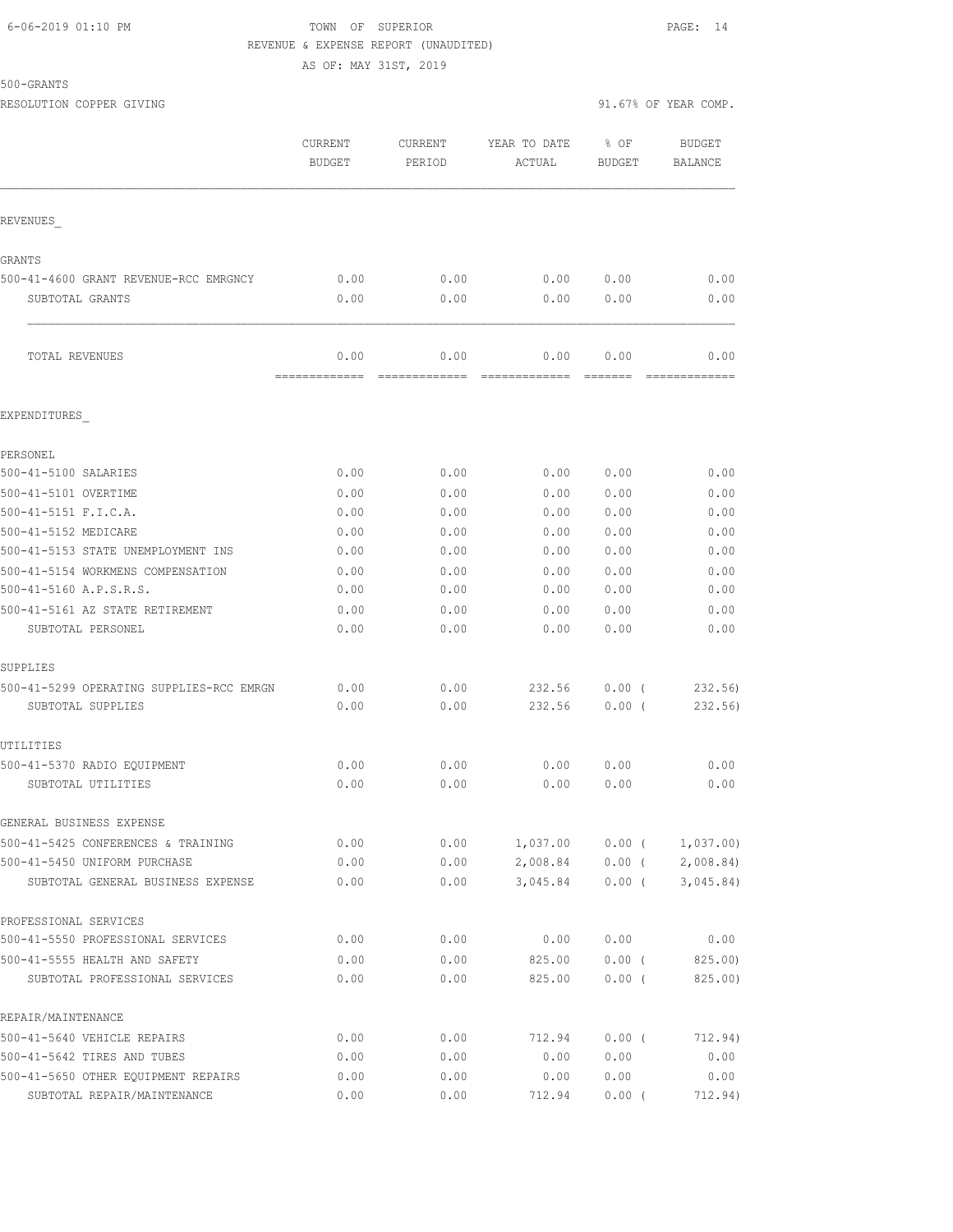# 6-06-2019 01:10 PM TOWN OF SUPERIOR PAGE: 15 REVENUE & EXPENSE REPORT (UNAUDITED) AS OF: MAY 31ST, 2019

#### 500-GRANTS

RESOLUTION COPPER GIVING  $91.67\%$  OF YEAR COMP.

|                                    | CURRENT<br>BUDGET | CURRENT<br>PERIOD | YEAR TO DATE<br>ACTUAL | % OF<br><b>BUDGET</b> | BUDGET<br><b>BALANCE</b> |
|------------------------------------|-------------------|-------------------|------------------------|-----------------------|--------------------------|
|                                    |                   |                   |                        |                       |                          |
| CAPITAL OUTLAY                     |                   |                   |                        |                       |                          |
| 500-41-5740 MEDICAL EQUIPMENT      | 0.00              | 0.00              | 0.00                   | 0.00                  | 0.00                     |
| 500-41-5750 FIRE/PPE               | 0.00              | 0.00              | 0.00                   | 0.00                  | 0.00                     |
| 500-41-5780 SOFTWARE               | 0.00              | 0.00              | 0.00                   | 0.00                  | 0.00                     |
| SUBTOTAL CAPITAL OUTLAY            | 0.00              | 0.00              | 0.00                   | 0.00                  | 0.00                     |
| DEBT SERVICE                       |                   |                   |                        |                       |                          |
| 500-41-5999 CAPITAL OUTLAY         | 0.00              | 0.00              | 0.00                   | 0.00                  | 0.00                     |
| SUBTOTAL DEBT SERVICE              | 0.00              | 0.00              | 0.00                   | 0.00                  | 0.00                     |
| TOTAL EXPENDITURES                 | 0.00              | 0.00              | 4,816.34               | $0.00$ (              | 4,816.34)                |
|                                    |                   |                   |                        |                       |                          |
| REVENUES OVER/(UNDER) EXPENDITURES | 0.00              | $0.00$ (          | 4,816.34)              |                       | 4,816.34                 |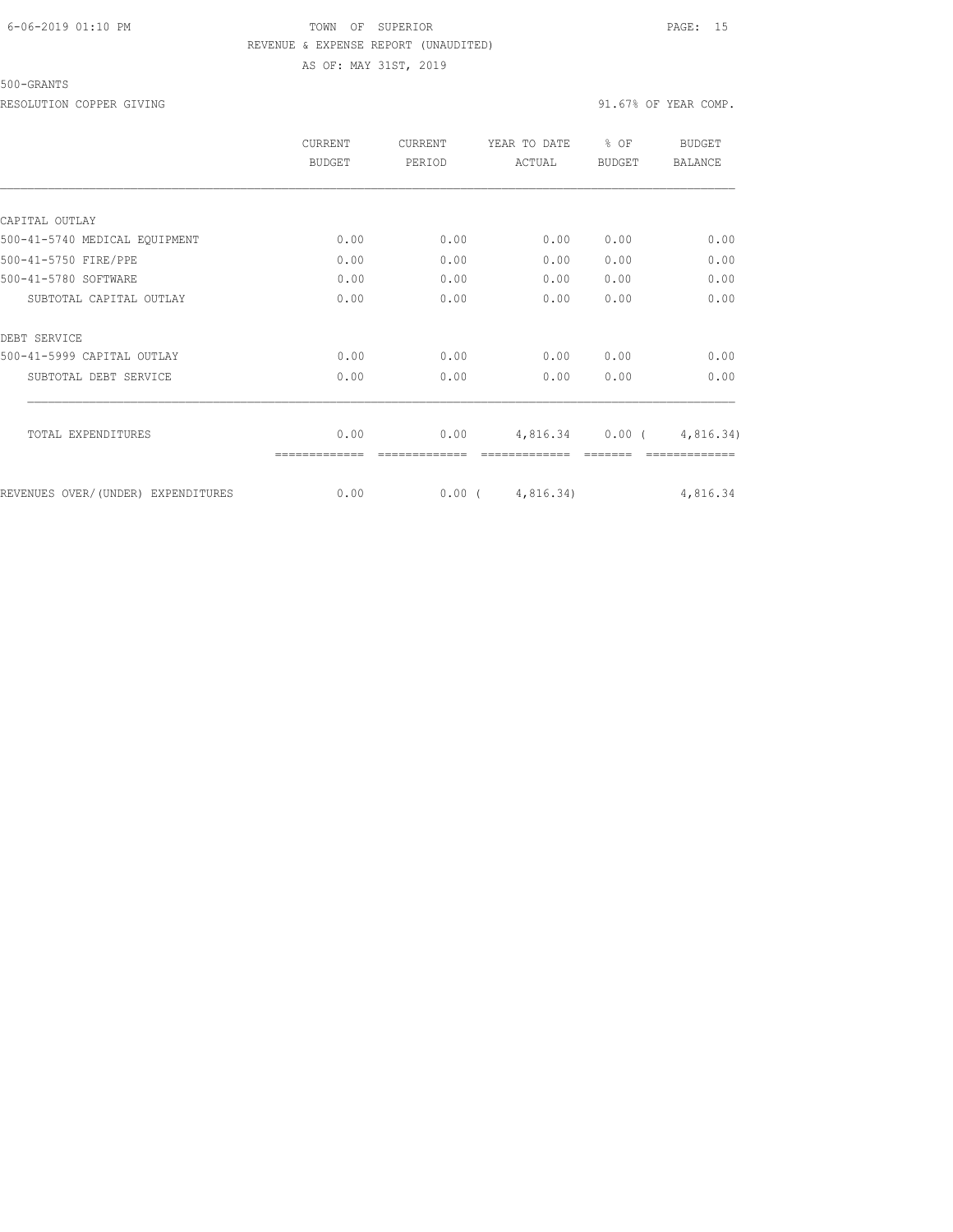#### 6-06-2019 01:10 PM TOWN OF SUPERIOR PAGE: 16 REVENUE & EXPENSE REPORT (UNAUDITED)

AS OF: MAY 31ST, 2019

|                                    | CURRENT<br>BUDGET     | CURRENT<br>PERIOD     | YEAR TO DATE % OF<br>ACTUAL | BUDGET           | BUDGET<br>BALANCE     |
|------------------------------------|-----------------------|-----------------------|-----------------------------|------------------|-----------------------|
| REVENUES                           |                       |                       |                             |                  |                       |
| <b>GRANTS</b>                      |                       |                       |                             |                  |                       |
| 500-42-4600 REVENUE                | 0.00                  | 0.00                  | $0.00$ $0.00$               |                  | 0.00                  |
| SUBTOTAL GRANTS                    | 0.00                  | 0.00                  | 0.00                        | 0.00             | 0.00                  |
| TOTAL REVENUES                     | 0.00<br>============= | 0.00                  | 0.00 0.00                   |                  | 0.00<br>============= |
| EXPENDITURES                       |                       |                       |                             |                  |                       |
| SUPPLIES                           |                       |                       |                             |                  |                       |
| 500-42-5299 OPERATING SUPPLIES     | 0.00                  | 0.00                  | 0.00 0.00                   |                  | 0.00                  |
| SUBTOTAL SUPPLIES                  | 0.00                  | 0.00                  | 0.00                        | 0.00             | 0.00                  |
| TOTAL EXPENDITURES                 | 0.00<br>============= | 0.00<br>============= | 0.00<br>=============       | 0.00<br>-------- | 0.00<br>============= |
| REVENUES OVER/(UNDER) EXPENDITURES | 0.00                  | 0.00                  | 0.00                        |                  | 0.00                  |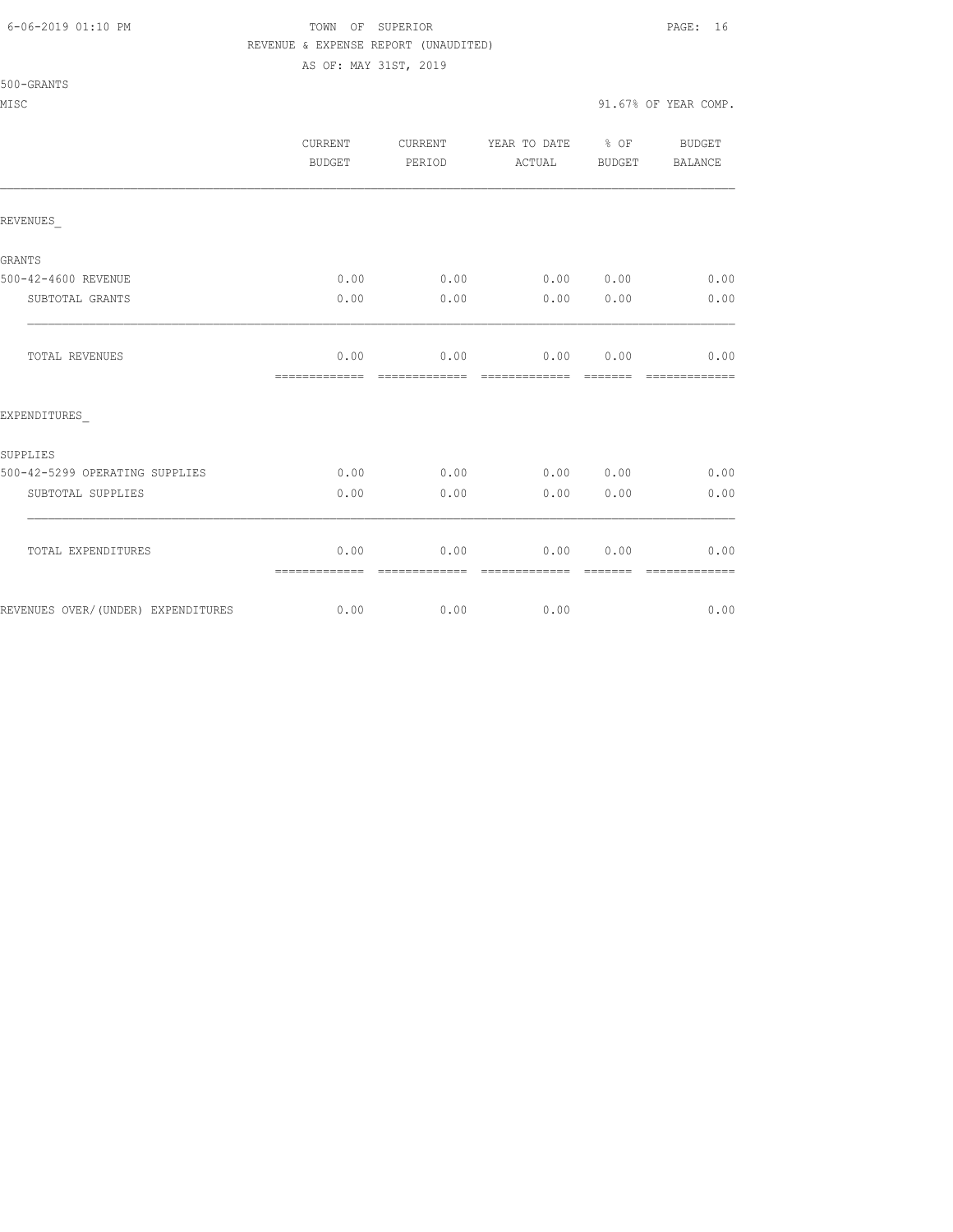#### 6-06-2019 01:10 PM TOWN OF SUPERIOR PAGE: 17 REVENUE & EXPENSE REPORT (UNAUDITED) AS OF: MAY 31ST, 2019

| 500-GRANTS |  |
|------------|--|
|------------|--|

AIRPORT GRANTS 30 ALL AND SERVICE OF THE SERVICE OF THE SERVICE OF THE SERVICE OF THE SERVICE OF THE SERVICE OF THE SERVICE OF THE SERVICE OF THE SERVICE OF THE SERVICE OF THE SERVICE OF THE SERVICE OF THE SERVICE OF THE S

|                                    | CURRENT<br><b>BUDGET</b> | <b>CURRENT</b><br>PERIOD | YEAR TO DATE<br>ACTUAL      | % OF<br><b>BUDGET</b>                                                                                                                                                                                                                                                                                                                                                                                                                                                                  | <b>BUDGET</b><br>BALANCE                                                                                                                                                                                                                                                                                                                                                                                                                                                                                             |
|------------------------------------|--------------------------|--------------------------|-----------------------------|----------------------------------------------------------------------------------------------------------------------------------------------------------------------------------------------------------------------------------------------------------------------------------------------------------------------------------------------------------------------------------------------------------------------------------------------------------------------------------------|----------------------------------------------------------------------------------------------------------------------------------------------------------------------------------------------------------------------------------------------------------------------------------------------------------------------------------------------------------------------------------------------------------------------------------------------------------------------------------------------------------------------|
| REVENUES                           |                          |                          |                             |                                                                                                                                                                                                                                                                                                                                                                                                                                                                                        |                                                                                                                                                                                                                                                                                                                                                                                                                                                                                                                      |
| <b>GRANTS</b>                      |                          |                          |                             |                                                                                                                                                                                                                                                                                                                                                                                                                                                                                        |                                                                                                                                                                                                                                                                                                                                                                                                                                                                                                                      |
| 500-45-4600 Airport Master Plan    | 0.00                     | 0.00                     | 16,670.85 0.00 ( 16,670.85) |                                                                                                                                                                                                                                                                                                                                                                                                                                                                                        |                                                                                                                                                                                                                                                                                                                                                                                                                                                                                                                      |
| SUBTOTAL GRANTS                    | 0.00                     | 0.00                     |                             |                                                                                                                                                                                                                                                                                                                                                                                                                                                                                        | 16,670.85 0.00 ( 16,670.85)                                                                                                                                                                                                                                                                                                                                                                                                                                                                                          |
| TOTAL REVENUES                     | 0.00<br>-------------    | 0.00<br>=============    | 16,670.85 0.00 ( 16,670.85) | $\begin{array}{cccccccccc} \multicolumn{2}{c}{} & \multicolumn{2}{c}{} & \multicolumn{2}{c}{} & \multicolumn{2}{c}{} & \multicolumn{2}{c}{} & \multicolumn{2}{c}{} & \multicolumn{2}{c}{} & \multicolumn{2}{c}{} & \multicolumn{2}{c}{} & \multicolumn{2}{c}{} & \multicolumn{2}{c}{} & \multicolumn{2}{c}{} & \multicolumn{2}{c}{} & \multicolumn{2}{c}{} & \multicolumn{2}{c}{} & \multicolumn{2}{c}{} & \multicolumn{2}{c}{} & \multicolumn{2}{c}{} & \multicolumn{2}{c}{} & \mult$ | -------------                                                                                                                                                                                                                                                                                                                                                                                                                                                                                                        |
| EXPENDITURES                       |                          |                          |                             |                                                                                                                                                                                                                                                                                                                                                                                                                                                                                        |                                                                                                                                                                                                                                                                                                                                                                                                                                                                                                                      |
| SUPPLIES                           |                          |                          |                             |                                                                                                                                                                                                                                                                                                                                                                                                                                                                                        |                                                                                                                                                                                                                                                                                                                                                                                                                                                                                                                      |
| 500-45-5299 AIRPORT MASTER PLAN    | 0.00                     | 0.00                     | 21,866.79 0.00 (21,866.79)  |                                                                                                                                                                                                                                                                                                                                                                                                                                                                                        |                                                                                                                                                                                                                                                                                                                                                                                                                                                                                                                      |
| SUBTOTAL SUPPLIES                  | 0.00                     | 0.00                     | 21,866.79                   | $0.00$ (                                                                                                                                                                                                                                                                                                                                                                                                                                                                               | 21,866.79)                                                                                                                                                                                                                                                                                                                                                                                                                                                                                                           |
| TOTAL EXPENDITURES                 | 0.00<br>=============    | 0.00<br>essessessesse    | ============== =======      |                                                                                                                                                                                                                                                                                                                                                                                                                                                                                        | 21,866.79 0.00 (21,866.79)<br>$\begin{array}{cccccccccc} \multicolumn{2}{c}{} & \multicolumn{2}{c}{} & \multicolumn{2}{c}{} & \multicolumn{2}{c}{} & \multicolumn{2}{c}{} & \multicolumn{2}{c}{} & \multicolumn{2}{c}{} & \multicolumn{2}{c}{} & \multicolumn{2}{c}{} & \multicolumn{2}{c}{} & \multicolumn{2}{c}{} & \multicolumn{2}{c}{} & \multicolumn{2}{c}{} & \multicolumn{2}{c}{} & \multicolumn{2}{c}{} & \multicolumn{2}{c}{} & \multicolumn{2}{c}{} & \multicolumn{2}{c}{} & \multicolumn{2}{c}{} & \mult$ |
| REVENUES OVER/(UNDER) EXPENDITURES | 0.00                     |                          | 5, 195.94)<br>$0.00$ (      |                                                                                                                                                                                                                                                                                                                                                                                                                                                                                        | 5,195.94                                                                                                                                                                                                                                                                                                                                                                                                                                                                                                             |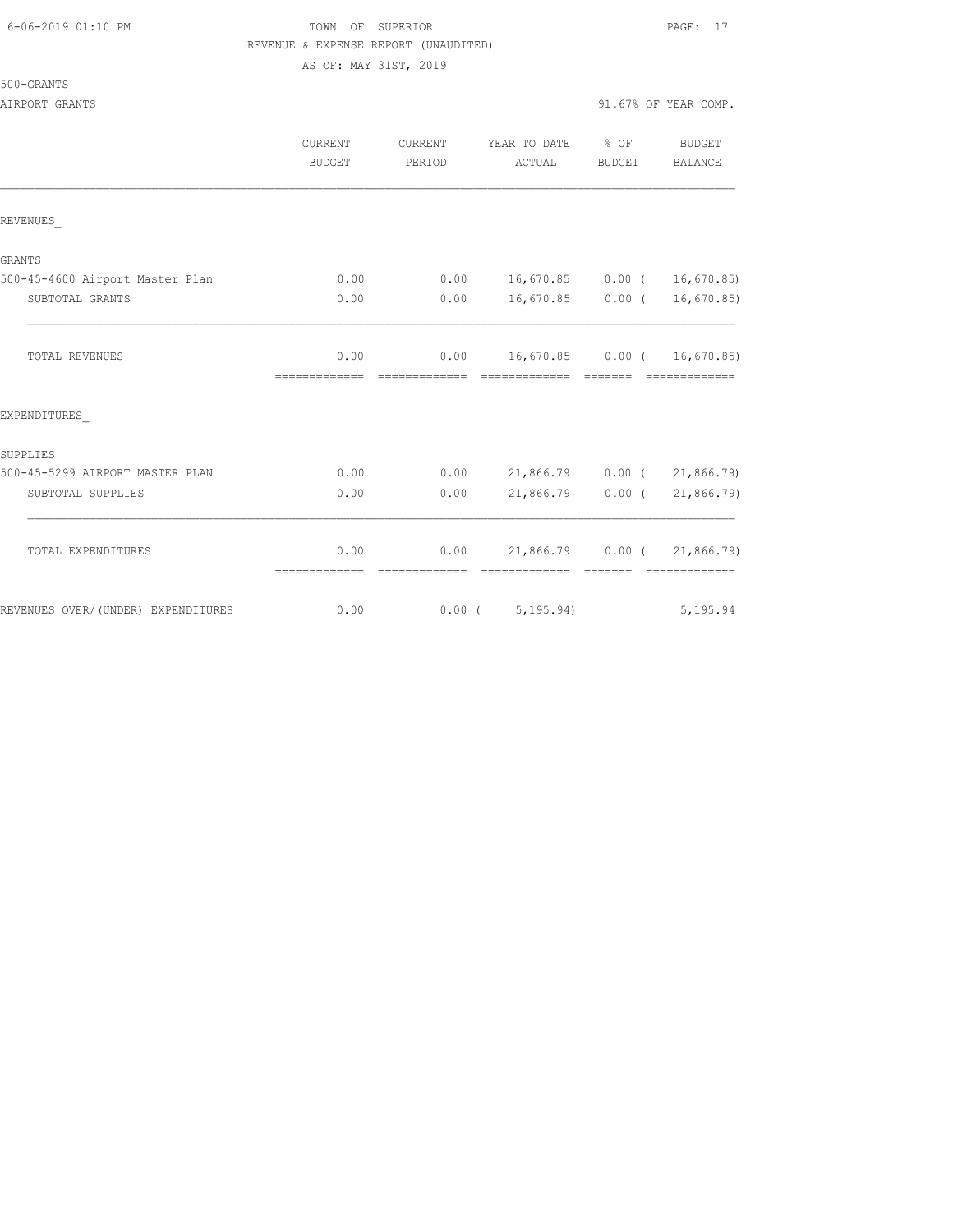| 6-06-2019 01:10 PM |
|--------------------|
|--------------------|

# TOWN OF SUPERIOR **Example 2019** PAGE: 18 REVENUE & EXPENSE REPORT (UNAUDITED) AS OF: MAY 31ST, 2019

|                                    | <b>CURRENT</b><br><b>BUDGET</b> | CURRENT<br>PERIOD     | YEAR TO DATE % OF<br>ACTUAL                       | BUDGET | BUDGET<br>BALANCE          |
|------------------------------------|---------------------------------|-----------------------|---------------------------------------------------|--------|----------------------------|
| REVENUES                           |                                 |                       |                                                   |        |                            |
| GRANTS                             |                                 |                       |                                                   |        |                            |
| 500-46-4600 FIRE TRUCK RESTORATION | 0.00                            |                       | $0.00$ 2,541.00 0.00 ( 2,541.00)                  |        |                            |
| SUBTOTAL GRANTS                    | 0.00                            | 0.00                  |                                                   |        | 2,541.00  0.00  (2,541.00) |
| <b>TOTAL REVENUES</b>              | 0.00<br>=============           | --------------        | $0.00$ 2,541.00 0.00 ( 2,541.00)<br>============= |        |                            |
| EXPENDITURES                       |                                 |                       |                                                   |        |                            |
| SUPPLIES                           |                                 |                       |                                                   |        |                            |
| 500-46-5299 FIRE TRUCK RESTORATION | 0.00                            | 0.00                  | 0.00 0.00                                         |        | 0.00                       |
| SUBTOTAL SUPPLIES                  | 0.00                            | 0.00                  | 0.00                                              | 0.00   | 0.00                       |
| TOTAL EXPENDITURES                 | 0.00<br>=============           | 0.00<br>------------- | 0.00<br>--------------                            | 0.00   | 0.00<br>--------------     |
| REVENUES OVER/(UNDER) EXPENDITURES | 0.00                            |                       | $0.00$ 2,541.00 ( 2,541.00)                       |        |                            |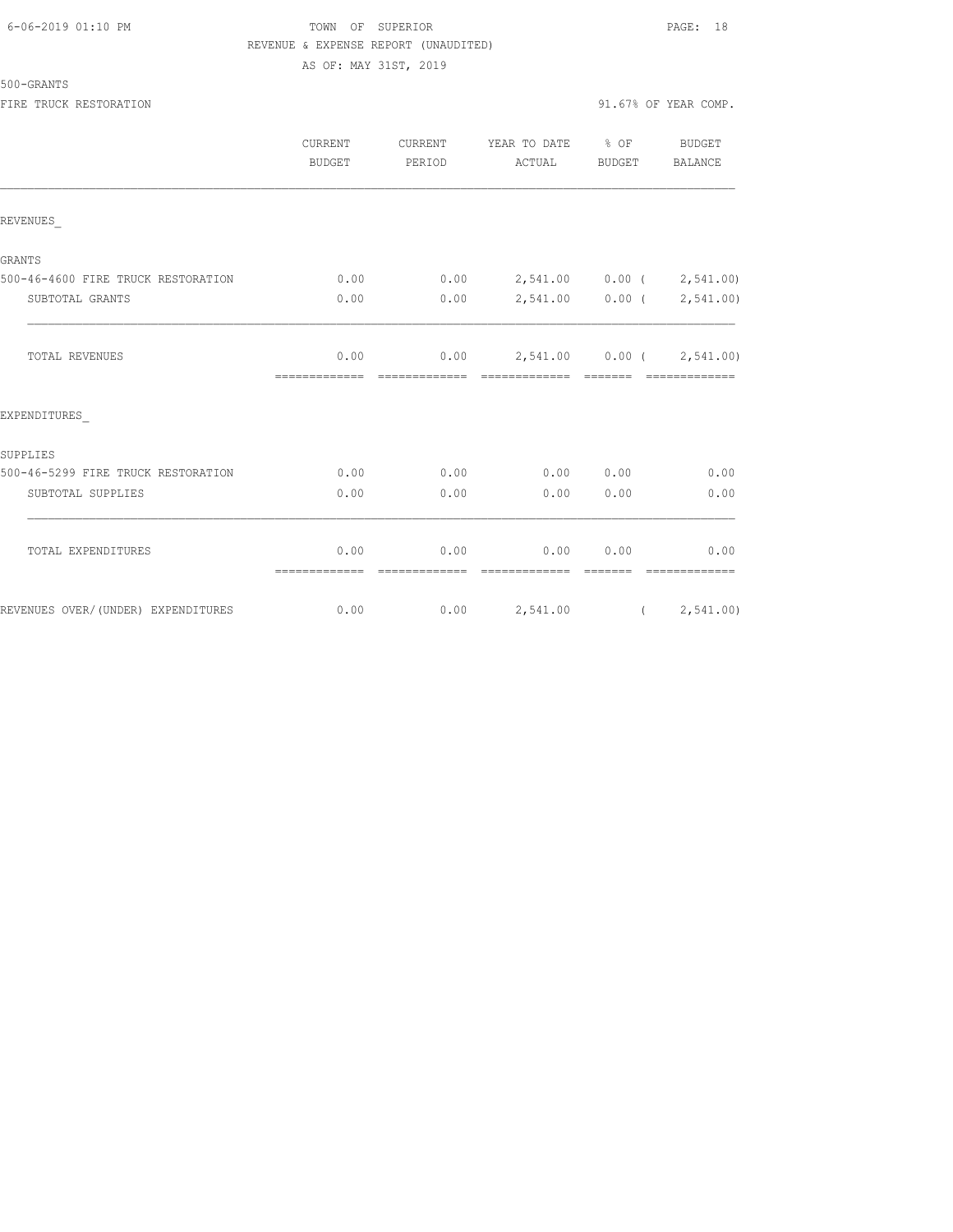#### 6-06-2019 01:10 PM TOWN OF SUPERIOR PAGE: 19 REVENUE & EXPENSE REPORT (UNAUDITED)

AS OF: MAY 31ST, 2019

# 500-GRANTS

4TH OF JULY 91.67% OF YEAR COMP.

|                                     | <b>CURRENT</b><br>BUDGET | CURRENT<br>PERIOD     | YEAR TO DATE % OF<br>ACTUAL                        | BUDGET | <b>BUDGET</b><br>BALANCE    |
|-------------------------------------|--------------------------|-----------------------|----------------------------------------------------|--------|-----------------------------|
| REVENUES                            |                          |                       |                                                    |        |                             |
| GRANTS                              |                          |                       |                                                    |        |                             |
| 500-47-4600 FOURTH OF JULY REVENUE  | 0.00                     | 0.00                  | 0.00 0.00                                          |        | 0.00                        |
| SUBTOTAL GRANTS                     | 0.00                     | 0.00                  | 0.00                                               | 0.00   | 0.00                        |
| <b>TOTAL REVENUES</b>               | 0.00<br>=============    | 0.00<br>============= | 0.00<br>-------------- ------                      | 0.00   | 0.00<br>=============       |
| EXPENDITURES                        |                          |                       |                                                    |        |                             |
| SUPPLIES                            |                          |                       |                                                    |        |                             |
| 500-47-5299 FOURTH OF JULY EXPENSES | 0.00                     |                       | $0.00$ 2,500.00 0.00 ( 2,500.00)                   |        |                             |
| SUBTOTAL SUPPLIES                   | 0.00                     | 0.00                  |                                                    |        | $2,500.00$ 0.00 ( 2,500.00) |
| TOTAL EXPENDITURES                  | 0.00<br>=============    |                       | $0.00$ 2,500.00 0.00 ( 2,500.00)<br>-------------- |        | -------------               |
| REVENUES OVER/ (UNDER) EXPENDITURES | 0.00                     |                       | $0.00$ ( $2,500.00$ )                              |        | 2,500.00                    |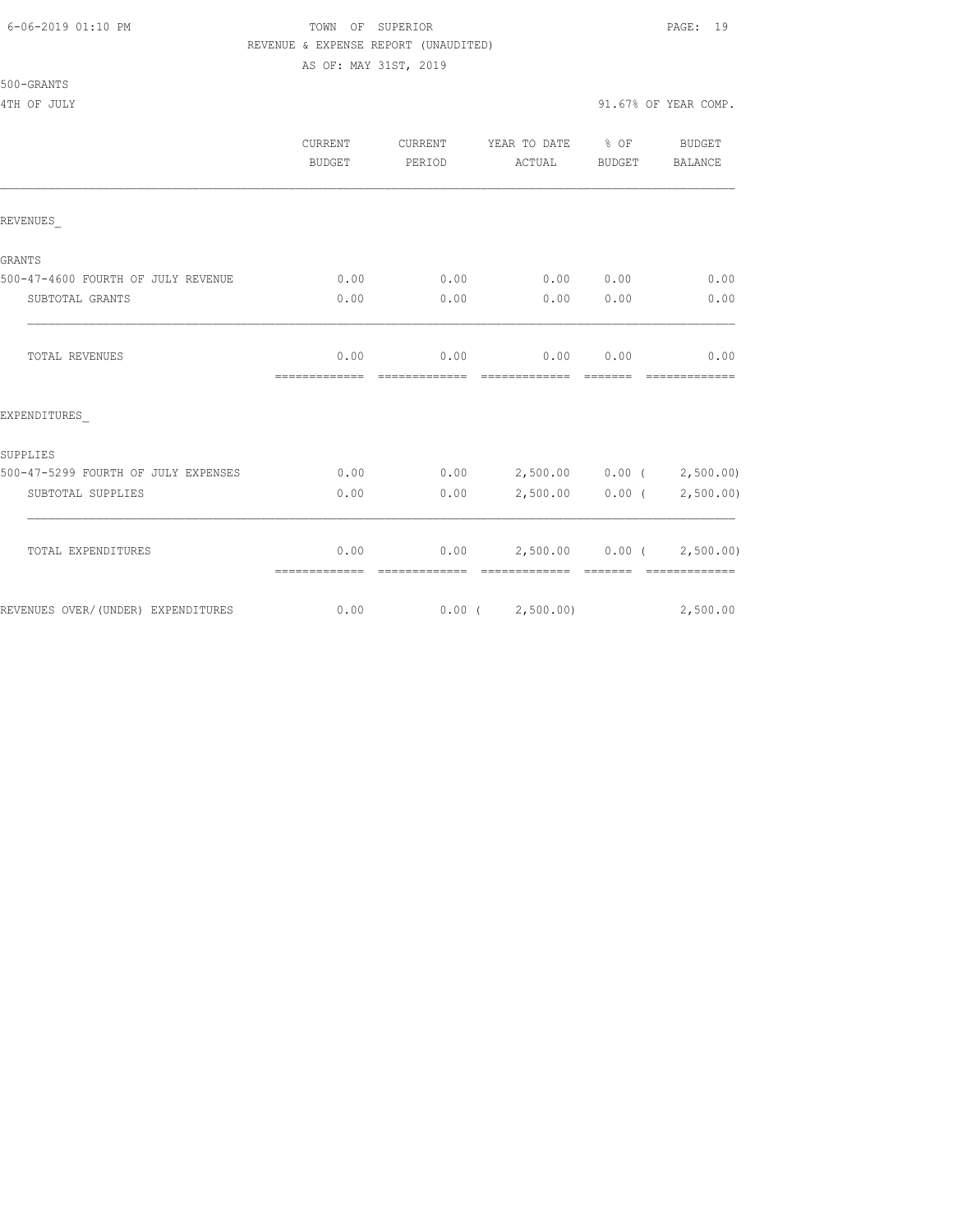# 6-06-2019 01:10 PM TOWN OF SUPERIOR PAGE: 20 REVENUE & EXPENSE REPORT (UNAUDITED) AS OF: MAY 31ST, 2019

| 500-GRANTS |  |
|------------|--|
|------------|--|

|                                       | CURRENT<br>BUDGET     | CURRENT<br>PERIOD     | YEAR TO DATE % OF<br>ACTUAL                                                                                                                                                                                                                                                                                                                                                                                                                                                                    | BUDGET           | BUDGET<br>BALANCE     |
|---------------------------------------|-----------------------|-----------------------|------------------------------------------------------------------------------------------------------------------------------------------------------------------------------------------------------------------------------------------------------------------------------------------------------------------------------------------------------------------------------------------------------------------------------------------------------------------------------------------------|------------------|-----------------------|
| REVENUES                              |                       |                       |                                                                                                                                                                                                                                                                                                                                                                                                                                                                                                |                  |                       |
| <b>GRANTS</b>                         |                       |                       |                                                                                                                                                                                                                                                                                                                                                                                                                                                                                                |                  |                       |
| 500-48-4600 FIRE DEPT GRANT REVENUE   | 0.00                  | 0.00                  | 0.00 0.00                                                                                                                                                                                                                                                                                                                                                                                                                                                                                      |                  | 0.00                  |
| SUBTOTAL GRANTS                       | 0.00                  | 0.00                  | 0.00                                                                                                                                                                                                                                                                                                                                                                                                                                                                                           | 0.00             | 0.00                  |
| TOTAL REVENUES                        | 0.00<br>============= | =============         | $0.00$ 0.00 0.00<br>========================                                                                                                                                                                                                                                                                                                                                                                                                                                                   |                  | 0.00<br>============= |
| EXPENDITURES                          |                       |                       |                                                                                                                                                                                                                                                                                                                                                                                                                                                                                                |                  |                       |
| SUPPLIES                              |                       |                       |                                                                                                                                                                                                                                                                                                                                                                                                                                                                                                |                  |                       |
| 500-48-5299 FIRE DEPT - GRANT EXPENSE | 0.00                  | 0.00                  | 0.00 0.00                                                                                                                                                                                                                                                                                                                                                                                                                                                                                      |                  | 0.00                  |
| SUBTOTAL SUPPLIES                     | 0.00                  | 0.00                  | 0.00                                                                                                                                                                                                                                                                                                                                                                                                                                                                                           | 0.00             | 0.00                  |
| TOTAL EXPENDITURES                    | 0.00<br>============= | 0.00<br>============= | 0.00<br>$\begin{array}{cccccccccccccc} \multicolumn{2}{c}{} & \multicolumn{2}{c}{} & \multicolumn{2}{c}{} & \multicolumn{2}{c}{} & \multicolumn{2}{c}{} & \multicolumn{2}{c}{} & \multicolumn{2}{c}{} & \multicolumn{2}{c}{} & \multicolumn{2}{c}{} & \multicolumn{2}{c}{} & \multicolumn{2}{c}{} & \multicolumn{2}{c}{} & \multicolumn{2}{c}{} & \multicolumn{2}{c}{} & \multicolumn{2}{c}{} & \multicolumn{2}{c}{} & \multicolumn{2}{c}{} & \multicolumn{2}{c}{} & \multicolumn{2}{c}{} & \$ | 0.00<br>-------- | 0.00<br>============= |
| REVENUES OVER/(UNDER) EXPENDITURES    | 0.00                  | 0.00                  | 0.00                                                                                                                                                                                                                                                                                                                                                                                                                                                                                           |                  | 0.00                  |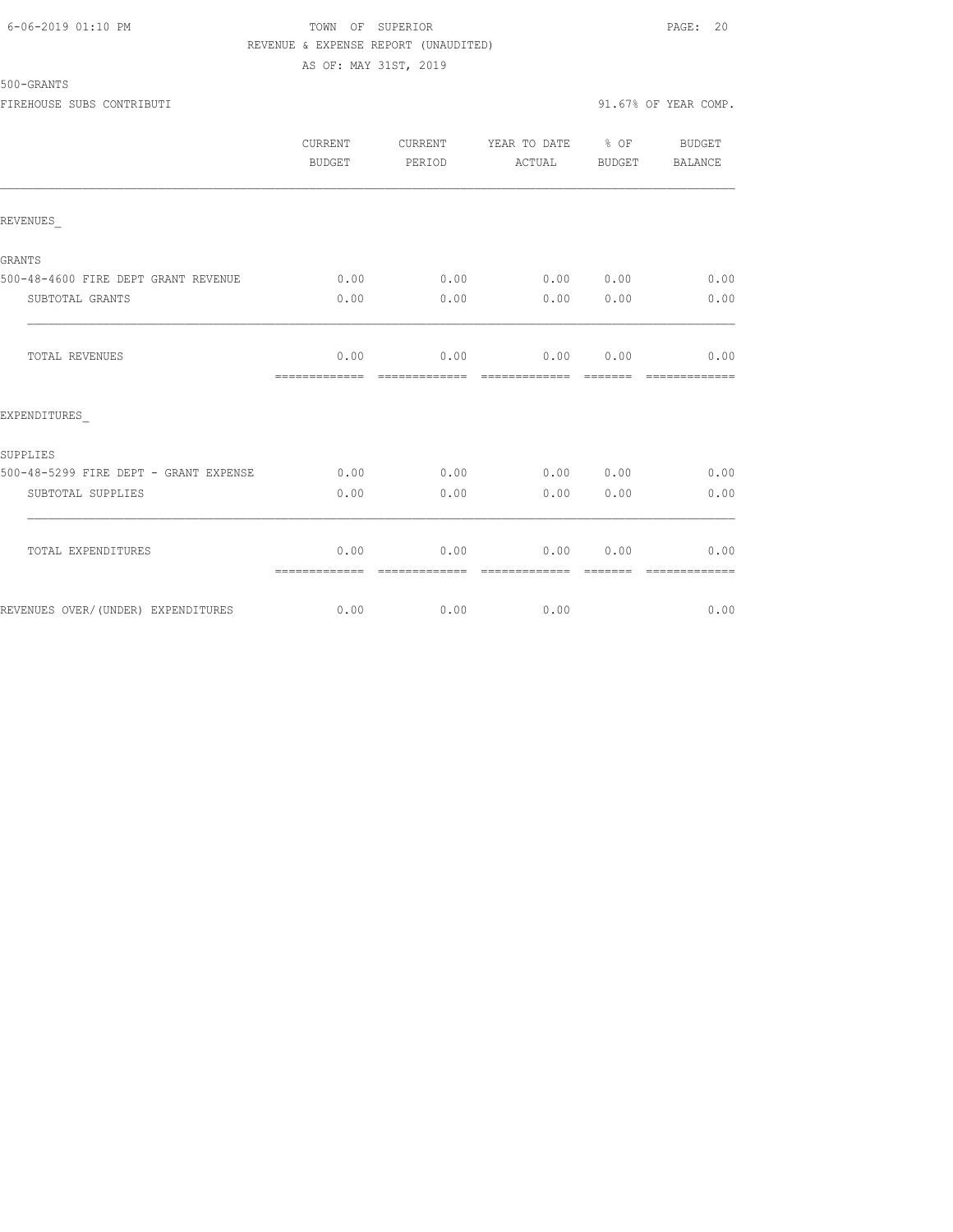# 6-06-2019 01:10 PM TOWN OF SUPERIOR PAGE: 21 REVENUE & EXPENSE REPORT (UNAUDITED)

AS OF: MAY 31ST, 2019

500-GRANTS

ECONOMIC DEVELOPMENT 91.67% OF YEAR COMP.

|         |        |                           | .      | ____          |
|---------|--------|---------------------------|--------|---------------|
|         |        |                           |        |               |
| CURRENT |        | CURRENT YEAR TO DATE % OF |        | <b>BUDGET</b> |
| BUDGET  | PERTOD | ACTUAL                    | BUDGET | BALANCE       |

|                                      | BUDGET                | PERIOD        | ACTUAL                                                | BUDGET   | BALANCE       |
|--------------------------------------|-----------------------|---------------|-------------------------------------------------------|----------|---------------|
|                                      |                       |               |                                                       |          |               |
| REVENUES                             |                       |               |                                                       |          |               |
| <b>GRANTS</b>                        |                       |               |                                                       |          |               |
| 500-49-4600 ECONOMIC DEVELOP PROJECT | 0.00                  | 0.00          | 0.00 0.00                                             |          | 0.00          |
| SUBTOTAL GRANTS                      | 0.00                  | 0.00          | $0.00$ $0.00$                                         |          | 0.00          |
| <b>TOTAL REVENUES</b>                | 0.00                  | 0.00          | 0.00<br>-------------                                 | 0.00     | 0.00          |
| EXPENDITURES                         |                       |               |                                                       |          |               |
| SUPPLIES                             |                       |               |                                                       |          |               |
| 500-49-5299 ED EXPENDITURES          | 0.00                  |               | $0.00$ 15,194.20 0.00 ( 15,194.20)                    |          |               |
| SUBTOTAL SUPPLIES                    | 0.00                  | 0.00          | 15, 194. 20  0.00 ( 15, 194. 20)                      |          |               |
| TOTAL EXPENDITURES                   | 0.00<br>============= | ------------- | $0.00$ 15, 194.20 0.00 ( 15, 194.20)<br>------------- | -------- | ------------- |
| REVENUES OVER/ (UNDER) EXPENDITURES  | 0.00                  |               | $0.00$ ( $15,194.20$ )                                |          | 15, 194.20    |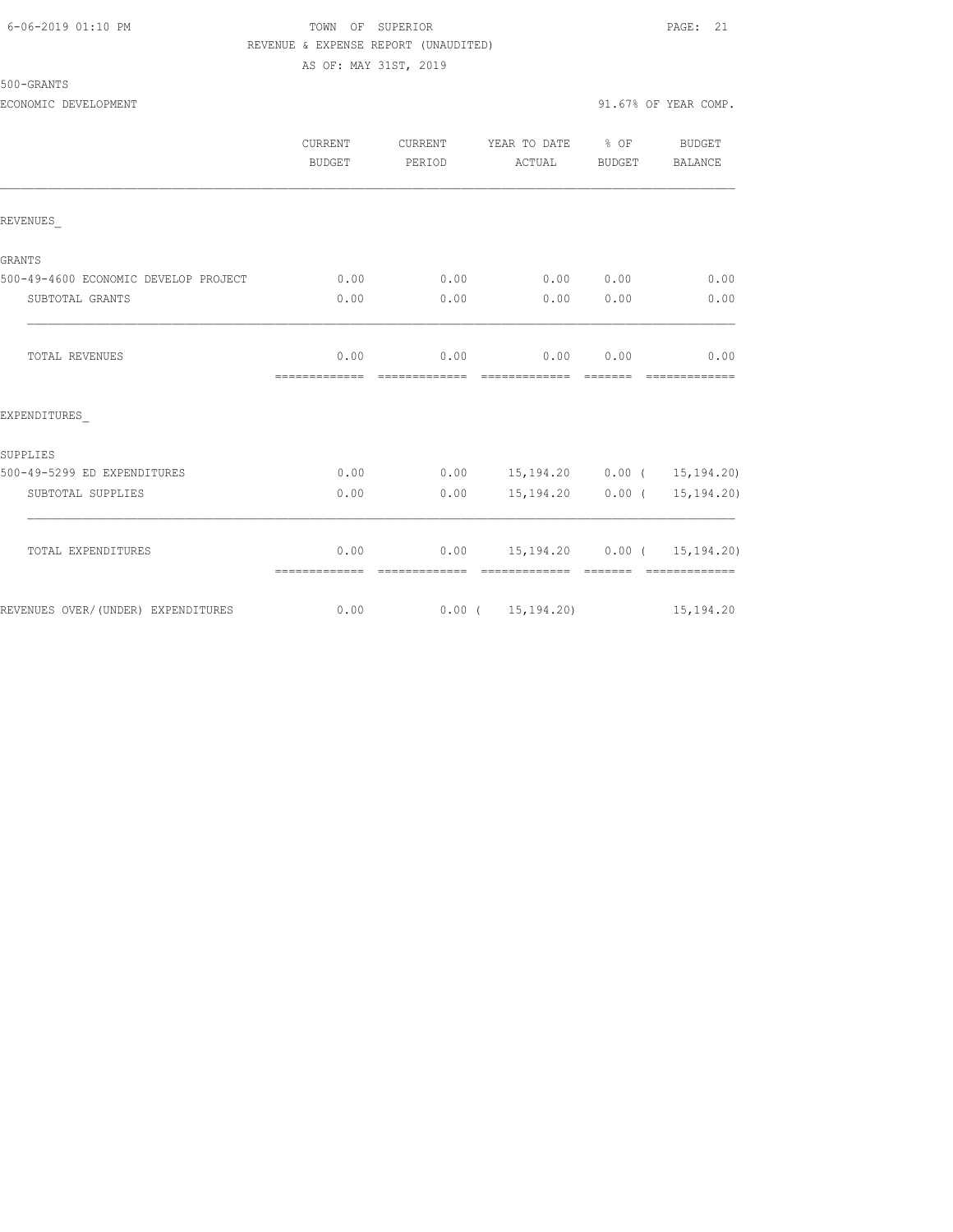#### 6-06-2019 01:10 PM TOWN OF SUPERIOR PAGE: 22 REVENUE & EXPENSE REPORT (UNAUDITED)

AS OF: MAY 31ST, 2019

500-GRANTS

CONTINGENCY 91.67% OF YEAR COMP.

|                                    | <b>CURRENT</b><br><b>BUDGET</b> | CURRENT<br>PERIOD | YEAR TO DATE % OF<br>ACTUAL | BUDGET | <b>BUDGET</b><br>BALANCE |
|------------------------------------|---------------------------------|-------------------|-----------------------------|--------|--------------------------|
| REVENUES                           |                                 |                   |                             |        |                          |
| <b>GRANTS</b>                      |                                 |                   |                             |        |                          |
| 500-99-4600 GRANT REVENUE          | 0.00                            | 0.00              | 0.00 0.00                   |        | 0.00                     |
| SUBTOTAL GRANTS                    | 0.00                            | 0.00              | 0.00                        | 0.00   | 0.00                     |
| TOTAL REVENUES                     | 0.00                            | 0.00              | 0.00                        | 0.00   | 0.00<br>--------------   |
| EXPENDITURES                       |                                 |                   |                             |        |                          |
| SUPPLIES                           |                                 |                   |                             |        |                          |
| 500-99-5299 OPERATING SUPPLIES     | 0.00                            | 0.00              | 0.00                        | 0.00   | 0.00                     |
| SUBTOTAL SUPPLIES                  | 0.00                            | 0.00              | 0.00                        | 0.00   | 0.00                     |
| TOTAL EXPENDITURES                 | 0.00                            | 0.00              | 0.00                        | 0.00   | 0.00                     |
|                                    | =============                   | =============     | =============               |        | =============            |
| REVENUES OVER/(UNDER) EXPENDITURES | 0.00                            | 0.00              | 0.00                        |        | 0.00                     |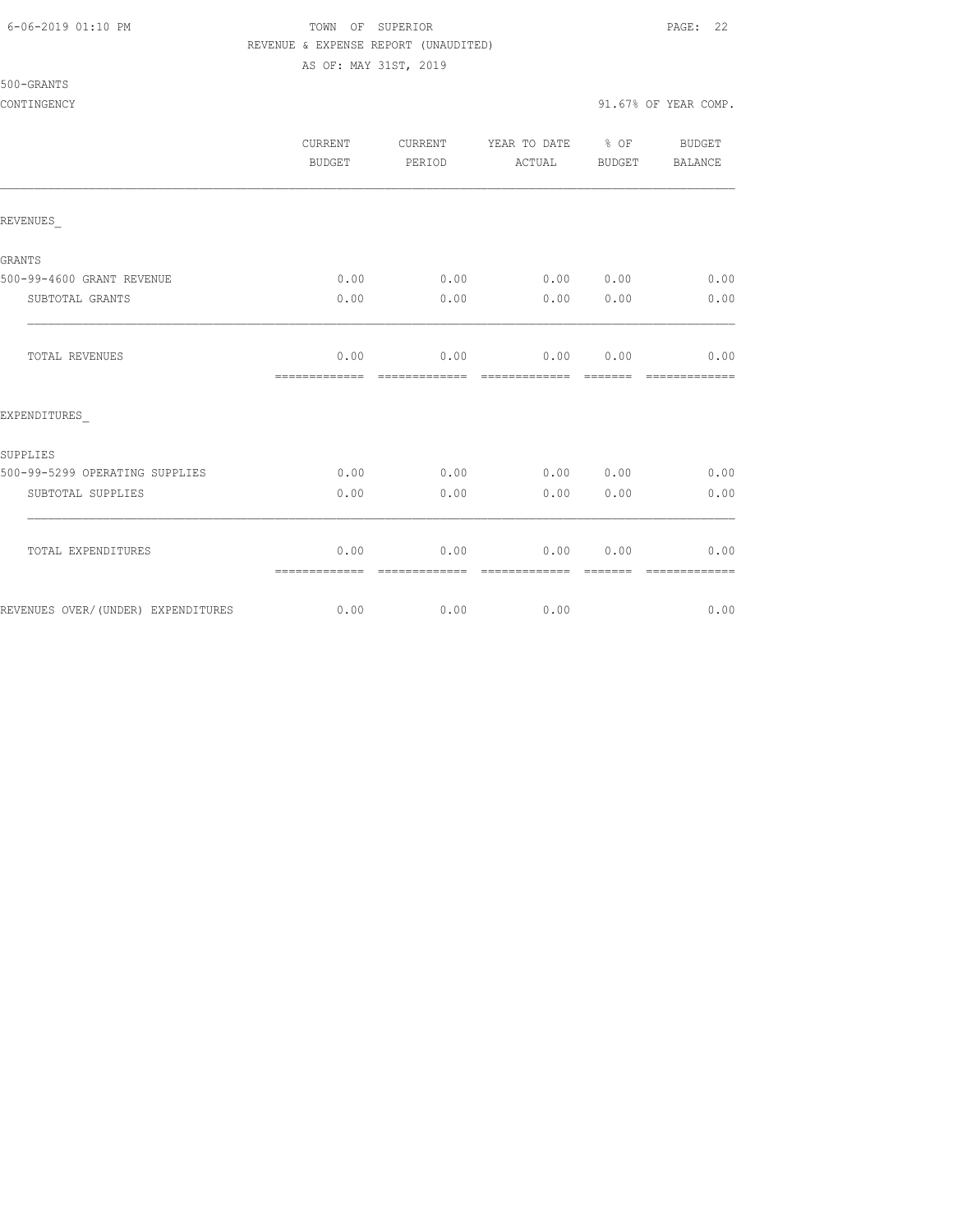#### 6-06-2019 01:10 PM TOWN OF SUPERIOR PAGE: 23 REVENUE & EXPENSE REPORT (UNAUDITED) AS OF: MAY 31ST, 2019

500-GRANTS

91.67% OF YEAR COMP.

|                                    | CURRENT<br>BUDGET | CURRENT<br>PERIOD | YEAR TO DATE<br>ACTUAL | % OF<br><b>BUDGET</b> | BUDGET<br>BALANCE |
|------------------------------------|-------------------|-------------------|------------------------|-----------------------|-------------------|
| FUND TOTAL REVENUES                | 2,495,940.00      | 22, 173.84        | 105,549.69             | 4.23                  | 2,390,390.31      |
| FUND TOTAL EXPENDITURES            | 2,495,940.00      | 4,976.50          | 114,277.83             | 4.58                  | 2,381,662.17      |
| REVENUES OVER/(UNDER) EXPENDITURES | 0.00              | $17, 197, 34$ (   | 8,728.14)              |                       | 8,728.14          |
|                                    |                   |                   |                        |                       |                   |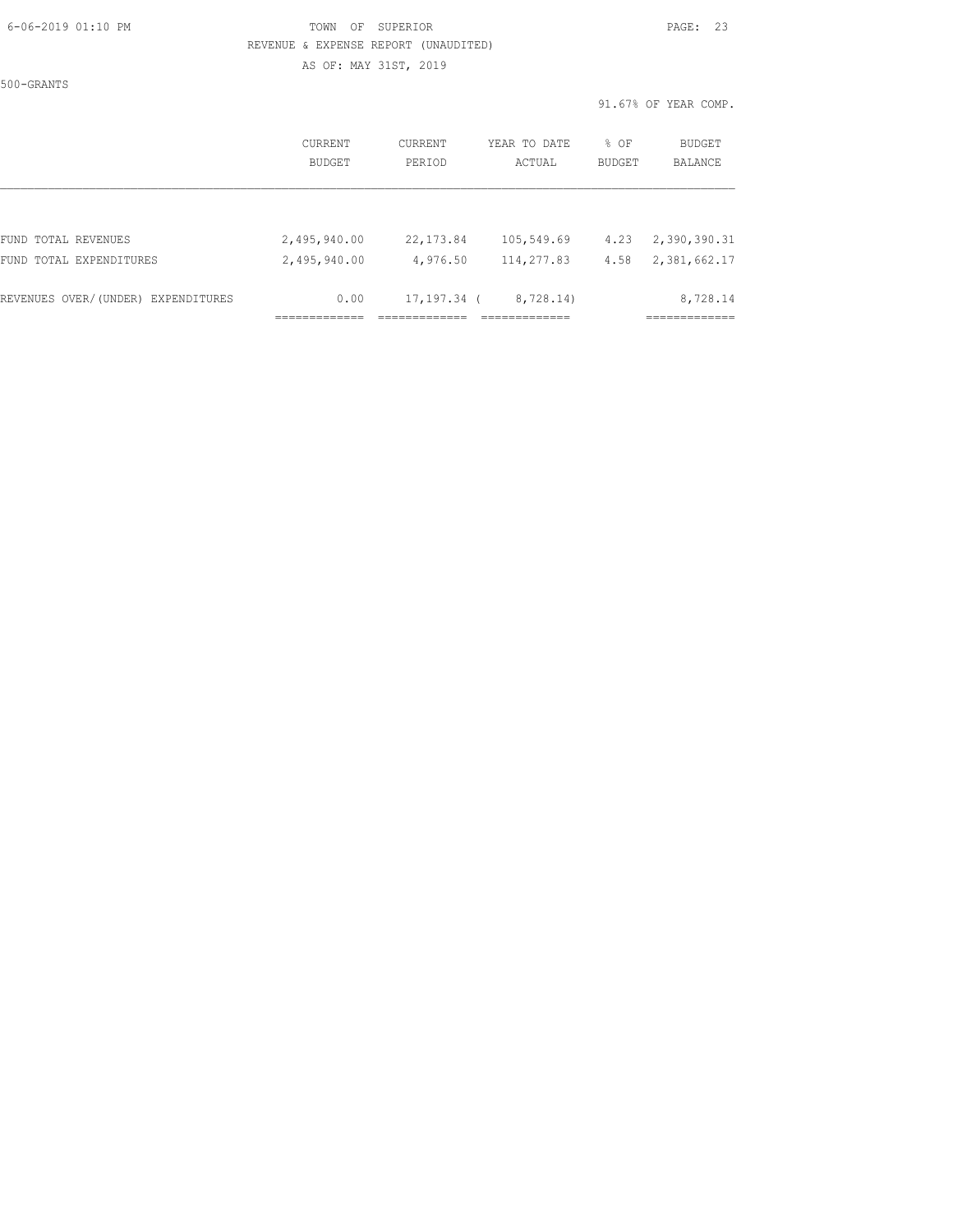| 6-06-2019 01:10 PM |  |
|--------------------|--|

# TOWN OF SUPERIOR **Example 2019** PAGE: 1 REVENUE & EXPENSE REPORT (UNAUDITED) AS OF: MAY 31ST, 2019

#### NON-DEPARTMENTAL 31.67% OF YEAR COMP.

510-Emergency Services

|                                    | CURRENT<br>BUDGET | CURRENT<br>PERIOD | YEAR TO DATE<br>ACTUAL | % OF<br><b>BUDGET</b> | <b>BUDGET</b><br>BALANCE |
|------------------------------------|-------------------|-------------------|------------------------|-----------------------|--------------------------|
| REVENUES                           |                   |                   |                        |                       |                          |
| CONTINGENCY                        |                   |                   |                        |                       |                          |
| 510-00-4901 Transfers              | 0.00              | 0.00              | 0.00                   | 0.00                  | 0.00                     |
| SUBTOTAL CONTINGENCY               | 0.00              | 0.00              | 0.00                   | 0.00                  | 0.00                     |
| <b>TOTAL REVENUES</b>              | 0.00              | 0.00              | 0.00                   | 0.00                  | 0.00                     |
| REVENUES OVER/(UNDER) EXPENDITURES | 0.00              | 0.00              | 0.00                   |                       | 0.00                     |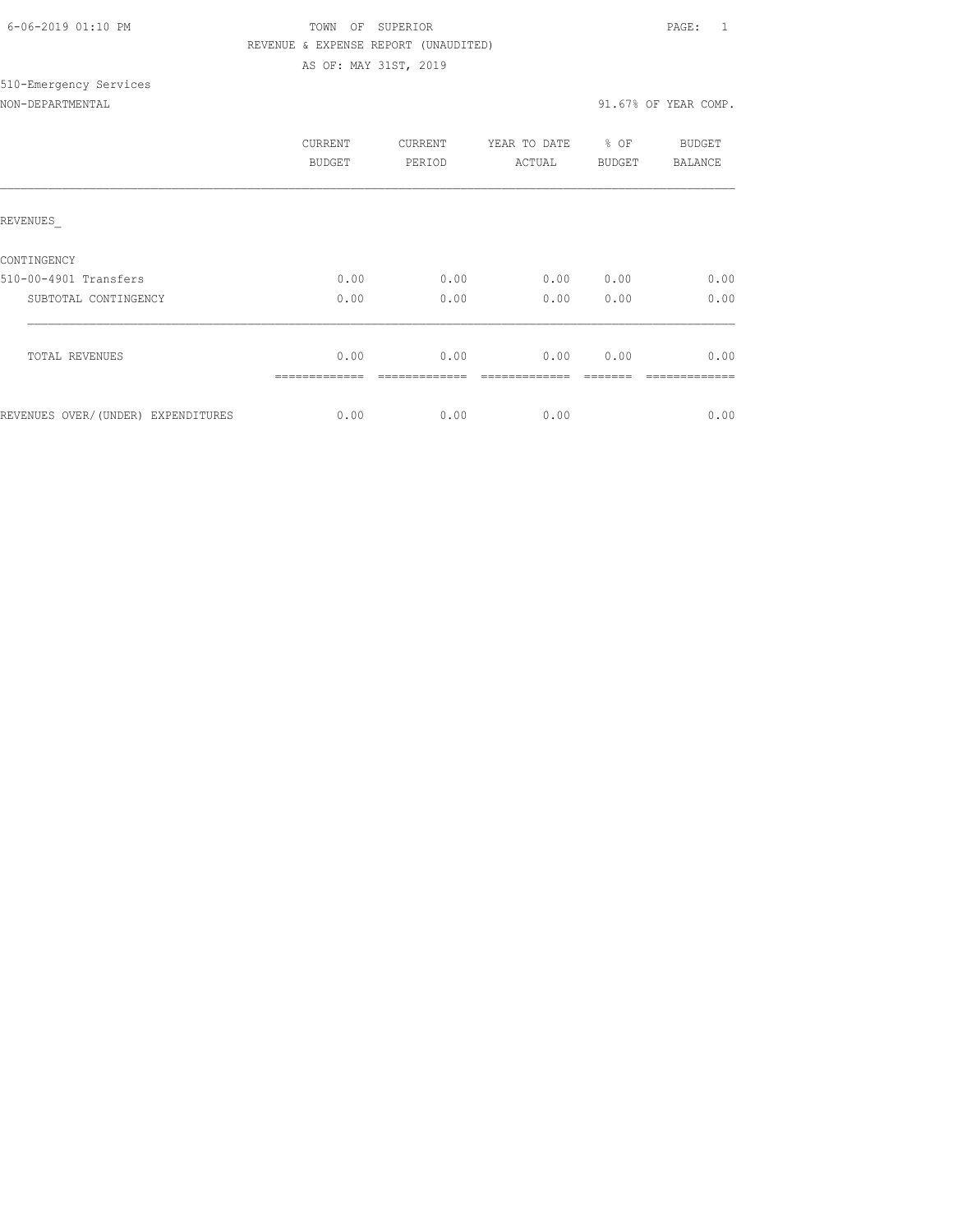# 6-06-2019 01:10 PM TOWN OF SUPERIOR PAGE: 2 REVENUE & EXPENSE REPORT (UNAUDITED) AS OF: MAY 31ST, 2019

510-Emergency Services

|                                                                  | <b>CURRENT</b><br><b>BUDGET</b> | CURRENT<br>PERIOD | YEAR TO DATE<br>ACTUAL | % OF<br><b>BUDGET</b> | <b>BUDGET</b><br>BALANCE |
|------------------------------------------------------------------|---------------------------------|-------------------|------------------------|-----------------------|--------------------------|
| REVENUES                                                         |                                 |                   |                        |                       |                          |
| BUSINESS SERVICES                                                |                                 |                   |                        |                       |                          |
| 510-42-4252 OTHER OPERATING SUPPLIES                             | 0.00                            | $0.00$ (          | 22.22)                 | 0.00                  | 22.22                    |
| SUBTOTAL BUSINESS SERVICES                                       | 0.00                            | 0.00(             | 22.22)                 | 0.00                  | 22.22                    |
| <b>GRANTS</b>                                                    |                                 |                   |                        |                       |                          |
| 510-42-4600 GRANT REVENUE                                        | 0.00                            | 0.00              | 137,462.19             |                       | $0.00$ ( 137, 462.19)    |
| SUBTOTAL GRANTS                                                  | 0.00                            | 0.00              | 137,462.19             | $0.00$ (              | 137, 462.19)             |
| TOTAL REVENUES                                                   | 0.00<br>-------------           | 0.00              | 137,439.97             | $0.00$ (              | 137, 439.97)             |
| EXPENDITURES                                                     |                                 |                   |                        |                       |                          |
| PERSONEL                                                         |                                 |                   |                        |                       |                          |
| 510-42-5100 SALARIES                                             | 0.00                            | 0.00              | 0.00                   | 0.00                  | 0.00                     |
| 510-42-5152 MEDICARE<br>510-42-5153 State Unemployment Insurance | 0.00<br>0.00                    | 0.00<br>0.00      | 0.00<br>0.00           | 0.00<br>0.00          | 0.00<br>0.00             |
| 510-42-5154 Workmen's Compensation                               | 0.00                            | 0.00              | 0.00                   | 0.00                  | 0.00                     |
| 510-42-5160 A.P.S.R.S.                                           | 0.00                            | 0.00              | 0.00                   | 0.00                  | 0.00                     |
| 510-42-5161 AZ STATE RETIREMENT                                  | 0.00                            | 0.00              | 0.00                   | 0.00                  | 0.00                     |
| SUBTOTAL PERSONEL                                                | 0.00                            | 0.00              | 0.00                   | 0.00                  | 0.00                     |
| SUPPLIES                                                         |                                 |                   |                        |                       |                          |
| 510-42-5299 OTHER OPERATING SUPPLIES                             | 0.00                            | 549.00            | 11,985.57              | $0.00$ (              | 11, 985.57               |
| SUBTOTAL SUPPLIES                                                | 0.00                            | 549.00            | 11,985.57              | $0.00$ (              | 11, 985.57)              |
| UTILITIES                                                        |                                 |                   |                        |                       |                          |
| 510-42-5370 RADIO EQUIPMENT                                      | 0.00                            | 358.91            | 358.91                 | $0.00$ (              | 358.91                   |
| SUBTOTAL UTILITIES                                               | 0.00                            | 358.91            |                        | 358.91 0.00 (         | 358.91)                  |
| GENERAL BUSINESS EXPENSE                                         |                                 |                   |                        |                       |                          |
| 510-42-5425 CONFERENCE & TRAINING                                | 5,000.00                        | 574.19            | 5,060.63               | 101.21 (              | 60.63)                   |
| 510-42-5430 PRINTING                                             | 0.00                            | 0.00              | 1,621.35               | $0.00$ (              | 1,621.35)                |
| 510-42-5450 UNIFORM PURCHASE                                     | 3,000.00                        | 927.83            | 2,584.70               | 86.16                 | 415.30                   |
| SUBTOTAL GENERAL BUSINESS EXPENSE                                | 8,000.00                        | 1,502.02          | 9,266.68               | 115.83 (              | 1, 266.68                |
| PROFESSIONAL SERVICES                                            |                                 |                   |                        |                       |                          |
| 510-42-5550 PROFESSIONAL SERVICES                                | 0.00                            | 0.00              | 523.70                 | $0.00$ (              | 523.70                   |
| 510-42-5555 HEALTH & SAFETY                                      | 2,500.00                        | 0.00              | 12,585.00              | 503.40 (              | 10,085.00                |
| SUBTOTAL PROFESSIONAL SERVICES                                   | 2,500.00                        | 0.00              | 13,108.70              | 524.35 (              | 10,608.70                |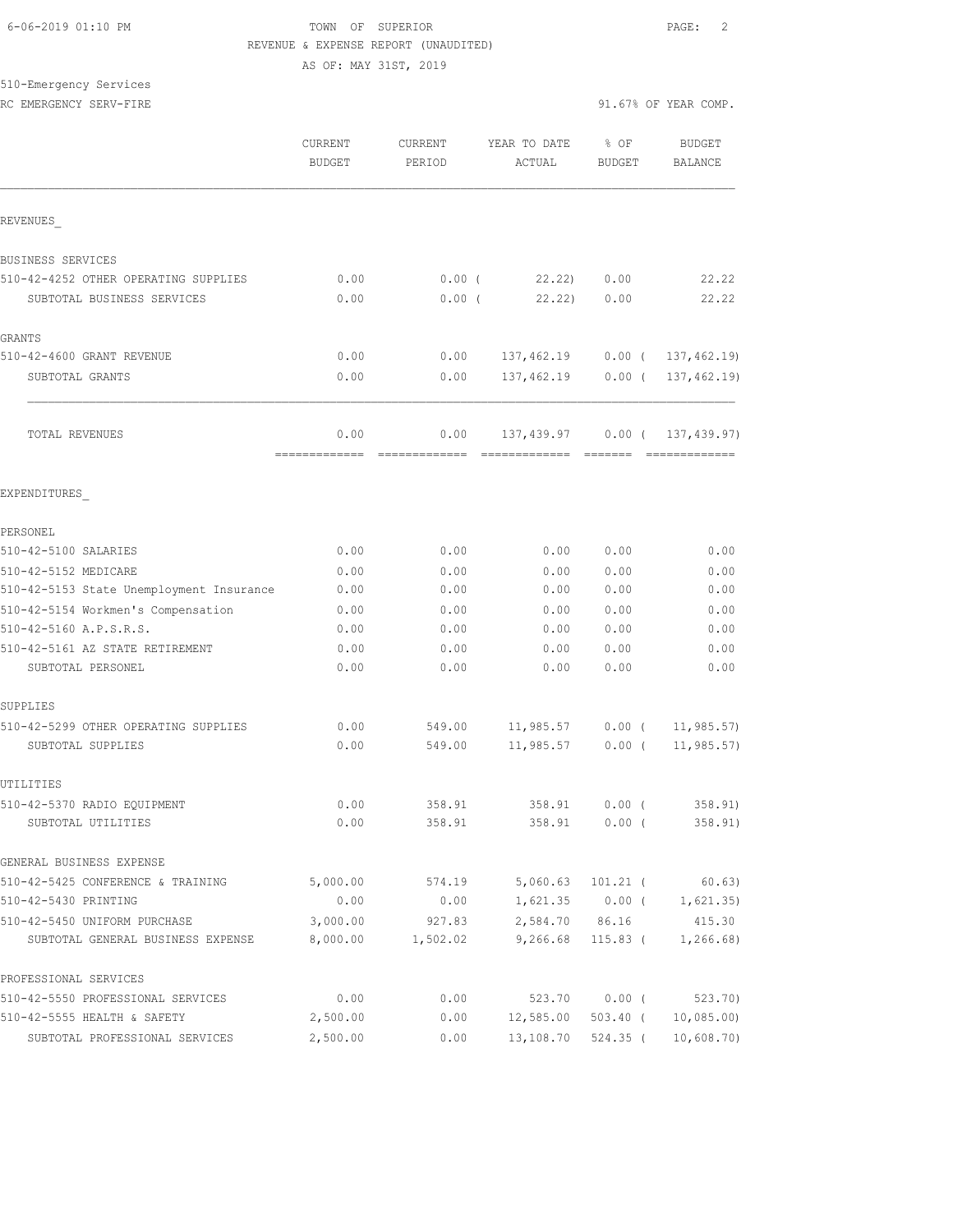#### 6-06-2019 01:10 PM TOWN OF SUPERIOR PAGE: 3 REVENUE & EXPENSE REPORT (UNAUDITED)

AS OF: MAY 31ST, 2019

510-Emergency Services RC EMERGENCY SERV-FIRE **First** extending the series of the series of the series of the series of the series of the series of the series of the series of the series of the series of the series of the series of the series of

|                                     | CURRENT<br><b>BUDGET</b> | <b>CURRENT</b><br>PERIOD | YEAR TO DATE<br>ACTUAL     | % OF<br><b>BUDGET</b> | <b>BUDGET</b><br><b>BALANCE</b> |
|-------------------------------------|--------------------------|--------------------------|----------------------------|-----------------------|---------------------------------|
|                                     |                          |                          |                            |                       |                                 |
| REPAIR/MAINTENANCE                  |                          |                          |                            |                       |                                 |
| 510-42-5640 VEHICLE REPAIRS         | 46,000.00                | 0.00                     |                            | 22,558.03 49.04       | 23, 441.97                      |
| 510-42-5642 TIRES & TUBES           | 0.00                     | 0.00                     | 307.98                     | 0.00(                 | 307.98                          |
| 510-42-5650 OTHER EOUIPMENT REPAIRS | 3,000.00                 | 0.00                     | 4,250.62                   |                       | $141.69$ ( $1,250.62$ )         |
| SUBTOTAL REPAIR/MAINTENANCE         | 49,000.00                | 0.00                     | 27,116.63                  | 55.34                 | 21,883.37                       |
| CAPITAL OUTLAY                      |                          |                          |                            |                       |                                 |
| 510-42-5740 MEDICAL EQUIPMENT       | 0.00                     | 0.00                     | 5,329.86                   |                       | $0.00$ ( 5,329.86)              |
| 510-42-5750 FIRE/PPE                | 0.00                     | 0.00                     | 103,940.81 0.00 (          |                       | 103,940.81)                     |
| 510-42-5780 SOFTWARE                | 5,000.00                 | 0.00                     | 2,711.83                   |                       | 54.24 2,288.17                  |
| SUBTOTAL CAPITAL OUTLAY             | 5,000.00                 | 0.00                     | 111,982.50 2,239.65 (      |                       | 106,982.50)                     |
| DEBT SERVICE                        |                          |                          |                            |                       |                                 |
| 510-42-5999 CAPITAL OUTLAY          | 100,000.00               | 0.00                     | 0.00                       | 0.00                  | 100,000.00                      |
| SUBTOTAL DEBT SERVICE               | 100,000.00               | 0.00                     | 0.00                       | 0.00                  | 100,000.00                      |
| TOTAL EXPENDITURES                  | 164,500.00               |                          | 2,409.93 173,818.99        | 105.67 (              | 9,318.99                        |
| REVENUES OVER/(UNDER) EXPENDITURES  | $164,500.00$ ) (         |                          | $2,409.93$ ( $36,379.02$ ) | $\sqrt{2}$            | 128, 120.98)                    |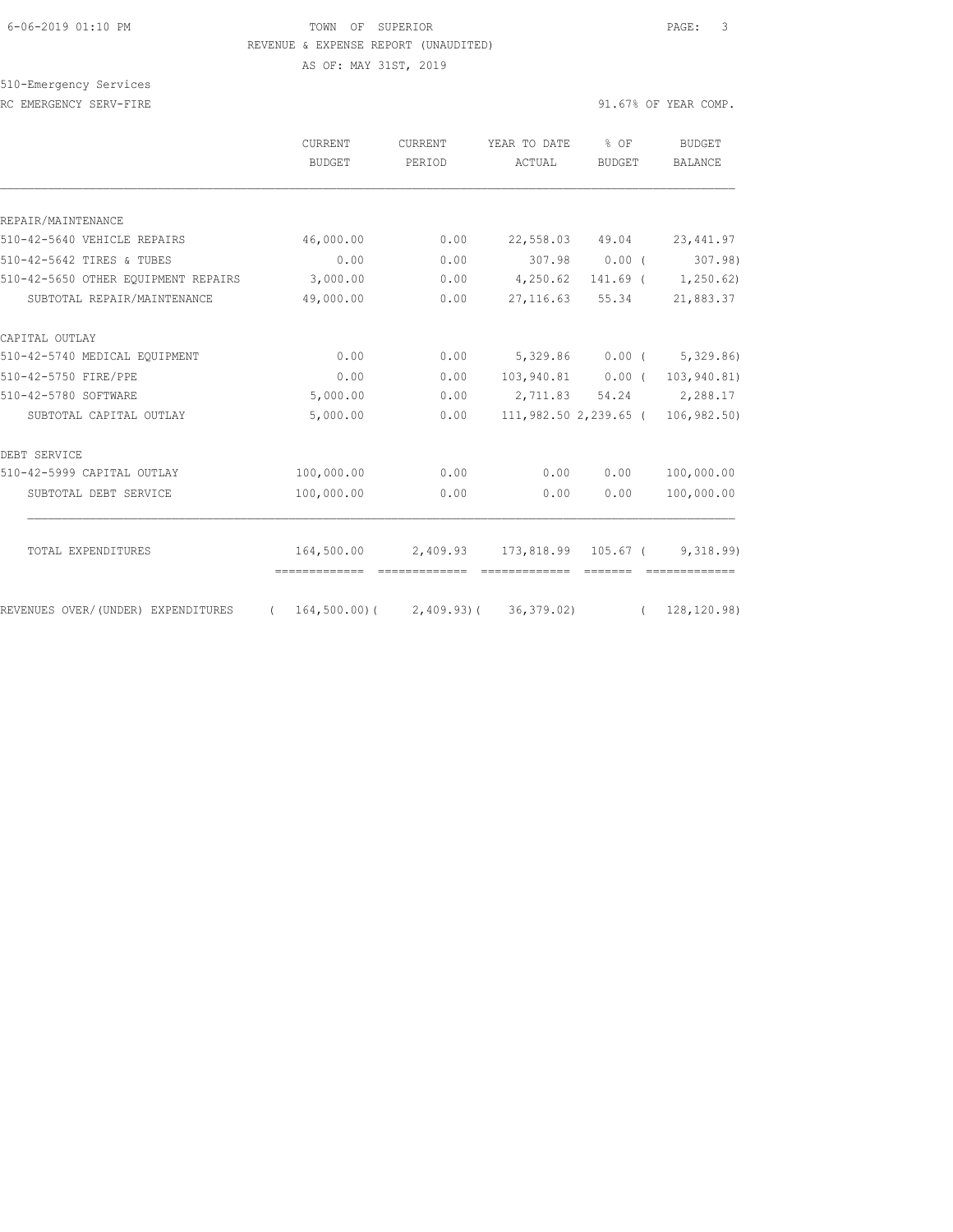# TOWN OF SUPERIOR **Example 2019** PAGE: 4 REVENUE & EXPENSE REPORT (UNAUDITED)

AS OF: MAY 31ST, 2019

# 510-Emergency Services

RC EMERGENCY SERV-POLICE **EXECUTE:** The series of the series of the series of the series of the series of the series of the series of the series of the series of the series of the series of the series of the series of the

|                                                               | CURRENT<br><b>BUDGET</b>     | <b>CURRENT</b><br>PERIOD | YEAR TO DATE<br>ACTUAL            | % OF<br><b>BUDGET</b> | <b>BUDGET</b><br>BALANCE |
|---------------------------------------------------------------|------------------------------|--------------------------|-----------------------------------|-----------------------|--------------------------|
| REVENUES                                                      |                              |                          |                                   |                       |                          |
| GRANTS                                                        |                              |                          |                                   |                       |                          |
| 510-41-4600 Grant Revenue                                     | 200,000.00                   | 0.00                     | 62,537.81                         | 31.27                 | 137, 462.19              |
| SUBTOTAL GRANTS                                               | 200,000.00                   | 0.00                     | 62,537.81                         | 31.27                 | 137, 462.19              |
| TOTAL REVENUES                                                | 200,000.00<br>-------------- | 0.00                     | 62,537.81                         | 31.27                 | 137,462.19               |
| EXPENDITURES                                                  |                              |                          |                                   |                       |                          |
| SUPPLIES                                                      |                              |                          |                                   |                       |                          |
| 510-41-5299 Other Operating Supplies                          | 4,000.00                     | 13.65                    | 26,097.77                         | 652.44 (              | 22,097.77                |
| SUBTOTAL SUPPLIES                                             | 4,000.00                     | 13.65                    | 26,097.77                         | 652.44 (              | 22,097.77)               |
| UTILITIES                                                     |                              |                          |                                   |                       |                          |
| 510-41-5370 Radio Equipment                                   | 3,000.00                     | 0.00                     | 1,298.18                          | 43.27                 | 1,701.82                 |
| SUBTOTAL UTILITIES                                            | 3,000.00                     | 0.00                     | 1,298.18                          | 43.27                 | 1,701.82                 |
| GENERAL BUSINESS EXPENSE                                      |                              |                          |                                   |                       |                          |
| 510-41-5425 Conferences & Training                            | 4,000.00                     | 1,825.28                 | 10,881.67                         | 272.04 (              | 6,881.67)                |
| 510-41-5430 PRINTING                                          | 2,000.00                     | 345.53                   | 3,308.65                          | $165.43$ (            | 1,308.65                 |
| 510-41-5450 Uniform Purchases                                 | 8,500.00                     | 393.69                   | 1,981.30                          | 23.31                 | 6,518.70                 |
| SUBTOTAL GENERAL BUSINESS EXPENSE                             | 14,500.00                    | 2,564.50                 | 16, 171.62                        | $111.53$ (            | 1,671.62)                |
| PROFESSIONAL SERVICES                                         |                              |                          |                                   |                       |                          |
| 510-41-5550 Professional Services                             | 0.00                         | 0.00                     | 0.00                              | 0.00                  | 0.00                     |
| 510-41-5555 Health & Safety<br>SUBTOTAL PROFESSIONAL SERVICES | 1,000.00<br>1,000.00         | 0.00<br>0.00             | 42.16<br>42.16                    | 4.22<br>4.22          | 957.84<br>957.84         |
| REPAIR/MAINTENANCE                                            |                              |                          |                                   |                       |                          |
| 510-41-5640 Vehicle Repairs                                   | 10,000.00                    | 47.35                    |                                   | 7,367.71 73.68        | 2,632.29                 |
| 510-41-5642 Tires and Tubes                                   | 3,000.00                     | 0.00                     |                                   | 1,902.14 63.40        | 1,097.86                 |
| 510-41-5650 OTHER EQUIPMENT REPAIRS                           | 0.00                         | 0.00                     |                                   | 0.00 0.00             | 0.00                     |
| SUBTOTAL REPAIR/MAINTENANCE                                   | 13,000.00                    | 47.35                    | 9,269.85                          | 71.31                 | 3,730.15                 |
| CAPITAL OUTLAY                                                |                              |                          |                                   |                       |                          |
| 510-41-5740 Medical Equipment                                 | 0.00                         | 0.00                     | 0.00                              | 0.00                  | 0.00                     |
| 510-41-5750 Fire/PPE                                          | 0.00                         | 0.00                     | 0.00                              | 0.00                  | 0.00                     |
| 510-41-5780 Software<br>SUBTOTAL CAPITAL OUTLAY               | 0.00<br>0.00                 | 0.00<br>0.00             | 0.00<br>0.00                      | 0.00<br>0.00          | 0.00<br>0.00             |
| DEBT SERVICE                                                  |                              |                          |                                   |                       |                          |
| 510-41-5999 Capital Outlay                                    | 0.00                         | 0.00                     | 0.00                              | 0.00                  | 0.00                     |
| SUBTOTAL DEBT SERVICE                                         | 0.00                         | 0.00                     | 0.00                              | 0.00                  | 0.00                     |
| TOTAL EXPENDITURES                                            | 35,500.00                    | 2,625.50                 |                                   | 52,879.58 148.96 (    | 17,379.58)               |
| REVENUES OVER/(UNDER) EXPENDITURES                            |                              |                          | $164,500.00$ ( 2,625.50) 9,658.23 |                       | 154,841.77               |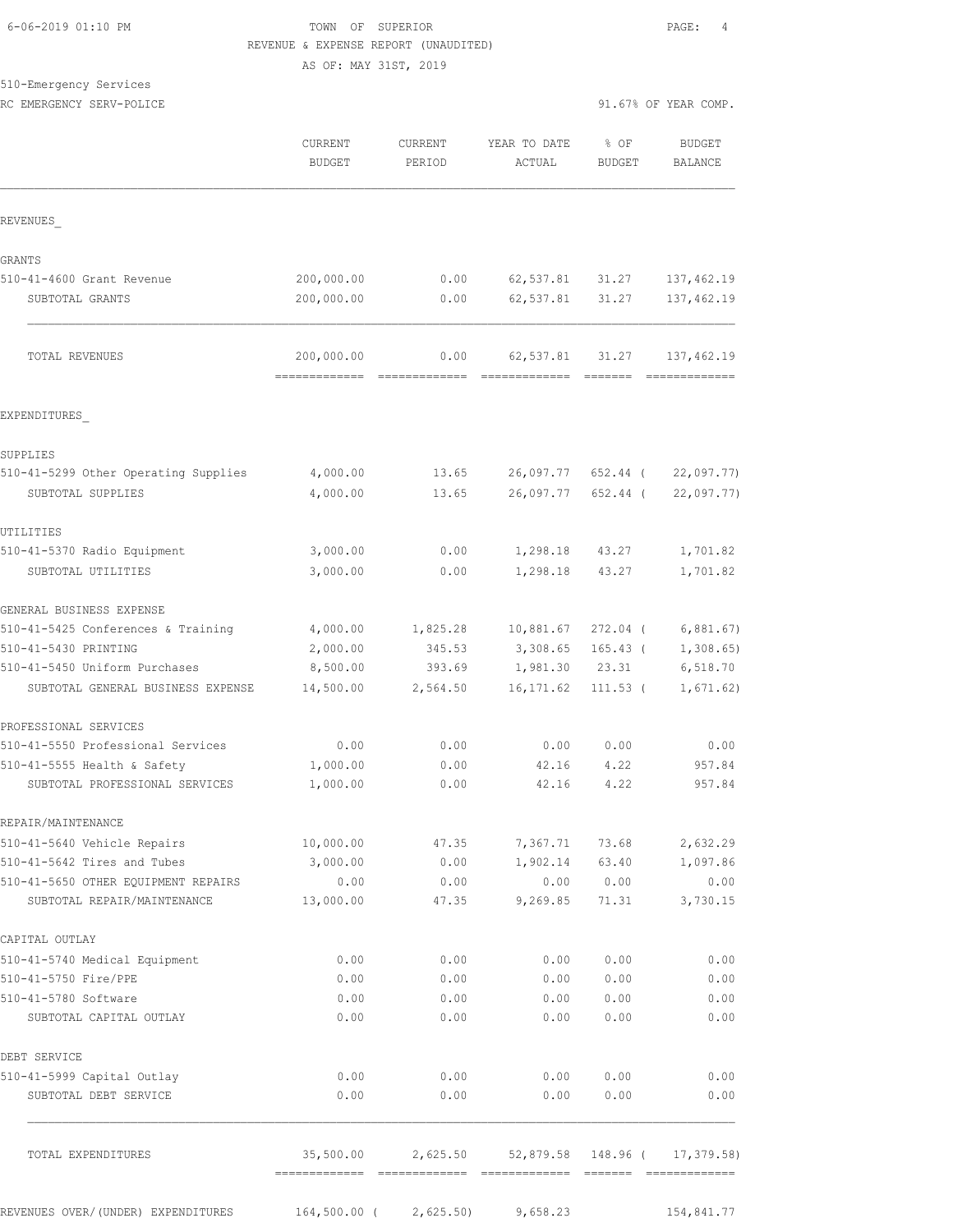| 6-06-2019 01:10 PM |  |
|--------------------|--|
|                    |  |

# FOWN OF SUPERIOR **Example 2019** PAGE: 5 REVENUE & EXPENSE REPORT (UNAUDITED)

AS OF: MAY 31ST, 2019

510-Emergency Services

91.67% OF YEAR COMP.

|                                    | CURRENT<br><b>BUDGET</b> | CURRENT<br>PERIOD | YEAR TO DATE<br>ACTUAL | % OF<br>BUDGET | <b>BUDGET</b><br>BALANCE |
|------------------------------------|--------------------------|-------------------|------------------------|----------------|--------------------------|
|                                    |                          |                   |                        |                |                          |
| FUND TOTAL REVENUES                | 200,000.00               | 0.00              | 199,977.78             | 99.99          | 22.22                    |
| FUND TOTAL EXPENDITURES            | 200,000.00               | 5,035.43          | 226,698.57             | 113.35 (       | 26,698.57                |
|                                    |                          |                   |                        |                |                          |
| REVENUES OVER/(UNDER) EXPENDITURES | 0.00(                    | $5,035,43$ (      | 26,720.79)             |                | 26,720.79                |
|                                    |                          |                   |                        |                |                          |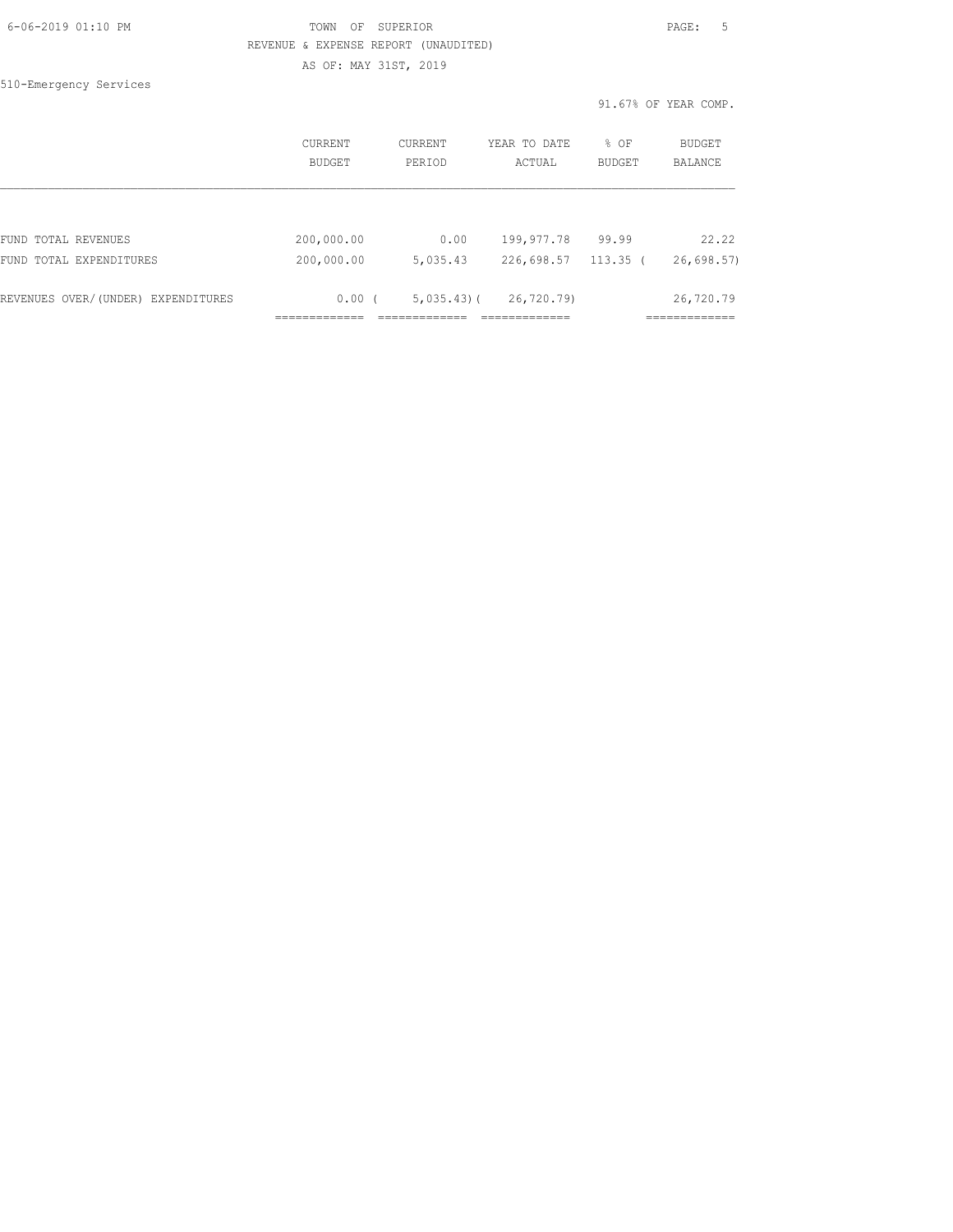# TOWN OF SUPERIOR **Example 2019** PAGE: 1 REVENUE & EXPENSE REPORT (UNAUDITED)

AS OF: MAY 31ST, 2019

# 511-RESOLUTION GRANTS

| MAYOR & COUNCIL                    |                       |                   |                                         |                         | 91.67% OF YEAR COMP.              |
|------------------------------------|-----------------------|-------------------|-----------------------------------------|-------------------------|-----------------------------------|
|                                    | CURRENT<br>BUDGET     | CURRENT<br>PERIOD | YEAR TO DATE<br>ACTUAL                  | $8$ OF<br><b>BUDGET</b> | BUDGET<br>BALANCE                 |
| REVENUES                           |                       |                   |                                         |                         |                                   |
| GRANTS                             |                       |                   |                                         |                         |                                   |
| 511-01-4600 GRANT REVENUE          | 0.00                  |                   | 300,000.00 300,000.00 0.00 (300,000.00) |                         |                                   |
| SUBTOTAL GRANTS                    | 0.00                  | 300,000.00        |                                         |                         | 300,000.00   0.00   ( 300,000.00) |
| TOTAL REVENUES                     | 0.00<br>------------- |                   | 300,000.00 300,000.00 0.00 (            |                         | 300,000.00)<br>--------------     |
| EXPENDITURES                       |                       |                   |                                         |                         |                                   |
| SUPPLIES                           |                       |                   |                                         |                         |                                   |
| 511-01-5299 OPERATING SUPPLIES     | 0.00                  | 0.00              | 9,267.00                                |                         | $0.00$ ( $9,267.00$ )             |
| SUBTOTAL SUPPLIES                  | 0.00                  | 0.00              | 9,267.00                                | $0.00$ (                | 9,267.00)                         |
| PROFESSIONAL SERVICES              |                       |                   |                                         |                         |                                   |
| 511-01-5530 ENGINEERING EXPENSES   | 0.00                  | 0.00              | 0.00                                    | 0.00                    | 0.00                              |
| SUBTOTAL PROFESSIONAL SERVICES     | 0.00                  | 0.00              | 0.00                                    | 0.00                    | 0.00                              |
| CAPITAL OUTLAY                     |                       |                   |                                         |                         |                                   |
| 511-01-5710 BUILDING               | 0.00                  | 0.00              | 0.00                                    | 0.00                    | 0.00                              |
| SUBTOTAL CAPITAL OUTLAY            | 0.00                  | 0.00              | 0.00                                    | 0.00                    | 0.00                              |
| TOTAL EXPENDITURES                 | 0.00<br>============= | 0.00              | 9,267.00<br>-------------- ------       | $0.00$ (                | 9,267.00)<br>--------------       |
| REVENUES OVER/(UNDER) EXPENDITURES | 0.00                  | 300,000.00        | 290,733.00                              | $\left($                | 290,733.00)                       |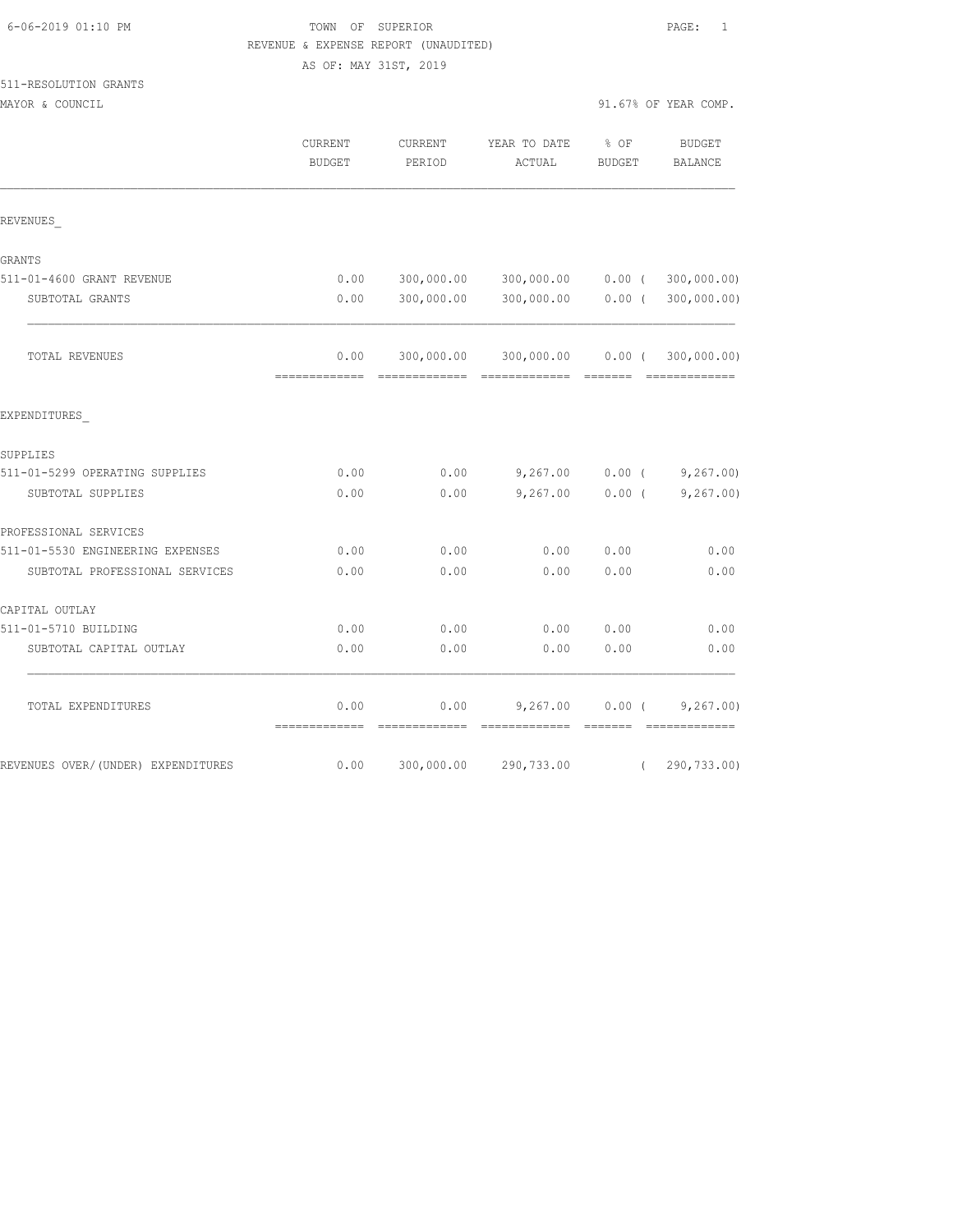# FOWN OF SUPERIOR **Example 2** PAGE: 2 REVENUE & EXPENSE REPORT (UNAUDITED)

AS OF: MAY 31ST, 2019

#### 511-RESOLUTION GRANTS

| RECREATION                         |                                 |                   |                                              |                | 91.67% OF YEAR COMP.         |
|------------------------------------|---------------------------------|-------------------|----------------------------------------------|----------------|------------------------------|
|                                    | <b>CURRENT</b><br><b>BUDGET</b> | CURRENT<br>PERIOD | YEAR TO DATE<br>ACTUAL                       | % OF<br>BUDGET | <b>BUDGET</b><br>BALANCE     |
| REVENUES                           |                                 |                   |                                              |                |                              |
| GRANTS                             |                                 |                   |                                              |                |                              |
| 511-12-4600 GRANT REVENUE          | 0.00                            |                   | 200,000.00 200,000.00 0.00 (200,000.00)      |                |                              |
| SUBTOTAL GRANTS                    | 0.00                            |                   | 200,000.00 200,000.00 0.00 (200,000.00)      |                |                              |
| TOTAL REVENUES                     | 0.00<br>=============           | =============     | 200,000.00 200,000.00<br>eccessessess eccess | $0.00$ (       | 200,000.00)<br>============= |
| EXPENDITURES                       |                                 |                   |                                              |                |                              |
| SUPPLIES                           |                                 |                   |                                              |                |                              |
| 511-12-5299 OPERATING SUPPLIES     | 0.00                            | 0.00              | 0.00                                         | 0.00           | 0.00                         |
| SUBTOTAL SUPPLIES                  | 0.00                            | 0.00              | 0.00                                         | 0.00           | 0.00                         |
| PROFESSIONAL SERVICES              |                                 |                   |                                              |                |                              |
| 511-12-5530 ENGINEERING EXPENSES   | 0.00                            | 0.00              | 0.00                                         | 0.00           | 0.00                         |
| SUBTOTAL PROFESSIONAL SERVICES     | 0.00                            | 0.00              | 0.00                                         | 0.00           | 0.00                         |
| CAPITAL OUTLAY                     |                                 |                   |                                              |                |                              |
| 511-12-5710 BUILDING               | 0.00                            | 0.00              | 0.00                                         | 0.00           | 0.00                         |
| SUBTOTAL CAPITAL OUTLAY            | 0.00                            | 0.00              | 0.00                                         | 0.00           | 0.00                         |
| TOTAL EXPENDITURES                 | 0.00                            | 0.00              | 0.00                                         | 0.00           | 0.00                         |
| REVENUES OVER/(UNDER) EXPENDITURES | 0.00                            | 200,000.00        | 200,000.00                                   |                | (200, 000.00)                |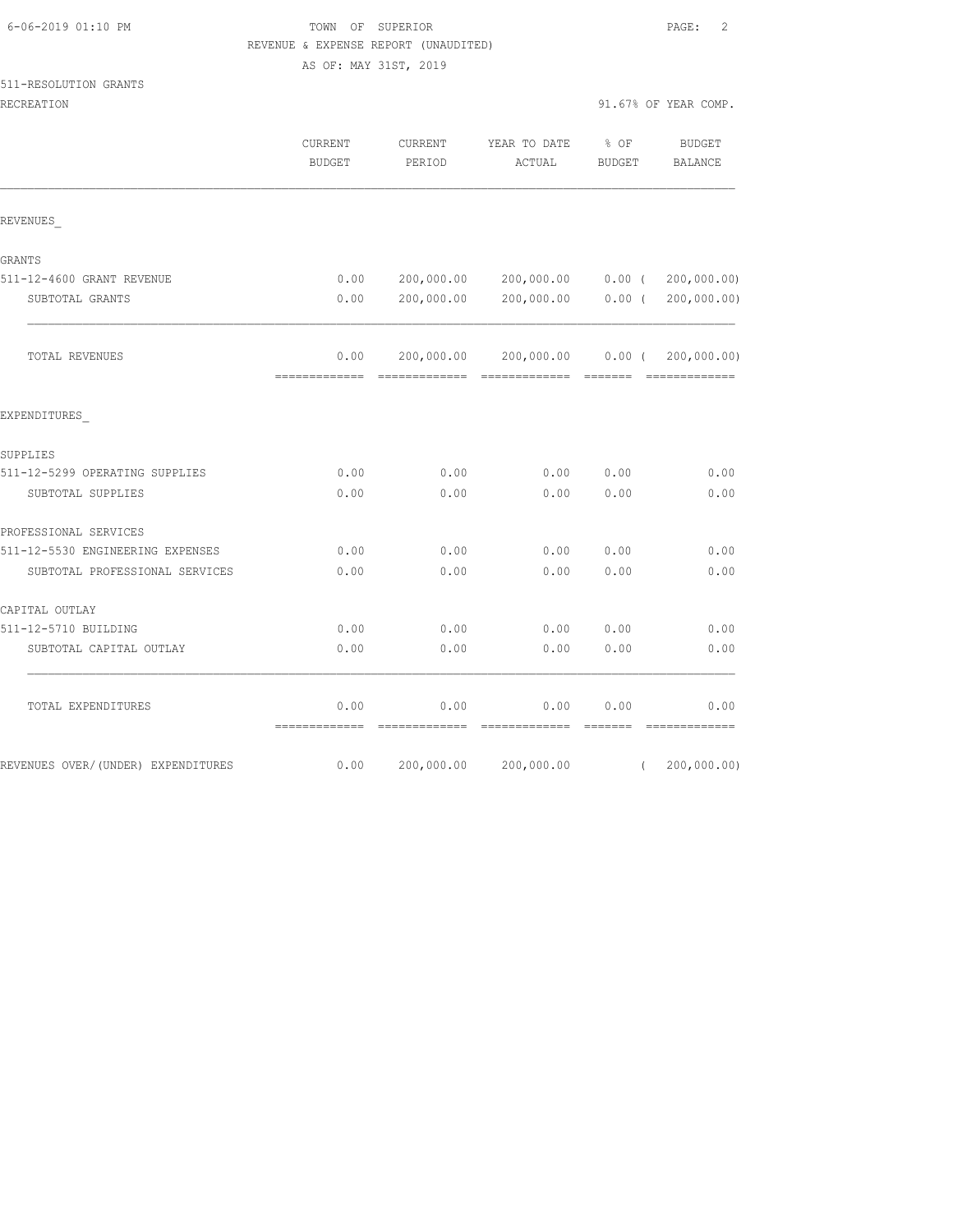# FOWN OF SUPERIOR **EXECUTER** PAGE: 3 REVENUE & EXPENSE REPORT (UNAUDITED)

AS OF: MAY 31ST, 2019

# 511-RESOLUTION GRANTS

| ECONOMIC DEVELOPMENT                |                          |                   |                                                                                                                                                                                                                                                                                                                                                                                                                                                                                                                       | 91.67% OF YEAR COMP.                |                               |
|-------------------------------------|--------------------------|-------------------|-----------------------------------------------------------------------------------------------------------------------------------------------------------------------------------------------------------------------------------------------------------------------------------------------------------------------------------------------------------------------------------------------------------------------------------------------------------------------------------------------------------------------|-------------------------------------|-------------------------------|
|                                     | CURRENT<br><b>BUDGET</b> | CURRENT<br>PERIOD | YEAR TO DATE<br>ACTUAL                                                                                                                                                                                                                                                                                                                                                                                                                                                                                                | % OF<br><b>BUDGET</b>               | <b>BUDGET</b><br>BALANCE      |
| REVENUES                            |                          |                   |                                                                                                                                                                                                                                                                                                                                                                                                                                                                                                                       |                                     |                               |
| GRANTS                              |                          |                   |                                                                                                                                                                                                                                                                                                                                                                                                                                                                                                                       |                                     |                               |
| 511-19-4600 GRANT REVENUE           | 0.00                     | 100,000.00        | $100,000.00$ 0.00 (                                                                                                                                                                                                                                                                                                                                                                                                                                                                                                   |                                     | 100,000.00)                   |
| SUBTOTAL GRANTS                     | 0.00                     | 100,000.00        | 100,000.00                                                                                                                                                                                                                                                                                                                                                                                                                                                                                                            | $0.00$ (                            | 100,000.00)                   |
| TOTAL REVENUES                      | 0.00                     | 100,000.00        | 100,000.00<br>$\begin{tabular}{lllllllllllll} \multicolumn{2}{l}{{\color{red}\textbf{1}}}& \multicolumn{2}{l}{\color{blue}\textbf{2}}& \multicolumn{2}{l}{\color{blue}\textbf{2}}& \multicolumn{2}{l}{\color{blue}\textbf{2}}& \multicolumn{2}{l}{\color{blue}\textbf{2}}& \multicolumn{2}{l}{\color{blue}\textbf{2}}& \multicolumn{2}{l}{\color{blue}\textbf{2}}& \multicolumn{2}{l}{\color{blue}\textbf{2}}& \multicolumn{2}{l}{\color{blue}\textbf{2}}& \multicolumn{2}{l}{\color{blue}\textbf{2}}& \multicolumn{$ | $0.00$ (<br>$=$ $=$ $=$ $=$ $=$ $=$ | 100,000.00)<br>-------------- |
| EXPENDITURES                        |                          |                   |                                                                                                                                                                                                                                                                                                                                                                                                                                                                                                                       |                                     |                               |
| SUPPLIES                            |                          |                   |                                                                                                                                                                                                                                                                                                                                                                                                                                                                                                                       |                                     |                               |
| 511-19-5299 OPERATING SUPPLIES      | 0.00                     | 0.00              | 0.00                                                                                                                                                                                                                                                                                                                                                                                                                                                                                                                  | 0.00                                | 0.00                          |
| SUBTOTAL SUPPLIES                   | 0.00                     | 0.00              | 0.00                                                                                                                                                                                                                                                                                                                                                                                                                                                                                                                  | 0.00                                | 0.00                          |
| PROFESSIONAL SERVICES               |                          |                   |                                                                                                                                                                                                                                                                                                                                                                                                                                                                                                                       |                                     |                               |
| 511-19-5530 ENGINEERING EXPENSES    | 0.00                     | 0.00              | 0.00                                                                                                                                                                                                                                                                                                                                                                                                                                                                                                                  | 0.00                                | 0.00                          |
| SUBTOTAL PROFESSIONAL SERVICES      | 0.00                     | 0.00              | 0.00                                                                                                                                                                                                                                                                                                                                                                                                                                                                                                                  | 0.00                                | 0.00                          |
| CAPITAL OUTLAY                      |                          |                   |                                                                                                                                                                                                                                                                                                                                                                                                                                                                                                                       |                                     |                               |
| 511-19-5710 BUILDING                | 0.00                     | 0.00              | 0.00                                                                                                                                                                                                                                                                                                                                                                                                                                                                                                                  | 0.00                                | 0.00                          |
| SUBTOTAL CAPITAL OUTLAY             | 0.00                     | 0.00              | 0.00                                                                                                                                                                                                                                                                                                                                                                                                                                                                                                                  | 0.00                                | 0.00                          |
| TOTAL EXPENDITURES                  | 0.00<br>=============    | 0.00              | 0.00                                                                                                                                                                                                                                                                                                                                                                                                                                                                                                                  | 0.00<br>=======                     | 0.00                          |
| REVENUES OVER/ (UNDER) EXPENDITURES | 0.00                     | 100,000.00        | 100,000.00                                                                                                                                                                                                                                                                                                                                                                                                                                                                                                            | $\sqrt{2}$                          | 100,000.00)                   |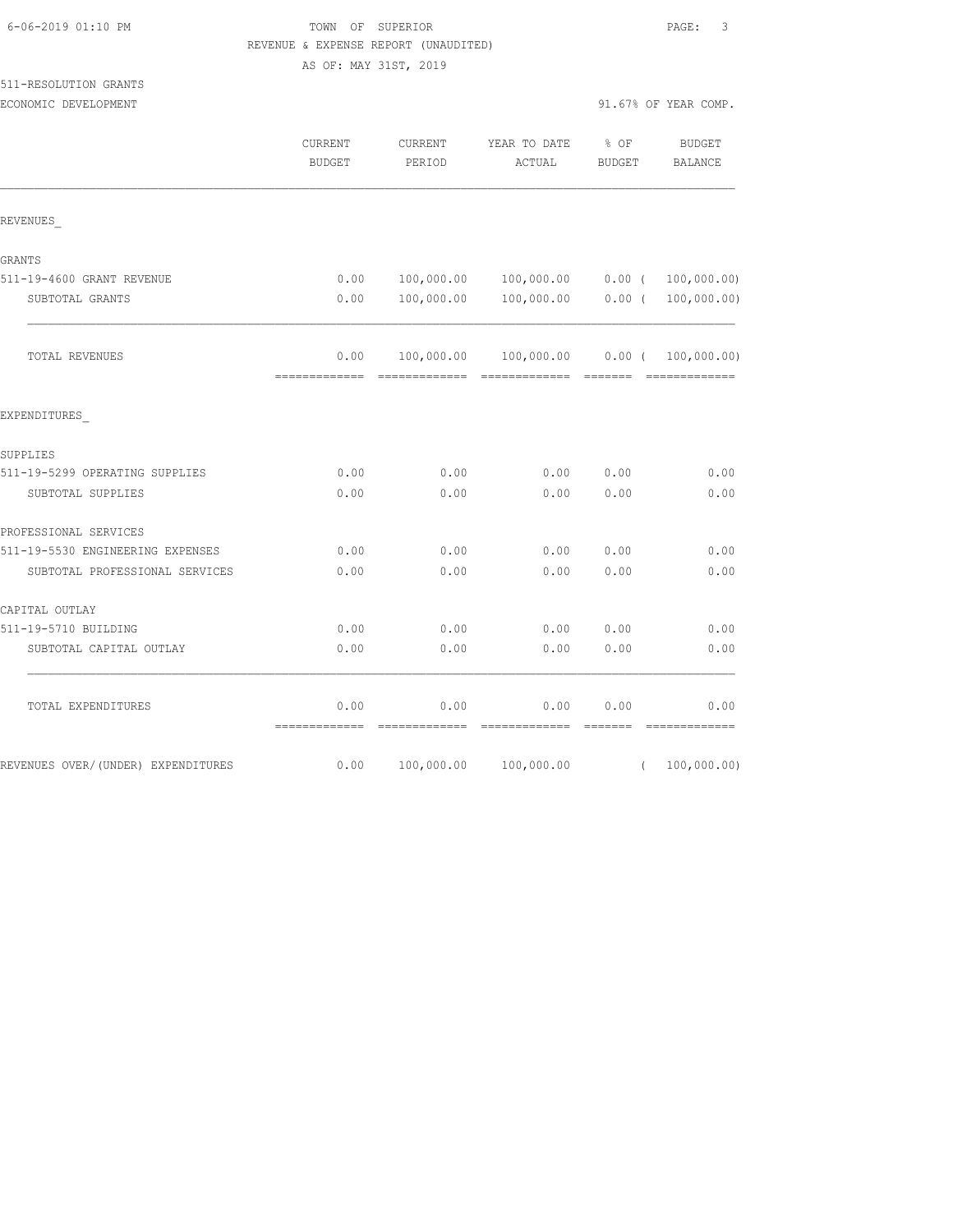# 6-06-2019 01:10 PM TOWN OF SUPERIOR PAGE: 4 REVENUE & EXPENSE REPORT (UNAUDITED) AS OF: MAY 31ST, 2019

511-RESOLUTION GRANTS

91.67% OF YEAR COMP.

|                                    | CURRENT<br>BUDGET | CURRENT<br>PERIOD | YEAR TO DATE<br>ACTUAL | % OF<br><b>BUDGET</b> | BUDGET<br><b>BALANCE</b> |
|------------------------------------|-------------------|-------------------|------------------------|-----------------------|--------------------------|
|                                    |                   |                   |                        |                       |                          |
| FUND TOTAL REVENUES                | 0.00              | 600,000.00        | 600,000.00             | 0.00(                 | 600,000.00)              |
| FUND TOTAL EXPENDITURES            | 0.00              | 0.00              | 9,267.00               | 0.00(                 | 9,267.00                 |
| REVENUES OVER/(UNDER) EXPENDITURES | 0.00              | 600,000.00        | 590,733.00             |                       | 590,733.00)              |
|                                    |                   |                   |                        |                       |                          |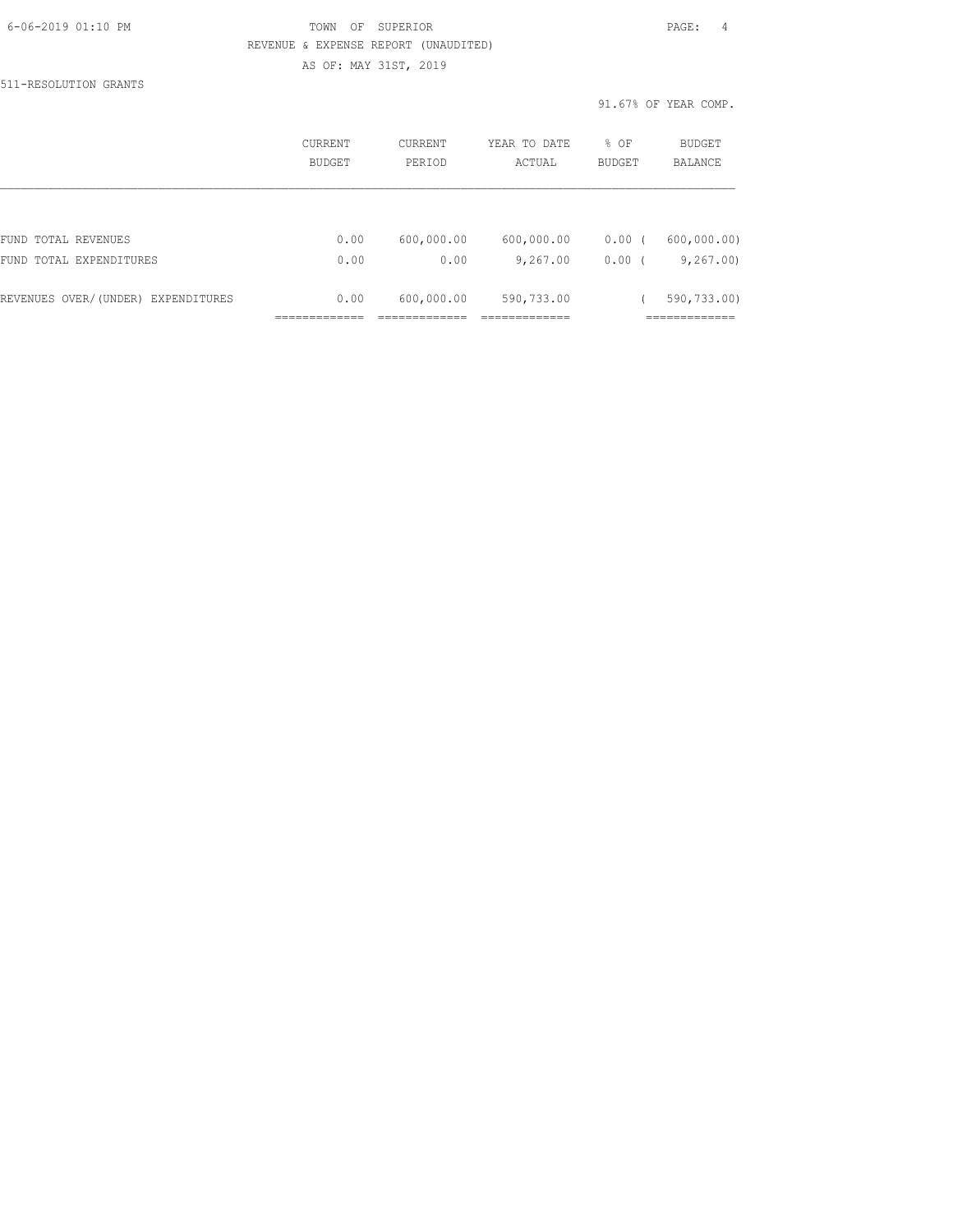#### 6-06-2019 01:10 PM TOWN OF SUPERIOR PAGE: 1 REVENUE & EXPENSE REPORT (UNAUDITED)

AS OF: MAY 31ST, 2019

800-FIRE DEPT PENSION

NON-DEPARTMENTAL 91.67% OF YEAR COMP.

|                                       | CURRENT<br><b>BUDGET</b>               | CURRENT<br>PERIOD | YEAR TO DATE<br>ACTUAL                                                                                                                                                                                                                                                                                                                                                                                                                                                                         | % OF<br><b>BUDGET</b>               | <b>BUDGET</b><br><b>BALANCE</b> |
|---------------------------------------|----------------------------------------|-------------------|------------------------------------------------------------------------------------------------------------------------------------------------------------------------------------------------------------------------------------------------------------------------------------------------------------------------------------------------------------------------------------------------------------------------------------------------------------------------------------------------|-------------------------------------|---------------------------------|
| REVENUES                              |                                        |                   |                                                                                                                                                                                                                                                                                                                                                                                                                                                                                                |                                     |                                 |
| BUSINESS SERVICES                     |                                        |                   |                                                                                                                                                                                                                                                                                                                                                                                                                                                                                                |                                     |                                 |
| 800-00-4270 INTEREST INCOME           | 0.00                                   | 0.00              | 0.00                                                                                                                                                                                                                                                                                                                                                                                                                                                                                           | 0.00                                | 0.00                            |
| SUBTOTAL BUSINESS SERVICES            | 0.00                                   | 0.00              | 0.00                                                                                                                                                                                                                                                                                                                                                                                                                                                                                           | 0.00                                | 0.00                            |
| MISCELLANEOUS                         |                                        |                   |                                                                                                                                                                                                                                                                                                                                                                                                                                                                                                |                                     |                                 |
| 800-00-4830 FIREFIGHTER PENSION FUND  | 0.00                                   | 0.00              | 0.00                                                                                                                                                                                                                                                                                                                                                                                                                                                                                           | 0.00                                | 0.00                            |
| SUBTOTAL MISCELLANEOUS                | 0.00                                   | 0.00              | 0.00                                                                                                                                                                                                                                                                                                                                                                                                                                                                                           | 0.00                                | 0.00                            |
| CONTINGENCY                           |                                        |                   |                                                                                                                                                                                                                                                                                                                                                                                                                                                                                                |                                     |                                 |
| 800-00-4902 FUND BALANCE CARRYFORWARD | 0.00                                   | 0.00              | 0.00                                                                                                                                                                                                                                                                                                                                                                                                                                                                                           | 0.00                                | 0.00                            |
| 800-00-4950 GAIN (LOSS)               | 0.00                                   | 0.00              | 0.00                                                                                                                                                                                                                                                                                                                                                                                                                                                                                           | 0.00                                | 0.00                            |
| SUBTOTAL CONTINGENCY                  | 0.00                                   | 0.00              | 0.00                                                                                                                                                                                                                                                                                                                                                                                                                                                                                           | 0.00                                | 0.00                            |
| TOTAL REVENUES                        | 0.00<br>-------------- --------------  | 0.00              | 0.00<br>$\begin{array}{cccccccccc} \multicolumn{2}{c}{} & \multicolumn{2}{c}{} & \multicolumn{2}{c}{} & \multicolumn{2}{c}{} & \multicolumn{2}{c}{} & \multicolumn{2}{c}{} & \multicolumn{2}{c}{} & \multicolumn{2}{c}{} & \multicolumn{2}{c}{} & \multicolumn{2}{c}{} & \multicolumn{2}{c}{} & \multicolumn{2}{c}{} & \multicolumn{2}{c}{} & \multicolumn{2}{c}{} & \multicolumn{2}{c}{} & \multicolumn{2}{c}{} & \multicolumn{2}{c}{} & \multicolumn{2}{c}{} & \multicolumn{2}{c}{} & \mult$ | 0.00<br>$=$ $=$ $=$ $=$ $=$ $=$ $=$ | 0.00                            |
| EXPENDITURES                          |                                        |                   |                                                                                                                                                                                                                                                                                                                                                                                                                                                                                                |                                     |                                 |
| SUPPLIES                              |                                        |                   |                                                                                                                                                                                                                                                                                                                                                                                                                                                                                                |                                     |                                 |
| 800-00-5299 OPERATING SUPPLIES        | 0.00                                   | 0.00              | 0.00                                                                                                                                                                                                                                                                                                                                                                                                                                                                                           | 0.00                                | 0.00                            |
| SUBTOTAL SUPPLIES                     | 0.00                                   | 0.00              | 0.00                                                                                                                                                                                                                                                                                                                                                                                                                                                                                           | 0.00                                | 0.00                            |
| DEBT SERVICE                          |                                        |                   |                                                                                                                                                                                                                                                                                                                                                                                                                                                                                                |                                     |                                 |
| 800-00-5900 PENSION PAYMENTS          | 0.00                                   | 0.00              | 0.00                                                                                                                                                                                                                                                                                                                                                                                                                                                                                           | 0.00                                | 0.00                            |
| SUBTOTAL DEBT SERVICE                 | 0.00                                   | 0.00              | 0.00                                                                                                                                                                                                                                                                                                                                                                                                                                                                                           | 0.00                                | 0.00                            |
| TOTAL EXPENDITURES                    | 0.00<br>============================== | 0.00              | 0.00<br>-------------                                                                                                                                                                                                                                                                                                                                                                                                                                                                          | 0.00<br><b>BEEFEE</b>               | 0.00<br>=============           |
| REVENUES OVER/(UNDER) EXPENDITURES    | 0.00                                   | 0.00              | 0.00                                                                                                                                                                                                                                                                                                                                                                                                                                                                                           |                                     | 0.00                            |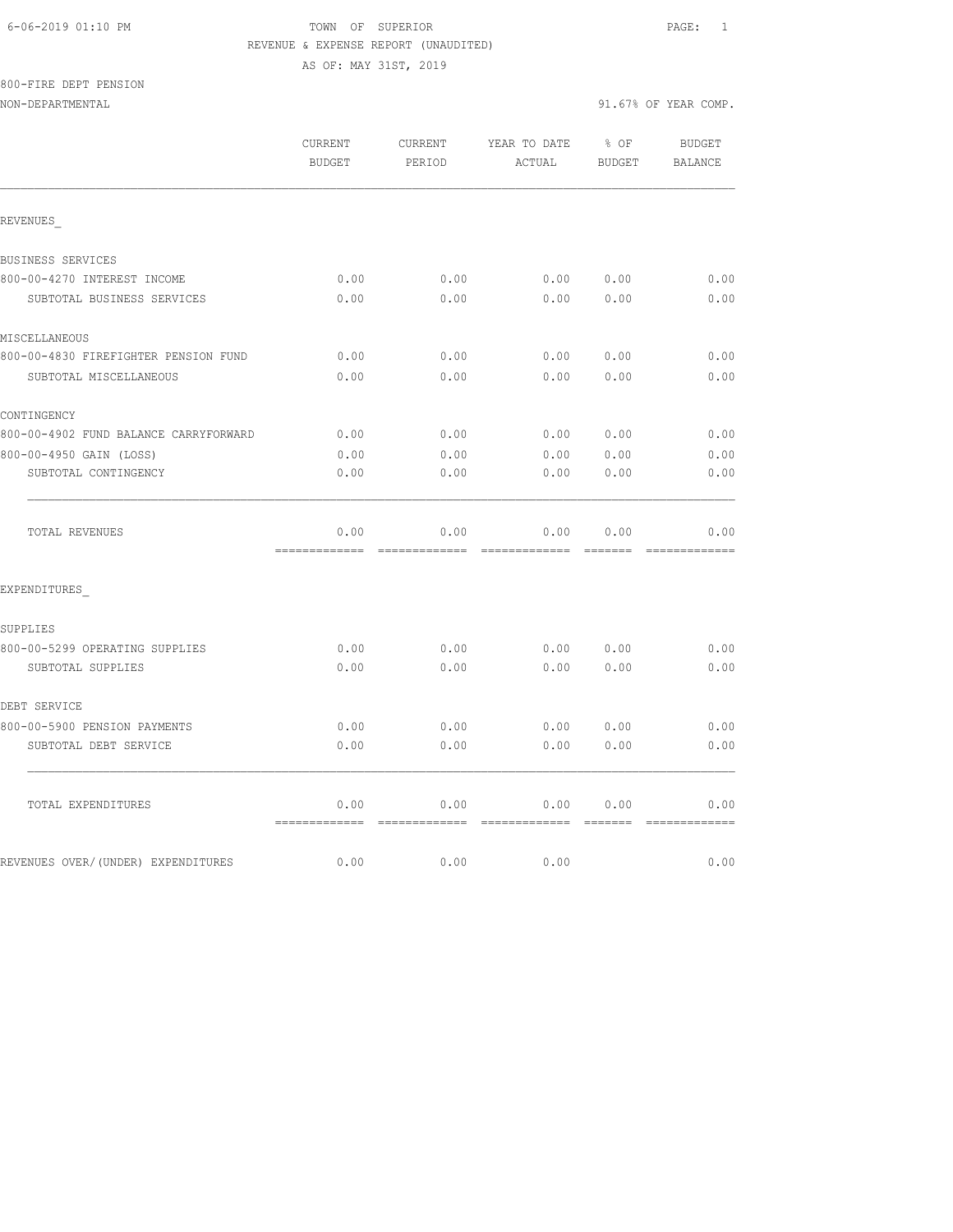# 6-06-2019 01:10 PM TOWN OF SUPERIOR PAGE: 2 REVENUE & EXPENSE REPORT (UNAUDITED) AS OF: MAY 31ST, 2019

800-FIRE DEPT PENSION

#### 91.67% OF YEAR COMP.

|                                    | CURRENT<br>BUDGET | CURRENT<br>PERIOD | YEAR TO DATE<br>ACTUAL | % OF<br><b>BUDGET</b> | <b>BUDGET</b><br><b>BALANCE</b> |
|------------------------------------|-------------------|-------------------|------------------------|-----------------------|---------------------------------|
|                                    |                   |                   |                        |                       |                                 |
| FUND TOTAL REVENUES                | 0.00              | 0.00              | 0.00                   | 0.00                  | 0.00                            |
| FUND TOTAL EXPENDITURES            | 0.00              | 0.00              | 0.00                   | 0.00                  | 0.00                            |
| REVENUES OVER/(UNDER) EXPENDITURES | 0.00              | 0.00              | 0.00                   |                       | 0.00                            |
|                                    |                   |                   |                        |                       |                                 |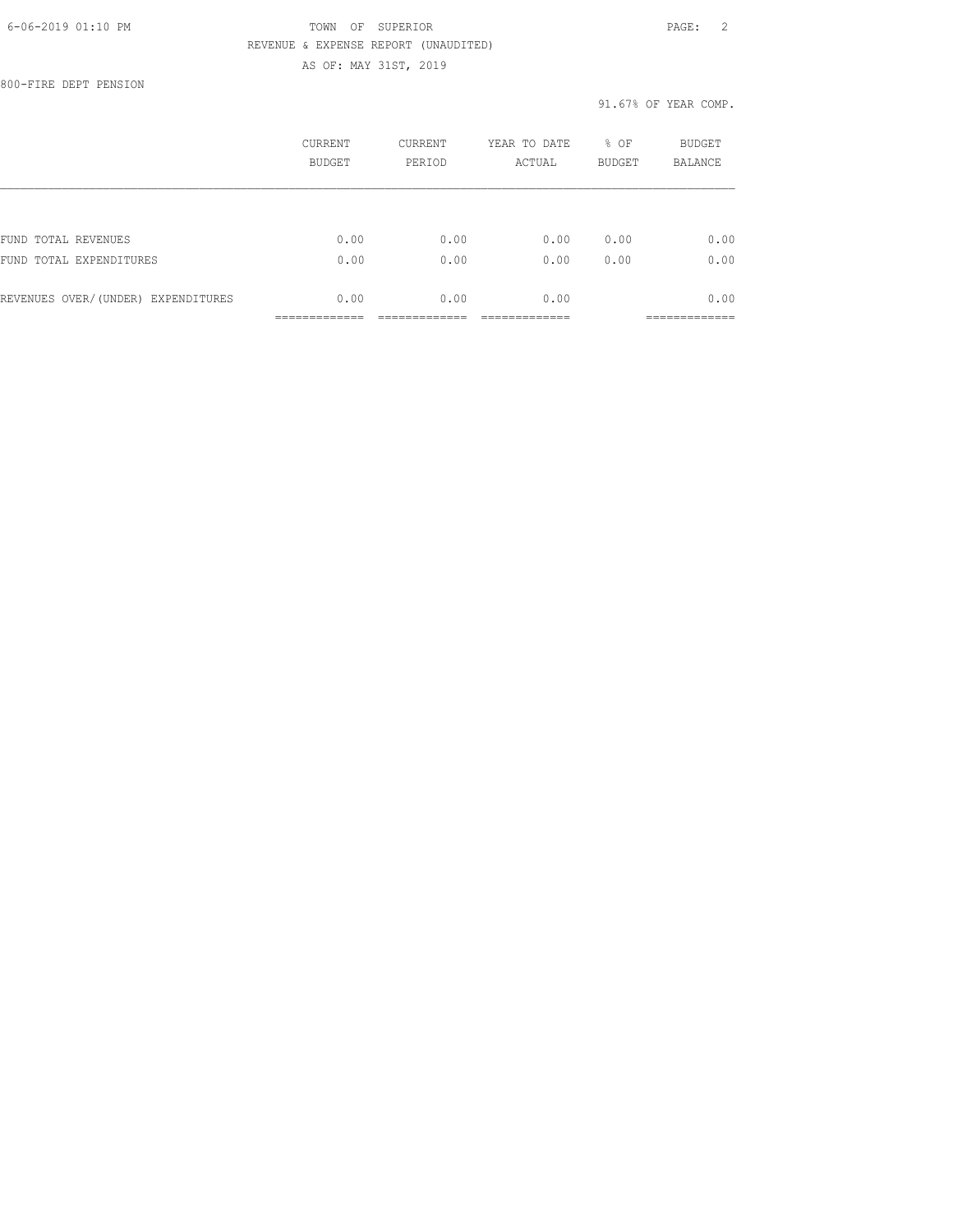#### 6-06-2019 01:10 PM TOWN OF SUPERIOR PAGE: 1 REVENUE & EXPENSE REPORT (UNAUDITED) AS OF: MAY 31ST, 2019

|                                    | CURRENT<br>BUDGET     | CURRENT<br>PERIOD     | YEAR TO DATE % OF<br>ACTUAL                                                                                                                                                                                                                                                                                                                                                                                                                                                                    | BUDGET                                                                                                                                                                                                                                                                                                                                                                                                                                                                                         | BUDGET<br><b>BALANCE</b> |
|------------------------------------|-----------------------|-----------------------|------------------------------------------------------------------------------------------------------------------------------------------------------------------------------------------------------------------------------------------------------------------------------------------------------------------------------------------------------------------------------------------------------------------------------------------------------------------------------------------------|------------------------------------------------------------------------------------------------------------------------------------------------------------------------------------------------------------------------------------------------------------------------------------------------------------------------------------------------------------------------------------------------------------------------------------------------------------------------------------------------|--------------------------|
| REVENUES                           |                       |                       |                                                                                                                                                                                                                                                                                                                                                                                                                                                                                                |                                                                                                                                                                                                                                                                                                                                                                                                                                                                                                |                          |
| BUSINESS SERVICES                  |                       |                       |                                                                                                                                                                                                                                                                                                                                                                                                                                                                                                |                                                                                                                                                                                                                                                                                                                                                                                                                                                                                                |                          |
| 810-00-4270 INTEREST REVENUE       | 0.00                  | 0.00                  | 0.00 0.00                                                                                                                                                                                                                                                                                                                                                                                                                                                                                      |                                                                                                                                                                                                                                                                                                                                                                                                                                                                                                | 0.00                     |
| SUBTOTAL BUSINESS SERVICES         | 0.00                  | 0.00                  | 0.00                                                                                                                                                                                                                                                                                                                                                                                                                                                                                           | 0.00                                                                                                                                                                                                                                                                                                                                                                                                                                                                                           | 0.00                     |
| TOTAL REVENUES                     | 0.00<br>------------- | 0.00<br>------------- | 0.00<br>--------------                                                                                                                                                                                                                                                                                                                                                                                                                                                                         | 0.00<br>$\begin{array}{cccccccccc} \multicolumn{2}{c}{} & \multicolumn{2}{c}{} & \multicolumn{2}{c}{} & \multicolumn{2}{c}{} & \multicolumn{2}{c}{} & \multicolumn{2}{c}{} & \multicolumn{2}{c}{} & \multicolumn{2}{c}{} & \multicolumn{2}{c}{} & \multicolumn{2}{c}{} & \multicolumn{2}{c}{} & \multicolumn{2}{c}{} & \multicolumn{2}{c}{} & \multicolumn{2}{c}{} & \multicolumn{2}{c}{} & \multicolumn{2}{c}{} & \multicolumn{2}{c}{} & \multicolumn{2}{c}{} & \multicolumn{2}{c}{} & \mult$ | 0.00<br>=============    |
| EXPENDITURES                       |                       |                       |                                                                                                                                                                                                                                                                                                                                                                                                                                                                                                |                                                                                                                                                                                                                                                                                                                                                                                                                                                                                                |                          |
| SUPPLIES                           |                       |                       |                                                                                                                                                                                                                                                                                                                                                                                                                                                                                                |                                                                                                                                                                                                                                                                                                                                                                                                                                                                                                |                          |
| 810-00-5299 OPERATING SUPPLIES     | 0.00                  | 0.00                  | 0.00 0.00                                                                                                                                                                                                                                                                                                                                                                                                                                                                                      |                                                                                                                                                                                                                                                                                                                                                                                                                                                                                                | 0.00                     |
| SUBTOTAL SUPPLIES                  | 0.00                  | 0.00                  | 0.00                                                                                                                                                                                                                                                                                                                                                                                                                                                                                           | 0.00                                                                                                                                                                                                                                                                                                                                                                                                                                                                                           | 0.00                     |
| TOTAL EXPENDITURES                 | 0.00<br>============= | 0.00<br>============= | 0.00<br>$\begin{array}{cccccccccc} \multicolumn{2}{c}{} & \multicolumn{2}{c}{} & \multicolumn{2}{c}{} & \multicolumn{2}{c}{} & \multicolumn{2}{c}{} & \multicolumn{2}{c}{} & \multicolumn{2}{c}{} & \multicolumn{2}{c}{} & \multicolumn{2}{c}{} & \multicolumn{2}{c}{} & \multicolumn{2}{c}{} & \multicolumn{2}{c}{} & \multicolumn{2}{c}{} & \multicolumn{2}{c}{} & \multicolumn{2}{c}{} & \multicolumn{2}{c}{} & \multicolumn{2}{c}{} & \multicolumn{2}{c}{} & \multicolumn{2}{c}{} & \mult$ | 0.00<br>$------$                                                                                                                                                                                                                                                                                                                                                                                                                                                                               | 0.00<br>=============    |
| REVENUES OVER/(UNDER) EXPENDITURES | 0.00                  | 0.00                  | 0.00                                                                                                                                                                                                                                                                                                                                                                                                                                                                                           |                                                                                                                                                                                                                                                                                                                                                                                                                                                                                                | 0.00                     |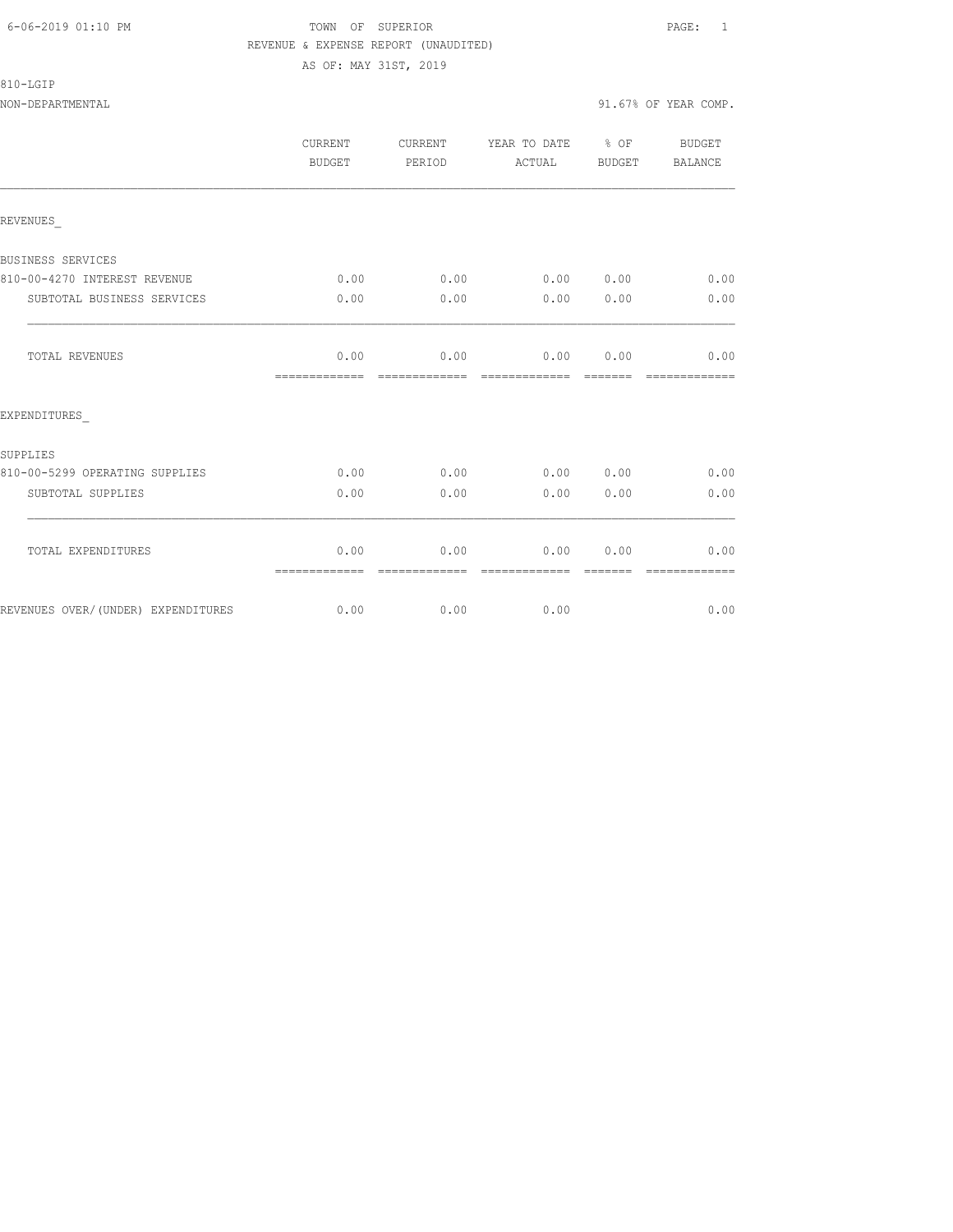#### 6-06-2019 01:10 PM TOWN OF SUPERIOR PAGE: 2 REVENUE & EXPENSE REPORT (UNAUDITED) AS OF: MAY 31ST, 2019

810-LGIP

#### 91.67% OF YEAR COMP.

|                                    | CURRENT<br><b>BUDGET</b> | CURRENT<br>PERIOD | YEAR TO DATE<br>ACTUAL | % OF<br><b>BUDGET</b> | BUDGET<br><b>BALANCE</b> |
|------------------------------------|--------------------------|-------------------|------------------------|-----------------------|--------------------------|
|                                    |                          |                   |                        |                       |                          |
| FUND TOTAL REVENUES                | 0.00                     | 0.00              | 0.00                   | 0.00                  | 0.00                     |
| FUND TOTAL EXPENDITURES            | 0.00                     | 0.00              | 0.00                   | 0.00                  | 0.00                     |
| REVENUES OVER/(UNDER) EXPENDITURES | 0.00                     | 0.00              | 0.00                   |                       | 0.00<br>------------     |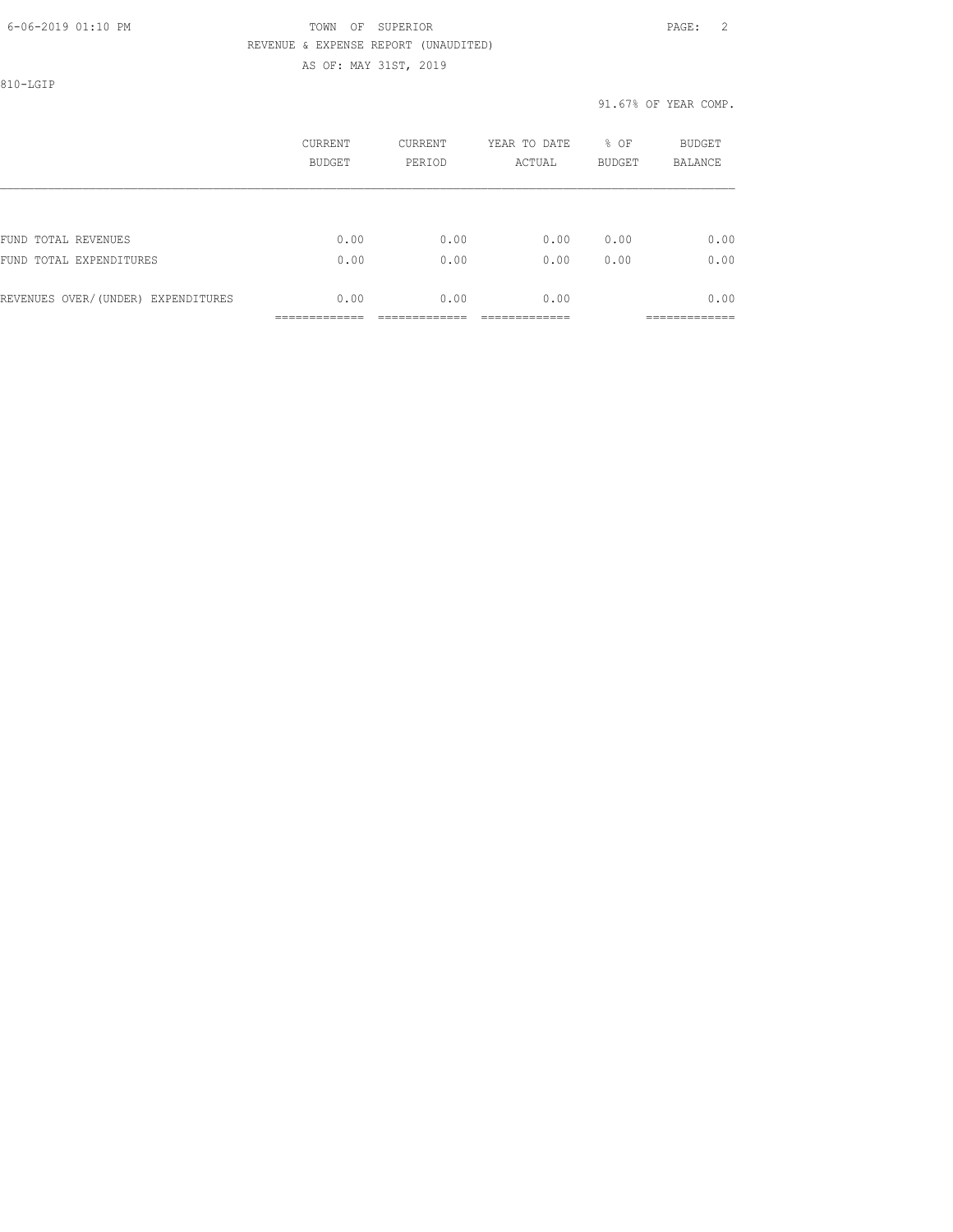#### 6-06-2019 01:10 PM TOWN OF SUPERIOR PAGE: 1 REVENUE & EXPENSE REPORT (UNAUDITED) AS OF: MAY 31ST, 2019

# 820-EXPLORERS

|                                    | CURRENT<br>BUDGET     | CURRENT<br>PERIOD      | YEAR TO DATE % OF<br>ACTUAL | BUDGET    | BUDGET<br>BALANCE                                                                                                                                                                                                                                                                                                                                                                                                                                                                              |
|------------------------------------|-----------------------|------------------------|-----------------------------|-----------|------------------------------------------------------------------------------------------------------------------------------------------------------------------------------------------------------------------------------------------------------------------------------------------------------------------------------------------------------------------------------------------------------------------------------------------------------------------------------------------------|
| REVENUES                           |                       |                        |                             |           |                                                                                                                                                                                                                                                                                                                                                                                                                                                                                                |
| MISCELLANEOUS                      |                       |                        |                             |           |                                                                                                                                                                                                                                                                                                                                                                                                                                                                                                |
| 820-00-4820 OTHER INCOME           | 0.00                  | 0.00                   | 0.00 0.00                   |           | 0.00                                                                                                                                                                                                                                                                                                                                                                                                                                                                                           |
| SUBTOTAL MISCELLANEOUS             | 0.00                  | 0.00                   | 0.00                        | 0.00      | 0.00                                                                                                                                                                                                                                                                                                                                                                                                                                                                                           |
| TOTAL REVENUES                     | 0.00<br>============= |                        | $0.00$ $0.00$ $0.00$        |           | 0.00<br>$\begin{array}{cccccccccc} \multicolumn{2}{c}{} & \multicolumn{2}{c}{} & \multicolumn{2}{c}{} & \multicolumn{2}{c}{} & \multicolumn{2}{c}{} & \multicolumn{2}{c}{} & \multicolumn{2}{c}{} & \multicolumn{2}{c}{} & \multicolumn{2}{c}{} & \multicolumn{2}{c}{} & \multicolumn{2}{c}{} & \multicolumn{2}{c}{} & \multicolumn{2}{c}{} & \multicolumn{2}{c}{} & \multicolumn{2}{c}{} & \multicolumn{2}{c}{} & \multicolumn{2}{c}{} & \multicolumn{2}{c}{} & \multicolumn{2}{c}{} & \mult$ |
| EXPENDITURES                       |                       |                        |                             |           |                                                                                                                                                                                                                                                                                                                                                                                                                                                                                                |
| SUPPLIES                           |                       |                        |                             |           |                                                                                                                                                                                                                                                                                                                                                                                                                                                                                                |
| 820-00-5299 OPERATING SUPPLIES     | 0.00                  | 0.00                   | 0.00 0.00                   |           | 0.00                                                                                                                                                                                                                                                                                                                                                                                                                                                                                           |
| SUBTOTAL SUPPLIES                  | 0.00                  | 0.00                   | 0.00                        | 0.00      | 0.00                                                                                                                                                                                                                                                                                                                                                                                                                                                                                           |
| TOTAL EXPENDITURES                 | 0.00<br>============= | 0.00<br>-------------- | essessessesse               | 0.00 0.00 | 0.00<br>--------------                                                                                                                                                                                                                                                                                                                                                                                                                                                                         |
| REVENUES OVER/(UNDER) EXPENDITURES |                       | $0.00$ 0.00            | 0.00                        |           | 0.00                                                                                                                                                                                                                                                                                                                                                                                                                                                                                           |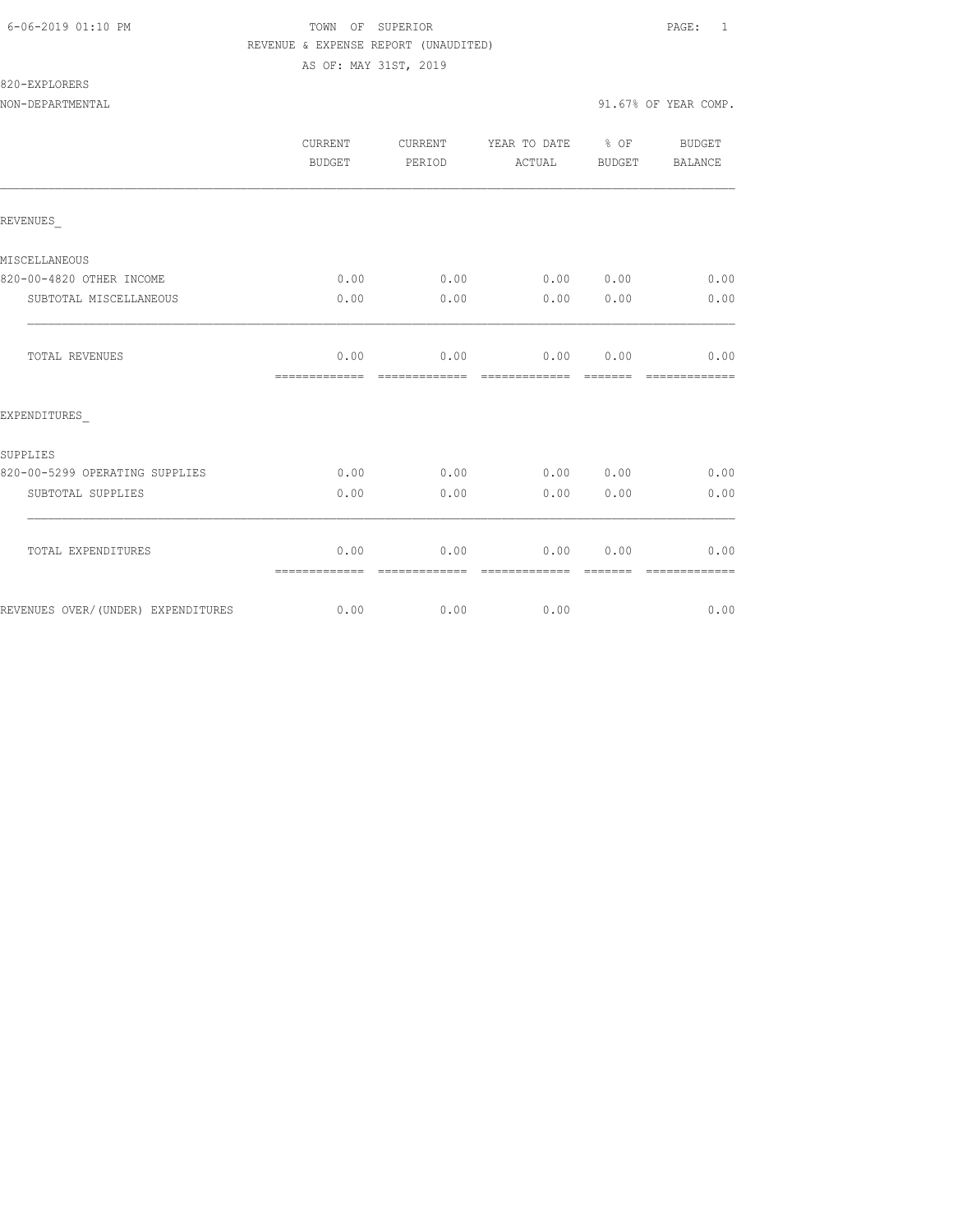# 6-06-2019 01:10 PM TOWN OF SUPERIOR PAGE: 2 REVENUE & EXPENSE REPORT (UNAUDITED)

AS OF: MAY 31ST, 2019

820-EXPLORERS

#### 91.67% OF YEAR COMP.

|                                    | CURRENT<br><b>BUDGET</b> | <b>CURRENT</b><br>PERIOD | YEAR TO DATE<br>ACTUAL | % OF<br><b>BUDGET</b> | <b>BUDGET</b><br><b>BALANCE</b> |
|------------------------------------|--------------------------|--------------------------|------------------------|-----------------------|---------------------------------|
|                                    |                          |                          |                        |                       |                                 |
| FUND TOTAL REVENUES                | 0.00                     | 0.00                     | 0.00                   | 0.00                  | 0.00                            |
| FUND TOTAL EXPENDITURES            | 0.00                     | 0.00                     | 0.00                   | 0.00                  | 0.00                            |
| REVENUES OVER/(UNDER) EXPENDITURES | 0.00                     | 0.00                     | 0.00                   |                       | 0.00                            |
|                                    |                          |                          |                        |                       |                                 |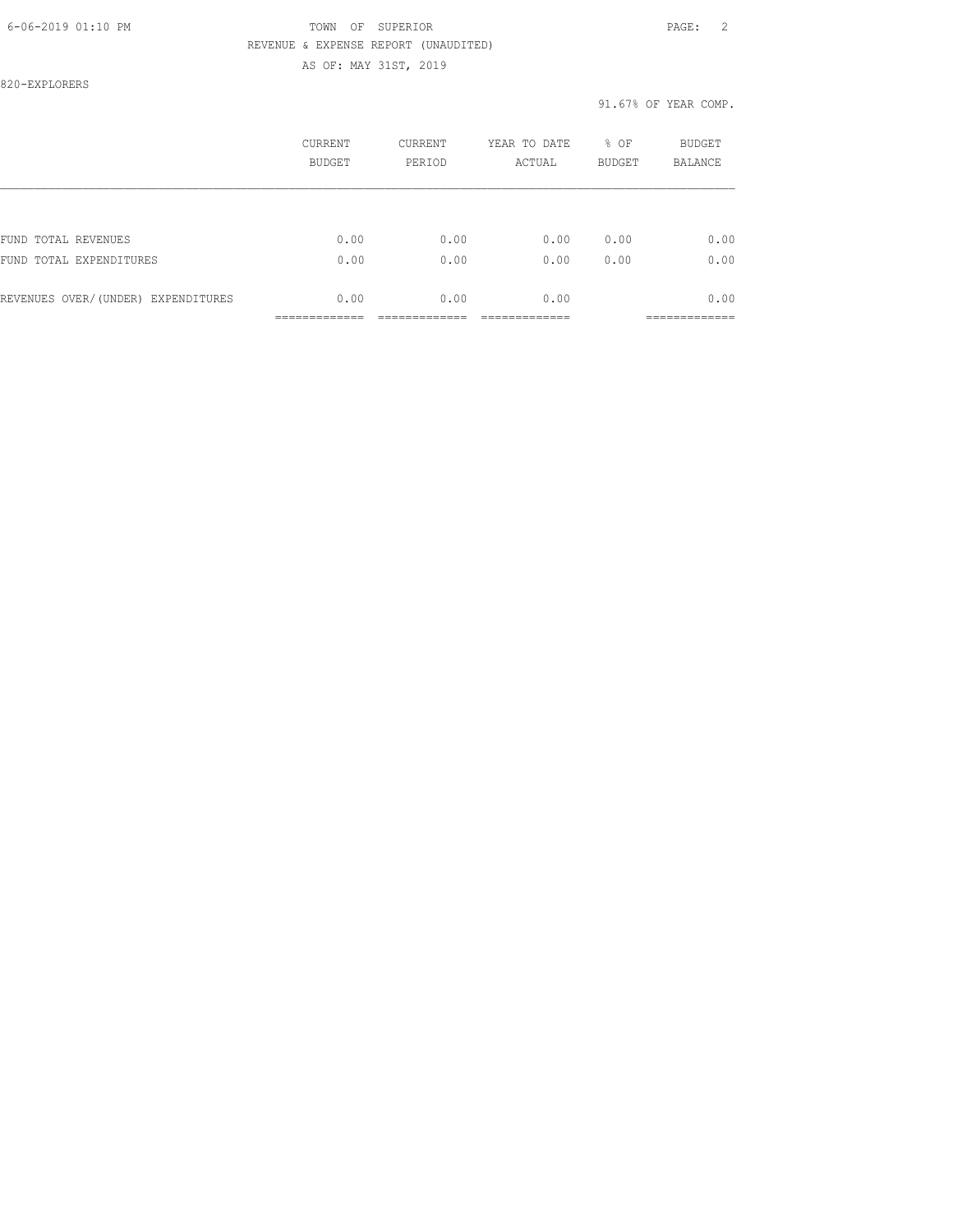|  | 6-06-2019 01:10 PM |  |
|--|--------------------|--|
|  |                    |  |

# FOWN OF SUPERIOR **Example 2019** PAGE: 1 REVENUE & EXPENSE REPORT (UNAUDITED) AS OF: MAY 31ST, 2019

830-TOYS FOR TOTS

|                                     | CURRENT<br>BUDGET     | CURRENT<br>PERIOD | YEAR TO DATE % OF<br>ACTUAL                       | BUDGET                                                                                                                                                                                                                                                                                                                                                                                                                                                                                 | BUDGET<br>BALANCE           |
|-------------------------------------|-----------------------|-------------------|---------------------------------------------------|----------------------------------------------------------------------------------------------------------------------------------------------------------------------------------------------------------------------------------------------------------------------------------------------------------------------------------------------------------------------------------------------------------------------------------------------------------------------------------------|-----------------------------|
| REVENUES                            |                       |                   |                                                   |                                                                                                                                                                                                                                                                                                                                                                                                                                                                                        |                             |
| GRANTS                              |                       |                   |                                                   |                                                                                                                                                                                                                                                                                                                                                                                                                                                                                        |                             |
| 830-00-4600 OTHER REVENUE           | 0.00                  | 0.00              | 4,389.13 0.00 ( 4,389.13)                         |                                                                                                                                                                                                                                                                                                                                                                                                                                                                                        |                             |
| SUBTOTAL GRANTS                     | 0.00                  | 0.00              | 4,389.13 0.00 (4,389.13)                          |                                                                                                                                                                                                                                                                                                                                                                                                                                                                                        |                             |
| <b>TOTAL REVENUES</b>               | 0.00<br>============= |                   | $0.00$ 4,389.13 0.00 ( 4,389.13)                  |                                                                                                                                                                                                                                                                                                                                                                                                                                                                                        |                             |
| EXPENDITURES                        |                       |                   |                                                   |                                                                                                                                                                                                                                                                                                                                                                                                                                                                                        |                             |
| SUPPLIES                            |                       |                   |                                                   |                                                                                                                                                                                                                                                                                                                                                                                                                                                                                        |                             |
| 830-00-5299 OPERATING SUPPLIES      | 0.00                  | 0.00              | 2,900.00 0.00 (2,900.00)                          |                                                                                                                                                                                                                                                                                                                                                                                                                                                                                        |                             |
| SUBTOTAL SUPPLIES                   | 0.00                  | 0.00              |                                                   |                                                                                                                                                                                                                                                                                                                                                                                                                                                                                        | $2,900.00$ 0.00 ( 2,900.00) |
| TOTAL EXPENDITURES                  | 0.00<br>============= | --------------    | $0.00$ 2,900.00 0.00 ( 2,900.00)<br>============= | $\begin{array}{cccccccccc} \multicolumn{2}{c}{} & \multicolumn{2}{c}{} & \multicolumn{2}{c}{} & \multicolumn{2}{c}{} & \multicolumn{2}{c}{} & \multicolumn{2}{c}{} & \multicolumn{2}{c}{} & \multicolumn{2}{c}{} & \multicolumn{2}{c}{} & \multicolumn{2}{c}{} & \multicolumn{2}{c}{} & \multicolumn{2}{c}{} & \multicolumn{2}{c}{} & \multicolumn{2}{c}{} & \multicolumn{2}{c}{} & \multicolumn{2}{c}{} & \multicolumn{2}{c}{} & \multicolumn{2}{c}{} & \multicolumn{2}{c}{} & \mult$ | $2222222222222222$          |
| REVENUES OVER/ (UNDER) EXPENDITURES | 0.00                  |                   | $0.00 \t 1,489.13 \t (1,489.13)$                  |                                                                                                                                                                                                                                                                                                                                                                                                                                                                                        |                             |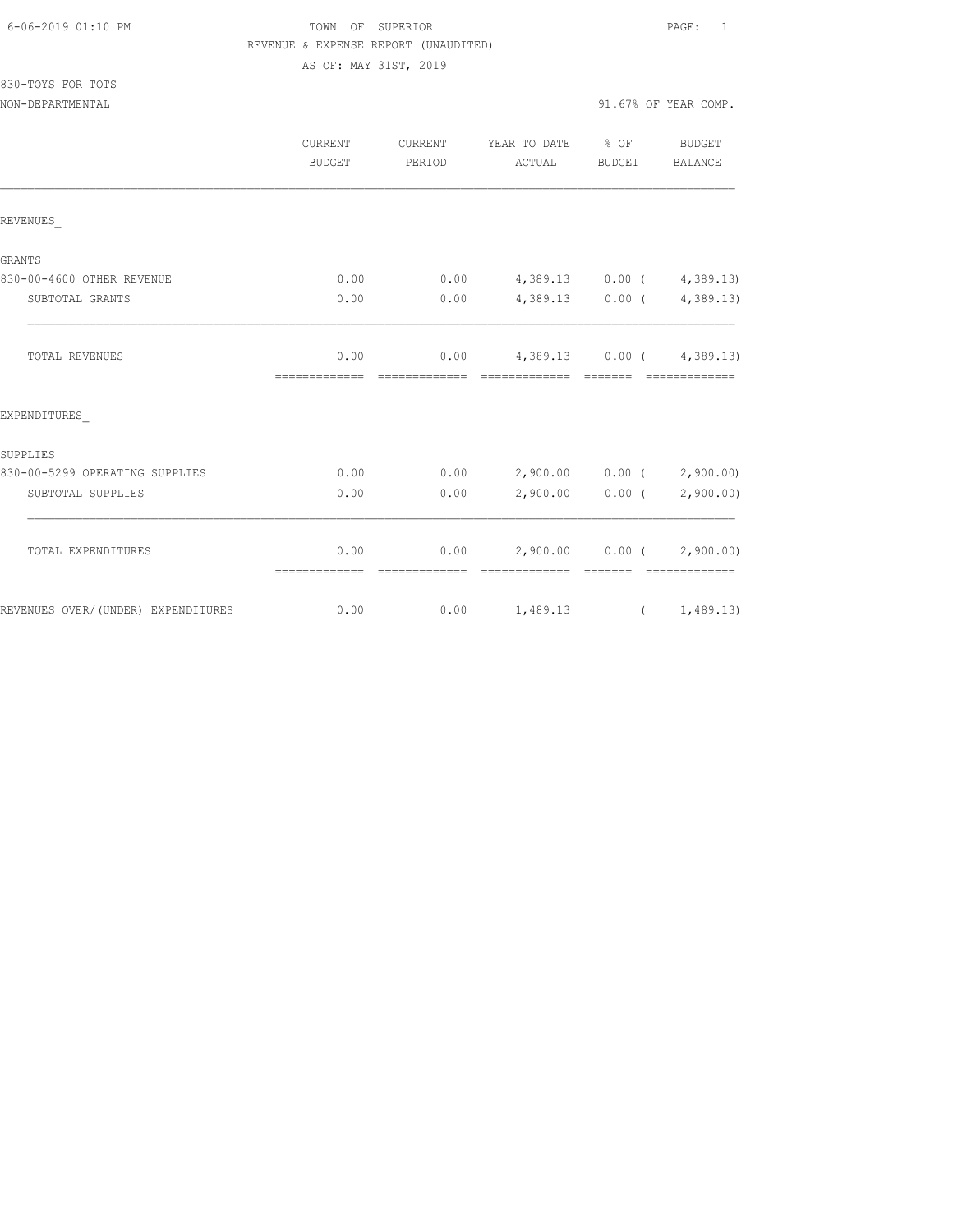# 6-06-2019 01:10 PM TOWN OF SUPERIOR PAGE: 2 REVENUE & EXPENSE REPORT (UNAUDITED) AS OF: MAY 31ST, 2019

830-TOYS FOR TOTS

91.67% OF YEAR COMP.

|                                    | CURRENT<br><b>BUDGET</b> | <b>CURRENT</b><br>PERIOD | YEAR TO DATE<br>ACTUAL | % OF<br><b>BUDGET</b> | BUDGET<br><b>BALANCE</b> |
|------------------------------------|--------------------------|--------------------------|------------------------|-----------------------|--------------------------|
|                                    |                          |                          |                        |                       |                          |
| FUND TOTAL REVENUES                | 0.00                     | 0.00                     | 4,389.13               | 0.00(                 | 4,389.13                 |
| FUND TOTAL EXPENDITURES            | 0.00                     | 0.00                     | 2,900.00               | 0.00                  | 2,900.00                 |
| REVENUES OVER/(UNDER) EXPENDITURES | 0.00                     | 0.00                     | 1,489.13               |                       | 1,489.13                 |
|                                    |                          |                          |                        |                       |                          |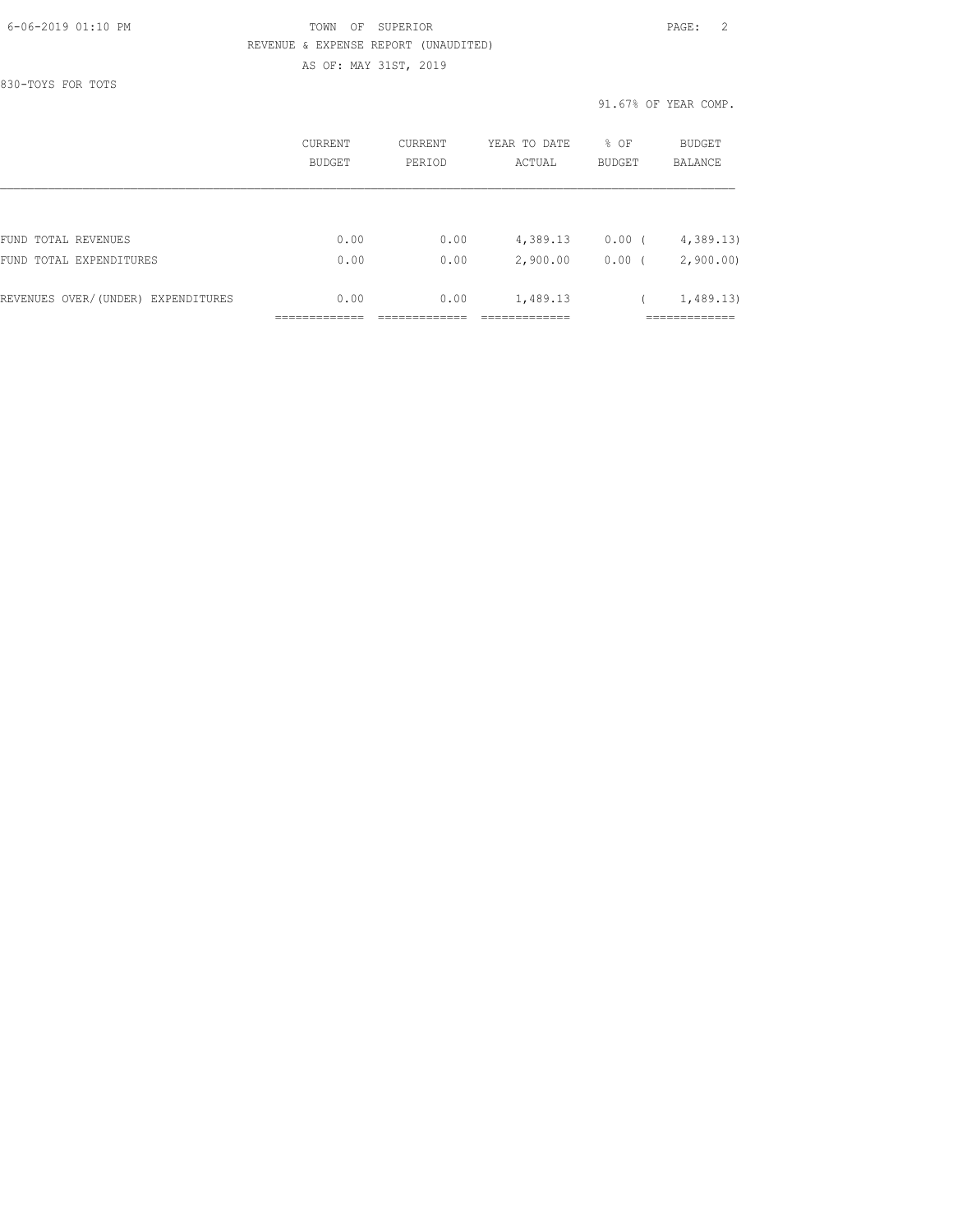# FOWN OF SUPERIOR **Example 2019** PAGE: 1 REVENUE & EXPENSE REPORT (UNAUDITED) AS OF: MAY 31ST, 2019

# 840-GENERAL FIXED ASSETS

| NON-DEPARTMENTAL |  |  |
|------------------|--|--|
|                  |  |  |

|                                    | CURRENT<br>BUDGET | <b>CURRENT</b><br>PERIOD | YEAR TO DATE<br>ACTUAL | $8$ OF<br><b>BUDGET</b> | BUDGET<br><b>BALANCE</b> |
|------------------------------------|-------------------|--------------------------|------------------------|-------------------------|--------------------------|
|                                    |                   |                          |                        |                         |                          |
| EXPENDITURES                       |                   |                          |                        |                         |                          |
| SUPPLIES                           |                   |                          |                        |                         |                          |
| 840-00-5299 OPERATING SUPPLIES     | 0.00              | 0.00                     | 0.00                   | 0.00                    | 0.00                     |
| SUBTOTAL SUPPLIES                  | 0.00              | 0.00                     | 0.00                   | 0.00                    | 0.00                     |
| NON-OPERATING                      |                   |                          |                        |                         |                          |
| 840-00-5800 DEPRECIATION           | 0.00              | 0.00                     | 0.00                   | 0.00                    | 0.00                     |
| SUBTOTAL NON-OPERATING             | 0.00              | 0.00                     | 0.00                   | 0.00                    | 0.00                     |
|                                    |                   |                          |                        |                         |                          |
| TOTAL EXPENDITURES                 | 0.00              | 0.00                     | 0.00                   | 0.00                    | 0.00                     |
| REVENUES OVER/(UNDER) EXPENDITURES | 0.00              | 0.00                     | 0.00                   |                         | 0.00                     |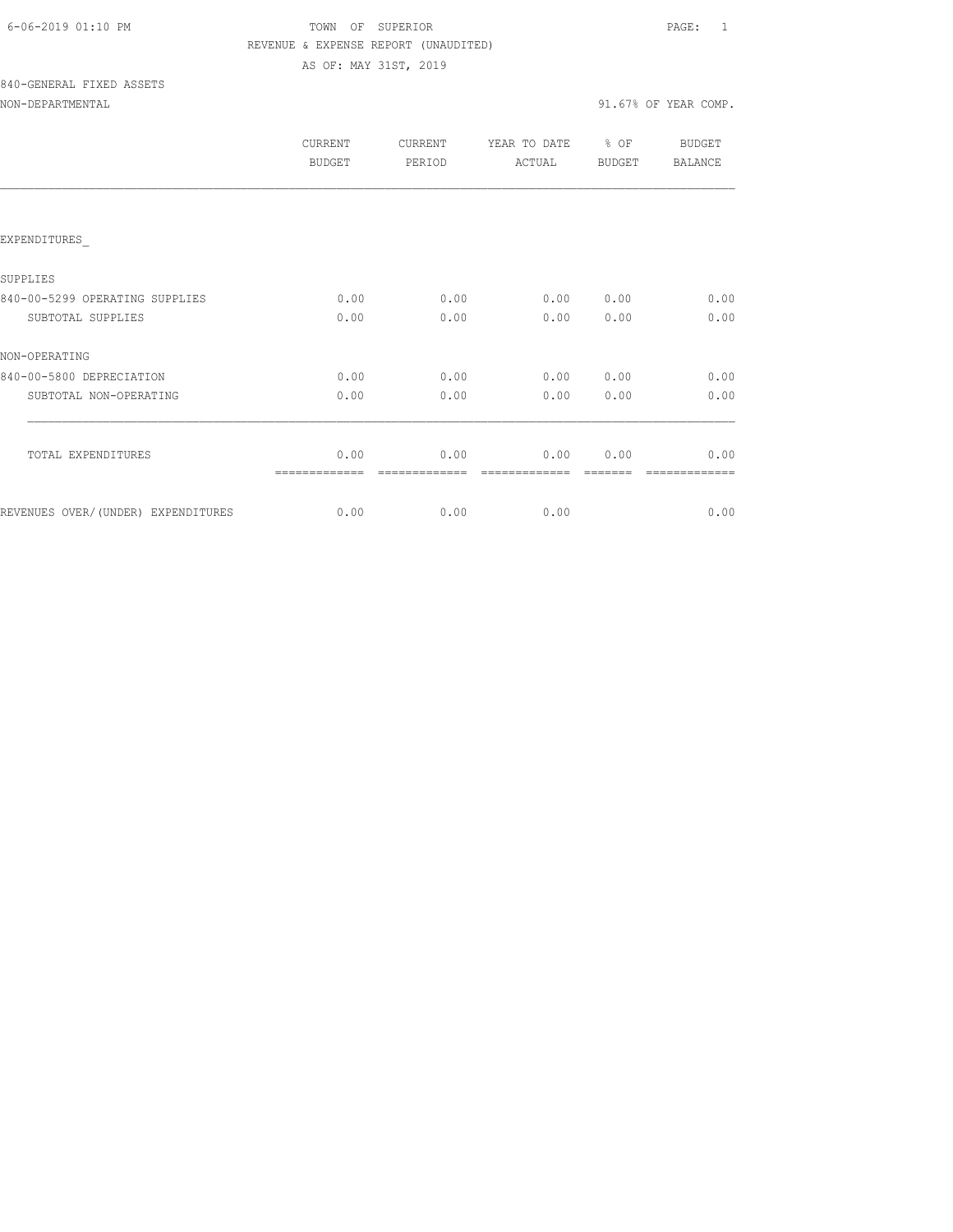# 6-06-2019 01:10 PM TOWN OF SUPERIOR PAGE: 2 REVENUE & EXPENSE REPORT (UNAUDITED) AS OF: MAY 31ST, 2019

840-GENERAL FIXED ASSETS

## 91.67% OF YEAR COMP.

|                                    | CURRENT<br><b>BUDGET</b> | <b>CURRENT</b><br>PERIOD | YEAR TO DATE<br>ACTUAL | % OF<br><b>BUDGET</b> | <b>BUDGET</b><br><b>BALANCE</b> |
|------------------------------------|--------------------------|--------------------------|------------------------|-----------------------|---------------------------------|
|                                    |                          |                          |                        |                       |                                 |
| FUND TOTAL REVENUES                | 0.00                     | 0.00                     | 0.00                   | 0.00                  | 0.00                            |
| FUND TOTAL EXPENDITURES            | 0.00                     | 0.00                     | 0.00                   | 0.00                  | 0.00                            |
| REVENUES OVER/(UNDER) EXPENDITURES | 0.00                     | 0.00                     | 0.00                   |                       | 0.00                            |
|                                    |                          |                          |                        |                       |                                 |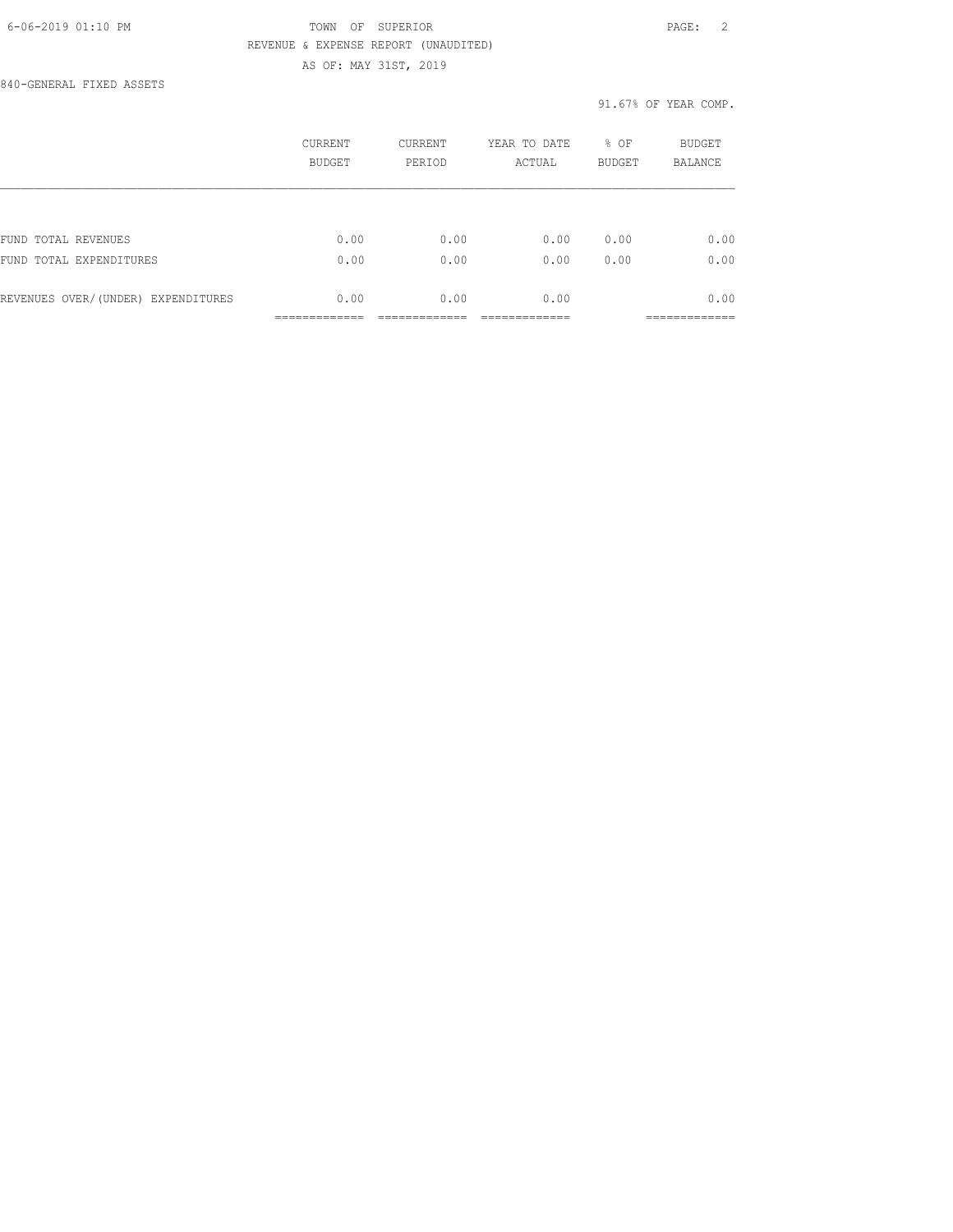| 6-06-2019 01:10 PM |  |
|--------------------|--|
|                    |  |

# TOWN OF SUPERIOR **Example 2019** PAGE: 1 REVENUE & EXPENSE REPORT (UNAUDITED) AS OF: MAY 31ST, 2019

| 850-GENERAL L/T DEBT |  |  |
|----------------------|--|--|
|                      |  |  |

|                                    | CURRENT<br><b>BUDGET</b> | <b>CURRENT</b><br>PERIOD | YEAR TO DATE<br>ACTUAL | % OF<br>BUDGET | <b>BUDGET</b><br>BALANCE |
|------------------------------------|--------------------------|--------------------------|------------------------|----------------|--------------------------|
|                                    |                          |                          |                        |                |                          |
| EXPENDITURES                       |                          |                          |                        |                |                          |
| <b>SUPPLIES</b>                    |                          |                          |                        |                |                          |
| 850-00-5299 OPERATING SUPPLIES     | 0.00                     | 0.00                     | 0.00                   | 0.00           | 0.00                     |
| SUBTOTAL SUPPLIES                  | 0.00                     | 0.00                     | 0.00                   | 0.00           | 0.00                     |
| TOTAL EXPENDITURES                 | 0.00                     | 0.00                     | 0.00                   | 0.00           | 0.00                     |
| REVENUES OVER/(UNDER) EXPENDITURES | 0.00                     | 0.00                     | 0.00                   |                | 0.00                     |